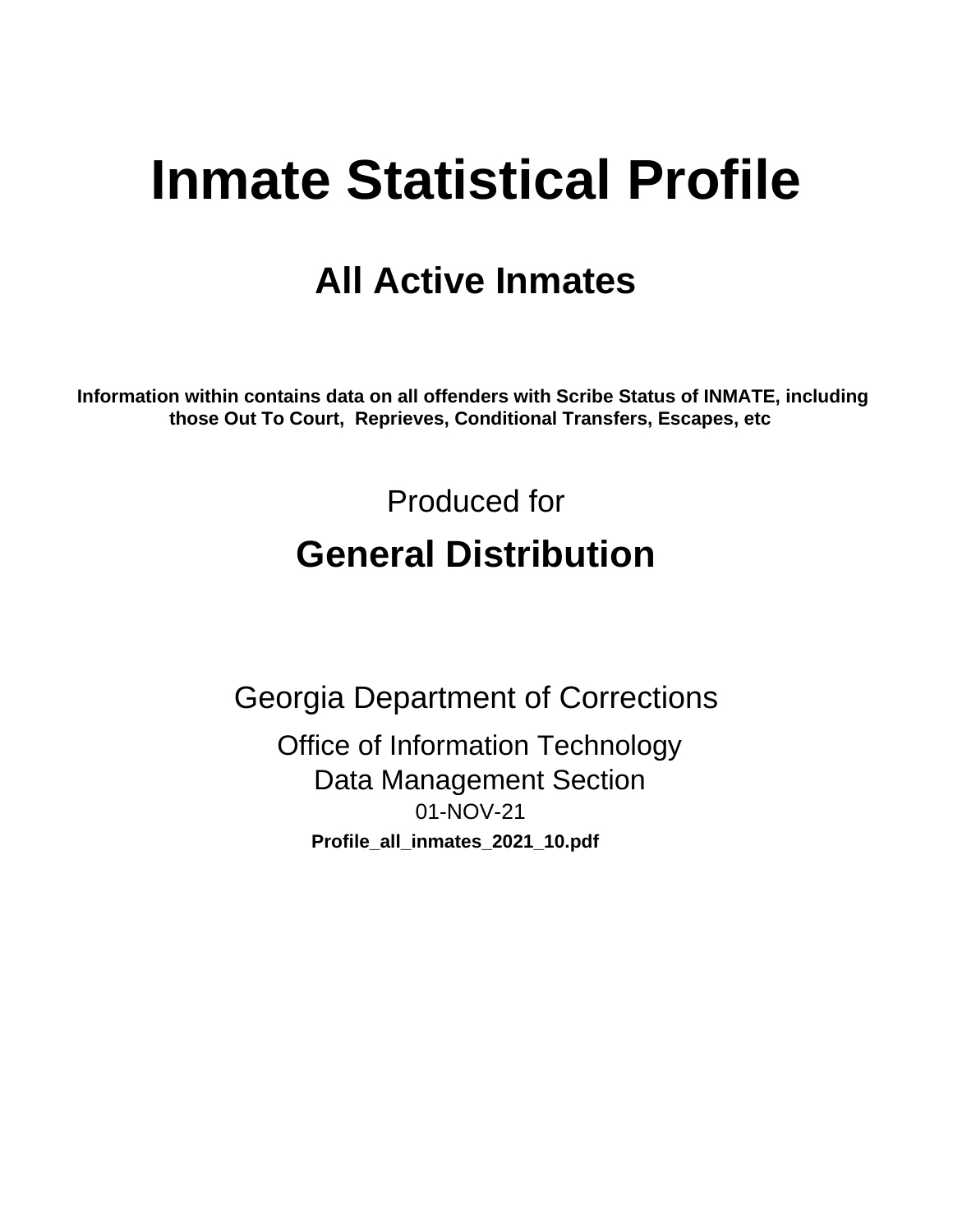#### Inmate Statistical Profile 01-NOV-21 Contents

**All Active Inmates** 

Produced for General Distribution

## **Table of Contents**

| <b>Demographic information</b>                                        |
|-----------------------------------------------------------------------|
| 4 Current age, broken out in ten year age groups                      |
| 5 Race group                                                          |
| 6 Marital status, self-reported at entry to prison                    |
| 7 Number of Inmates with Dependents, self-reported at entry to prison |
| 8 Religious affiliation, self-reported at entry to prison             |
| 9 Home county - self-reported at entry to prison                      |
| 14 Employment status before prison, self-reported at entry to prison  |
| 15 Age at admission                                                   |
| 17 Age at admission                                                   |
| 20 Height, measured at entry to prison                                |
| 22 Weight, measured at entry to prison                                |
| 23 Military service                                                   |
| <b>Correctional information</b>                                       |
| 24 Type of admission to prison                                        |
| 25 Current / last supervision level                                   |
| 26 Current / last institution type                                    |
| 27 Institution type - transitional centers                            |
| 28 Institution type - county prisons                                  |
| 30 Institution type - state prisons                                   |
| 32 Institution type - private prisons                                 |
| 33 Institution type - inmate boot camp                                |
| 34 Number of disciplinary reports                                     |
| 35 Number of transfers                                                |
| 36 Number of escapes                                                  |
| 37 Split sentence - Probation to follow                               |
| 38 Probable future release type of still active inmates               |
| 39 Time served in current (or last) institution                       |
| Educational, psychological and physical information                   |
| 40 Highest grade level attained                                       |
| 41 Culture fair IQ scores                                             |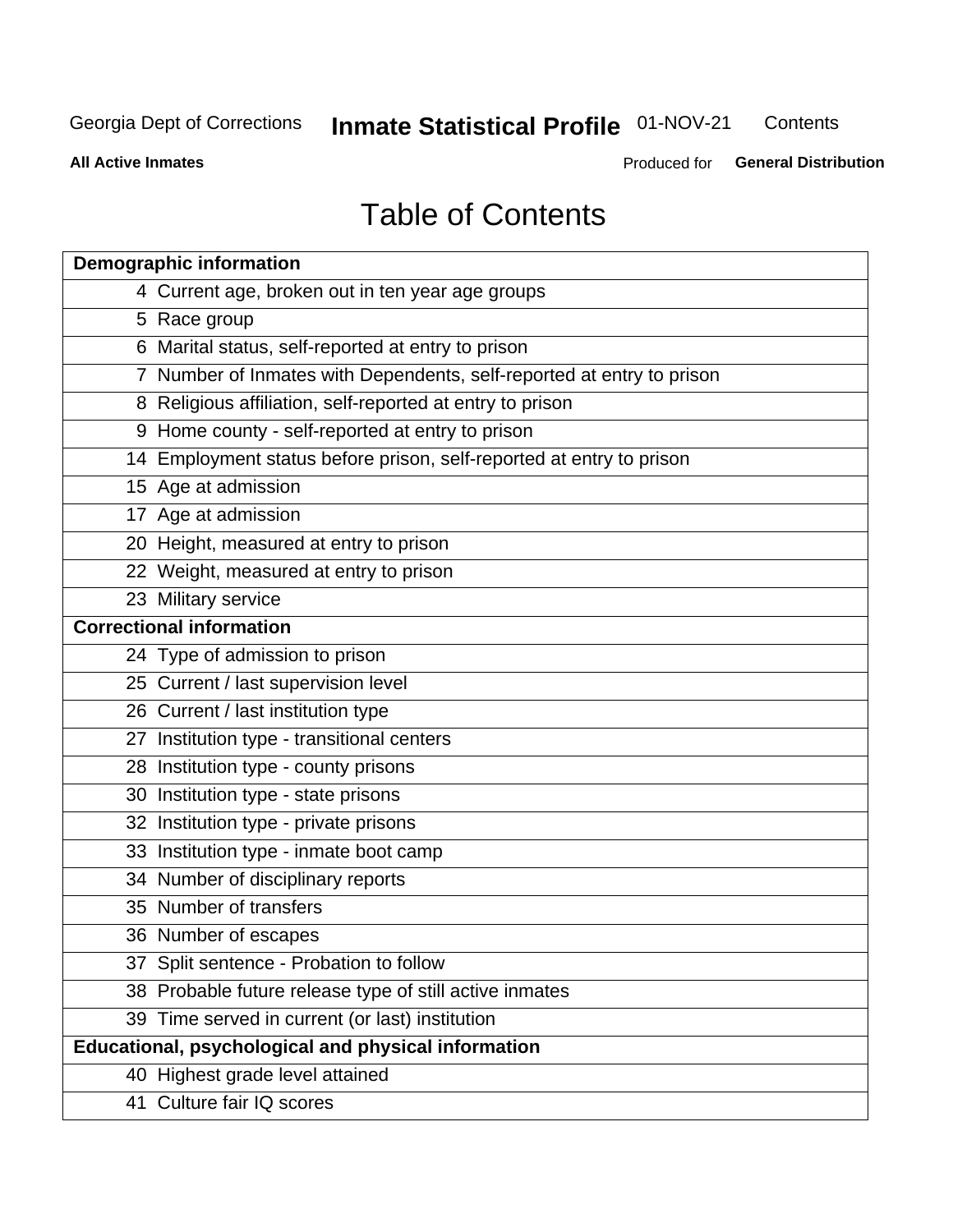## **Inmate Statistical Profile 01-NOV-21**

Contents

**All Active Inmates** 

Produced for General Distribution

## **Table of Contents**

| Educational, psychological and physical information              |
|------------------------------------------------------------------|
| 42 Wide Range Achievement Test (WRAT) reading score              |
| 43 Wide Range Achievement Test (WRAT) math score                 |
| 44 Wide Range Achievement Test (WRAT) spelling score             |
| 45 Current / last mental health treatment level                  |
| 46 PULHESDWIT medical scale - 'P' overall condition ('P'hysical) |
| 47 PULHESDWIT medical scale - 'U' upper body                     |
| 48 PULHESDWIT medical scale - 'L' lower body                     |
| 49 PULHESDWIT medical scale - 'H' hearing                        |
| 50 PULHESDWIT medical scale - 'E' vision                         |
| 51 PULHESDWIT medical scale -'S' psychiatric                     |
| 52 PULHESDWIT medical scale - 'D' dental                         |
| 53 PULHESDWIT medical scale - 'W' work ability                   |
| 54 PULHESDWIT medical scale - 'I' impairment                     |
| 55 PULHESDWIT medical scale - 'T' transportability               |
| <b>Crimes and criminal history information</b>                   |
| 56 Number of prior Georgia incarcerations                        |
| 57 Prison sentence in years                                      |
| 58 Primary offense, broken out into felonies vs misdemeanors     |
| 59 Primary offense, broken out into six broad crime categories   |
| 60 Primary offense, detailed offense code                        |
| 68 County of conviction of primary offense                       |
| 73 Circuit of conviction of primary offense                      |
| 75 Years served (jail + prison) in this incarceration            |
| <b>Medical information</b>                                       |
| 76 Results of most recent HIV test                               |
| 77 Results of most recent tuberculosis test                      |
| 78 Results of most recent syphilis test                          |
| 79 Results of most recent Hepatitis-C test                       |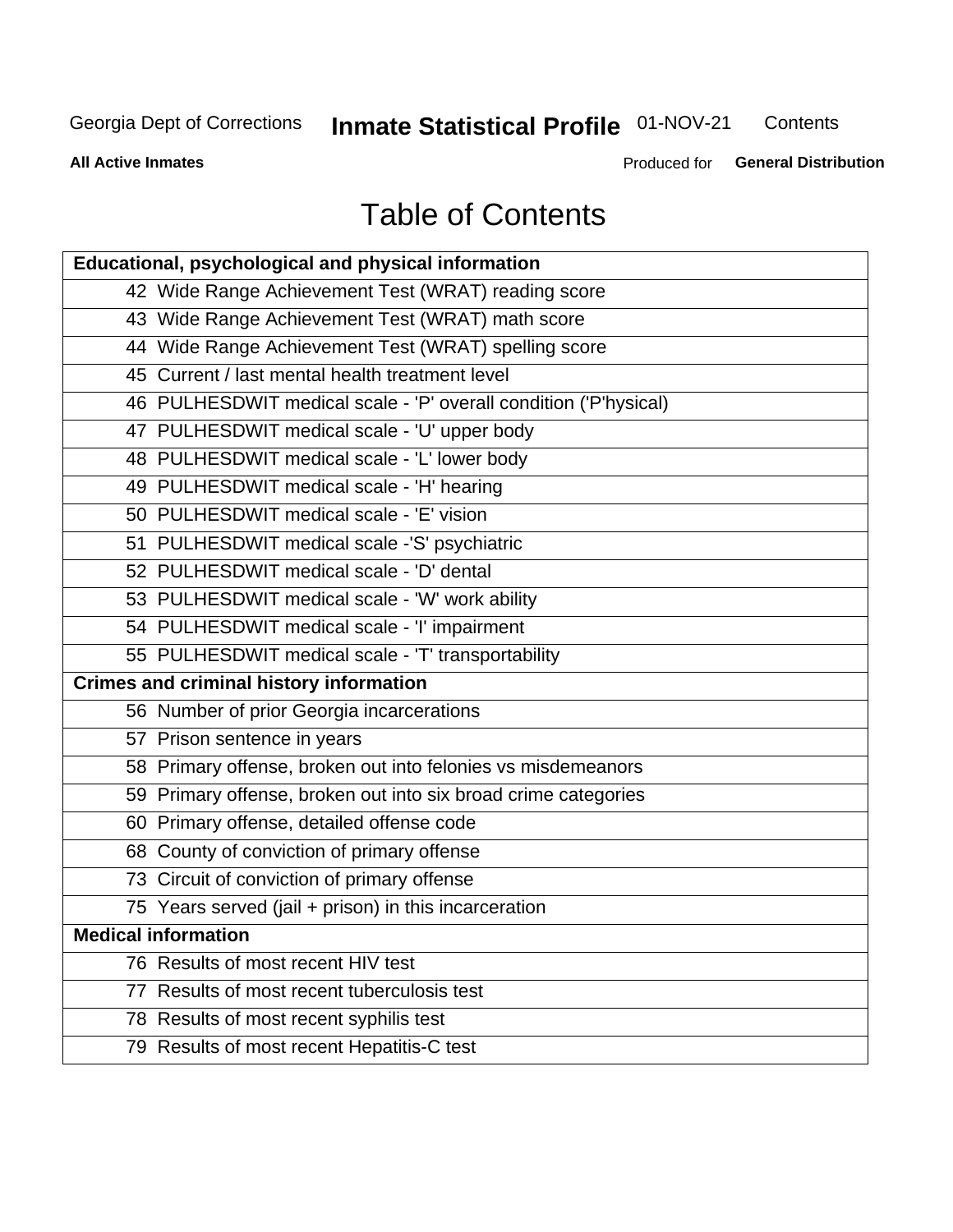## Inmate Statistical Profile 01-NOV-21 Page 4

### **All Active Inmates**

### Produced for General Distribution

## Current age, broken out in ten-year age groups

COL % - percent each COUNT is of its particular column

|                          | <b>Male</b>  |           |        | <b>Female</b>   |        |       | <b>Total</b> |        |
|--------------------------|--------------|-----------|--------|-----------------|--------|-------|--------------|--------|
| <b>Current Age</b>       | <b>Count</b> | Col %     | Row %  | <b>Count</b>    | Col %  | Row % | <b>Total</b> | Col %  |
| <b>Teens (1-19)</b>      | 316          | 0.73%     | 97.23% | 9               | 0.30%  | 2.77% | 325          | 0.70%  |
| <b>Twenties (20-29)</b>  | 9,938        | 22.90%    | 93.91% | 645             | 21.33% | 6.09% | 10,583       | 22.80% |
| <b>Thirties (30-39)</b>  | 13.584       | $31.30\%$ | 92.55% | 1,093           | 36.14% | 7.45% | 14,677       | 31.62% |
| <b>Forties (40-49)</b>   | 9,896        | 22.80%    | 92.93% | 753             | 24.90% | 7.07% | 10,649       | 22.94% |
| <b>Fifties (50-59)</b>   | 6,153        | 14.18%    | 94.07% | 388             | 12.83% | 5.93% | 6,541        | 14.09% |
| <b>Sixties (60-69)</b>   | 2,807        | 6.47%     | 96.00% | 117             | 3.87%  | 4.00% | 2,924        | 6.30%  |
| Seventy + (70 and above) | 703          | 1.62%     | 97.37% | 19 <sup>1</sup> | 0.63%  | 2.63% | 722          | 1.56%  |
| <b>Total Reported</b>    | 43,397       | 100%      | 93.49% | 3,024           | 100%   | 6.51% | 46,421       | 100.0% |

| <b>Not</b><br>™orted in | 358           |       | ったへ<br>ააა |
|-------------------------|---------------|-------|------------|
| <b>Total</b>            | 12.755<br>'ວະ | 3,025 | 46.780     |

| <b>Mean</b><br>(average) | 39.69 | 38.65 | 39.62 |
|--------------------------|-------|-------|-------|
| Median (middle)          | 38    |       | 38    |
| Mode<br>(most frequent)  |       | vu    | 30    |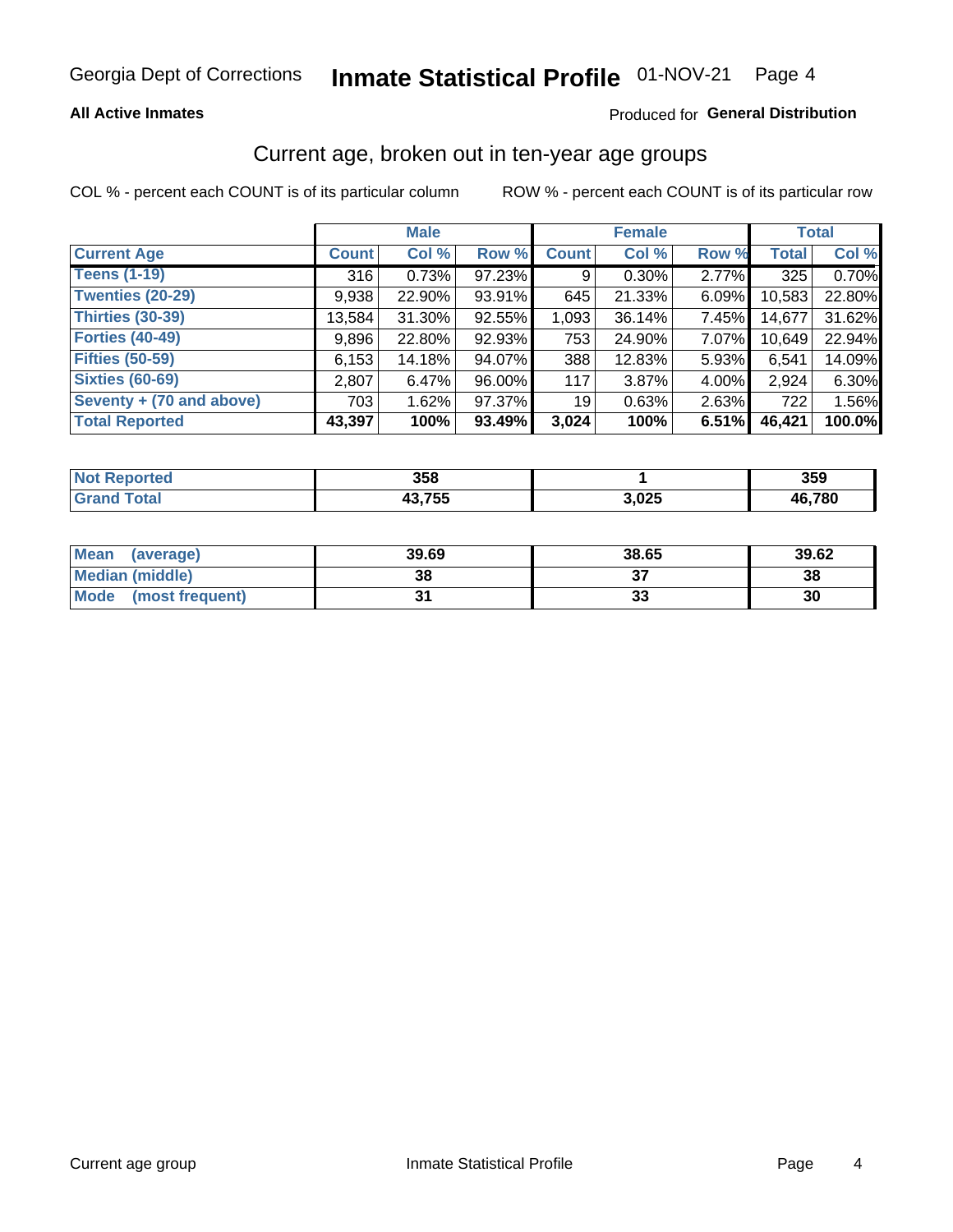#### Inmate Statistical Profile 01-NOV-21 Page 5

#### **All Active Inmates**

### Produced for General Distribution

## Race group

COL % - percent each COUNT is of its particular column

|                                   |                 | <b>Male</b> |         |             | <b>Female</b> |          |              | <b>Total</b> |  |
|-----------------------------------|-----------------|-------------|---------|-------------|---------------|----------|--------------|--------------|--|
| <b>Race Group</b>                 | <b>Count</b>    | Col %       |         | Row % Count | Col %         | Row %    | <b>Total</b> | Col %        |  |
| <b>White</b>                      | 15,178          | 34.69%      | 89.48%  | 1,785       | 59.01%        | 10.52%   | 16,963       | 36.26%       |  |
| <b>Black</b><br>2                 | 26,490          | 60.54%      | 95.73%  | 1,181       | 39.04%        | 4.27%    | 27,671       | 59.15%       |  |
| <b>Other</b><br>5.                | 20              | $.05\%$     | 95.24%  |             | .03%          | 4.76%    | 21           | .04%         |  |
| <b>Asian</b><br>6                 | 148             | .34%        | 95.48%  |             | .23%          | 4.52%    | 155          | .33%         |  |
| <b>Unknown</b><br>9               | 5               | $.01\%$     | 100.00% |             |               |          | 5            | .01%         |  |
| <b>Hispanic</b><br>10             | 1,894           | 4.33%       | 97.48%  | 49          | 1.62%         | 2.52%    | 1,943        | 4.15%        |  |
| <b>Native American</b><br>$12 \,$ | 20 <sub>1</sub> | $.05\%$     | 90.91%  | 2           | $.07\%$       | $9.09\%$ | 22           | .05%         |  |
| <b>Total Reported</b>             | 43,755          | 100%        | 93.53%  | 3,025       | 100%          | 6.47%    | 46,780       | 100%         |  |

| orted<br>Nt    |        |       |        |
|----------------|--------|-------|--------|
| `otal<br>' Gra | 43,755 | 3,025 | 46,780 |

| m | <br>w |  |
|---|-------|--|
|   |       |  |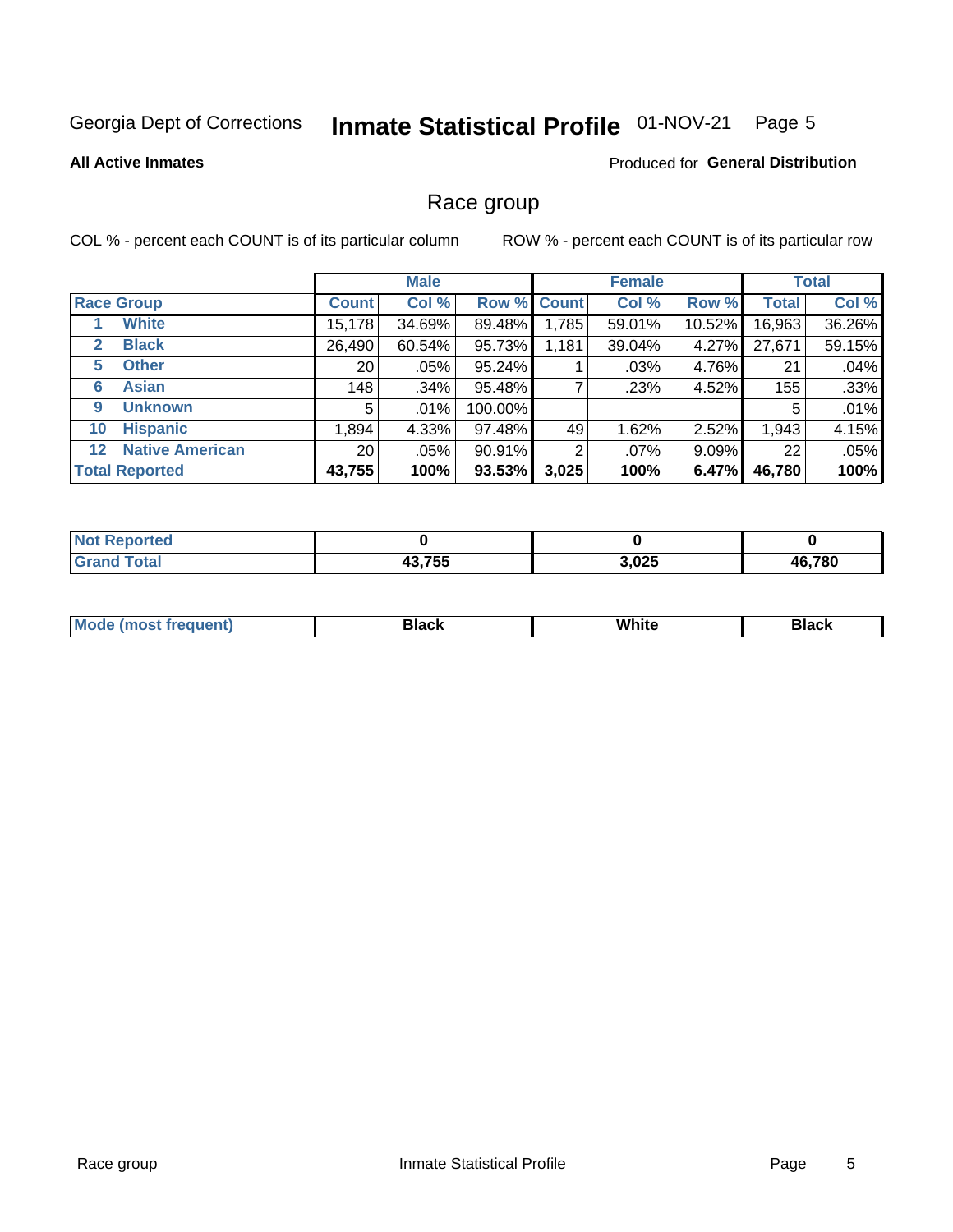#### Inmate Statistical Profile 01-NOV-21 Page 6

**All Active Inmates** 

### Produced for General Distribution

## Marital status, self-reported at entry to prison

COL % - percent each COUNT is of its particular column

|                            | <b>Male</b>  |        |        | <b>Female</b> |          |        | <b>Total</b> |        |
|----------------------------|--------------|--------|--------|---------------|----------|--------|--------------|--------|
| <b>Marital Status</b>      | <b>Count</b> | Col %  | Row %  | <b>Count</b>  | Col %    | Row %  | <b>Total</b> | Col %  |
| <b>Unknown</b><br>$\bf{0}$ | 1,945        | 4.45%  | 94.60% | 111           | $3.67\%$ | 5.40%  | 2,056        | 4.40%  |
| <b>Divorced</b><br>D       | 3,969        | 9.07%  | 90.00% | 441           | 14.58%   | 10.00% | 4,410        | 9.43%  |
| <b>Married</b><br>М        | 5,552        | 12.69% | 90.99% | 550           | 18.18%   | 9.01%  | 6,102        | 13.04% |
| <b>Separated</b><br>S      | 1,328        | 3.04%  | 91.27% | 127           | 4.20%    | 8.73%  | 1,455        | 3.11%  |
| <b>Unmarried</b><br>U      | 30,475       | 69.65% | 94.81% | 1,667         | 55.11%   | 5.19%  | 32,142       | 68.71% |
| <b>Widow</b><br>W          | 486          | 1.11%  | 79.02% | 129           | 4.26%    | 20.98% | 615          | 1.31%  |
| <b>Total Reported</b>      | 43,755       | 100%   | 93.53% | 3,025         | 100%     | 6.47%  | 46,780       | 100%   |

| NOI<br>тео.  |        |            |                 |
|--------------|--------|------------|-----------------|
| <b>Fotal</b> | , ---  | <b>OOF</b> | .780            |
|              | 43,733 | ຽ,∪∠ວ      | $\overline{AB}$ |

|--|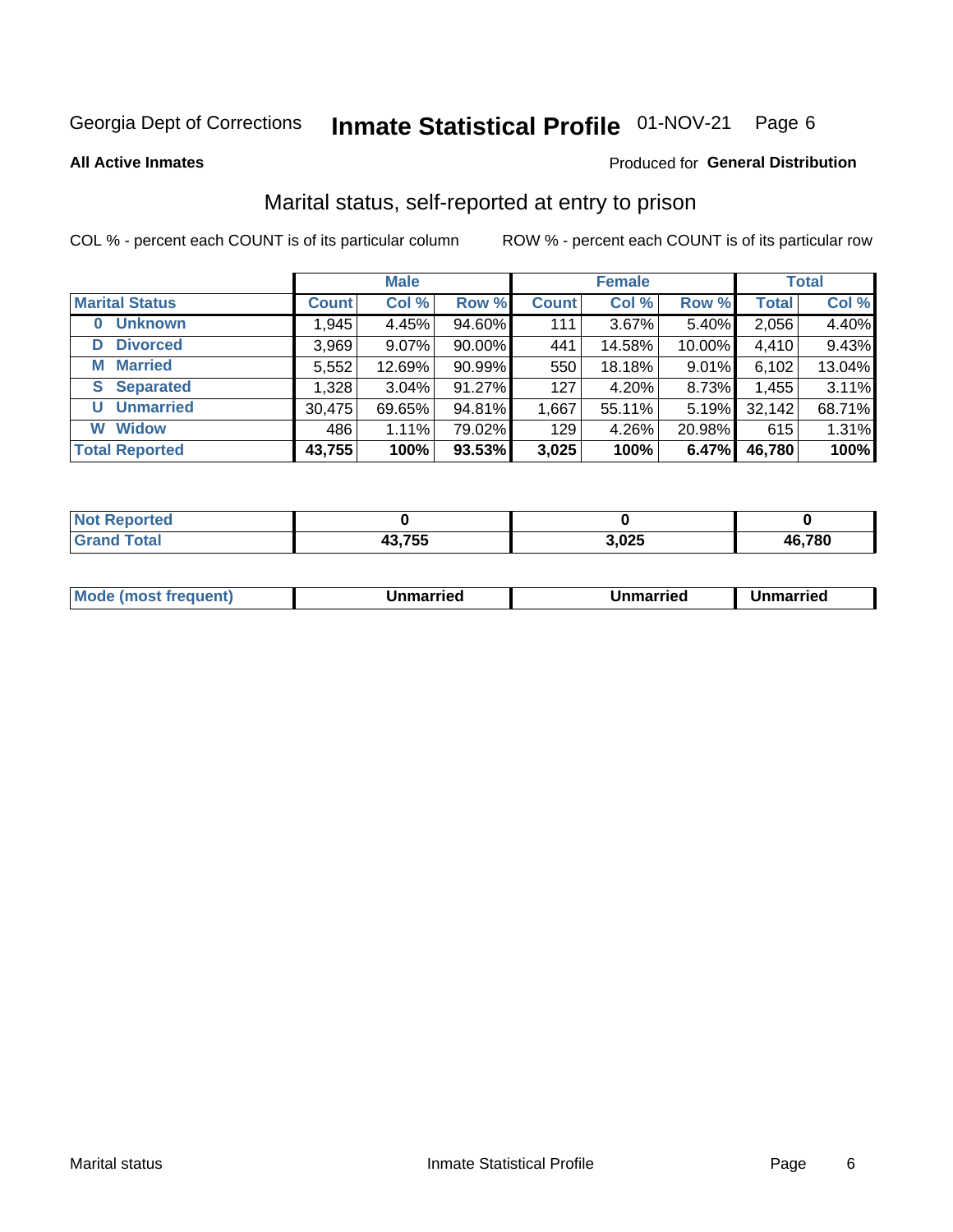#### Inmate Statistical Profile 01-NOV-21 Page 7

### **All Active Inmates**

### Produced for General Distribution

## Number of Inmates with Dependents, Self-Reported at Entry to Prison

COL % - percent each COUNT is of its particular column

|                             |              | <b>Male</b> |         |              | <b>Female</b> |       |              | <b>Total</b> |  |
|-----------------------------|--------------|-------------|---------|--------------|---------------|-------|--------------|--------------|--|
| <b>Number of dependents</b> | <b>Count</b> | Col %       | Row %   | <b>Count</b> | Col %         | Row % | <b>Total</b> | Col %        |  |
| 10                          | 13,230       | 36.52%      | 91.58%  | 1,216        | 45.51%        | 8.42% | 14,446       | 37.14%       |  |
|                             | 8,405        | 23.20%      | 94.57%  | 483          | 18.08%        | 5.43% | 8,888        | 22.85%       |  |
| $\overline{2}$              | 6,394        | 17.65%      | 93.77%  | 425          | 15.91%        | 6.23% | 6,819        | 17.53%       |  |
| $\overline{\mathbf{3}}$     | 3,836        | 10.59%      | 92.93%  | 292          | 10.93%        | 7.07% | 4,128        | 10.61%       |  |
| $\overline{\mathbf{4}}$     | 2,074        | 5.73%       | 93.42%  | 146          | 5.46%         | 6.58% | 2,220        | 5.71%        |  |
| $\overline{\mathbf{5}}$     | 1,060        | 2.93%       | 94.47%  | 62           | 2.32%         | 5.53% | 1,122        | 2.88%        |  |
| 6                           | 559          | 1.54%       | 95.88%  | 24           | 0.90%         | 4.12% | 583          | 1.50%        |  |
| 7                           | 261          | 0.72%       | 95.96%  | 11           | 0.41%         | 4.04% | 272          | 0.70%        |  |
| $\overline{\mathbf{8}}$     | 165          | 0.46%       | 94.83%  | 9            | 0.34%         | 5.17% | 174          | 0.45%        |  |
| 9                           | 74           | 0.20%       | 98.67%  |              | 0.04%         | 1.33% | 75           | 0.19%        |  |
| 10                          | 64           | 0.18%       | 95.52%  | 3            | 0.11%         | 4.48% | 67           | 0.17%        |  |
| Over 10                     | 104          | 0.29%       | 100.00% |              |               |       | 104          | 0.27%        |  |
| <b>Total Reported</b>       | 36,226       | 100%        | 93.13%  | 2,672        | 100%          | 6.87% | 38,898       | 100%         |  |

| w | 7,529 | 353         | 7,882  |
|---|-------|-------------|--------|
|   | ົນພ   | ハクト<br>.vzj | 46,780 |

| Mean (average)          | l.53 | . .29 | 1.52 |
|-------------------------|------|-------|------|
| <b>Median (middle)</b>  |      |       |      |
| Mode<br>(most frequent) |      |       |      |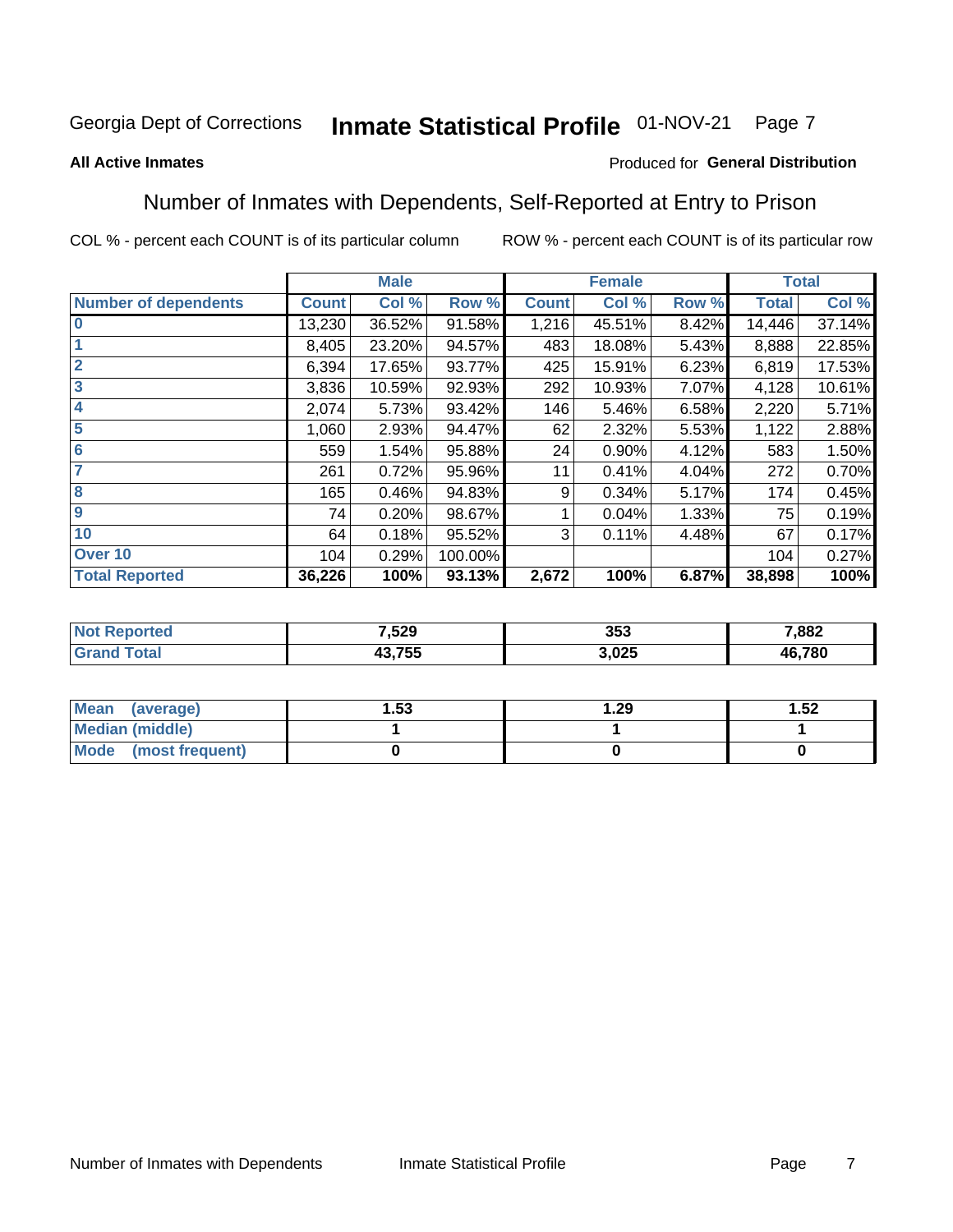#### Inmate Statistical Profile 01-NOV-21 Page 8

#### **All Active Inmates**

### Produced for General Distribution

## Religious affiliation, self-reported at entry to prison

COL % - percent each COUNT is of its particular column

|                         |                              |                | <b>Male</b> |         |                   | <b>Female</b> |                  |                | <b>Total</b> |
|-------------------------|------------------------------|----------------|-------------|---------|-------------------|---------------|------------------|----------------|--------------|
|                         | <b>Religious Affiliation</b> | <b>Count</b>   | Col %       | Row %   | <b>Count</b>      | Col %         | Row <sup>%</sup> | <b>Total</b>   | Col %        |
| 1                       | <b>Islam</b>                 | 1,855          | 8.11%       | 95.03%  | $\overline{97}$   | 3.75%         | 4.97%            | 1,952          | 7.66%        |
| $\overline{\mathbf{2}}$ | <b>Catholic</b>              | 1,043          | 4.56%       | 89.84%  | 118               | 4.56%         | 10.16%           | 1,161          | 4.56%        |
| 3                       | <b>Baptist</b>               | 10,058         | 43.95%      | 91.07%  | 986               | 38.13%        | 8.93%            | 11,044         | 43.36%       |
| 4                       | <b>Methodist</b>             | 296            | 1.29%       | 92.21%  | 25                | .97%          | 7.79%            | 321            | 1.26%        |
| 5                       | <b>Episcopal</b>             | 31             | .14%        | 91.18%  | 3                 | .12%          | 8.82%            | 34             | .13%         |
| $\overline{6}$          | <b>Presbyterian</b>          | 56             | .24%        | 93.33%  | $\overline{4}$    | .15%          | 6.67%            | 60             | .24%         |
| 7                       | <b>Church Of God</b>         | 291            | 1.27%       | 91.51%  | $\overline{27}$   | 1.04%         | 8.49%            | 318            | 1.25%        |
| 8                       | <b>Holiness</b>              | 389            | 1.70%       | 87.81%  | 54                | 2.09%         | 12.19%           | 443            | 1.74%        |
| $\overline{9}$          | <b>Jewish</b>                | 78             | .34%        | 76.47%  | 24                | .93%          | 23.53%           | 102            | .40%         |
| 10                      | <b>Anglican</b>              | 21             | .09%        | 91.30%  | $\mathbf 2$       | .08%          | 8.70%            | 23             | .09%         |
| 11                      | <b>Greek Orthodox</b>        | $\overline{4}$ | .02%        | 66.67%  | $\overline{2}$    | .08%          | 33.33%           | $\overline{6}$ | .02%         |
| 12                      | <b>Hindu</b>                 | 13             | .06%        | 92.86%  | $\mathbf{1}$      | .04%          | 7.14%            | 14             | .05%         |
| 13                      | <b>Buddhist</b>              | 50             | .22%        | 92.59%  | $\overline{4}$    | .15%          | 7.41%            | 54             | .21%         |
| $\overline{14}$         | <b>Taoist</b>                | $\overline{4}$ | .02%        | 100.00% |                   |               |                  | 4              | .02%         |
| 15                      | <b>Shintoist</b>             | $\mathbf{1}$   | .01%        | 100.00% |                   |               |                  | 1              | .01%         |
| 16                      | <b>Seventh Day Adventist</b> | 66             | .29%        | 75.86%  | 21                | .81%          | 24.14%           | 87             | .34%         |
| 17                      | <b>Jehovah Witness</b>       | 242            | 1.06%       | 88.97%  | 30                | 1.16%         | 11.03%           | 272            | 1.07%        |
| 18                      | <b>Latter Day Saints</b>     | 26             | .11%        | 86.67%  | 4                 | .15%          | 13.33%           | 30             | .12%         |
| 19                      | Quaker                       | $\overline{2}$ | .01%        | 100.00% |                   |               |                  | $\overline{2}$ | .01%         |
| 20                      | <b>Other Prot</b>            | 1,181          | 5.16%       | 98.42%  | 19                | .73%          | 1.58%            | 1,200          | 4.71%        |
| 21                      | <b>Messianic Judaism</b>     | 61             | .27%        | 29.61%  | $\overline{1}$ 45 | 5.61%         | 70.39%           | 206            | .81%         |
| 22                      | <b>Asatru-Odinism</b>        | 3              | .01%        | 100.00% |                   |               |                  | 3              | .01%         |
| 23                      | <b>Hebrew Israelite</b>      | 69             | .30%        | 92.00%  | 6                 | .23%          | 8.00%            | 75             | .29%         |
| 24                      | <b>Nation Of Islam</b>       | 42             | .18%        | 85.71%  | $\overline{7}$    | .27%          | 14.29%           | 49             | .19%         |
| 25                      | <b>Native American</b>       | 23             | .10%        | 100.00% |                   |               |                  | 23             | .09%         |
| 26                      | Pagan                        | 8              | .03%        | 80.00%  | $\overline{2}$    | .08%          | 20.00%           | 10             | .04%         |
| 27                      | <b>Pentecostal</b>           | 84             | .37%        | 70.00%  | 36                | 1.39%         | 30.00%           | 120            | .47%         |
| 28                      | <b>Rastafari</b>             | 14             | .06%        | 63.64%  | 8                 | .31%          | 36.36%           | 22             | .09%         |
| 29                      | <b>Wiccan</b>                | 39             | .17%        | 84.78%  | $\overline{7}$    | .27%          | 15.22%           | 46             | .18%         |
| 30                      | <b>No Religion</b>           | 1,455          | 6.36%       | 87.60%  | 206               | 7.97%         | 12.40%           | 1,661          | 6.52%        |
| 31                      | Christian -                  | 4,191          | 18.31%      | 84.87%  | 747               | 28.89%        | 15.13%           | 4,938          | 19.39%       |
|                         | <b>Unspecified</b>           |                |             |         |                   |               |                  |                |              |
| 96                      | <b>None</b>                  | 1,188          | 5.19%       | 99.92%  | 1                 | .04%          | .08%             | 1,189          | 4.67%        |
|                         | <b>Total Reported</b>        | 22,884         | 100%        | 89.85%  | 2,586             | 100%          | 10.15%           | 25,470         | 100%         |

| τeι. | 20,871                | 100<br>433 | 21,310<br>- |
|------|-----------------------|------------|-------------|
|      | 10.755<br>.755<br>тν. | 3,025      | 46.780      |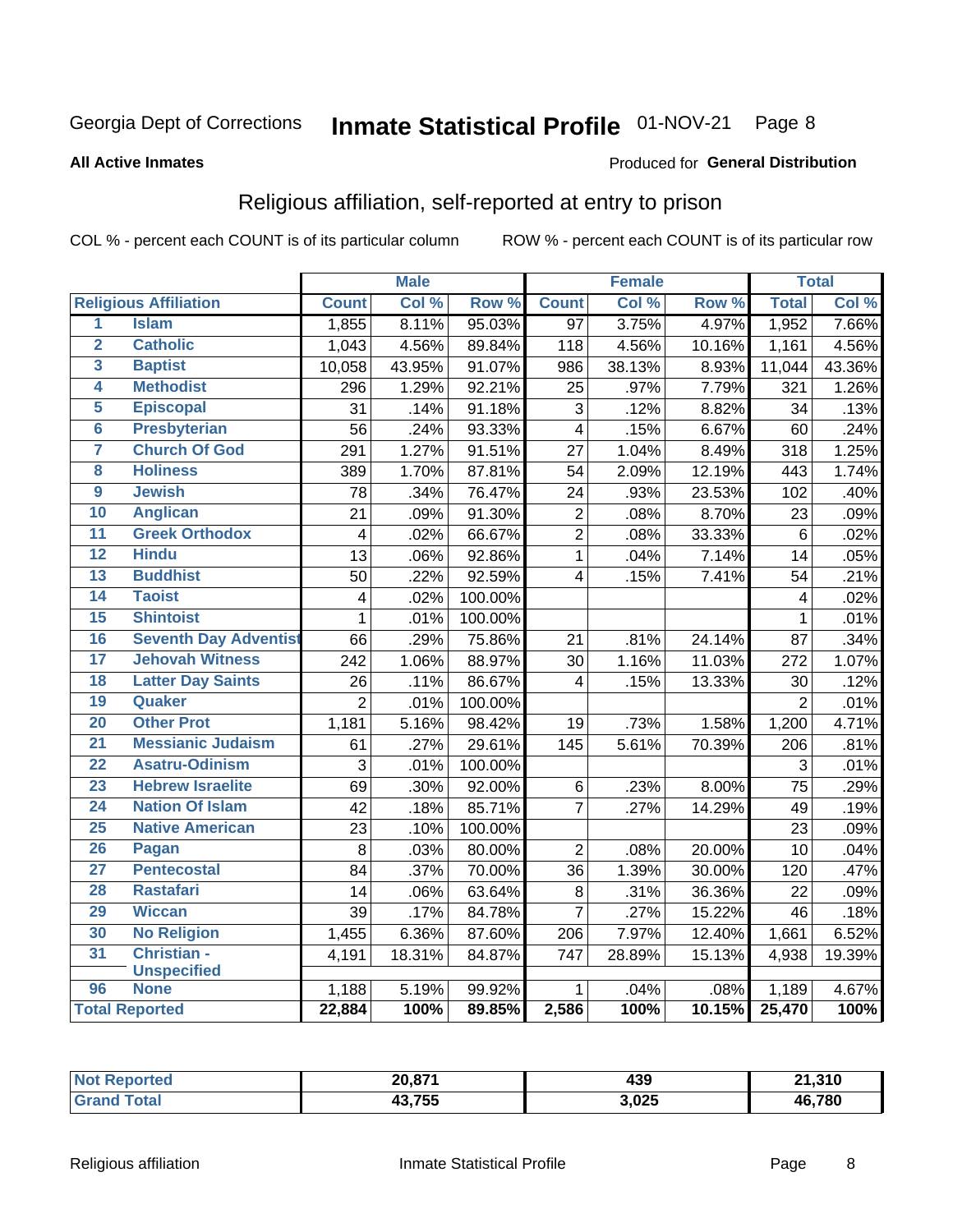#### Inmate Statistical Profile 01-NOV-21 Georgia Dept of Corrections Page 9

#### **All Active Inmates**

### Produced for General Distribution

## Religious affiliation, self-reported at entry to prison

COL % - percent each COUNT is of its particular column ROW % - percent each COUNT is of its particular row

| <b>Mode (most frequent)</b> | Baptist | aptist | Baptist |
|-----------------------------|---------|--------|---------|
|-----------------------------|---------|--------|---------|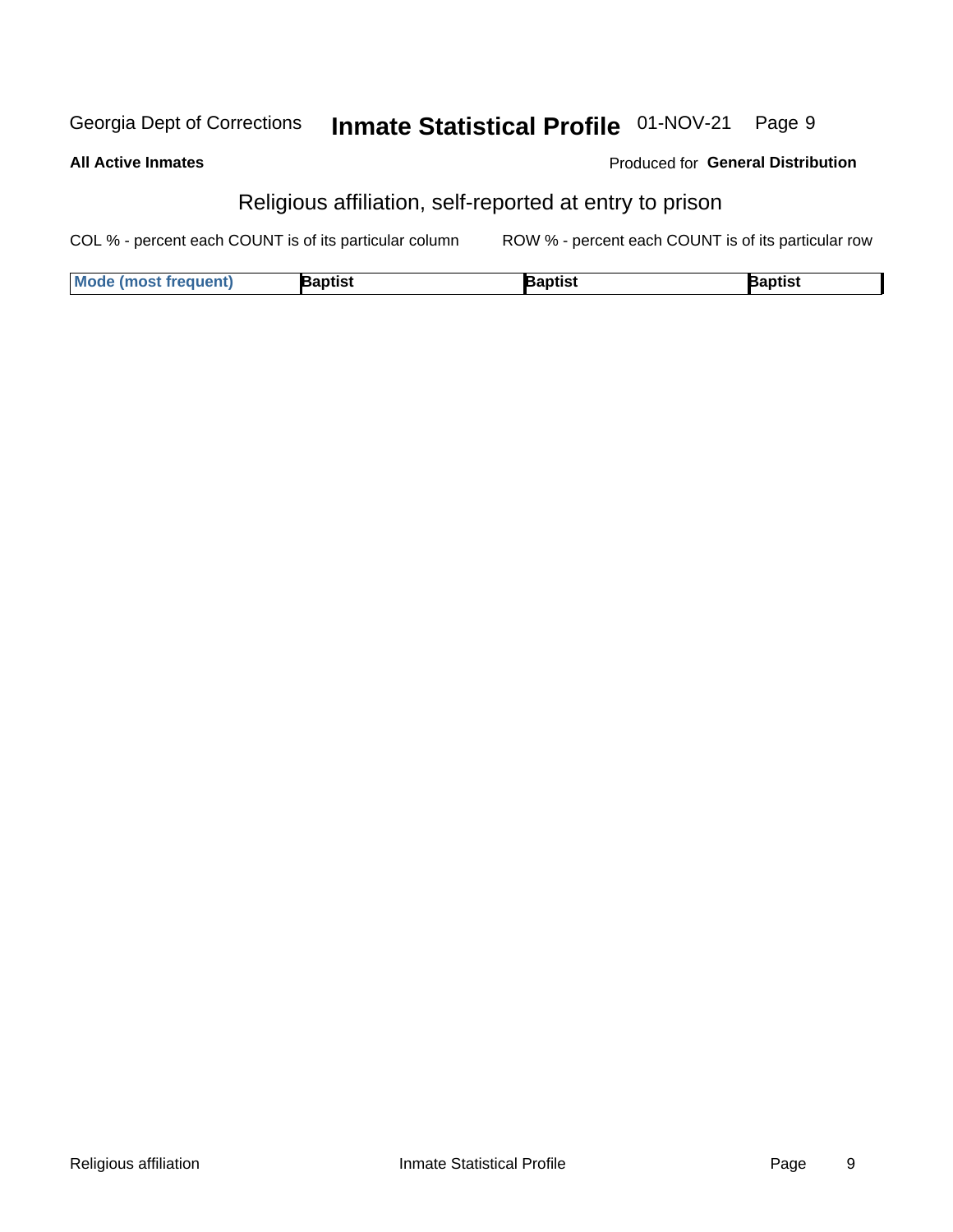#### Inmate Statistical Profile 01-NOV-21 Page 9

#### **All Active Inmates**

### **Produced for General Distribution**

## Home county, self-reported at entry to prison

COL % - percent each COUNT is of its particular column

|     |                             |              | <b>Male</b> |                  |                | <b>Female</b> |        | <b>Total</b> |        |
|-----|-----------------------------|--------------|-------------|------------------|----------------|---------------|--------|--------------|--------|
|     | <b>Home County</b>          | <b>Count</b> | Col %       | Row <sup>%</sup> | <b>Count</b>   | Col %         | Row %  | <b>Total</b> | Col %  |
| 000 | <b>Unknown</b>              | 7,306        | 16.70%      | 93.12%           | 540            | 17.85%        | 6.88%  | 7,846        | 16.77% |
| 001 | <b>Appling County</b>       | 112          | .26%        | 96.55%           | 4              | .13%          | 3.45%  | 116          | .25%   |
| 002 | <b>Atkinson County</b>      | 38           | .09%        | 97.44%           | $\mathbf{1}$   | .03%          | 2.56%  | 39           | .08%   |
| 003 | <b>Bacon County</b>         | 78           | .18%        | 93.98%           | 5              | .17%          | 6.02%  | 83           | .18%   |
| 004 | <b>Baker County</b>         | 16           | .04%        | 94.12%           | $\mathbf{1}$   | .03%          | 5.88%  | 17           | .04%   |
| 005 | <b>Baldwin County</b>       | 250          | .57%        | 91.91%           | 22             | .73%          | 8.09%  | 272          | .58%   |
| 006 | <b>Banks County</b>         | 78           | .18%        | 96.30%           | $\mathbf{3}$   | .10%          | 3.70%  | 81           | .17%   |
| 007 | <b>Barrow County</b>        | 261          | .60%        | 89.38%           | 31             | 1.02%         | 10.62% | 292          | .62%   |
| 008 | <b>Bartow County</b>        | 458          | 1.05%       | 89.80%           | 52             | 1.72%         | 10.20% | 510          | 1.09%  |
| 009 | <b>Ben Hill County</b>      | 161          | .37%        | 94.15%           | 10             | .33%          | 5.85%  | 171          | .37%   |
| 010 | <b>Berrien County</b>       | 80           | .18%        | 94.12%           | 5              | .17%          | 5.88%  | 85           | .18%   |
| 011 | <b>Bibb County</b>          | 987          | 2.26%       | 96.01%           | 41             | 1.36%         | 3.99%  | 1,028        | 2.20%  |
| 012 | <b>Bleckley County</b>      | 59           | .13%        | 88.06%           | 8              | .26%          | 11.94% | 67           | .14%   |
| 013 | <b>Brantley County</b>      | 68           | .16%        | 82.93%           | 14             | .46%          | 17.07% | 82           | .18%   |
| 014 | <b>Brooks County</b>        | 158          | .36%        | 100.00%          |                |               |        | 158          | .34%   |
| 015 | <b>Bryan County</b>         | 61           | .14%        | 92.42%           | 5              | .17%          | 7.58%  | 66           | .14%   |
| 016 | <b>Bulloch County</b>       | 289          | .66%        | 94.75%           | 16             | .53%          | 5.25%  | 305          | .65%   |
| 017 | <b>Burke County</b>         | 164          | .37%        | 98.20%           | $\sqrt{3}$     | .10%          | 1.80%  | 167          | .36%   |
| 018 | <b>Butts County</b>         | 128          | .29%        | 91.43%           | 12             | .40%          | 8.57%  | 140          | .30%   |
| 019 | <b>Calhoun County</b>       | 66           | .15%        | 91.67%           | $\,6$          | .20%          | 8.33%  | 72           | .15%   |
| 020 | <b>Camden County</b>        | 108          | .25%        | 91.53%           | 10             | .33%          | 8.47%  | 118          | .25%   |
| 021 | <b>Candler County</b>       | 70           | .16%        | 93.33%           | 5              | .17%          | 6.67%  | 75           | .16%   |
| 022 | <b>Carroll County</b>       | 440          | 1.01%       | 93.02%           | 33             | 1.09%         | 6.98%  | 473          | 1.01%  |
| 023 | <b>Catoosa County</b>       | 191          | .44%        | 94.09%           | 12             | .40%          | 5.91%  | 203          | .43%   |
| 024 | <b>Charlton County</b>      | 32           | .07%        | 86.49%           | 5              | .17%          | 13.51% | 37           | .08%   |
| 025 | <b>Chatham County</b>       | 1,279        | 2.92%       | 96.02%           | 53             | 1.75%         | 3.98%  | 1,332        | 2.85%  |
| 026 | <b>Chattahoochee County</b> | 12           | .03%        | 92.31%           | 1              | .03%          | 7.69%  | 13           | .03%   |
| 027 | <b>Chattooga County</b>     | 148          | .34%        | 88.62%           | 19             | .63%          | 11.38% | 167          | .36%   |
| 028 | <b>Cherokee County</b>      | 331          | .76%        | 89.46%           | 39             | 1.29%         | 10.54% | 370          | .79%   |
| 029 | <b>Clarke County</b>        | 406          | .93%        | 93.12%           | 30             | .99%          | 6.88%  | 436          | .93%   |
| 030 | <b>Clay County</b>          | 23           | .05%        | 92.00%           | $\overline{2}$ | .07%          | 8.00%  | 25           | .05%   |
| 031 | <b>Clayton County</b>       | 1,209        | 2.76%       | 94.01%           | 77             | 2.55%         | 5.99%  | 1,286        | 2.75%  |
| 032 | <b>Clinch County</b>        | 34           | .08%        | 89.47%           | 4              | .13%          | 10.53% | 38           | .08%   |
| 033 | <b>Cobb County</b>          | 1,309        | 2.99%       | 93.90%           | 85             | 2.81%         | 6.10%  | 1,394        | 2.98%  |
| 034 | <b>Coffee County</b>        | 305          | .70%        | 94.43%           | 18             | .60%          | 5.57%  | 323          | .69%   |
| 035 | <b>Colquitt County</b>      | 194          | .44%        | 93.27%           | 14             | .46%          | 6.73%  | 208          | .44%   |
| 036 | <b>Columbia County</b>      | 241          | .55%        | 91.29%           | 23             | .76%          | 8.71%  | 264          | .56%   |
| 037 | <b>Cook County</b>          | 114          | .26%        | 95.00%           | $\,6$          | .20%          | 5.00%  | 120          | .26%   |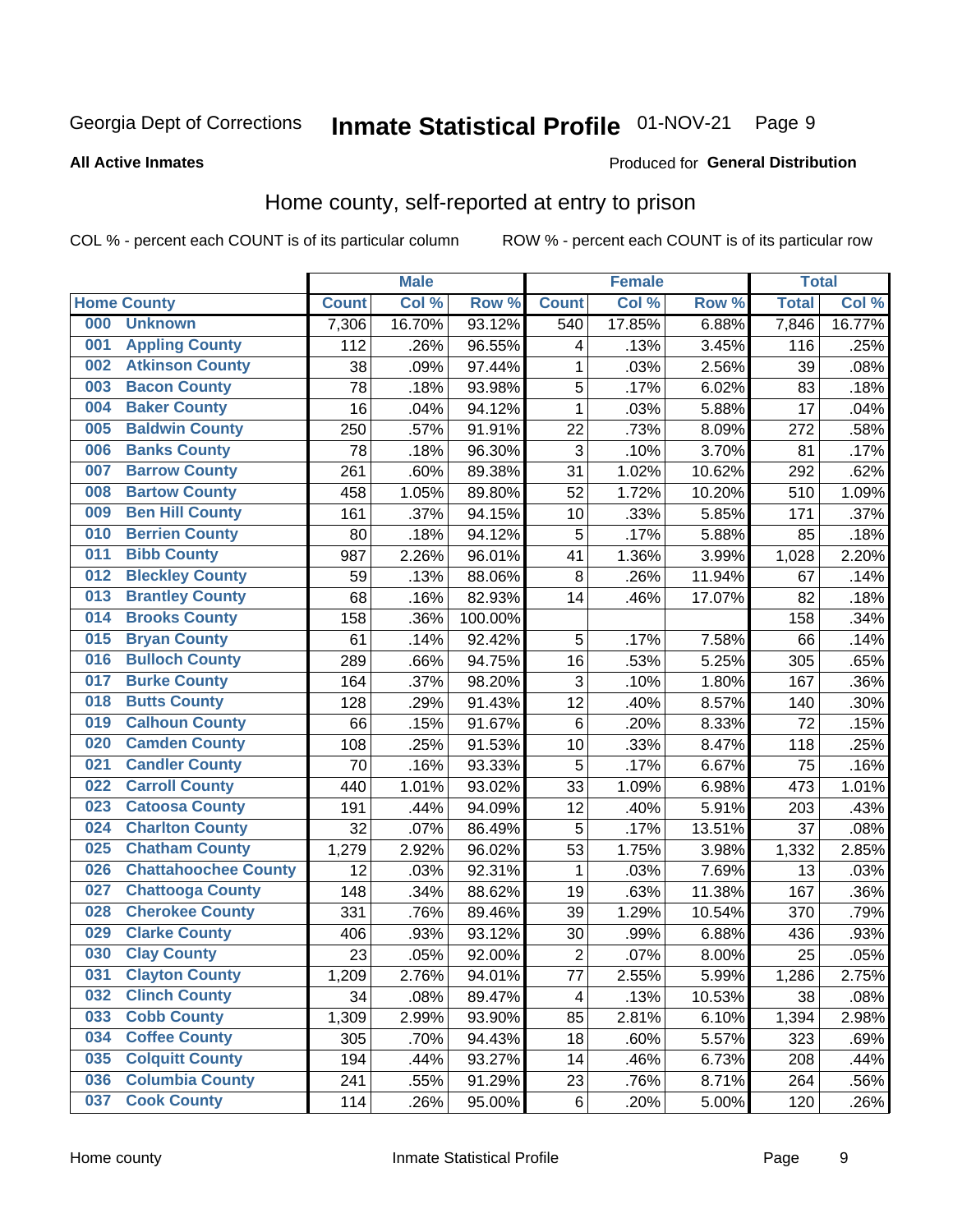## Inmate Statistical Profile 01-NOV-21 Page 10

### **All Active Inmates**

### Produced for General Distribution

## Home county, self-reported at entry to prison

COL % - percent each COUNT is of its particular column

|     |                         |              | <b>Male</b> |                  |                         | <b>Female</b> |        | <b>Total</b>   |         |
|-----|-------------------------|--------------|-------------|------------------|-------------------------|---------------|--------|----------------|---------|
|     | <b>Home County</b>      | <b>Count</b> | Col%        | Row <sup>%</sup> | <b>Count</b>            | Col %         | Row %  | <b>Total</b>   | Col %   |
| 038 | <b>Coweta County</b>    | 394          | .90%        | 95.17%           | 20                      | .66%          | 4.83%  | 414            | $.88\%$ |
| 039 | <b>Crawford County</b>  | 36           | .08%        | 90.00%           | 4                       | .13%          | 10.00% | 40             | .09%    |
| 040 | <b>Crisp County</b>     | 213          | .49%        | 95.09%           | 11                      | .36%          | 4.91%  | 224            | .48%    |
| 041 | <b>Dade County</b>      | 52           | .12%        | 85.25%           | $\boldsymbol{9}$        | .30%          | 14.75% | 61             | .13%    |
| 042 | <b>Dawson County</b>    | 71           | .16%        | 88.75%           | 9                       | .30%          | 11.25% | 80             | .17%    |
| 043 | <b>Decatur County</b>   | 216          | .49%        | 96.00%           | 9                       | .30%          | 4.00%  | 225            | .48%    |
| 044 | <b>Dekalb County</b>    | 2,210        | 5.05%       | 95.67%           | 100                     | 3.31%         | 4.33%  | 2,310          | 4.94%   |
| 045 | <b>Dodge County</b>     | 90           | .21%        | 89.11%           | 11                      | .36%          | 10.89% | 101            | .22%    |
| 046 | <b>Dooly County</b>     | 120          | .27%        | 98.36%           | $\overline{2}$          | .07%          | 1.64%  | 122            | .26%    |
| 047 | <b>Dougherty County</b> | 607          | 1.39%       | 95.74%           | 27                      | .89%          | 4.26%  | 634            | 1.36%   |
| 048 | <b>Douglas County</b>   | 491          | 1.12%       | 94.24%           | 30                      | .99%          | 5.76%  | 521            | 1.11%   |
| 049 | <b>Early County</b>     | 47           | .11%        | 92.16%           | 4                       | .13%          | 7.84%  | 51             | .11%    |
| 050 | <b>Echols County</b>    | 10           | .02%        | 100.00%          |                         |               |        | 10             | .02%    |
| 051 | <b>Effingham County</b> | 166          | .38%        | 90.71%           | 17                      | .56%          | 9.29%  | 183            | .39%    |
| 052 | <b>Elbert County</b>    | 110          | .25%        | 96.49%           | 4                       | .13%          | 3.51%  | 114            | .24%    |
| 053 | <b>Emanuel County</b>   | 151          | .35%        | 95.57%           | 7                       | .23%          | 4.43%  | 158            | .34%    |
| 054 | <b>Evans County</b>     | 60           | .14%        | 89.55%           | 7                       | .23%          | 10.45% | 67             | .14%    |
| 055 | <b>Fannin County</b>    | 80           | .18%        | 91.95%           | 7                       | .23%          | 8.05%  | 87             | .19%    |
| 056 | <b>Fayette County</b>   | 126          | .29%        | 89.36%           | 15                      | .50%          | 10.64% | 141            | .30%    |
| 057 | <b>Floyd County</b>     | 605          | 1.38%       | 91.39%           | 57                      | 1.88%         | 8.61%  | 662            | 1.42%   |
| 058 | <b>Forsyth County</b>   | 170          | .39%        | 92.39%           | 14                      | .46%          | 7.61%  | 184            | .39%    |
| 059 | <b>Franklin County</b>  | 107          | .24%        | 92.24%           | $\boldsymbol{9}$        | .30%          | 7.76%  | 116            | .25%    |
| 060 | <b>Fulton County</b>    | 3,796        | 8.68%       | 95.64%           | 173                     | 5.72%         | 4.36%  | 3,969          | 8.48%   |
| 061 | <b>Gilmer County</b>    | 85           | .19%        | 84.16%           | 16                      | .53%          | 15.84% | 101            | .22%    |
| 062 | <b>Glascock County</b>  | 5            | .01%        | 71.43%           | $\overline{2}$          | .07%          | 28.57% | $\overline{7}$ | .01%    |
| 063 | <b>Glynn County</b>     | 329          | .75%        | 94.27%           | 20                      | .66%          | 5.73%  | 349            | .75%    |
| 064 | <b>Gordon County</b>    | 261          | .60%        | 90.31%           | 28                      | .93%          | 9.69%  | 289            | .62%    |
| 065 | <b>Grady County</b>     | 106          | .24%        | 92.98%           | 8                       | .26%          | 7.02%  | 114            | .24%    |
| 066 | <b>Greene County</b>    | 74           | .17%        | 94.87%           | $\overline{\mathbf{4}}$ | .13%          | 5.13%  | 78             | .17%    |
| 067 | <b>Gwinnett County</b>  | 1,467        | 3.35%       | 93.92%           | 95                      | 3.14%         | 6.08%  | 1,562          | 3.34%   |
| 068 | <b>Habersham County</b> | 81           | .19%        | 79.41%           | 21                      | .69%          | 20.59% | 102            | .22%    |
| 069 | <b>Hall County</b>      | 515          | 1.18%       | 92.79%           | 40                      | 1.32%         | 7.21%  | 555            | 1.19%   |
| 070 | <b>Hancock County</b>   | 41           | .09%        | 93.18%           | 3                       | .10%          | 6.82%  | 44             | .09%    |
| 071 | <b>Haralson County</b>  | 93           | .21%        | 92.08%           | $\overline{8}$          | .26%          | 7.92%  | 101            | .22%    |
| 072 | <b>Harris County</b>    | 88           | .20%        | 94.62%           | 5                       | .17%          | 5.38%  | 93             | .20%    |
| 073 | <b>Hart County</b>      | 120          | .27%        | 90.23%           | 13                      | .43%          | 9.77%  | 133            | .28%    |
| 074 | <b>Heard County</b>     | 44           | .10%        | 95.65%           | $\mathbf 2$             | .07%          | 4.35%  | 46             | .10%    |
| 075 | <b>Henry County</b>     | 563          | 1.29%       | 93.21%           | 41                      | 1.36%         | 6.79%  | 604            | 1.29%   |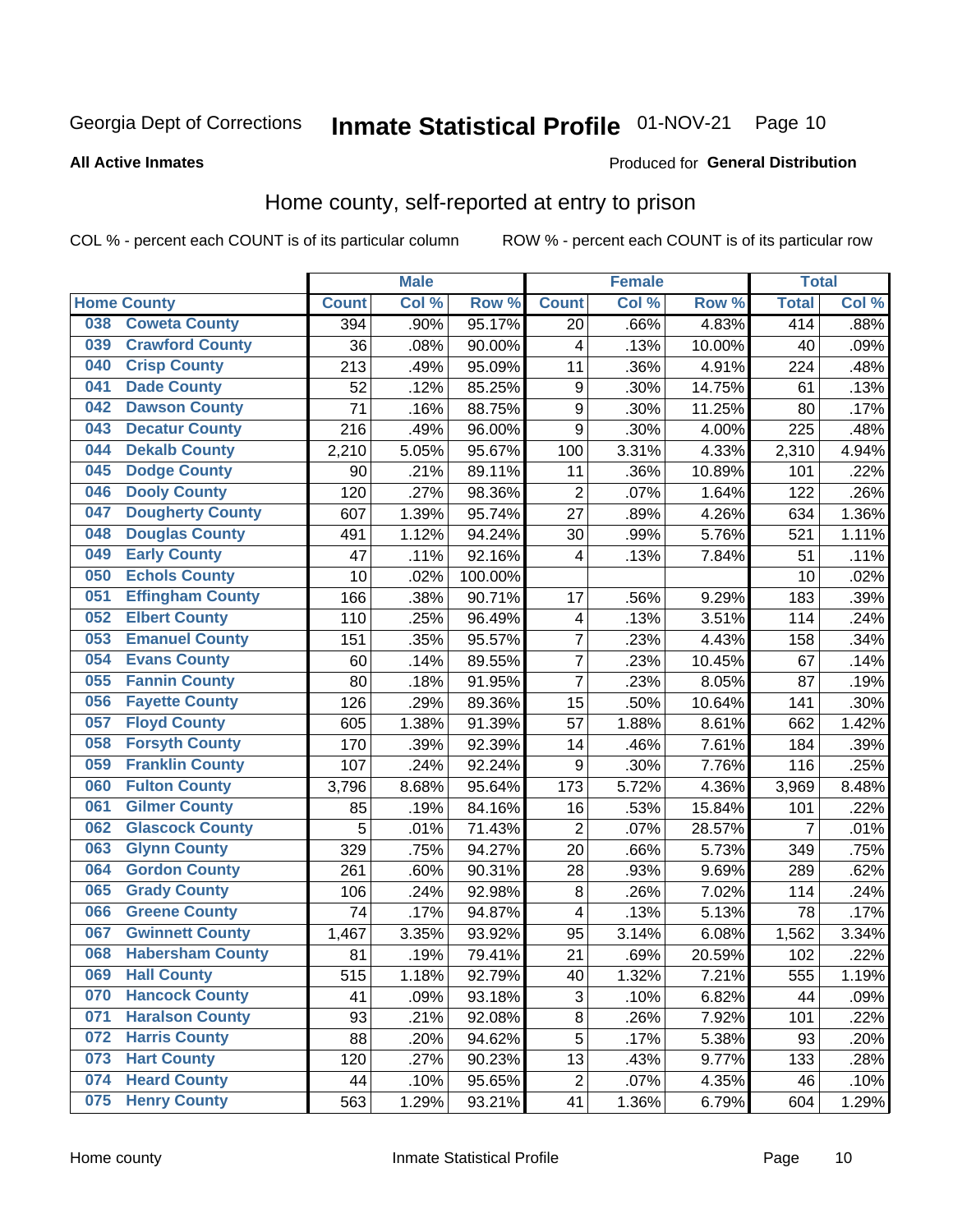## Inmate Statistical Profile 01-NOV-21 Page 11

**All Active Inmates** 

#### Produced for General Distribution

## Home county, self-reported at entry to prison

COL % - percent each COUNT is of its particular column

|                  |                          |              | <b>Male</b> |        |                         | <b>Female</b> |        | <b>Total</b> |       |
|------------------|--------------------------|--------------|-------------|--------|-------------------------|---------------|--------|--------------|-------|
|                  | <b>Home County</b>       | <b>Count</b> | Col %       | Row %  | <b>Count</b>            | Col %         | Row %  | <b>Total</b> | Col % |
| 076              | <b>Houston County</b>    | 525          | 1.20%       | 91.62% | 48                      | 1.59%         | 8.38%  | 573          | 1.22% |
| 077              | <b>Irwin County</b>      | 54           | .12%        | 93.10% | 4                       | .13%          | 6.90%  | 58           | .12%  |
| 078              | <b>Jackson County</b>    | 216          | .49%        | 90.76% | 22                      | .73%          | 9.24%  | 238          | .51%  |
| 079              | <b>Jasper County</b>     | 68           | .16%        | 95.77% | 3                       | .10%          | 4.23%  | 71           | .15%  |
| 080              | <b>Jeff Davis County</b> | 67           | .15%        | 93.06% | 5                       | .17%          | 6.94%  | 72           | .15%  |
| 081              | <b>Jefferson County</b>  | 150          | .34%        | 92.02% | 13                      | .43%          | 7.98%  | 163          | .35%  |
| 082              | <b>Jenkins County</b>    | 77           | .18%        | 95.06% | $\overline{\mathbf{4}}$ | .13%          | 4.94%  | 81           | .17%  |
| 083              | <b>Johnson County</b>    | 35           | .08%        | 97.22% | $\mathbf{1}$            | .03%          | 2.78%  | 36           | .08%  |
| 084              | <b>Jones County</b>      | 80           | .18%        | 89.89% | 9                       | .30%          | 10.11% | 89           | .19%  |
| 085              | <b>Lamar County</b>      | 65           | .15%        | 89.04% | $\overline{8}$          | .26%          | 10.96% | 73           | .16%  |
| 086              | <b>Lanier County</b>     | 79           | .18%        | 94.05% | $\overline{5}$          | .17%          | 5.95%  | 84           | .18%  |
| 087              | <b>Laurens County</b>    | 244          | .56%        | 93.49% | 17                      | .56%          | 6.51%  | 261          | .56%  |
| 088              | <b>Lee County</b>        | 85           | .19%        | 91.40% | 8                       | .26%          | 8.60%  | 93           | .20%  |
| 089              | <b>Liberty County</b>    | 167          | .38%        | 93.82% | 11                      | .36%          | 6.18%  | 178          | .38%  |
| 090              | <b>Lincoln County</b>    | 32           | .07%        | 84.21% | $\,6$                   | .20%          | 15.79% | 38           | .08%  |
| 091              | <b>Long County</b>       | 36           | .08%        | 87.80% | 5                       | .17%          | 12.20% | 41           | .09%  |
| 092              | <b>Lowndes County</b>    | 362          | .83%        | 96.02% | 15                      | .50%          | 3.98%  | 377          | .81%  |
| 093              | <b>Lumpkin County</b>    | 71           | .16%        | 87.65% | 10                      | .33%          | 12.35% | 81           | .17%  |
| 094              | <b>Macon County</b>      | 52           | .12%        | 85.25% | $\boldsymbol{9}$        | .30%          | 14.75% | 61           | .13%  |
| 095              | <b>Madison County</b>    | 150          | .34%        | 94.94% | 8                       | .26%          | 5.06%  | 158          | .34%  |
| 096              | <b>Marion County</b>     | 50           | .11%        | 90.91% | 5                       | .17%          | 9.09%  | 55           | .12%  |
| 097              | <b>Mcduffie County</b>   | 119          | .27%        | 92.25% | 10                      | .33%          | 7.75%  | 129          | .28%  |
| 098              | <b>Mcintosh County</b>   | 53           | .12%        | 92.98% | 4                       | .13%          | 7.02%  | 57           | .12%  |
| 099              | <b>Meriwether County</b> | 156          | .36%        | 94.55% | 9                       | .30%          | 5.45%  | 165          | .35%  |
| 100              | <b>Miller County</b>     | 18           | .04%        | 90.00% | $\overline{2}$          | .07%          | 10.00% | 20           | .04%  |
| 101              | <b>Mitchell County</b>   | 140          | .32%        | 93.33% | 10                      | .33%          | 6.67%  | 150          | .32%  |
| 102              | <b>Monroe County</b>     | 101          | .23%        | 95.28% | 5                       | .17%          | 4.72%  | 106          | .23%  |
| 103              | <b>Montgomery County</b> | 73           | .17%        | 90.12% | 8                       | .26%          | 9.88%  | 81           | .17%  |
| 104              | <b>Morgan County</b>     | 99           | .23%        | 91.67% | 9                       | .30%          | 8.33%  | 108          | .23%  |
| 105              | <b>Murray County</b>     | 185          | .42%        | 88.94% | 23                      | .76%          | 11.06% | 208          | .44%  |
| 106              | <b>Muscogee County</b>   | 802          | 1.83%       | 95.93% | 34                      | 1.12%         | 4.07%  | 836          | 1.79% |
| 107              | <b>Newton County</b>     | 487          | 1.11%       | 93.30% | 35                      | 1.16%         | 6.70%  | 522          | 1.12% |
| 108              | <b>Oconee County</b>     | 41           | .09%        | 85.42% | 7                       | .23%          | 14.58% | 48           | .10%  |
| 109              | <b>Oglethorpe County</b> | 60           | .14%        | 95.24% | 3                       | .10%          | 4.76%  | 63           | .13%  |
| 110              | <b>Paulding County</b>   | 274          | .63%        | 88.39% | 36                      | 1.19%         | 11.61% | 310          | .66%  |
| 111              | <b>Peach County</b>      | 85           | .19%        | 94.44% | 5                       | .17%          | 5.56%  | 90           | .19%  |
| $\overline{112}$ | <b>Pickens County</b>    | 98           | .22%        | 88.29% | 13                      | .43%          | 11.71% | 111          | .24%  |
| 113              | <b>Pierce County</b>     | 81           | .19%        | 93.10% | $\,6$                   | .20%          | 6.90%  | 87           | .19%  |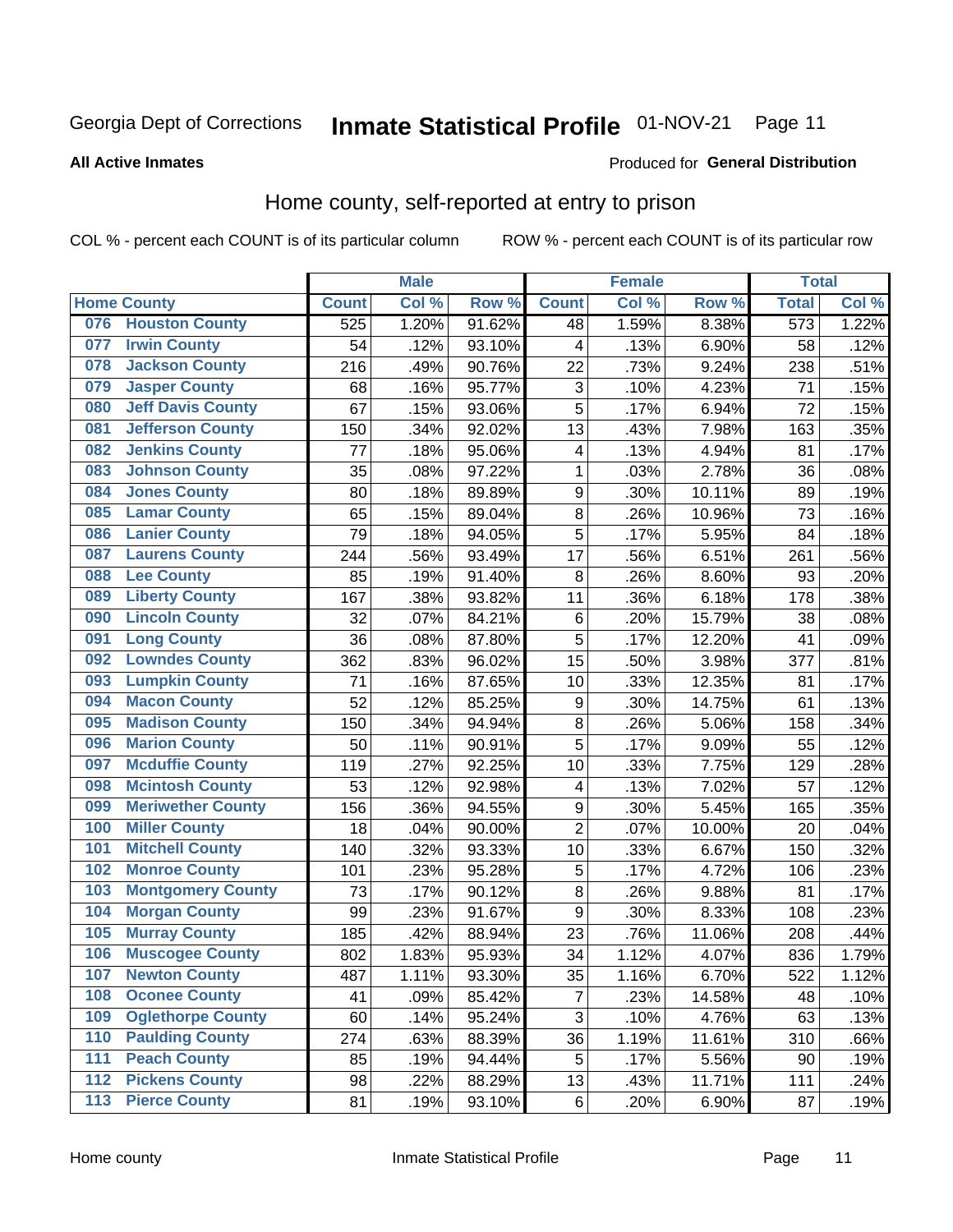## Inmate Statistical Profile 01-NOV-21 Page 12

### **All Active Inmates**

### Produced for General Distribution

## Home county, self-reported at entry to prison

COL % - percent each COUNT is of its particular column

|                  |                          |                 | <b>Male</b> |         |                  | <b>Female</b> |        | <b>Total</b>    |       |
|------------------|--------------------------|-----------------|-------------|---------|------------------|---------------|--------|-----------------|-------|
|                  | <b>Home County</b>       | <b>Count</b>    | Col %       | Row %   | <b>Count</b>     | Col %         | Row %  | <b>Total</b>    | Col % |
| 114              | <b>Pike County</b>       | $\overline{35}$ | .08%        | 94.59%  | 2                | .07%          | 5.41%  | $\overline{37}$ | .08%  |
| $\overline{115}$ | <b>Polk County</b>       | 203             | .46%        | 88.26%  | 27               | .89%          | 11.74% | 230             | .49%  |
| 116              | <b>Pulaski County</b>    | 43              | .10%        | 82.69%  | $\boldsymbol{9}$ | .30%          | 17.31% | 52              | .11%  |
| 117              | <b>Putnam County</b>     | 124             | .28%        | 91.85%  | 11               | .36%          | 8.15%  | 135             | .29%  |
| 118              | <b>Quitman County</b>    | 12              | .03%        | 100.00% |                  |               |        | 12              | .03%  |
| 119              | <b>Rabun County</b>      | 36              | .08%        | 81.82%  | 8                | .26%          | 18.18% | 44              | .09%  |
| 120              | <b>Randolph County</b>   | 47              | .11%        | 87.04%  | $\overline{7}$   | .23%          | 12.96% | 54              | .12%  |
| 121              | <b>Richmond County</b>   | 1,366           | 3.12%       | 95.32%  | 67               | 2.21%         | 4.68%  | 1,433           | 3.06% |
| 122              | <b>Rockdale County</b>   | 293             | .67%        | 91.56%  | 27               | .89%          | 8.44%  | 320             | .68%  |
| 123              | <b>Schley County</b>     | 14              | .03%        | 100.00% |                  |               |        | 14              | .03%  |
| 124              | <b>Screven County</b>    | 93              | .21%        | 94.90%  | $\mathbf 5$      | .17%          | 5.10%  | 98              | .21%  |
| 125              | <b>Seminole County</b>   | 58              | .13%        | 89.23%  | $\overline{7}$   | .23%          | 10.77% | 65              | .14%  |
| 126              | <b>Spalding County</b>   | 339             | .77%        | 94.69%  | 19               | .63%          | 5.31%  | 358             | .77%  |
| 127              | <b>Stephens County</b>   | 108             | .25%        | 91.53%  | 10               | .33%          | 8.47%  | 118             | .25%  |
| 128              | <b>Stewart County</b>    | 26              | .06%        | 100.00% |                  |               |        | 26              | .06%  |
| 129              | <b>Sumter County</b>     | 174             | .40%        | 96.67%  | 6                | .20%          | 3.33%  | 180             | .38%  |
| 130              | <b>Talbot County</b>     | 33              | .08%        | 100.00% |                  |               |        | 33              | .07%  |
| 131              | <b>Taliaferro County</b> | 7               | .02%        | 100.00% |                  |               |        | 7               | .01%  |
| 132              | <b>Tattnall County</b>   | 182             | .42%        | 95.29%  | 9                | .30%          | 4.71%  | 191             | .41%  |
| 133              | <b>Taylor County</b>     | 40              | .09%        | 93.02%  | 3                | .10%          | 6.98%  | 43              | .09%  |
| 134              | <b>Telfair County</b>    | 74              | .17%        | 97.37%  | $\overline{2}$   | .07%          | 2.63%  | 76              | .16%  |
| 135              | <b>Terrell County</b>    | 68              | .16%        | 100.00% |                  |               |        | 68              | .15%  |
| 136              | <b>Thomas County</b>     | 162             | .37%        | 97.59%  | 4                | .13%          | 2.41%  | 166             | .35%  |
| 137              | <b>Tift County</b>       | 247             | .56%        | 96.48%  | 9                | .30%          | 3.52%  | 256             | .55%  |
| 138              | <b>Toombs County</b>     | 226             | .52%        | 92.24%  | 19               | .63%          | 7.76%  | 245             | .52%  |
| 139              | <b>Towns County</b>      | 17              | .04%        | 73.91%  | $\,6$            | .20%          | 26.09% | 23              | .05%  |
| 140              | <b>Treutlen County</b>   | 51              | .12%        | 94.44%  | $\overline{3}$   | .10%          | 5.56%  | 54              | .12%  |
| 141              | <b>Troup County</b>      | 422             | .96%        | 94.20%  | 26               | .86%          | 5.80%  | 448             | .96%  |
| $\overline{142}$ | <b>Turner County</b>     | 60              | .14%        | 95.24%  | 3                | .10%          | 4.76%  | 63              | .13%  |
| 143              | <b>Twiggs County</b>     | 37              | .08%        | 92.50%  | 3                | .10%          | 7.50%  | 40              | .09%  |
| 144              | <b>Union County</b>      | 83              | .19%        | 88.30%  | 11               | .36%          | 11.70% | 94              | .20%  |
| 145              | <b>Upson County</b>      | 125             | .29%        | 94.70%  | $\overline{7}$   | .23%          | 5.30%  | 132             | .28%  |
| 146              | <b>Walker County</b>     | 328             | .75%        | 89.13%  | 40               | 1.32%         | 10.87% | 368             | .79%  |
| 147              | <b>Walton County</b>     | 413             | .94%        | 90.97%  | 41               | 1.36%         | 9.03%  | 454             | .97%  |
| 148              | <b>Ware County</b>       | 209             | .48%        | 95.43%  | 10               | .33%          | 4.57%  | 219             | .47%  |
| 149              | <b>Warren County</b>     | 29              | .07%        | 93.55%  | $\overline{2}$   | .07%          | 6.45%  | 31              | .07%  |
| 150              | <b>Washington County</b> | 158             | .36%        | 91.86%  | 14               | .46%          | 8.14%  | 172             | .37%  |
| 151              | <b>Wayne County</b>      | 180             | .41%        | 90.45%  | 19               | .63%          | 9.55%  | 199             | .43%  |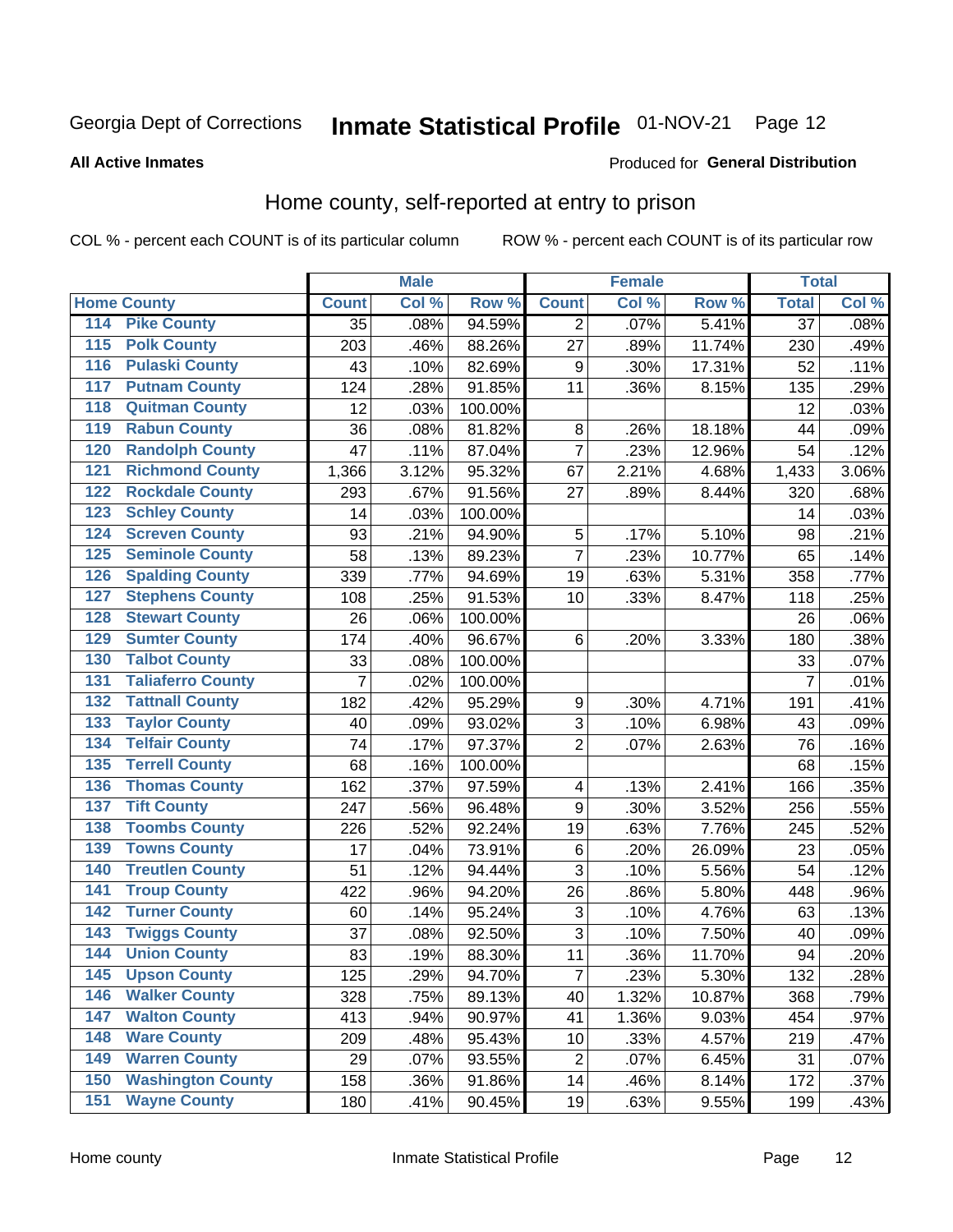## Inmate Statistical Profile 01-NOV-21 Page 13

**All Active Inmates** 

### Produced for General Distribution

## Home county, self-reported at entry to prison

COL % - percent each COUNT is of its particular column

|     |                             |              | <b>Male</b> |        |              | <b>Female</b> |        | <b>Total</b> |       |
|-----|-----------------------------|--------------|-------------|--------|--------------|---------------|--------|--------------|-------|
|     | <b>Home County</b>          | <b>Count</b> | Col %       | Row %  | <b>Count</b> | Col %         | Row %  | <b>Total</b> | Col % |
| 152 | <b>Webster County</b>       | 4            | .01%        | 80.00% |              | .03%          | 20.00% | 5            | .01%  |
| 153 | <b>Wheeler County</b>       | 85           | .19%        | 97.70% | 2            | .07%          | 2.30%  | 87           | .19%  |
| 154 | <b>White County</b>         | 68           | .16%        | 91.89% | 6            | .20%          | 8.11%  | 74           | .16%  |
| 155 | <b>Whitfield County</b>     | 508          | 1.16%       | 89.75% | 58           | 1.92%         | 10.25% | 566          | 1.21% |
| 156 | <b>Wilcox County</b>        | 59           | .13%        | 95.16% | 3            | .10%          | 4.84%  | 62           | .13%  |
| 157 | <b>Wilkes County</b>        | 60           | .14%        | 92.31% | 5            | .17%          | 7.69%  | 65           | .14%  |
| 158 | <b>Wilkinson County</b>     | 33           | $.08\%$     | 91.67% | 3            | .10%          | 8.33%  | 36           | .08%  |
| 159 | <b>Worth County</b>         | 100          | .23%        | 93.46% | 7            | .23%          | 6.54%  | 107          | .23%  |
| 999 | <b>Other Custody/Out Of</b> | 115          | .26%        | 98.29% | 2            | .07%          | 1.71%  | 117          | .25%  |
|     | <b>State</b>                |              |             |        |              |               |        |              |       |
|     | <b>Total Rported</b>        | 43,755       | 100%        | 93.53% | 3,025        | 100%          | 6.47%  | 46,780       | 100%  |

| <b>Reported</b><br>NO |        |      |              |
|-----------------------|--------|------|--------------|
| <b>Fotal</b><br>_____ | 43,755 | ,025 | 16,780<br>Дŀ |

|  | Mode (most frequent) | <b>Fulton County</b> | <b>Fulton County</b> | <b>Fulton County</b> |
|--|----------------------|----------------------|----------------------|----------------------|
|--|----------------------|----------------------|----------------------|----------------------|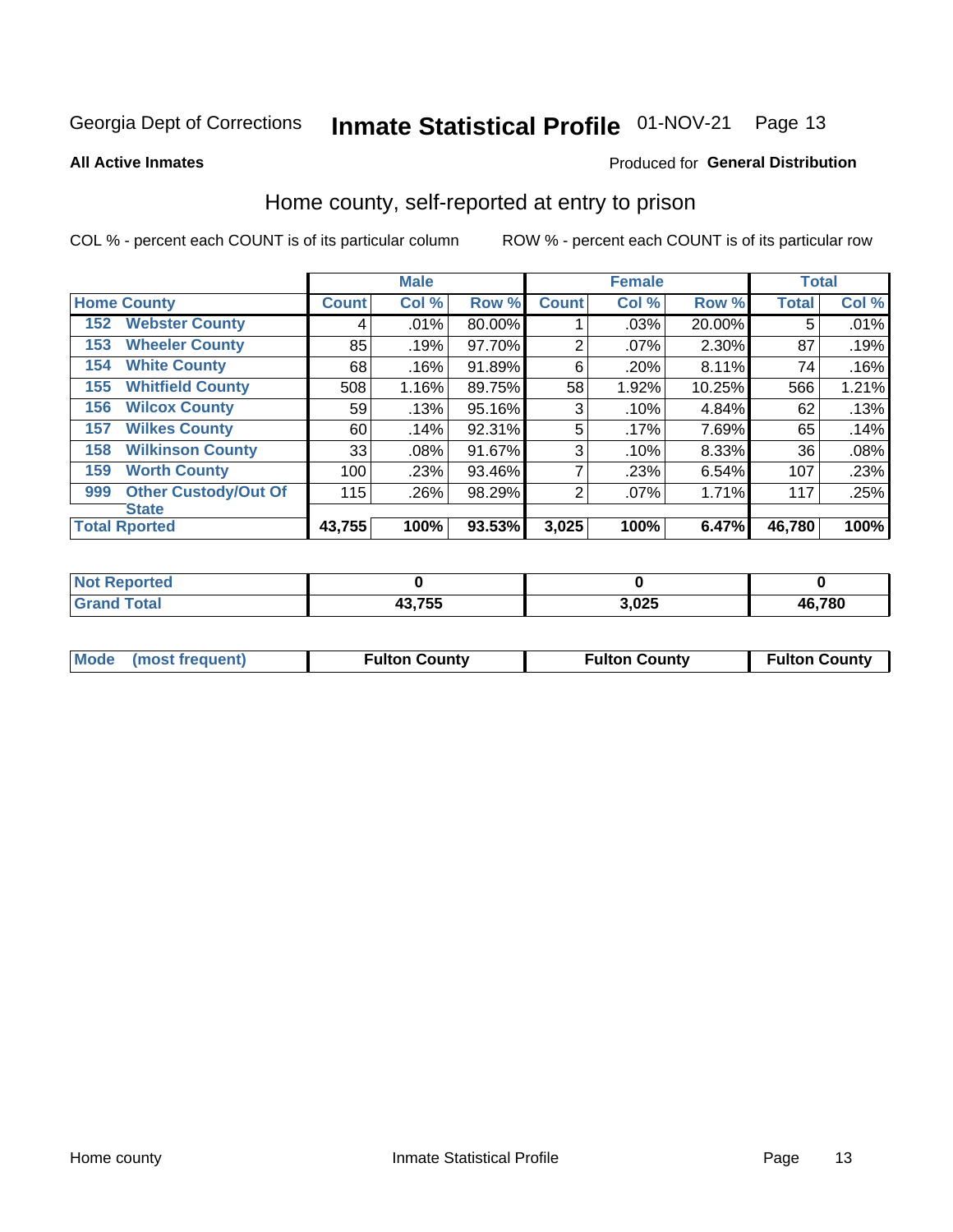#### Inmate Statistical Profile 01-NOV-21 Page 14

### **All Active Inmates**

### Produced for General Distribution

## Employment status before prison, self-reported at entry to prison

COL % - percent each COUNT is of its particular column

|                           |              | <b>Male</b> |        |              | <b>Female</b> |          |        | <b>Total</b> |
|---------------------------|--------------|-------------|--------|--------------|---------------|----------|--------|--------------|
| <b>Employment Status</b>  | <b>Count</b> | Col %       | Row %  | <b>Count</b> | Col %         | Row %    | Total  | Col %        |
| <b>Full Time</b><br>01    | 11,364       | 45.03%      | 95.71% | 509          | 34.16%        | $4.29\%$ | 11,873 | 44.43%       |
| <b>Part Time</b><br>02    | 1,755        | 6.95%       | 93.70% | 118          | 7.92%         | $6.30\%$ | 1,873  | 7.01%        |
| Unempl $<$ 6M<br>03       | 656, ا       | 6.56%       | 98.28% | 29           | 1.95%         | 1.72%    | 1,685  | 6.30%        |
| Unempl > 6M<br>04         | 5,996        | 23.76%      | 92.03% | 519          | 34.83%        | $7.97\%$ | 6,515  | 24.38%       |
| <b>Never Worked</b><br>05 | 2,783        | 11.03%      | 95.93% | 118          | 7.92%         | 4.07%    | 2,901  | 10.86%       |
| <b>Student</b><br>06      | 677          | 2.68%       | 95.89% | 29           | 1.95%         | 4.11%    | 706    | 2.64%        |
| <b>Incapable</b><br>07    | 1,004        | 3.98%       | 85.67% | 168          | 11.28%        | 14.33%   | 1,172  | 4.39%        |
| <b>Total Reported</b>     | 25,235       | 100%        | 94.42% | 1,490        | 100%          | 5.58%    | 26,725 | 100%         |

| Ter.<br>NO | 18,520      | <b>EOE</b><br>.ააა | 20,055 |
|------------|-------------|--------------------|--------|
| $\sim$     | 12 755<br>. | 3,025              | 46,780 |

| <b>Mode (most frequent)</b> | rull 1<br>the contract of the contract of the contract of the contract of the contract of the contract of the contract of | 6M | ïme<br>ιuι<br>the contract of the contract of the contract of the contract of the contract of the contract of the contract of |
|-----------------------------|---------------------------------------------------------------------------------------------------------------------------|----|-------------------------------------------------------------------------------------------------------------------------------|
|                             |                                                                                                                           |    |                                                                                                                               |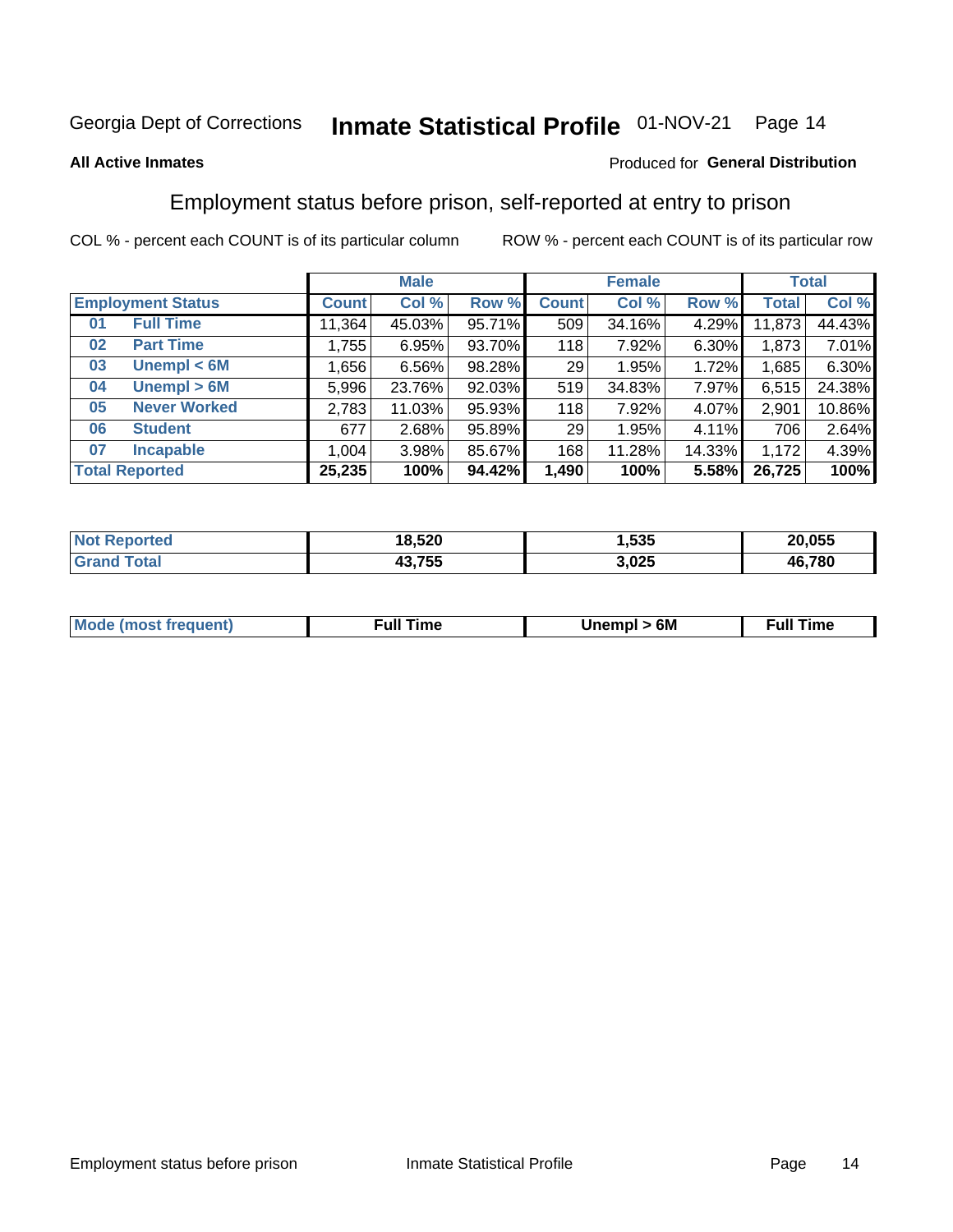## Inmate Statistical Profile 01-NOV-21 Page 15

### **All Active Inmates**

Produced for General Distribution

## Age at admission

COL % - percent each COUNT is of its particular column

|                         |              | <b>Male</b> |         |                | <b>Female</b> |       |              | <b>Total</b> |
|-------------------------|--------------|-------------|---------|----------------|---------------|-------|--------------|--------------|
| <b>Age At Admission</b> | <b>Count</b> | Col %       | Row %   | <b>Count</b>   | Col %         | Row % | <b>Total</b> | Col %        |
| 13                      | 1            | 0.01%       | 100.00% |                |               |       | 1            | 0.01%        |
| $\overline{14}$         | 5            | 0.01%       | 100.00% |                |               |       | 5            | 0.01%        |
| 15                      | 28           | 0.06%       | 100.00% |                |               |       | 28           | 0.06%        |
| 16                      | 110          | 0.25%       | 98.21%  | $\overline{2}$ | 0.07%         | 1.79% | 112          | 0.24%        |
| $\overline{17}$         | 520          | 1.19%       | 95.59%  | 24             | 0.79%         | 4.41% | 544          | 1.16%        |
| 18                      | 1,071        | 2.45%       | 97.01%  | 33             | 1.09%         | 2.99% | 1,104        | 2.36%        |
| 19                      | 1,540        | 3.52%       | 96.92%  | 49             | 1.62%         | 3.08% | 1,589        | 3.40%        |
| $\overline{20}$         | 1,686        | 3.85%       | 95.63%  | 77             | 2.55%         | 4.37% | 1,763        | 3.77%        |
| $\overline{21}$         | 1,731        | 3.96%       | 95.85%  | 75             | 2.48%         | 4.15% | 1,806        | 3.86%        |
| $\overline{22}$         | 1,768        | 4.04%       | 95.26%  | 88             | 2.91%         | 4.74% | 1,856        | 3.97%        |
| 23                      | 1,704        | 3.89%       | 94.93%  | 91             | 3.01%         | 5.07% | 1,795        | 3.84%        |
| $\overline{24}$         | 1,575        | 3.60%       | 93.03%  | 118            | 3.90%         | 6.97% | 1,693        | 3.62%        |
| $\overline{25}$         | 1,589        | 3.63%       | 94.14%  | 99             | 3.27%         | 5.86% | 1,688        | 3.61%        |
| 26                      | 1,612        | 3.68%       | 93.50%  | 112            | 3.70%         | 6.50% | 1,724        | 3.69%        |
| 27                      | 1,627        | 3.72%       | 94.10%  | 102            | 3.37%         | 5.90% | 1,729        | 3.70%        |
| 28                      | 1,537        | 3.51%       | 94.18%  | 95             | 3.14%         | 5.82% | 1,632        | 3.49%        |
| 29                      | 1,540        | 3.52%       | 94.25%  | 94             | 3.11%         | 5.75% | 1,634        | 3.49%        |
| 30                      | 1,533        | 3.50%       | 92.35%  | 127            | 4.20%         | 7.65% | 1,660        | 3.55%        |
| 31                      | 1,411        | 3.22%       | 92.40%  | 116            | 3.83%         | 7.60% | 1,527        | 3.26%        |
| 32                      | 1,325        | 3.03%       | 91.63%  | 121            | 4.00%         | 8.37% | 1,446        | 3.09%        |
| 33                      | 1,313        | 3.00%       | 90.68%  | 135            | 4.46%         | 9.32% | 1,448        | 3.10%        |
| $\overline{34}$         | 1,283        | 2.93%       | 91.71%  | 116            | 3.83%         | 8.29% | 1,399        | 2.99%        |
| 35                      | 1,227        | 2.80%       | 92.67%  | 97             | 3.21%         | 7.33% | 1,324        | 2.83%        |
| 36                      | 1,180        | 2.70%       | 92.91%  | 90             | 2.98%         | 7.09% | 1,270        | 2.71%        |
| $\overline{37}$         | 1,130        | 2.58%       | 93.39%  | 80             | 2.64%         | 6.61% | 1,210        | 2.59%        |
| 38                      | 1,054        | 2.41%       | 92.05%  | 91             | 3.01%         | 7.95% | 1,145        | 2.45%        |
| 39                      | 1,019        | 2.33%       | 92.05%  | 88             | 2.91%         | 7.95% | 1,107        | 2.37%        |
| 40                      | 992          | 2.27%       | 91.43%  | 93             | 3.07%         | 8.57% | 1,085        | 2.32%        |
| 41                      | 971          | 2.22%       | 92.56%  | 78             | 2.58%         | 7.44% | 1,049        | 2.24%        |
| 42                      | 820          | 1.87%       | 92.76%  | 64             | 2.12%         | 7.24% | 884          | 1.89%        |
| 43                      | 751          | 1.72%       | 93.52%  | 52             | 1.72%         | 6.48% | 803          | 1.72%        |
| 44                      | 679          | 1.55%       | 91.14%  | 66             | 2.18%         | 8.86% | 745          | 1.59%        |
| 45                      | 664          | 1.52%       | 92.61%  | 53             | 1.75%         | 7.39% | 717          | 1.53%        |
| 46                      | 616          | 1.41%       | 91.67%  | 56             | 1.85%         | 8.33% | 672          | 1.44%        |
| 47                      | 572          | 1.31%       | 91.08%  | 56             | 1.85%         | 8.92% | 628          | 1.34%        |
| 48                      | 602          | 1.38%       | 92.76%  | 47             | 1.55%         | 7.24% | 649          | 1.39%        |
| 49                      | 514          | 1.17%       | 92.28%  | 43             | 1.42%         | 7.72% | 557          | 1.19%        |
| 50                      | 467          | 1.07%       | 91.93%  | 41             | 1.36%         | 8.07% | 508          | 1.09%        |
| 51                      | 423          | 0.97%       | 92.56%  | 34             | 1.12%         | 7.44% | 457          | 0.98%        |
| 52                      | 415          | 0.95%       | 92.43%  | 34             | 1.12%         | 7.57% | 449          | 0.96%        |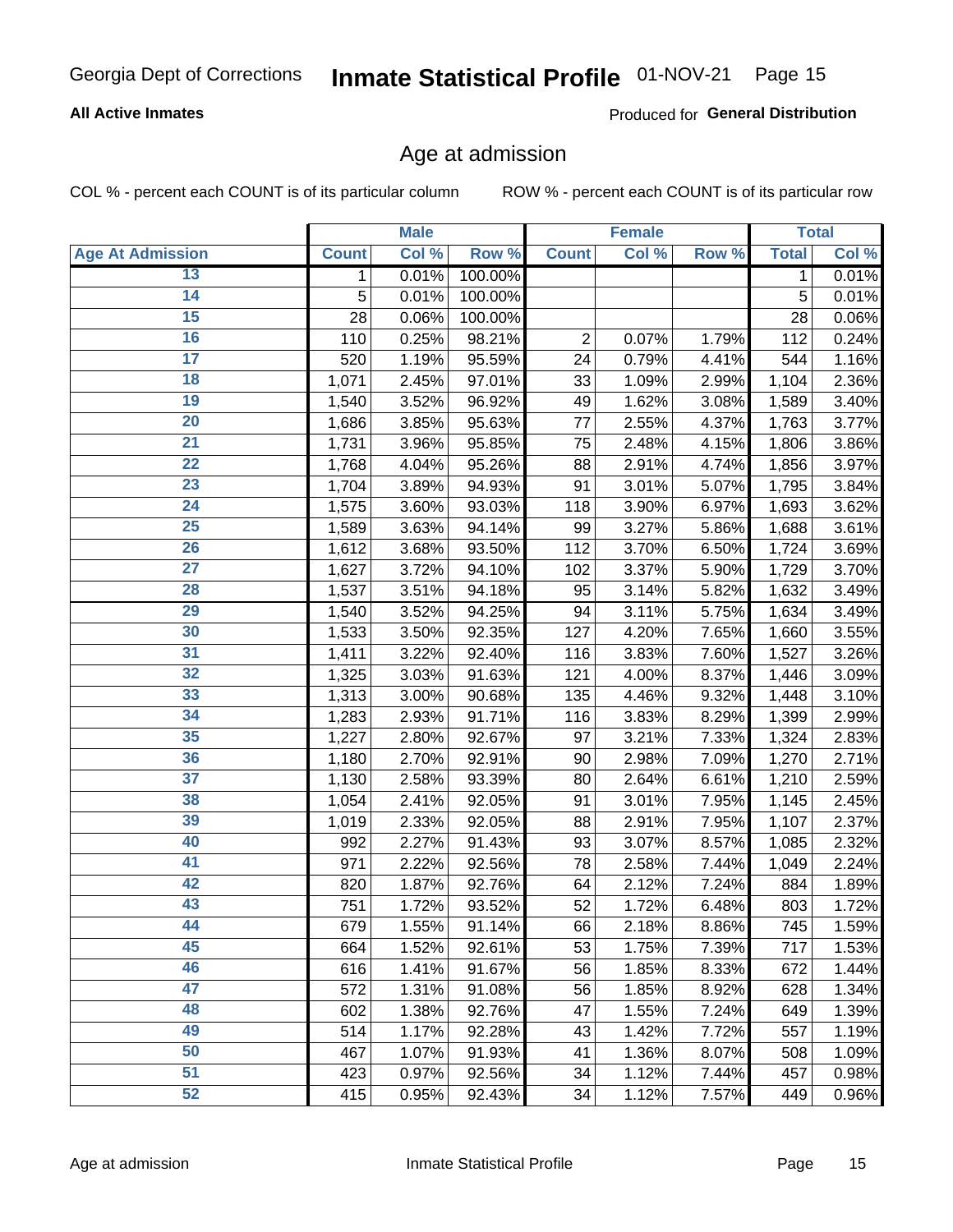## Inmate Statistical Profile 01-NOV-21 Page 16

### **All Active Inmates**

Produced for General Distribution

## Age at admission

COL % - percent each COUNT is of its particular column

|                         |                | <b>Male</b> |         |                 | <b>Female</b> |       |                 | <b>Total</b> |
|-------------------------|----------------|-------------|---------|-----------------|---------------|-------|-----------------|--------------|
| <b>Age At Admission</b> | <b>Count</b>   | Col %       | Row %   | <b>Count</b>    | Col %         | Row % | <b>Total</b>    | Col %        |
| 53                      | 403            | 0.92%       | 93.50%  | $\overline{28}$ | 0.93%         | 6.50% | 431             | 0.92%        |
| 54                      | 322            | 0.74%       | 93.60%  | 22              | 0.73%         | 6.40% | 344             | 0.74%        |
| 55                      | 308            | 0.70%       | 93.62%  | 21              | 0.69%         | 6.38% | 329             | 0.70%        |
| 56                      | 276            | 0.63%       | 92.31%  | 23              | 0.76%         | 7.69% | 299             | 0.64%        |
| 57                      | 269            | 0.61%       | 95.73%  | 12              | 0.40%         | 4.27% | 281             | 0.60%        |
| 58                      | 267            | 0.61%       | 94.35%  | 16              | 0.53%         | 5.65% | 283             | 0.60%        |
| 59                      | 221            | 0.51%       | 92.47%  | 18              | 0.60%         | 7.53% | 239             | 0.51%        |
| 60                      | 190            | 0.43%       | 95.48%  | 9               | 0.30%         | 4.52% | 199             | 0.43%        |
| 61                      | 156            | 0.36%       | 93.41%  | 11              | 0.36%         | 6.59% | 167             | 0.36%        |
| 62                      | 149            | 0.34%       | 95.51%  | $\overline{7}$  | 0.23%         | 4.49% | 156             | 0.33%        |
| 63                      | 97             | 0.22%       | 94.17%  | $\,6$           | 0.20%         | 5.83% | 103             | 0.22%        |
| 64                      | 94             | 0.21%       | 97.92%  | $\overline{2}$  | 0.07%         | 2.08% | 96              | 0.21%        |
| 65                      | 84             | 0.19%       | 100.00% |                 |               |       | 84              | 0.18%        |
| 66                      | 51             | 0.12%       | 94.44%  | 3               | 0.10%         | 5.56% | 54              | 0.12%        |
| 67                      | 41             | 0.09%       | 93.18%  | 3               | 0.10%         | 6.82% | 44              | 0.09%        |
| 68                      | 40             | 0.09%       | 95.24%  | $\overline{2}$  | 0.07%         | 4.76% | 42              | 0.09%        |
| 69                      | 44             | 0.10%       | 97.78%  | $\mathbf{1}$    | 0.03%         | 2.22% | 45              | 0.10%        |
| 70                      | 25             | 0.06%       | 100.00% |                 |               |       | 25              | 0.05%        |
| $\overline{71}$         | 20             | 0.05%       | 90.91%  | $\overline{2}$  | 0.07%         | 9.09% | 22              | 0.05%        |
| $\overline{72}$         | 19             | 0.04%       | 95.00%  | $\mathbf{1}$    | 0.03%         | 5.00% | 20              | 0.04%        |
| 73                      | 16             | 0.04%       | 100.00% |                 |               |       | 16              | 0.03%        |
| $\overline{74}$         | 11             | 0.03%       | 91.67%  | $\mathbf{1}$    | 0.03%         | 8.33% | $\overline{12}$ | 0.03%        |
| 75                      | 10             | 0.02%       | 100.00% |                 |               |       | 10              | 0.02%        |
| 76                      | $\overline{7}$ | 0.02%       | 100.00% |                 |               |       | $\overline{7}$  | 0.01%        |
| $\overline{77}$         | $\overline{3}$ | 0.01%       | 100.00% |                 |               |       | $\overline{3}$  | 0.01%        |
| 78                      | $\overline{6}$ | 0.01%       | 100.00% |                 |               |       | $\overline{6}$  | 0.01%        |
| 79                      | $\mathbf 1$    | 0.01%       | 100.00% |                 |               |       | $\mathbf{1}$    | 0.01%        |
| 80                      | 3              | 0.01%       | 100.00% |                 |               |       | $\overline{3}$  | 0.01%        |
| 81                      | $\overline{7}$ | 0.02%       | 100.00% |                 |               |       | 7               | 0.01%        |
| $\overline{82}$         | 4              | 0.01%       | 100.00% |                 |               |       | 4               | 0.01%        |
| 83                      | 3              | 0.01%       | 100.00% |                 |               |       | 3               | 0.01%        |
| 86                      | $\mathbf{1}$   | 0.01%       | 100.00% |                 |               |       | 1               | 0.01%        |
| 87                      | $\mathbf{1}$   | 0.01%       | 100.00% |                 |               |       | $\mathbf{1}$    | 0.01%        |
| <b>Total Reported</b>   | 43,754         | 100%        | 93.53%  | 3,025           | 100%          | 6.47% | 46,779          | 100%         |

| 43.755 | 3,025 | 46,780 |
|--------|-------|--------|

| .<br>____<br>____ | <b>Me</b><br>0017<br>34.62<br>. 7 |
|-------------------|-----------------------------------|
|-------------------|-----------------------------------|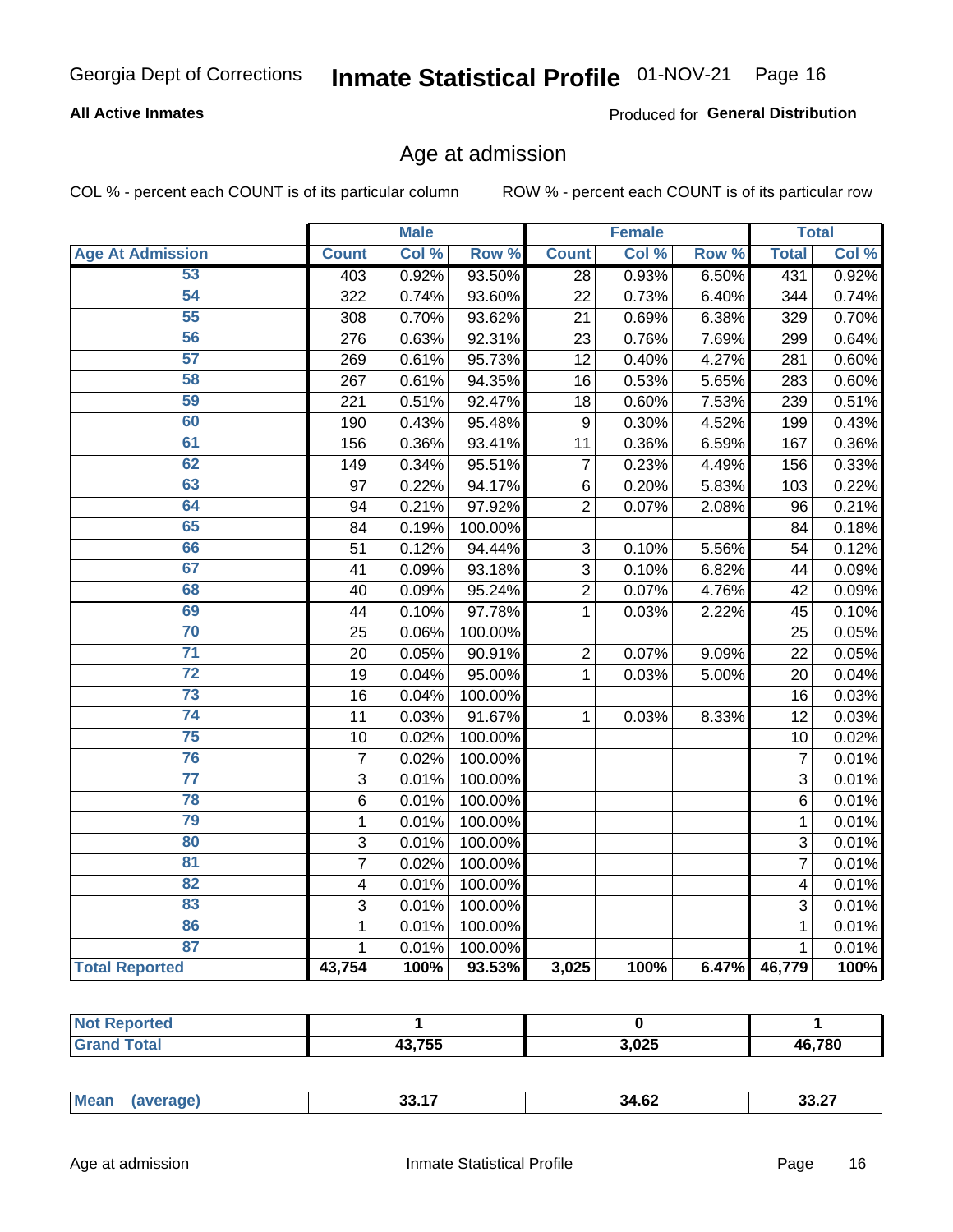**All Active Inmates** 

## Inmate Statistical Profile 01-NOV-21 Page 17

## Age at admission

COL % - percent each COUNT is of its particular column

ROW % - percent each COUNT is of its particular row

Produced for General Distribution

|                                  | <b>Male</b> | <b>Female</b> | <b>Total</b> |
|----------------------------------|-------------|---------------|--------------|
| MetiRep(anicidig)                |             | 33            | 31           |
| <b>Micaded Tomadst frequent)</b> | ^^          | 33            | 22           |
|                                  |             |               |              |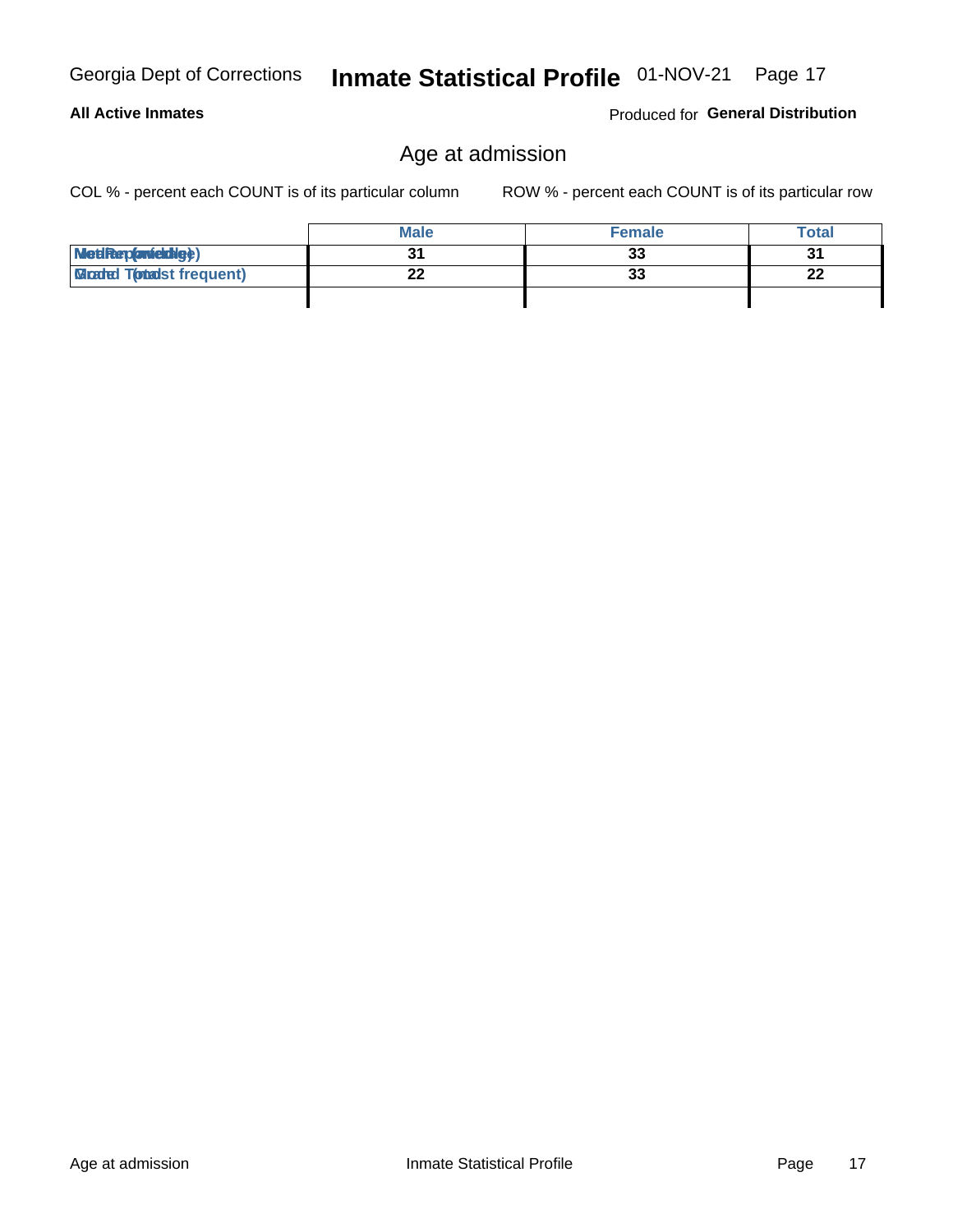## Inmate Statistical Profile 01-NOV-21 Page 20

### **All Active Inmates**

### Produced for General Distribution

## Height, measured at entry to prison

COL % - percent each COUNT is of its particular column

|                         |                | <b>Male</b> |         |                | <b>Female</b> |         |                         | <b>Total</b> |
|-------------------------|----------------|-------------|---------|----------------|---------------|---------|-------------------------|--------------|
| <b>Height</b>           | <b>Count</b>   | Col %       | Row %   | <b>Count</b>   | Col %         | Row %   | <b>Total</b>            | Col %        |
| $\overline{\mathbf{0}}$ | 547            | 1.25%       | 96.13%  | 22             | 0.73%         | 3.87%   | 569                     | 1.22%        |
| 4'02''                  | 2              | 0.01%       | 100.00% |                |               |         | $\overline{c}$          | 0.01%        |
| 4'03''                  | 4              | 0.01%       | 100.00% |                |               |         | 4                       | 0.01%        |
| 4'04"                   | 1              | 0.01%       | 100.00% |                |               |         | 1                       | 0.01%        |
| 4'05"                   | $\overline{2}$ | 0.01%       | 100.00% |                |               |         | $\overline{2}$          | 0.01%        |
| 4'06"                   | 3              | 0.01%       | 75.00%  | 1              | 0.03%         | 25.00%  | $\overline{\mathbf{4}}$ | 0.01%        |
| 4'07"                   |                |             |         | 1              | 0.03%         | 100.00% | 1                       | 0.01%        |
| 4'08"                   | $\,6$          | 0.01%       | 66.67%  | 3              | 0.10%         | 33.33%  | 9                       | 0.02%        |
| 4'09"                   | 5              | 0.01%       | 33.33%  | 10             | 0.33%         | 66.67%  | 15                      | 0.03%        |
| 4'10''                  | 9              | 0.02%       | 45.00%  | 11             | 0.36%         | 55.00%  | 20                      | 0.04%        |
| 4'11''                  | 20             | 0.05%       | 22.22%  | 70             | 2.31%         | 77.78%  | 90                      | 0.19%        |
| 5'00''                  | 114            | 0.26%       | 51.35%  | 108            | 3.57%         | 48.65%  | 222                     | 0.47%        |
| 5'01"                   | 109            | 0.25%       | 39.64%  | 166            | 5.49%         | 60.36%  | 275                     | 0.59%        |
| 5'02"                   | 251            | 0.57%       | 45.31%  | 303            | 10.02%        | 54.69%  | 554                     | 1.18%        |
| 5'03''                  | 409            | 0.93%       | 50.31%  | 404            | 13.36%        | 49.69%  | 813                     | 1.74%        |
| 5'04"                   | 834            | 1.91%       | 65.88%  | 432            | 14.28%        | 34.12%  | 1,266                   | 2.71%        |
| 5'05"                   | 1,557          | 3.56%       | 80.84%  | 369            | 12.20%        | 19.16%  | 1,926                   | 4.12%        |
| 5'06''                  | 3,105          | 7.10%       | 89.15%  | 378            | 12.50%        | 10.85%  | 3,483                   | 7.45%        |
| 5'07''                  | 3,467          | 7.92%       | 92.23%  | 292            | 9.65%         | 7.77%   | 3,759                   | 8.04%        |
| 5'08''                  | 4,203          | 9.61%       | 95.59%  | 194            | 6.41%         | 4.41%   | 4,397                   | 9.40%        |
| 5'09''                  | 5,577          | 12.75%      | 97.41%  | 148            | 4.89%         | 2.59%   | 5,725                   | 12.24%       |
| 5'10''                  | 4,648          | 10.62%      | 98.70%  | 61             | 2.02%         | 1.30%   | 4,709                   | 10.07%       |
| 5'11''                  | 5,021          | 11.48%      | 99.50%  | 25             | 0.83%         | 0.50%   | 5,046                   | 10.79%       |
| 5'19''                  | 1              | 0.01%       | 100.00% |                |               |         | 1                       | 0.01%        |
| 6'00''                  | 4,835          | 11.05%      | 99.67%  | 16             | 0.53%         | 0.33%   | 4,851                   | 10.37%       |
| 6'01''                  | 3,516          | 8.04%       | 99.77%  | 8              | 0.26%         | 0.23%   | 3,524                   | 7.53%        |
| 6'02"                   | 2,597          | 5.94%       | 99.96%  | 1              | 0.03%         | 0.04%   | 2,598                   | 5.55%        |
| 6'03''                  | 1,485          | 3.39%       | 99.87%  | $\overline{2}$ | 0.07%         | 0.13%   | 1,487                   | 3.18%        |
| 6'04"                   | 799            | 1.83%       | 100.00% |                |               |         | 799                     | 1.71%        |
| 6'05"                   | 340            | 0.78%       | 100.00% |                |               |         | 340                     | 0.73%        |
| 6'06''                  | 165            | 0.38%       | 100.00% |                |               |         | 165                     | 0.35%        |
| 6'07''                  | 49             | 0.11%       | 100.00% |                |               |         | 49                      | 0.10%        |
| 6'08"                   | 32             | 0.07%       | 100.00% |                |               |         | 32                      | 0.07%        |
| 6'09''                  | 26             | 0.06%       | 100.00% |                |               |         | 26                      | 0.06%        |
| 6'10''                  | 7              | 0.02%       | 100.00% |                |               |         | 7                       | 0.01%        |
| 6'11''                  | 5              | 0.01%       | 100.00% |                |               |         | 5                       | 0.01%        |
| 7'00"                   | 3              | 0.01%       | 100.00% |                |               |         | 3                       | 0.01%        |
| 7'01''                  | 1              | 0.01%       | 100.00% |                |               |         | 1                       | 0.01%        |
| <b>Total Reported</b>   | 43,755         | 100%        | 93.53%  | 3,025          | 100%          | 6.47%   | 46,780                  | 100%         |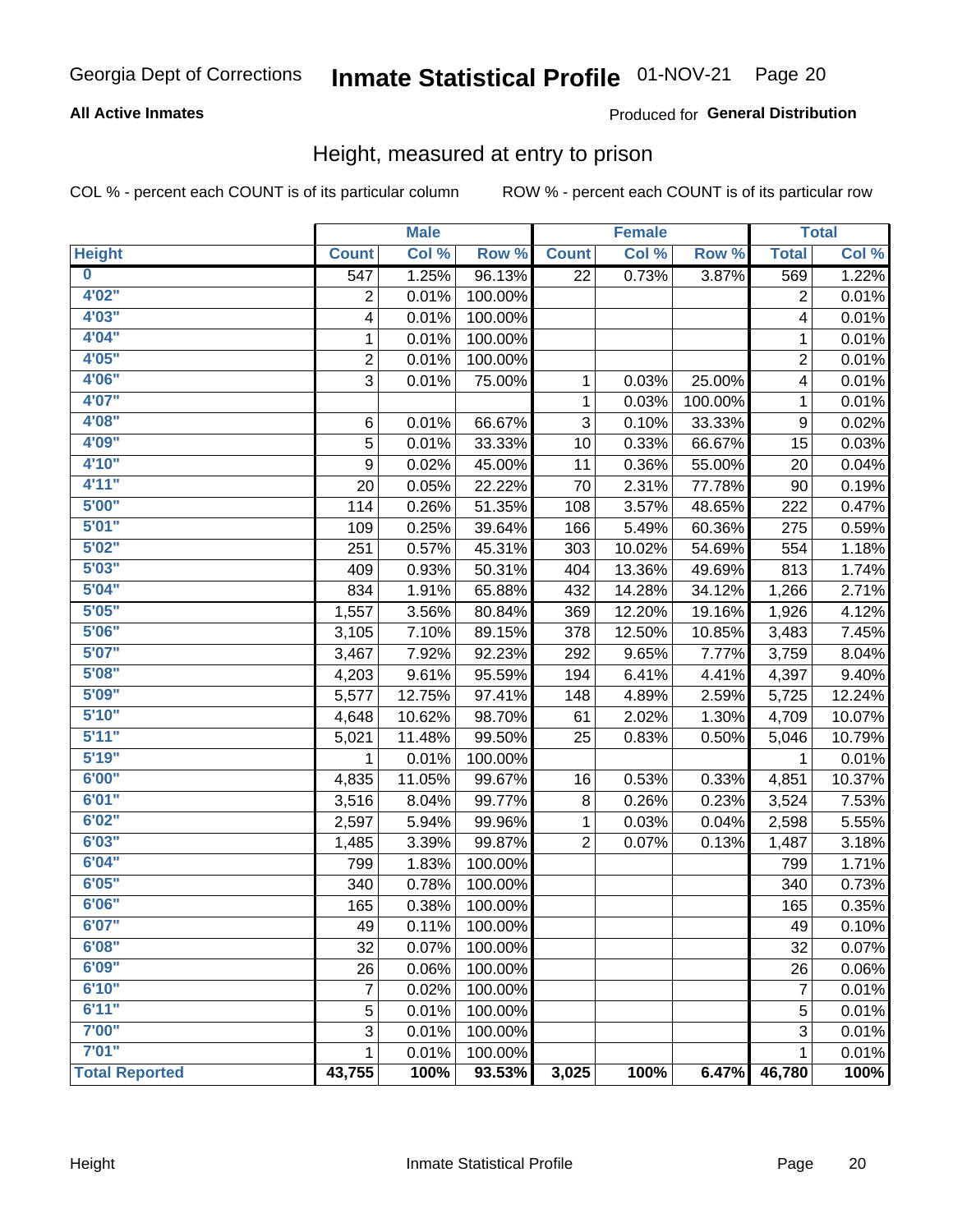## Inmate Statistical Profile 01-NOV-21 Page 21

### **All Active Inmates**

Produced for General Distribution

## Height, measured at entry to prison

COL % - percent each COUNT is of its particular column

|                     | <b>Male</b> | <b>Female</b> | Total  |
|---------------------|-------------|---------------|--------|
| <b>Not Reported</b> |             |               |        |
| <b>Grand Total</b>  | 43,755      | 3,025         | 46,780 |

| <b>Mean</b> | 'average) | EI4 OIL | 5'05" | 5'10" |
|-------------|-----------|---------|-------|-------|
|             |           |         |       |       |
| $M_{\odot}$ | frequent) | 5'09"   | 5'04" | 5'09" |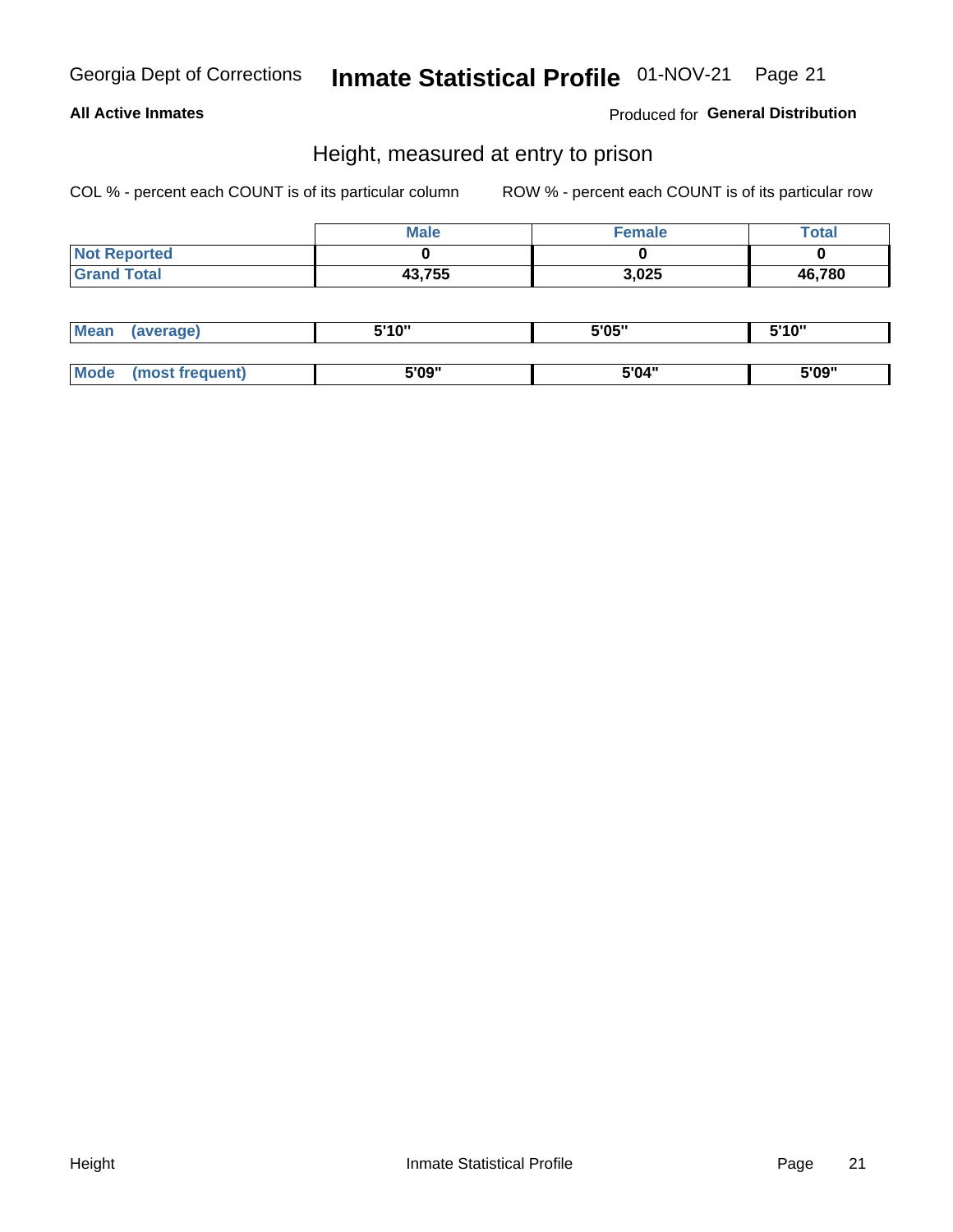#### Inmate Statistical Profile 01-NOV-21 Page 22

**All Active Inmates** 

Produced for General Distribution

## Weight, measured at entry to prison

COL % - percent each COUNT is of its particular column

|                          |              | <b>Male</b> |         |                  | <b>Female</b>    |        |                | <b>Total</b> |
|--------------------------|--------------|-------------|---------|------------------|------------------|--------|----------------|--------------|
| Weight                   | <b>Count</b> | Col %       | Row %   | <b>Count</b>     | Col %            | Row %  | <b>Total</b>   | Col %        |
| <b>Under 80 pounds</b>   | 9            | 0.02%       | 100.00% |                  |                  |        | 9              | 0.02%        |
| 80 - 89 pounds           | $\mathbf{1}$ | 0.01%       | 100.00% |                  |                  |        | $\mathbf 1$    | 0.01%        |
| 90 - 99 pounds           | 3            | 0.01%       | 42.86%  | 4                | 0.13%            | 57.14% | $\overline{7}$ | 0.02%        |
| 100 - 109 pounds         | 31           | 0.07%       | 55.36%  | 25               | 0.83%            | 44.64% | 56             | 0.12%        |
| 110 - 119 pounds         | 121          | 0.28%       | 65.05%  | 65               | 2.17%            | 34.95% | 186            | 0.40%        |
| 120 - 129 pounds         | 473          | 1.09%       | 78.31%  | 131              | 4.37%            | 21.69% | 604            | 1.31%        |
| 130 - 139 pounds         | 1,379        | 3.19%       | 87.06%  | 205              | 6.83%            | 12.94% | 1,584          | 3.43%        |
| 140 - 149 pounds         | 2,718        | 6.29%       | 91.18%  | 263              | 8.76%            | 8.82%  | 2,981          | 6.45%        |
| 150 - 159 pounds         | 4,221        | 9.77%       | 92.95%  | 320              | 10.66%           | 7.05%  | 4,541          | 9.82%        |
| 160 - 169 pounds         | 5,429        | 12.56%      | 94.27%  | 330              | 11.00%           | 5.73%  | 5,759          | 12.46%       |
| 170 - 179 pounds         | 5,218        | 12.07%      | 94.29%  | 316              | 10.53%           | 5.71%  | 5,534          | 11.97%       |
| 180 - 189 pounds         | 5,606        | 12.97%      | 95.08%  | 290              | 9.66%            | 4.92%  | 5,896          | 12.76%       |
| 190 - 199 pounds         | 3,794        | 8.78%       | 94.94%  | 202              | 6.73%            | 5.06%  | 3,996          | 8.65%        |
| 200 - 209 pounds         | 3,601        | 8.33%       | 94.29%  | 218              | 7.26%            | 5.71%  | 3,819          | 8.26%        |
| 210 - 219 pounds         | 2,639        | 6.11%       | 95.89%  | 113              | 3.77%            | 4.11%  | 2,752          | 5.95%        |
| 220 - 229 pounds         | 2,285        | 5.29%       | 94.73%  | 127              | 4.23%            | 5.27%  | 2,412          | 5.22%        |
| 230 - 239 pounds         | 1,556        | 3.60%       | 93.96%  | 100              | 3.33%            | 6.04%  | 1,656          | 3.58%        |
| 240 - 249 pounds         | 1,192        | 2.76%       | 94.75%  | 66               | 2.20%            | 5.25%  | 1,258          | 2.72%        |
| 250 - 259 pounds         | 938          | 2.17%       | 92.69%  | 74               | 2.47%            | 7.31%  | 1,012          | 2.19%        |
| 260 - 269 pounds         | 577          | 1.34%       | 92.77%  | 45               | 1.50%            | 7.23%  | 622            | 1.35%        |
| 270 - 279 pounds         | 387          | 0.90%       | 93.48%  | 27               | 0.90%            | 6.52%  | 414            | 0.90%        |
| 280 - 289 pounds         | 335          | 0.78%       | 94.90%  | 18               | 0.60%            | 5.10%  | 353            | 0.76%        |
| 290 - 299 pounds         | 167          | 0.39%       | 94.89%  | 9                | 0.30%            | 5.11%  | 176            | 0.38%        |
| 300 - 309 pounds         | 185          | 0.43%       | 89.37%  | 22               | 0.73%            | 10.63% | 207            | 0.45%        |
| 310 - 319 pounds         | 64           | 0.15%       | 87.67%  | $\boldsymbol{9}$ | 0.30%            | 12.33% | 73             | 0.16%        |
| 320 - 329 pounds         | 88           | 0.20%       | 90.72%  | $\boldsymbol{9}$ | 0.30%            | 9.28%  | 97             | 0.21%        |
| 330 - 339 pounds         | 40           | 0.09%       | 90.91%  | $\overline{4}$   | 0.13%            | 9.09%  | 44             | 0.10%        |
| 340 - 349 pounds         | 36           | 0.08%       | 100.00% |                  |                  |        | 36             | 0.08%        |
| 350 - 359 pounds         | 46           | 0.11%       | 90.20%  | 5                | $0.17\%$         | 9.80%  | 51             | 0.11%        |
| 360 - 369 pounds         | 18           | 0.04%       | 100.00% |                  |                  |        | 18             | 0.04%        |
| 370 - 379 pounds         | 15           | 0.03%       | 93.75%  | 1                | 0.03%            | 6.25%  | 16             | 0.03%        |
| 380 - 389 pounds         | 13           | 0.03%       | 86.67%  | $\boldsymbol{2}$ | 0.07%            | 13.33% | 15             | 0.03%        |
| 390 - 399 pounds         | 6            | 0.01%       | 85.71%  | 1                | 0.03%            | 14.29% | 7              | 0.02%        |
| 400 pounds and over      | 28           | 0.06%       | 100.00% |                  |                  |        | 28             | 0.06%        |
| <b>Total Reported</b>    | 43,219       | 100%        | 93.51%  | 3,001            | 100%             | 6.49%  | 46,220         | 100.0%       |
|                          |              |             |         |                  |                  |        |                |              |
| <b>Not Reported</b>      |              | 536         |         |                  | $\overline{24}$  |        |                | 560          |
| <b>Grand Total</b>       |              | 43,755      |         |                  | 3,025            |        |                | 46,780       |
|                          |              |             |         |                  |                  |        |                |              |
| <b>Mean</b><br>(average) |              | 187         |         |                  | 179              |        |                | 187          |
| <b>Median (middle)</b>   |              | 180         |         |                  | $\overline{173}$ |        |                | 180          |
| Mode (most frequent)     |              | 180         |         |                  | 150              |        |                | 180          |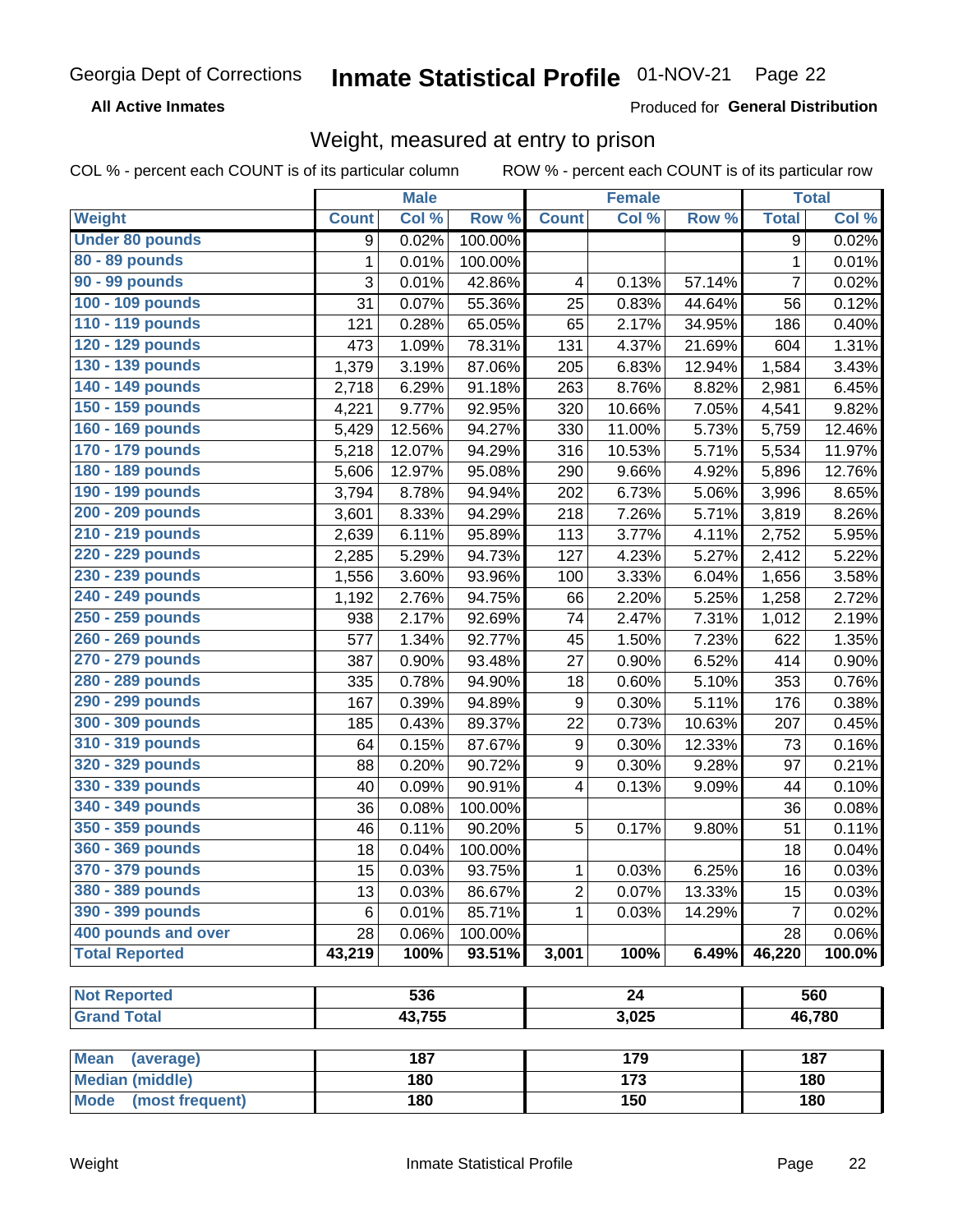## Inmate Statistical Profile 01-NOV-21 Page 23

**All Active Inmates** 

### Produced for General Distribution

## Veterans validated by Veteran's Administration

COL % - percent each COUNT is of its particular column

|                         |              | <b>Male</b> |             | <b>Female</b> |          |              | <b>Total</b> |
|-------------------------|--------------|-------------|-------------|---------------|----------|--------------|--------------|
| <b>Military service</b> | <b>Count</b> | Col %       | Row % Count | Col %         | Row %    | <b>Total</b> | Col %        |
| <b>Others</b>           | 12           | 38.71%      | 100.00%     |               |          | 12           | 37.50%       |
| <b>Air Force</b>        | 14           | 45.16%      | 93.33%      | 100.00%       | $6.67\%$ | 15           | 46.88%       |
| <b>Navy</b>             |              | 9.68%       | 100.00%     |               |          | 3            | 9.38%        |
| <b>Coast Guard</b>      |              | 6.45%       | 100.00%     |               |          | ⌒            | 6.25%        |
| <b>Total Reported</b>   | 31           | 100%        | 96.88%      | 100%          | 3.13%    | 32           | 100%         |

|                   | ላ.024<br>$\sim$ | 46.748 |
|-------------------|-----------------|--------|
| フトト<br>. .<br>790 | 3,025           | 46.780 |

|  | <b>Mode (most frequent)</b> | Force<br><b>NU</b> | <b>Force</b> | ™orce<br>AI. |
|--|-----------------------------|--------------------|--------------|--------------|
|--|-----------------------------|--------------------|--------------|--------------|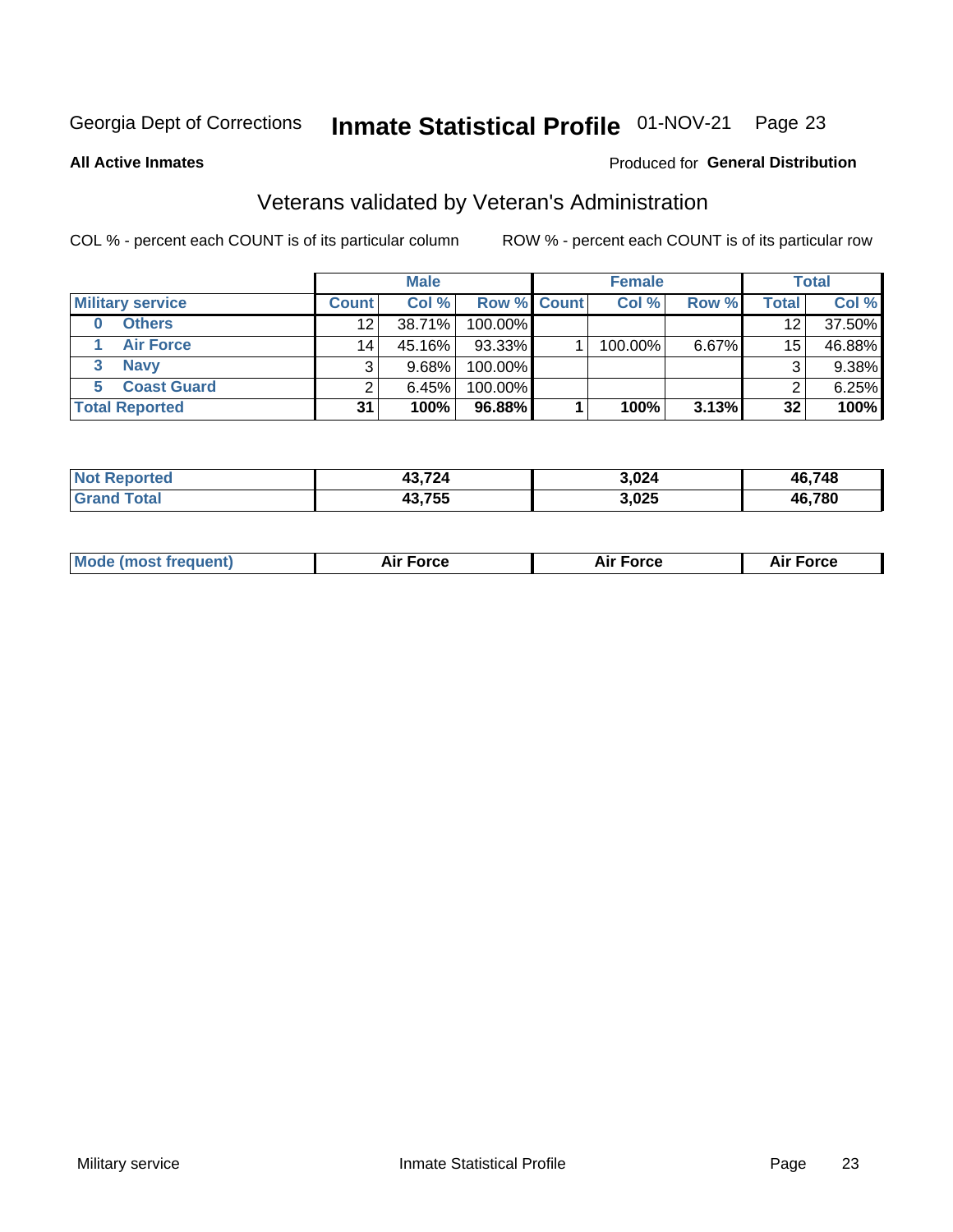#### Inmate Statistical Profile 01-NOV-21 Page 24

**All Active Inmates** 

### Produced for General Distribution

## Type of admission to prison

COL % - percent each COUNT is of its particular column

|    |                                  |              | <b>Male</b> |                    |     | <b>Female</b> |       |              | <b>Total</b> |
|----|----------------------------------|--------------|-------------|--------------------|-----|---------------|-------|--------------|--------------|
|    | <b>Type of Admission</b>         | <b>Count</b> | Col %       | <b>Row % Count</b> |     | Col %         | Row % | <b>Total</b> | Col %        |
| 16 | <b>Population Redistribution</b> | 3            | .01%        | 100.00%            |     |               |       | 3            | .01%         |
| 27 | <b>Boot Camp Plus</b>            |              | .01%        | 100.00%            |     |               |       |              | .01%         |
| 28 | <b>Initial Assignment</b>        |              | .02%        | 100.00%            |     |               |       |              | .01%         |
| 52 | <b>New Sentence</b>              | 35,039       | 80.09%      | 93.64% 2,379       |     | 78.64%        | 6.36% | 37,418       | 80.00%       |
| 53 | <b>Probation Rev Partial</b>     | 1,823        | 4.17%       | 91.75%             | 164 | 5.42%         | 8.25% | 1,987        | 4.25%        |
| 54 | <b>Probation Rev Remainder</b>   | 2,839        | 6.49%       | 91.29%             | 271 | 8.96%         | 8.71% | 3,110        | 6.65%        |
| 55 | <b>Parole Rev New Sentence</b>   | 2,483        | 5.68%       | 94.52%             | 144 | 4.76%         | 5.48% | 2,627        | 5.62%        |
| 56 | <b>Parole Rev No New</b>         | 1,496        | 3.42%       | 95.71%             | 67  | 2.21%         | 4.29% | 1,563        | 3.34%        |
|    | <b>Sentence</b>                  |              |             |                    |     |               |       |              |              |
| 57 | <b>Released In Error</b>         | 10           | .02%        | 100.00%            |     |               |       | 10           | .02%         |
| 65 | <b>Return Appeal/Bond</b>        | 2            | .01%        | 100.00%            |     |               |       | 2            | .01%         |
| 67 | <b>Admit Fm Other Cust</b>       | 3            | .01%        | 100.00%            |     |               |       | 3            | .01%         |
| 69 | <b>New Sent/Par Rev Pnd</b>      |              | .01%        | 100.00%            |     |               |       |              | .01%         |
| 70 | <b>Life W/O Parole</b>           | 13           | .03%        | 100.00%            |     |               |       | 13           | .03%         |
| 72 | <b>Par Rev/Rsn Unknown</b>       | 23           | .05%        | 100.00%            |     |               |       | 23           | .05%         |
| 76 | <b>Par Rev/Revoc Center</b>      |              | .01%        | 100.00%            |     |               |       |              | .01%         |
| 82 | <b>Unknown</b>                   | 3            | .01%        | 100.00%            |     |               |       | 3            | .01%         |
|    | <b>Total Reported</b>            | 43,747       | 100%        | 93.53% 3,025       |     | 100%          | 6.47% | 46,772       | 100%         |

| <b>Reported</b><br>NG |        |       |        |
|-----------------------|--------|-------|--------|
| Total<br>Gr:          | オウ・フロロ | 3,025 | 46,780 |

| <b>Mode (most frequent)</b> | <b>New Sentence</b> | <b>New Sentence</b> | <b>New Sentence</b> |
|-----------------------------|---------------------|---------------------|---------------------|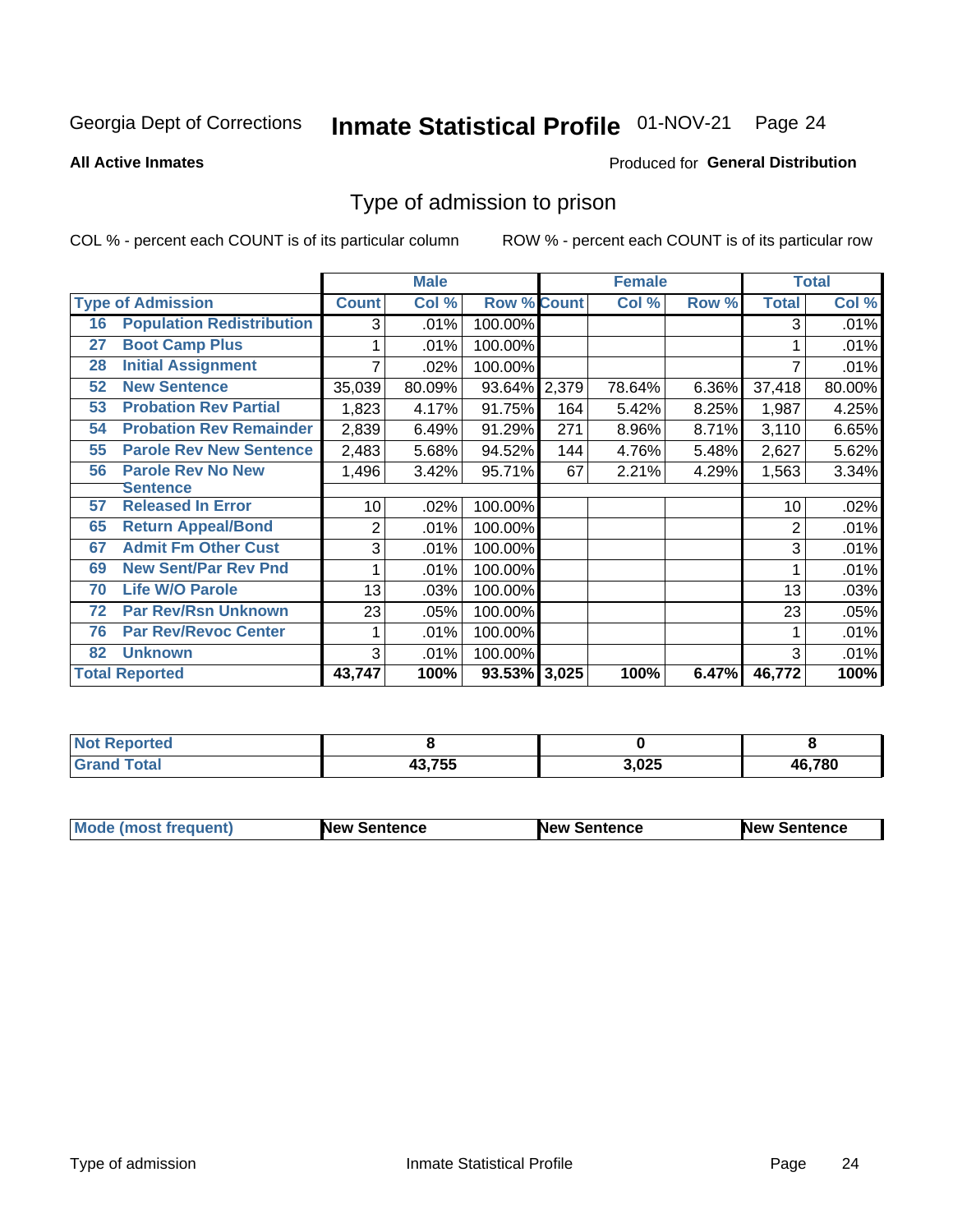## Inmate Statistical Profile 01-NOV-21 Page 25

**All Active Inmates** 

### Produced for General Distribution

## Current / last supervision level

COL % - percent each COUNT is of its particular column

|                        |              | <b>Male</b> |                    |       | <b>Female</b> |          |        | <b>Total</b> |
|------------------------|--------------|-------------|--------------------|-------|---------------|----------|--------|--------------|
| <b>Security Status</b> | <b>Count</b> | Col %       | <b>Row % Count</b> |       | Col %         | Row %    | Total  | Col %        |
| 3 Minimum              | 4,786        | $10.94\%$   | 80.46%             | 1,162 | 38.41%        | 19.54%   | 5,948  | 12.72%       |
| 4 Medium               | 28.767       | 65.76%      | 94.45%             | 1,691 | 55.90%        | $5.55\%$ | 30,458 | 65.12%       |
| 5 Close                | 10.193       | $23.30\%$   | 98.34%             | 172   | 5.69%         | $1.66\%$ | 10,365 | 22.16%       |
| <b>Total Reported</b>  | 43,746       | 100%        | $93.53\%$          | 3,025 | 100%          | $6.47\%$ | 46,771 | 100%         |

| <b>Still being diagnosed</b> |        |       |        |
|------------------------------|--------|-------|--------|
| <b>Not Reported</b>          |        |       |        |
| <b>Grand Total</b>           | 43,755 | 3,025 | 46,780 |

| M | M | . . |
|---|---|-----|
|   |   |     |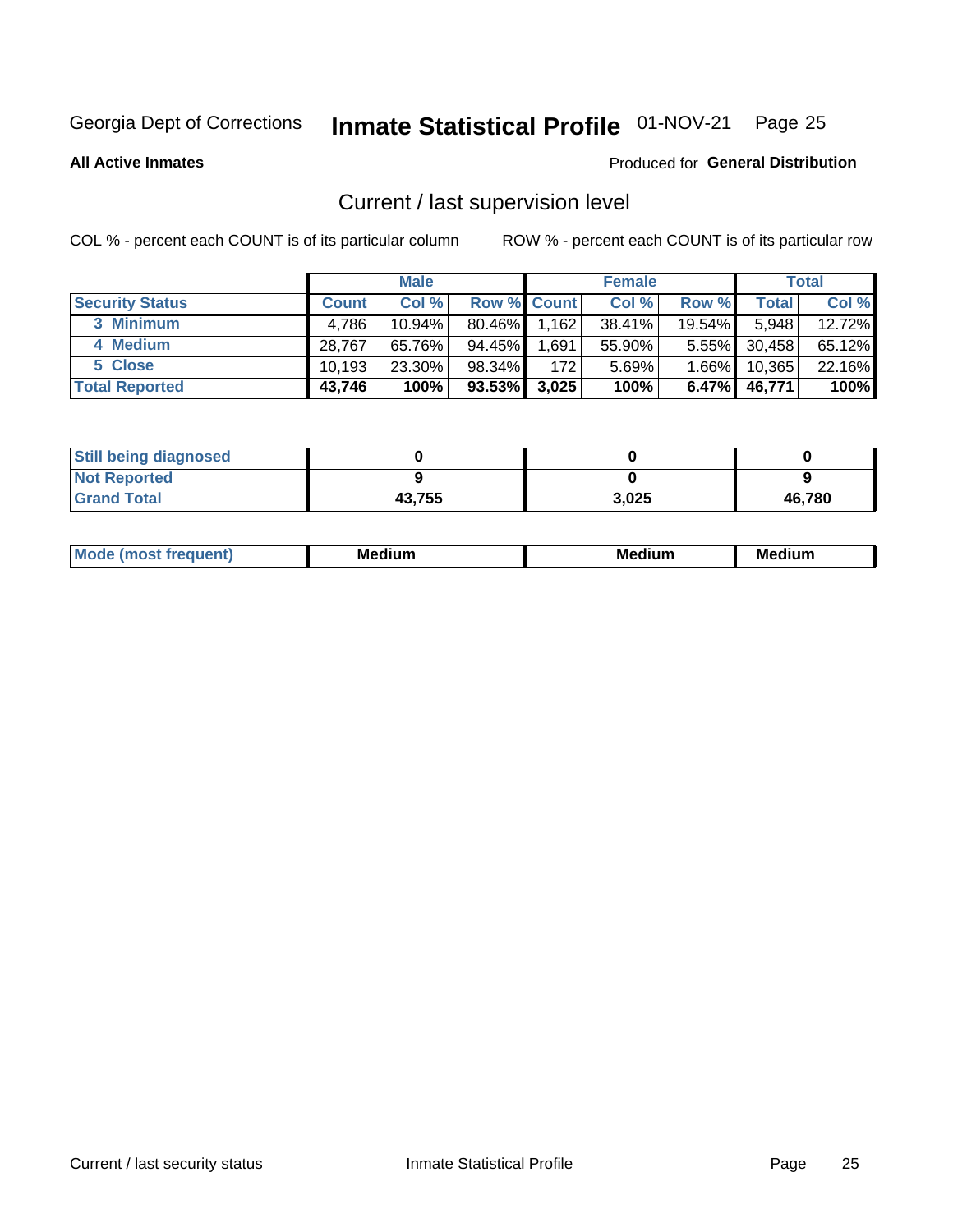## Inmate Statistical Profile 01-NOV-21 Page 26

**All Active Inmates** 

### Produced for General Distribution

## Current / last type of institution

COL % - percent each COUNT is of its particular column

|                                   |                | <b>Male</b> |             |       | <b>Female</b> |        |              | <b>Total</b> |
|-----------------------------------|----------------|-------------|-------------|-------|---------------|--------|--------------|--------------|
| <b>Type of Institution</b>        | <b>Count</b>   | Col %       | Row % Count |       | Col %         | Row %  | <b>Total</b> | Col %        |
| <b>County Ci</b>                  | 4,189          | 9.65%       | 99.98%      |       | .03%          | .02%   | 4,190        | 9.02%        |
| <b>Probation Detention Center</b> | 3              | .01%        | 100.00%     |       |               |        | 3            | .01%         |
| <b>State Prison</b>               | 30,305         | 69.82%      | 91.73%      | 2,733 | 90.38%        | 8.27%  | 33,038       | 71.16%       |
| <b>Transitional Center</b>        | 1,561          | $3.60\%$    | 84.38%      | 289   | $9.56\%$      | 15.62% | 1,850        | 3.98%        |
| <b>Private Prison</b>             | 7,338          | 16.91%      | 100.00%     |       |               |        | 7,338        | 15.80%       |
| <b>County Jail</b>                | 5              | .01%        | 100.00%     |       |               |        | 5            | .01%         |
| <b>Rsat - Center</b>              | $\overline{2}$ | $.01\%$     | 100.00%     |       |               |        | 2            | .01%         |
| <b>State Hospital</b>             | 3 <sup>1</sup> | $.01\%$     | 75.00%      |       | .03%          | 25.00% | 4            | .01%         |
| <b>Total Reported</b>             | 43,406         | 100%        | 93.49%      | 3,024 | 100%          | 6.51%  | 46,430       | 100%         |

| <b>Not Reported</b> |        |       |        |
|---------------------|--------|-------|--------|
| <b>Grand Total</b>  | 43,406 | 3,024 | 46,430 |

| <b>Mode (most frequent)</b> | <b>State Prison</b> | <b>State Prison</b> | <b>State Prisonl</b> |
|-----------------------------|---------------------|---------------------|----------------------|
|                             |                     |                     |                      |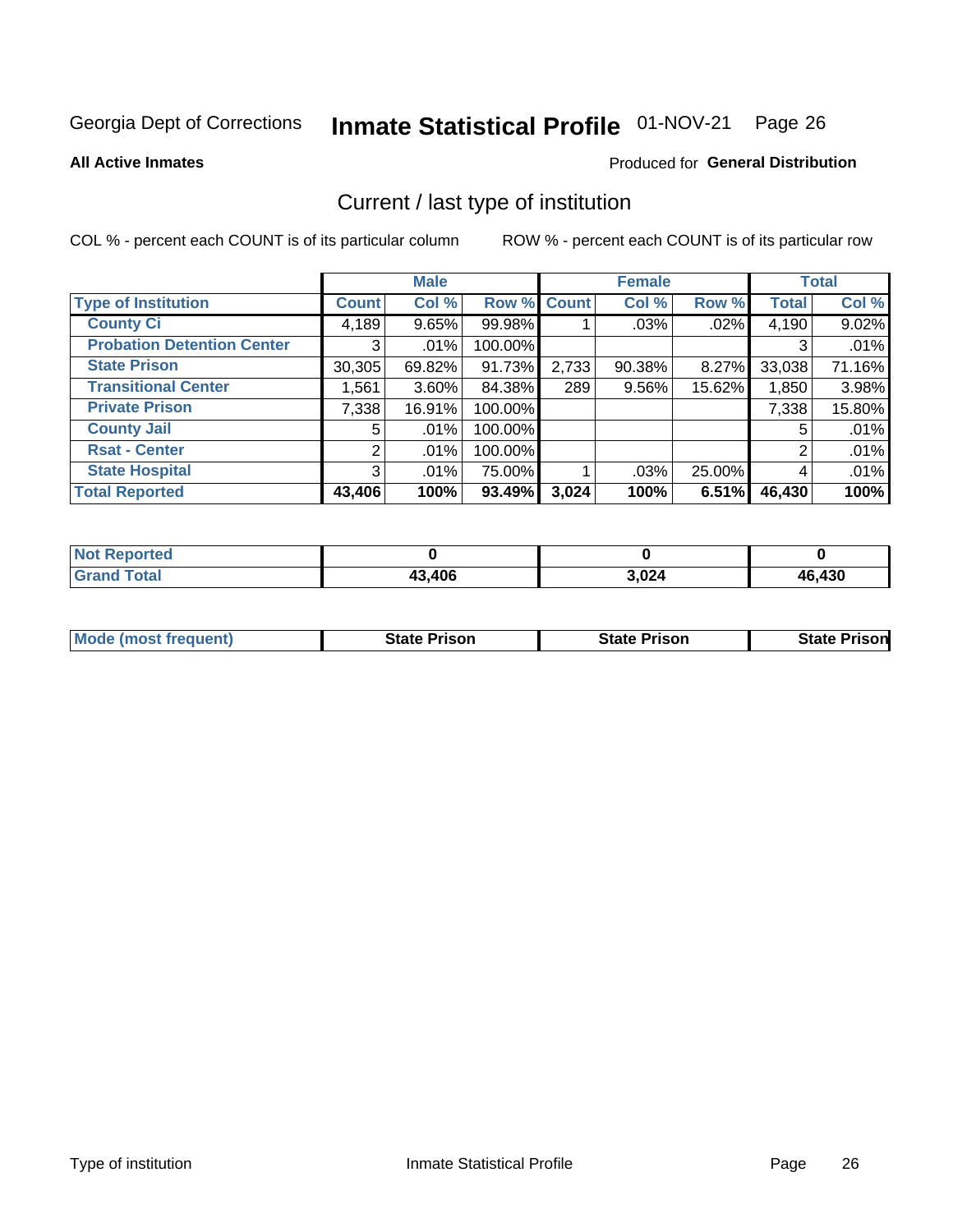#### Inmate Statistical Profile 01-NOV-21 Page 27

#### **All Active Inmates**

### Produced for General Distribution

## Institution type - transitional centers

COL % - percent each COUNT is of its particular column

|                                          |              | <b>Male</b> |         |              | <b>Female</b> |         |              | <b>Total</b> |
|------------------------------------------|--------------|-------------|---------|--------------|---------------|---------|--------------|--------------|
| <b>Institution Type - Trans. Centers</b> | <b>Count</b> | Col %       | Row %   | <b>Count</b> | Col %         | Row %   | <b>Total</b> | Col %        |
| <b>Albany Tc</b>                         |              | .06%        | 100.00% |              |               |         |              | .05%         |
| <b>Arrendale Tc</b>                      |              |             |         | 130          | 44.98%        | 100.00% | 130          | 7.03%        |
| <b>Atlanta Tc</b>                        | 203          | 13.00%      | 100.00% |              |               |         | 203          | 10.97%       |
| <b>Augusta Tc</b>                        | 198          | 12.68%      | 100.00% |              |               |         | 198          | 10.70%       |
| <b>Bacon Tc</b>                          | 46           | 2.95%       | 100.00% |              |               |         | 46           | 2.49%        |
| <b>Charles D. Hudson Tc</b>              | 115          | 7.37%       | 100.00% |              |               |         | 115          | 6.22%        |
| <b>Clayton Tc</b>                        | 227          | 14.54%      | 100.00% |              |               |         | 227          | 12.27%       |
| <b>Coastal Tc</b>                        |              | .06%        | 100.00% |              |               |         |              | .05%         |
| <b>Columbus Tc</b>                       | 126          | 8.07%       | 100.00% |              |               |         | 126          | 6.81%        |
| <b>Macon Tc</b>                          | 129          | 8.26%       | 100.00% |              |               |         | 129          | 6.97%        |
| <b>Macon Womens Tc</b>                   |              |             |         | 2            | .69%          | 100.00% | 2            | .11%         |
| <b>Metro Tc</b>                          |              |             |         | 157          | 54.33%        | 100.00% | 157          | 8.49%        |
| <b>Phillips Tc</b>                       | 191          | 12.24%      | 100.00% |              |               |         | 191          | 10.32%       |
| <b>Savannah Mens Tc</b>                  | 1            | .06%        | 100.00% |              |               |         |              | .05%         |
| <b>Smith Tc</b>                          | 185          | 11.85%      | 100.00% |              |               |         | 185          | 10.00%       |
| <b>Valdosta Tc</b>                       | 138          | 8.84%       | 100.00% |              |               |         | 138          | 7.46%        |
| <b>Total Reported</b>                    | 1,561        | 100%        | 84.38%  | 289          | 100%          | 15.62%  | 1,850        | 100%         |

| <b>Reported</b><br>⊹N∩\ |       |            |      |
|-------------------------|-------|------------|------|
| Total                   | .561, | ה ה<br>20J | ,850 |

| Mode (most frequent) | <b>Clayton Tc</b> | Metro Tc | <b>Clayton Tc</b> |
|----------------------|-------------------|----------|-------------------|
|                      |                   |          |                   |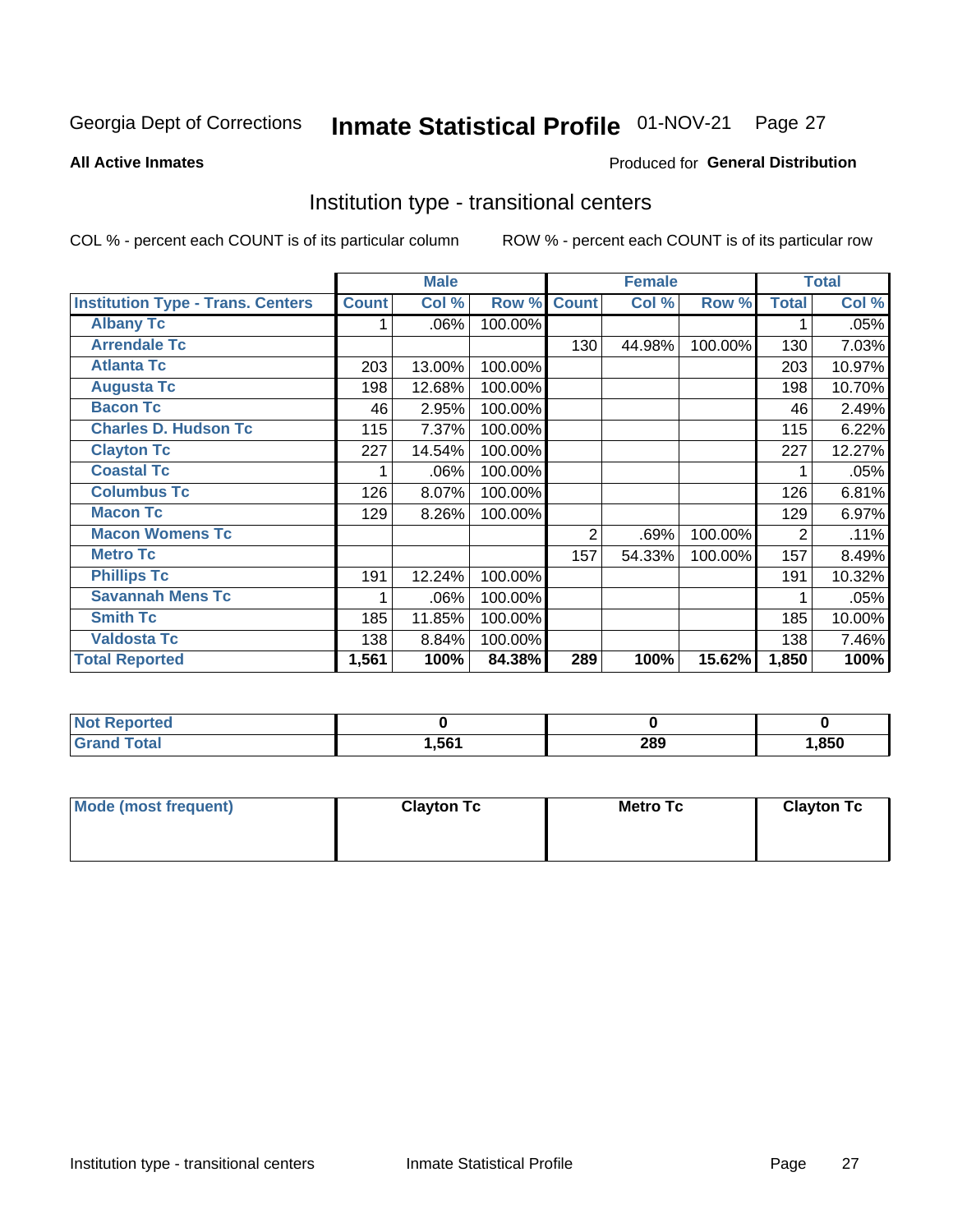## Inmate Statistical Profile 01-NOV-21 Page 28

#### **All Active Inmates**

#### Produced for General Distribution

### Institution type - county prisons

COL % - percent each COUNT is of its particular column

|                                          |                | <b>Male</b> |         |              | <b>Female</b> |       |                | <b>Total</b> |
|------------------------------------------|----------------|-------------|---------|--------------|---------------|-------|----------------|--------------|
| <b>Institution Type - County Prisons</b> | <b>Count</b>   | Col %       | Row %   | <b>Count</b> | Col %         | Row % | <b>Total</b>   | Col %        |
| <b>Bulloch County Ci</b>                 | 136            | 3.25%       | 100.00% |              |               |       | 136            | 3.25%        |
| <b>Calhoun County Ci</b>                 | 1              | .02%        | 100.00% |              |               |       | 1              | .02%         |
| <b>Carroll County Ci</b>                 | 200            | 4.77%       | 100.00% |              |               |       | 200            | 4.77%        |
| <b>Chattooga County Ci</b>               | 1              | .02%        | 100.00% |              |               |       | 1              | .02%         |
| <b>Clarke County Ci</b>                  | 150            | 3.58%       | 100.00% |              |               |       | 150            | 3.58%        |
| <b>Clayton County Ci</b>                 | 193            | 4.61%       | 100.00% |              |               |       | 193            | 4.61%        |
| <b>Colquitt County Ci</b>                | 161            | 3.84%       | 100.00% |              |               |       | 161            | 3.84%        |
| <b>Coweta County Ci</b>                  | 196            | 4.68%       | 100.00% |              |               |       | 196            | 4.68%        |
| <b>Decatur County Ci</b>                 | 156            | 3.72%       | 100.00% |              |               |       | 156            | 3.72%        |
| <b>Effingham County Ci</b>               | 172            | 4.11%       | 100.00% |              |               |       | 172            | 4.11%        |
| <b>Floyd County Ci</b>                   | 371            | 8.86%       | 100.00% |              |               |       | 371            | 8.85%        |
| <b>Fulton County Ci</b>                  | 7              | .17%        | 100.00% |              |               |       | $\overline{7}$ | .17%         |
| <b>Gilmer County Ci</b>                  | $\overline{2}$ | .05%        | 100.00% |              |               |       | $\overline{2}$ | .05%         |
| <b>Grady County Ci</b>                   | $\overline{2}$ | .05%        | 100.00% |              |               |       | $\overline{2}$ | .05%         |
| <b>Gwinnett County Ci</b>                | 175            | 4.18%       | 100.00% |              |               |       | 175            | 4.18%        |
| <b>Hall County Ci</b>                    | 172            | 4.11%       | 100.00% |              |               |       | 172            | 4.11%        |
| <b>Hancock County Ci</b>                 | 1              | .02%        | 100.00% |              |               |       | 1              | .02%         |
| <b>Harris County Ci</b>                  | 150            | 3.58%       | 100.00% |              |               |       | 150            | 3.58%        |
| <b>Hart County Ci</b>                    | 4              | .10%        | 100.00% |              |               |       | 4              | .10%         |
| <b>Henry County Ci</b>                   | 1              | .02%        | 100.00% |              |               |       | 1              | .02%         |
| <b>Jackson County Ci</b>                 | 127            | 3.03%       | 100.00% |              |               |       | 127            | 3.03%        |
| <b>Jefferson County Ci</b>               | 191            | 4.56%       | 100.00% |              |               |       | 191            | 4.56%        |
| <b>Meriwether County Ci</b>              | 1              | .02%        | 100.00% |              |               |       | 1              | .02%         |
| <b>Miller County Ci</b>                  | 1              | .02%        | 100.00% |              |               |       | 1              | .02%         |
| <b>Mitchell County Ci</b>                | 128            | 3.06%       | 100.00% |              |               |       | 128            | 3.05%        |
| <b>Morgan County Ci</b>                  | 1              | .02%        | 100.00% |              |               |       | 1              | .02%         |
| <b>Muscogee County Ci</b>                | 441            | 10.53%      | 100.00% |              |               |       | 441            | 10.53%       |
| <b>Richmond County Ci</b>                | 192            | 4.58%       | 100.00% |              |               |       | 192            | 4.58%        |
| <b>Screven County Ci</b>                 | 127            | 3.03%       | 100.00% |              |               |       | 127            | 3.03%        |
| <b>Spalding County Ci</b>                | 303            | 7.23%       | 100.00% |              |               |       | 303            | 7.23%        |
| <b>Stewart County Ci</b>                 | 1              | .02%        | 100.00% |              |               |       | 1              | .02%         |
| <b>Sumter County Ci</b>                  | 282            | 6.73%       | 100.00% |              |               |       | 282            | 6.73%        |
| <b>Terrell County Ci</b>                 | 129            | 3.08%       | 100.00% |              |               |       | 129            | 3.08%        |
| <b>Thomas County Ci</b>                  | 3              | .07%        | 100.00% |              |               |       | 3              | .07%         |
| <b>Tift County Ci</b>                    | $\overline{3}$ | .07%        | 100.00% |              |               |       | 3              | .07%         |
| <b>Upson County Ci</b>                   | 1              | .02%        | 100.00% |              |               |       | 1              | .02%         |
| <b>Walker County Ci</b>                  | 3              | .07%        | 100.00% |              |               |       | 3              | .07%         |
| <b>Walton County Ci</b>                  | $\overline{2}$ | .05%        | 100.00% |              |               |       | $\overline{2}$ | .05%         |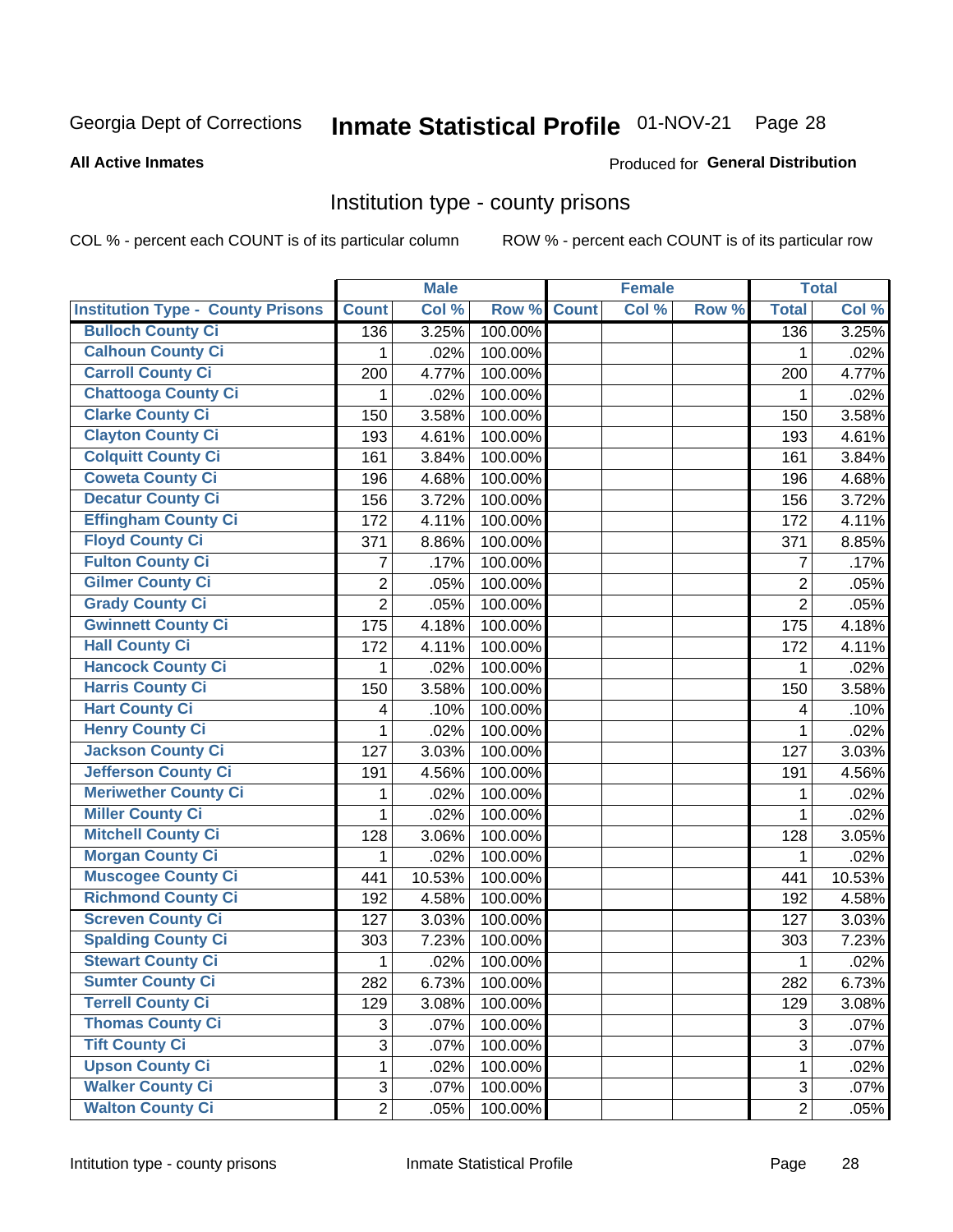## Inmate Statistical Profile 01-NOV-21 Page 29

**All Active Inmates** 

Produced for General Distribution

## Institution type - county prisons

COL % - percent each COUNT is of its particular column

|                                                    | <b>Male</b> |         |                    | <b>Female</b> |             |            | <b>Total</b> |        |
|----------------------------------------------------|-------------|---------|--------------------|---------------|-------------|------------|--------------|--------|
| <b>Institution Type - County Prisons   Count  </b> |             | Col%    | <b>Row % Count</b> |               | Col %       | Row %      | Total        | Col %  |
| <b>Wilkes County Ci</b>                            | $\sim$      | $.05\%$ | $100.00\%$         |               |             |            |              | .05% l |
| <b>Womens Ci</b>                                   |             |         |                    |               | 1   100.00% | $100.00\%$ |              | .02% l |
| <b>Total Reported</b>                              | 4,189       | 100%    | 99.98%             |               | 100%        | .02%       | 4.190        | 100%   |

| Reported<br>' NOT |      |              |
|-------------------|------|--------------|
| <b>otal</b>       | .189 | <b>1,190</b> |

| Mode (most frequent) | <b>Muscogee County Ci</b> | <b>Womens Ci</b> Muscogee County |
|----------------------|---------------------------|----------------------------------|
|----------------------|---------------------------|----------------------------------|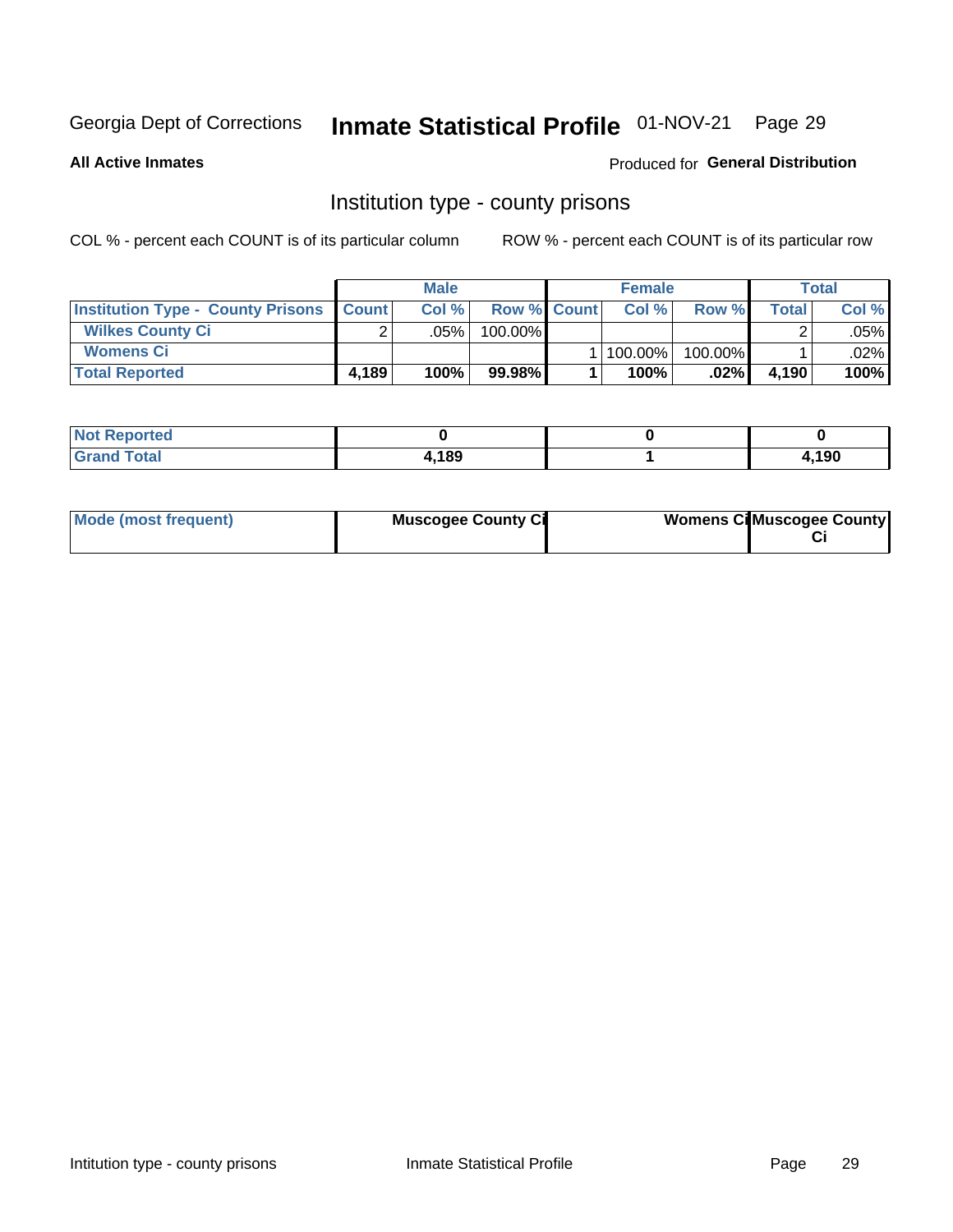## Inmate Statistical Profile 01-NOV-21 Page 30

#### **All Active Inmates**

### Produced for General Distribution

### Institution type - state prisons

COL % - percent each COUNT is of its particular column

|                                         |                | <b>Male</b> |         |              | <b>Female</b> |         | <b>Total</b>     |       |
|-----------------------------------------|----------------|-------------|---------|--------------|---------------|---------|------------------|-------|
| <b>Institution Type - State Prisons</b> | <b>Count</b>   | Col %       | Row %   | <b>Count</b> | Col %         | Row %   | <b>Total</b>     | Col % |
| <b>Arrendale State Prison</b>           |                |             |         | 975          | 35.68%        | 100.00% | $\overline{975}$ | 2.95% |
| <b>Augusta State Med. Prison</b>        | 1,109          | 3.66%       | 100.00% |              |               |         | 1,109            | 3.36% |
| <b>Autry State Prison</b>               | 851            | 2.81%       | 100.00% |              |               |         | 851              | 2.58% |
| <b>Baldwin State Prison</b>             | 905            | 2.99%       | 100.00% |              |               |         | 905              | 2.74% |
| <b>Burruss Correctional Training</b>    | 672            | 2.22%       | 100.00% |              |               |         | 672              | 2.03% |
| <b>Ctr</b>                              |                |             |         |              |               |         |                  |       |
| <b>Calhoun State Prison</b>             | 1,645          | 5.43%       | 100.00% |              |               |         | 1,645            | 4.98% |
| <b>Central State Prison</b>             | 905            | 2.99%       | 100.00% |              |               |         | 905              | 2.74% |
| <b>Chatham State Prison</b>             | $\overline{7}$ | .02%        | 100.00% |              |               |         | 7                | .02%  |
| <b>Coastal State Prison</b>             | 1,476          | 4.87%       | 100.00% |              |               |         | 1,476            | 4.47% |
| <b>Dodge State Prison</b>               | 1,235          | 4.08%       | 100.00% |              |               |         | 1,235            | 3.74% |
| <b>Dooly State Prison</b>               | 1,714          | 5.66%       | 100.00% |              |               |         | 1,714            | 5.19% |
| <b>Emanuel Womens Facility</b>          |                |             |         | 345          | 12.62%        | 100.00% | 345              | 1.04% |
| <b>Ga Diag Class Prison</b>             | 2,316          | 7.64%       | 100.00% |              |               |         | 2,316            | 7.01% |
| <b>Ga State Prison</b>                  | 726            | 2.40%       | 100.00% |              |               |         | 726              | 2.20% |
| <b>Hancock State Prison</b>             | 907            | 2.99%       | 100.00% |              |               |         | 907              | 2.75% |
| <b>Hays State Prison</b>                | 986            | 3.25%       | 100.00% |              |               |         | 986              | 2.98% |
| <b>Helms Facility</b>                   | 13             | .04%        | 61.90%  | 8            | .29%          | 38.10%  | 21               | .06%  |
| <b>Johnson State Prison</b>             | 1,336          | 4.41%       | 100.00% |              |               |         | 1,336            | 4.04% |
| <b>Lee State Prison</b>                 | 527            | 1.74%       | 100.00% |              |               |         | 527              | 1.60% |
| <b>Long Unit</b>                        | 171            | .56%        | 100.00% |              |               |         | 171              | .52%  |
| <b>Lowndes Unit</b>                     | 7              | .02%        | 100.00% |              |               |         | $\overline{7}$   | .02%  |
| <b>Macon State Prison</b>               | 1,497          | 4.94%       | 100.00% |              |               |         | 1,497            | 4.53% |
| <b>Metro Reentry Facility</b>           | 162            | .53%        | 100.00% |              |               |         | 162              | .49%  |
| <b>Metro State Prison (W)</b>           |                |             |         | 1            | .04%          | 100.00% | 1                | .01%  |
| <b>Montgomery State Prison</b>          | 367            | 1.21%       | 100.00% |              |               |         | 367              | 1.11% |
| <b>Phillips State Prison</b>            | 812            | 2.68%       | 100.00% |              |               |         | 812              | 2.46% |
| <b>Pulaski State Prison</b>             |                |             |         | 1,067        | 39.04%        | 100.00% | 1,067            | 3.23% |
| <b>Putnam State Prison</b>              | $\mathbf{1}$   | .01%        | 100.00% |              |               |         | 1                | .01%  |
| <b>Rogers State Prison</b>              | 1,171          | 3.86%       | 100.00% |              |               |         | 1,171            | 3.54% |
| <b>Rutledge State Prison</b>            | 601            | 1.98%       | 100.00% |              |               |         | 601              | 1.82% |
| <b>Smith State Prison</b>               | 1,329          | 4.39%       | 100.00% |              |               |         | 1,329            | 4.02% |
| <b>Special Management Unit</b>          | 189            | .62%        | 100.00% |              |               |         | 189              | .57%  |
| <b>Telfair State Prison</b>             | 1,185          | 3.91%       | 100.00% |              |               |         | 1,185            | 3.59% |
| <b>Valdosta State Prison</b>            | 830            | 2.74%       | 100.00% |              |               |         | 830              | 2.51% |
| <b>Walker State Prison</b>              | 398            | 1.31%       | 100.00% |              |               |         | 398              | 1.20% |
| <b>Ware State Prison</b>                | 1,016          | 3.35%       | 100.00% |              |               |         | 1,016            | 3.08% |
| <b>Washington State Prison</b>          | 1,532          | 5.06%       | 100.00% |              |               |         | 1,532            | 4.64% |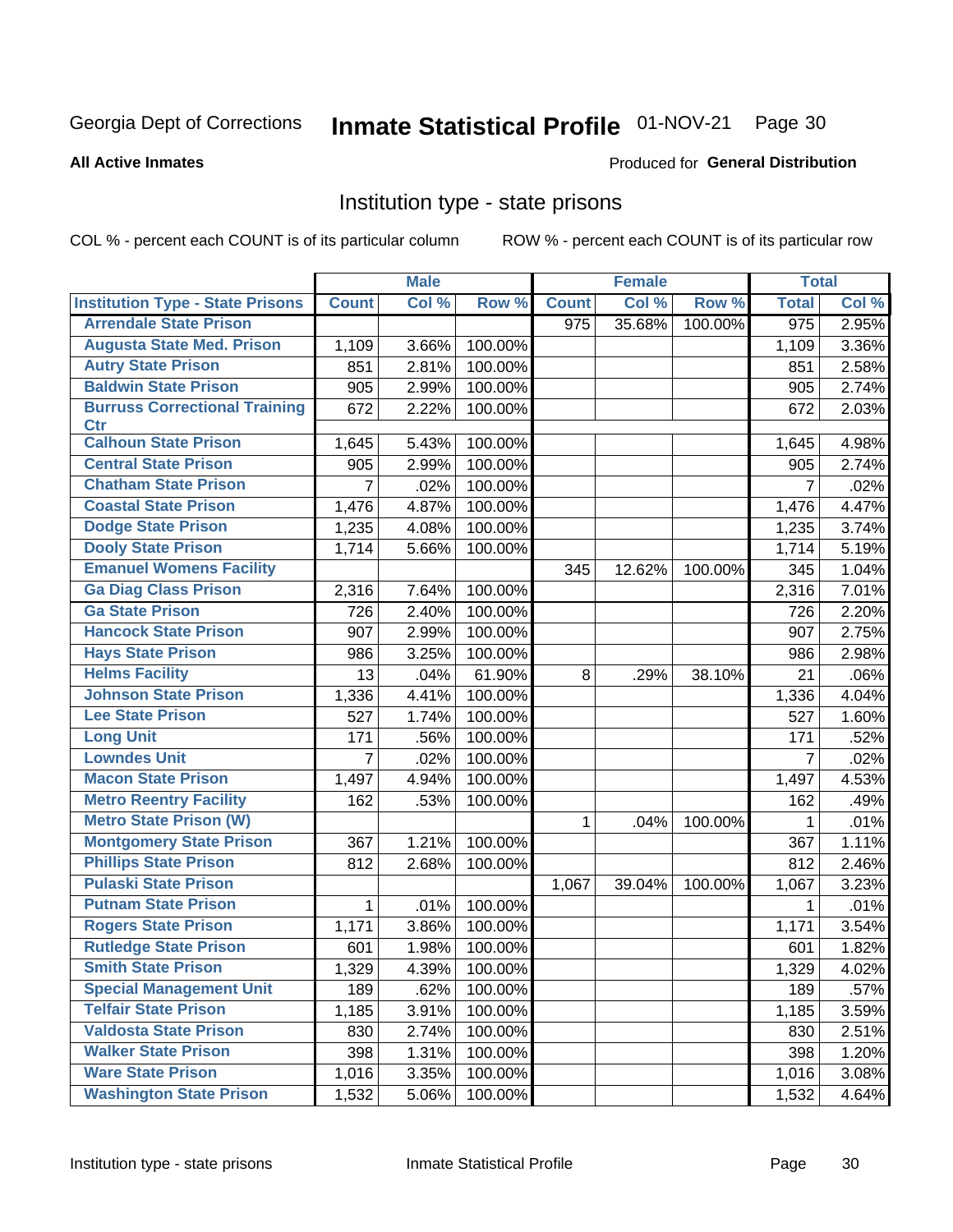#### Inmate Statistical Profile 01-NOV-21 Page 31

**All Active Inmates** 

### Produced for General Distribution

## Institution type - state prisons

COL % - percent each COUNT is of its particular column

|                                         |              | <b>Male</b> |            |              | <b>Female</b> |          | Total        |          |
|-----------------------------------------|--------------|-------------|------------|--------------|---------------|----------|--------------|----------|
| <b>Institution Type - State Prisons</b> | <b>Count</b> | Col %       | Row %I     | <b>Count</b> | Col %         | Row %    | <b>Total</b> | Col %    |
| <b>Wayne State Prison</b>               |              | $.01\%$     | $100.00\%$ |              |               |          |              | $.01\%$  |
| <b>Whitworth Women'S Facility</b>       |              |             |            | 337          | $12.33\%$     | 100.00%  | 337          | $1.02\%$ |
| <b>Wilcox State Prison</b>              | ' 706.       | 5.63%       | 100.00%    |              |               |          | 1.706        | 5.16%    |
| <b>Total Reported</b>                   | 30,305       | 100%        | 91.73%     | 2.733        | 100%          | $8.27\%$ | 33,038       | 100%     |

| <b>Not Reported</b>  |                             |                             |                                       |
|----------------------|-----------------------------|-----------------------------|---------------------------------------|
| <b>Grand Total</b>   | 30,305                      | 2,733                       | 33,038                                |
| Mode (most frequent) | <b>Ga Diag Class Prison</b> | <b>Pulaski State Prison</b> | <b>Ga Diag Class</b><br><b>Prison</b> |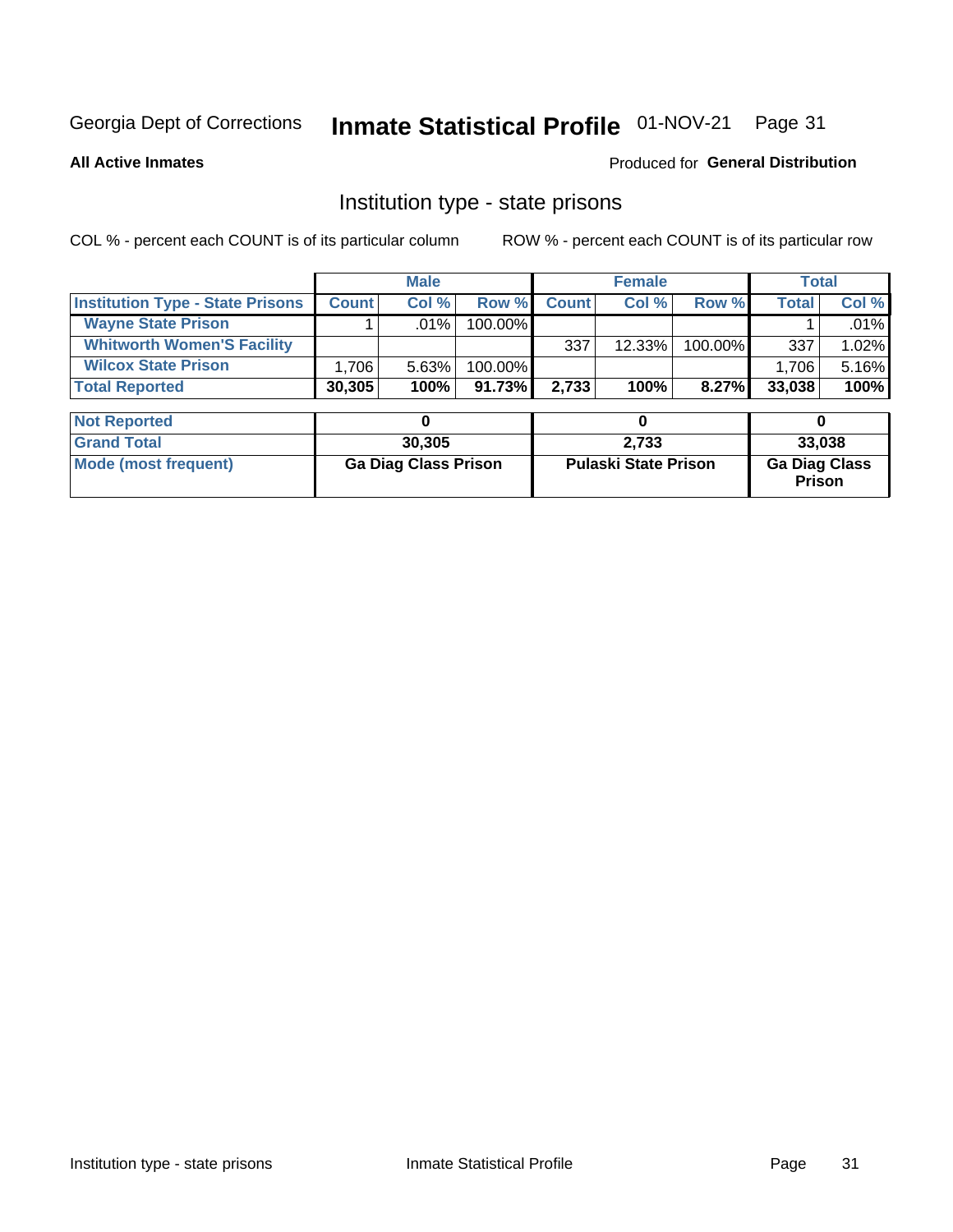## Inmate Statistical Profile 01-NOV-21 Page 32

**All Active Inmates** 

### Produced for General Distribution

## Institution type - private prisons

COL % - percent each COUNT is of its particular column

|                                           |                   | <b>Male</b> |                    | <b>Female</b> |       |       | <b>Total</b> |
|-------------------------------------------|-------------------|-------------|--------------------|---------------|-------|-------|--------------|
| <b>Institution Type - Private Prisons</b> | <b>Count</b>      | Col %       | <b>Row % Count</b> | Col %         | Row % | Total | Col %        |
| <b>Coffee Corr Facility</b>               | 2.347             | 31.98%      | 100.00%            |               |       | 2,347 | 31.98%       |
| <b>Jenkins Corr Facility</b>              | .155 <sup>1</sup> | 15.74%      | $100.00\%$         |               |       | 1,155 | 15.74%       |
| <b>Riverbend Corr Facility</b>            | .499              | $20.43\%$   | 100.00%            |               |       | 1,499 | 20.43%       |
| <b>Wheeler Corr Facility</b>              | 2,337             | 31.85%      | 100.00%            |               |       | 2,337 | 31.85%       |
| <b>Total Reported</b>                     | 7,338             | 100%        | 100%               |               | %     | 7,338 | 100%         |

| <b>Reported</b><br>' NOI |       |       |
|--------------------------|-------|-------|
| <b>Total</b>             | 7,338 | 7,338 |

| Mode (most frequent) | <b>Coffee Corr Facility</b> | <b>Null</b> | <b>Coffee Corr</b><br><b>Facility</b> |
|----------------------|-----------------------------|-------------|---------------------------------------|
|----------------------|-----------------------------|-------------|---------------------------------------|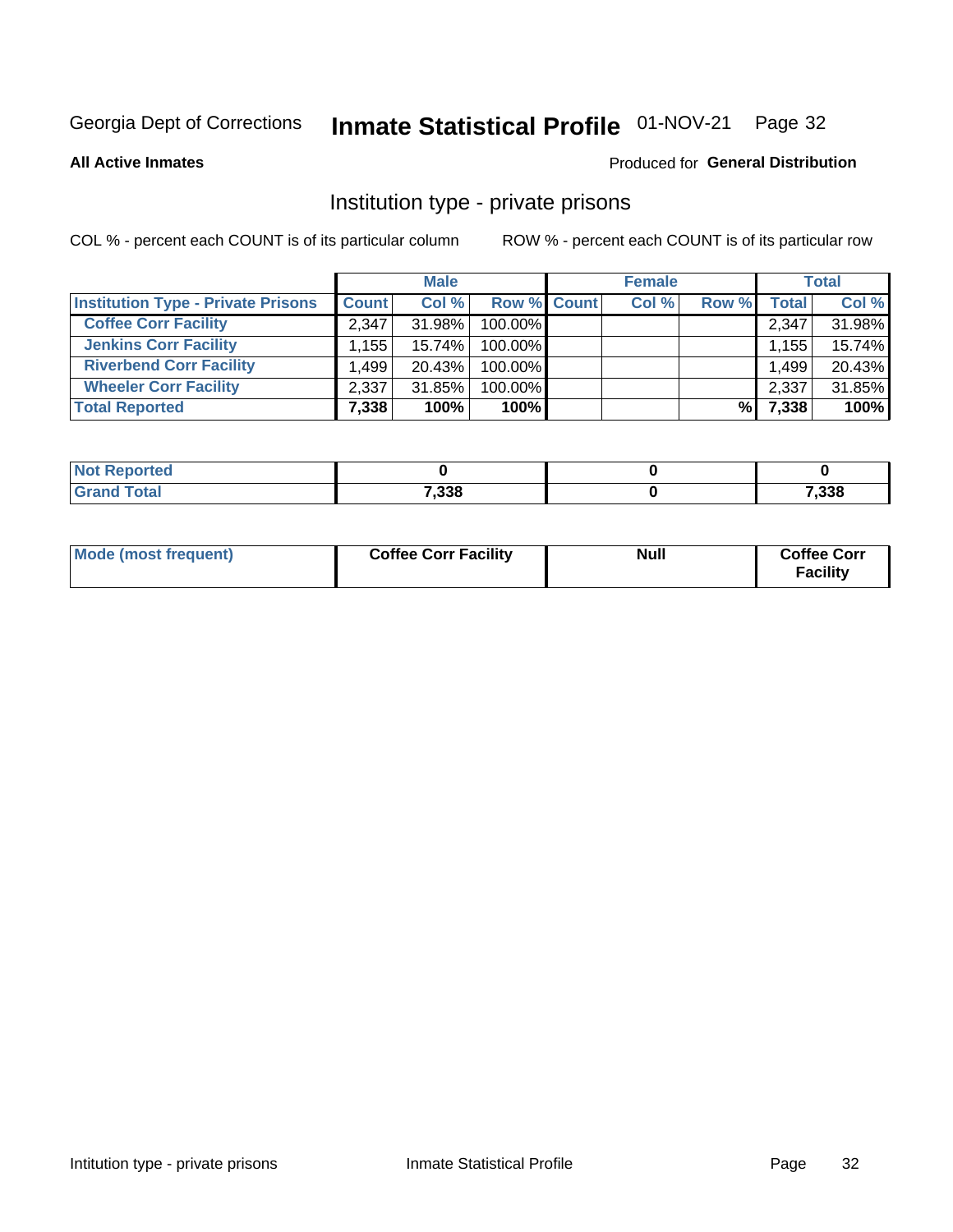#### Inmate Statistical Profile 01-NOV-21 Page 33

**All Active Inmates** 

### Produced for General Distribution

## Institution type - inmate boot camp

COL % - percent each COUNT is of its particular column

|                                            | <b>Male</b> |                    | <b>Female</b> |             | <b>Total</b> |
|--------------------------------------------|-------------|--------------------|---------------|-------------|--------------|
| <b>Institution Type - Boot Camps Count</b> | Col%        | <b>Row % Count</b> | Col%          | Row % Total | Col %        |
| <b>Total Rported</b>                       |             |                    |               |             |              |

| <b>Not Reported</b>            |  |  |
|--------------------------------|--|--|
| <b>Total</b><br>C <sub>r</sub> |  |  |

| Mod<br>uamo | Nul.<br>$- - - - - -$ | <b>Null</b> | <br>uu.<br>------ |
|-------------|-----------------------|-------------|-------------------|
|             |                       |             |                   |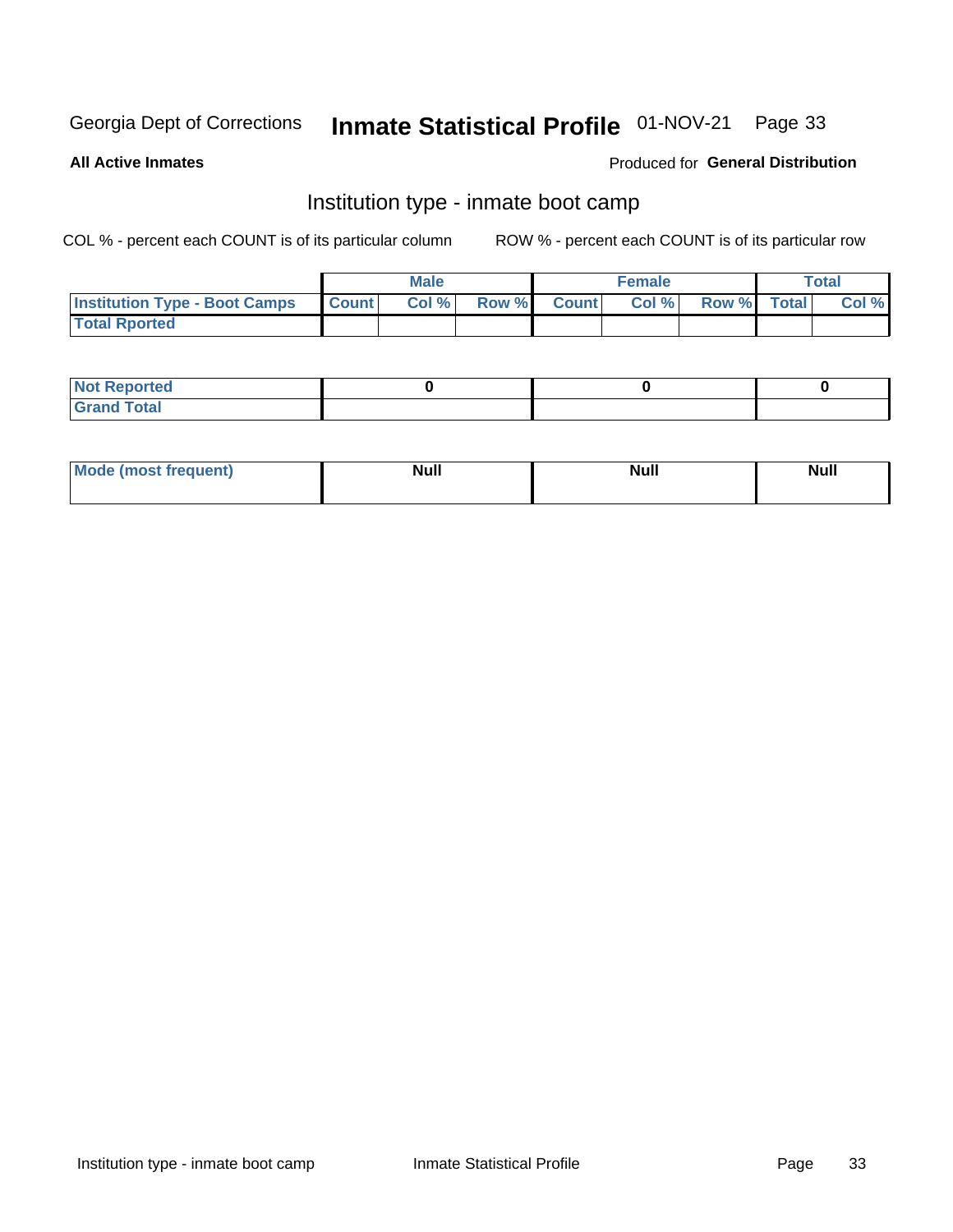## Inmate Statistical Profile 01-NOV-21 Page 34

#### **All Active Inmates**

#### Produced for General Distribution

## Number of disciplinary reports

COL % - percent each COUNT is of its particular column

|                                       |              | <b>Male</b> |        |              | <b>Female</b> |          |              | <b>Total</b> |
|---------------------------------------|--------------|-------------|--------|--------------|---------------|----------|--------------|--------------|
| <b>Number of Disciplinary Reports</b> | <b>Count</b> | Col %       | Row %  | <b>Count</b> | Col %         | Row %    | <b>Total</b> | Col %        |
| $\bf{0}$                              | 20,247       | 46.27%      | 91.12% | 1,974        | 65.26%        | 8.88%    | 22,221       | 47.50%       |
|                                       | 5.184        | 11.85%      | 93.15% | 381          | 12.60%        | 6.85%    | 5,565        | 11.90%       |
| $\overline{2}$                        | 3,165        | 7.23%       | 94.73% | 176          | 5.82%         | $5.27\%$ | 3,341        | 7.14%        |
| 3                                     | 2,336        | 5.34%       | 95.42% | 112          | 3.70%         | 4.58%    | 2,448        | 5.23%        |
| 4                                     | 1,794        | 4.10%       | 96.40% | 67           | 2.21%         | 3.60%    | 1,861        | 3.98%        |
| 5                                     | 1,368        | 3.13%       | 96.27% | 53           | 1.75%         | $3.73\%$ | 1,421        | 3.04%        |
| <b>More Than 5</b>                    | 9,661        | 22.08%      | 97.36% | 262          | 8.66%         | 2.64%    | 9,923        | 21.21%       |
| <b>Total Reported</b>                 | 43,755       | 100%        | 93.53% | 3,025        | 100%          | 6.47%    | 46,780       | 100%         |

| prted<br>NOI      |        |       |        |
|-------------------|--------|-------|--------|
| <sup>-</sup> otar | 13 755 | 3,025 | 46.780 |

| Mean (average)       | 4.86 | 2.07 | 4.68 |
|----------------------|------|------|------|
| Median (middle)      |      |      |      |
| Mode (most frequent) |      |      |      |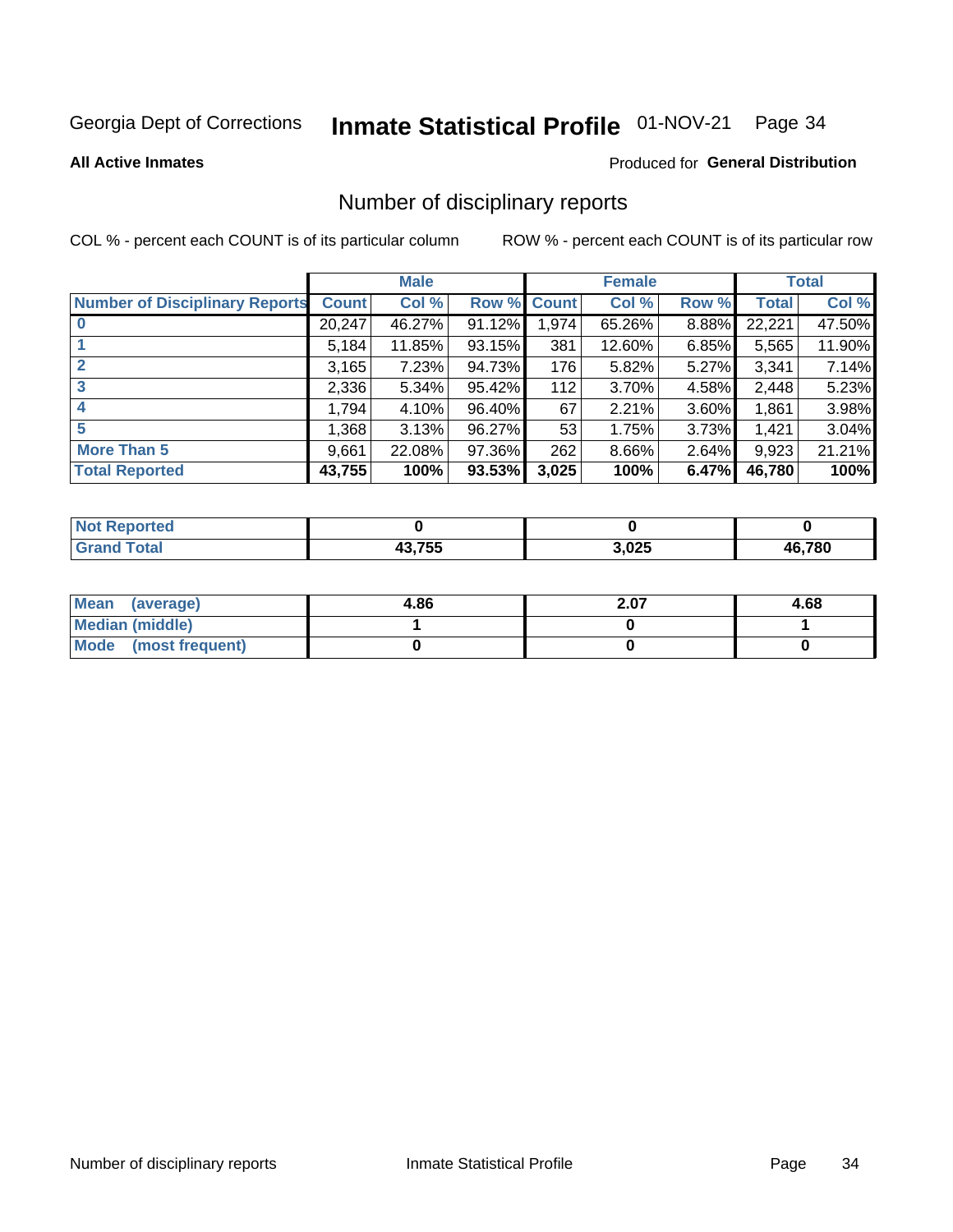## Inmate Statistical Profile 01-NOV-21 Page 35

#### **All Active Inmates**

### Produced for General Distribution

## Number of transfers

COL % - percent each COUNT is of its particular column

|                            |         | <b>Male</b> |             |       | <b>Female</b> |          |              | <b>Total</b> |
|----------------------------|---------|-------------|-------------|-------|---------------|----------|--------------|--------------|
| <b>Number of Transfers</b> | Count l | Col %       | Row % Count |       | Col %         | Row %    | <b>Total</b> | Col %        |
|                            | 2,712   | 6.20%       | 83.09%      | 552   | 18.25%        | 16.91%   | 3,264        | 6.98%        |
|                            | 14,455  | 33.04%      | 90.87%      | 1,453 | 48.03%        | 9.13%    | 15,908       | 34.01%       |
| $\mathbf{2}$               | 6,886   | 15.74%      | 93.56%      | 474   | 15.67%        | 6.44%    | 7,360        | 15.73%       |
| 3                          | 4,574   | 10.45%      | 95.57%      | 212   | 7.01%         | 4.43%    | 4,786        | 10.23%       |
|                            | 3,021   | $6.90\%$    | 96.46%      | 111   | 3.67%         | $3.54\%$ | 3,132        | 6.70%        |
| 5                          | 2,173   | 4.97%       | 96.49%      | 79    | 2.61%         | $3.51\%$ | 2,252        | 4.81%        |
| <b>More Than 5</b>         | 9,934   | 22.70%      | 98.57%      | 144   | 4.76%         | $1.43\%$ | 10,078       | 21.54%       |
| <b>Total Reported</b>      | 43,755  | 100%        | 93.53%      | 3,025 | 100%          | 6.47%    | 46,780       | 100%         |

| งrted<br>NO  |             |       |        |
|--------------|-------------|-------|--------|
| <b>Fotal</b> | 12 755<br>. | 3,025 | 46.780 |

| Mean (average)       | 4.29 | . 70. . |  |
|----------------------|------|---------|--|
| Median (middle)      |      |         |  |
| Mode (most frequent) |      |         |  |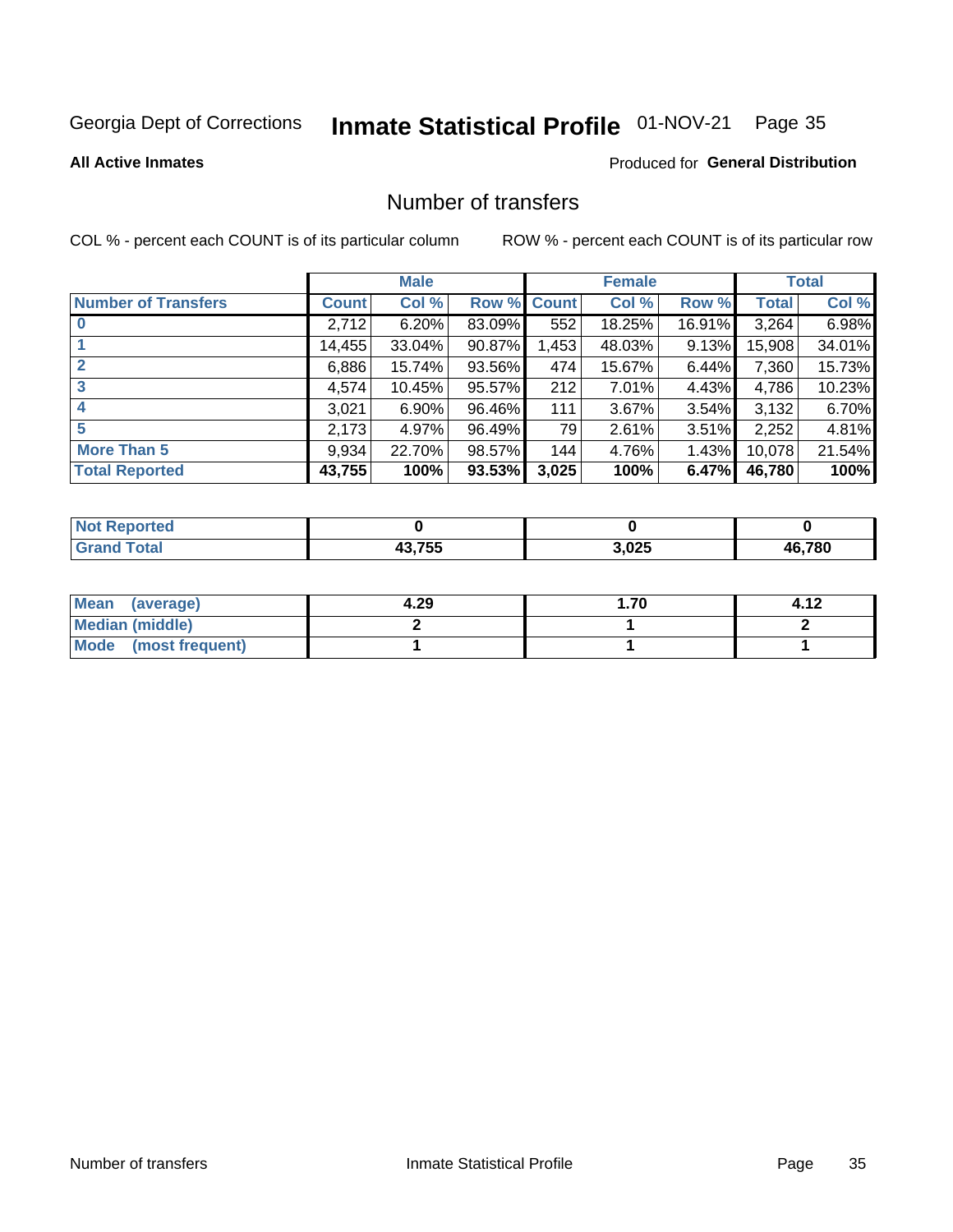## Inmate Statistical Profile 01-NOV-21 Page 36

**All Active Inmates** 

Produced for General Distribution

## Number of escapes

COL % - percent each COUNT is of its particular column

|                          |              | <b>Male</b> |             |       | <b>Female</b> |          |        | <b>Total</b> |
|--------------------------|--------------|-------------|-------------|-------|---------------|----------|--------|--------------|
| <b>Number of Escapes</b> | <b>Count</b> | Col %       | Row % Count |       | Col %         | Row %    | Total  | Col %        |
|                          | 43,160       | 98.64%      | 93.48%      | 3,010 | 99.50%        | $6.52\%$ | 46,170 | 98.70%       |
|                          | 570          | $1.30\%$    | 97.44%      | 15    | 0.50%         | 2.56%    | 585    | 1.25%        |
|                          | 21           | 0.05%       | 100.00%     |       |               |          | 21     | 0.04%        |
|                          | 3            | 0.01%       | $100.00\%$  |       |               |          | ົ      | 0.01%        |
|                          |              | 0.01%       | 100.00%     |       |               |          |        | 0.01%        |
| <b>Total Reported</b>    | 43,755       | 100%        | 93.53%      | 3,025 | 100%          | $6.47\%$ | 46,780 | 100.0%       |

| <b>orted</b><br><b>NOT</b> |             |       |        |
|----------------------------|-------------|-------|--------|
| Total                      | 12 755<br>. | 3,025 | 46,780 |

| Mean (average)       |  | .0 <sup>1</sup> |
|----------------------|--|-----------------|
| Median (middle)      |  |                 |
| Mode (most frequent) |  |                 |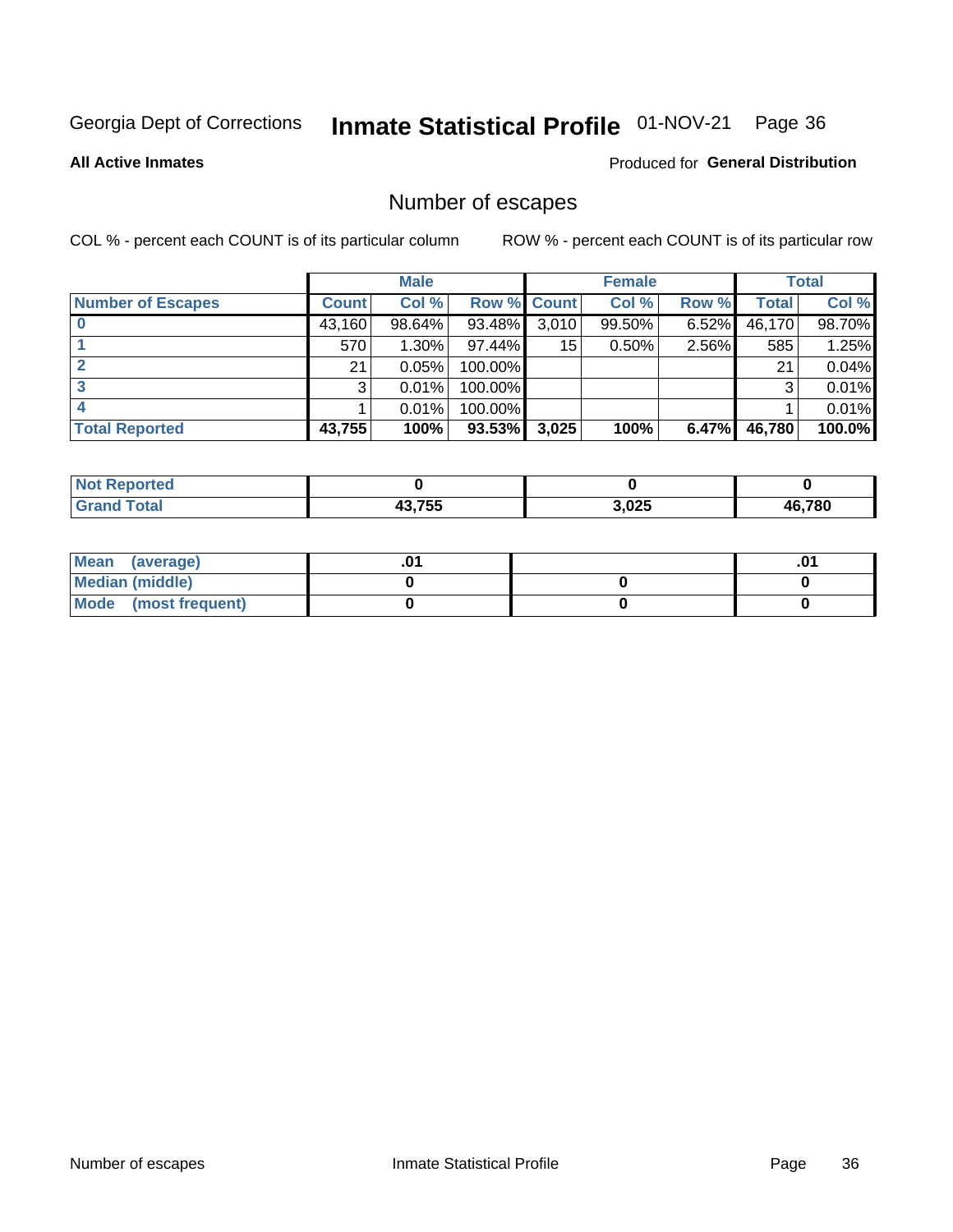#### Inmate Statistical Profile 01-NOV-21 Page 37

**All Active Inmates** 

### Produced for General Distribution

## Split sentences - Probation to follow

COL % - percent each COUNT is of its particular column

|                            |              | <b>Male</b> |                 |     | <b>Female</b> |          |                     | <b>Total</b> |
|----------------------------|--------------|-------------|-----------------|-----|---------------|----------|---------------------|--------------|
| <b>Probation to follow</b> | <b>Count</b> | Col%        | Row % Count     |     | Col %         | Row %    | Total               | Col %        |
| <b>Yes</b>                 | 32.449       | 74.16%      | $93.49\%$ 2.259 |     | 74.68%        |          | 6.51% 34,708        | 74.19%       |
| <b>No</b>                  | 11.306       | $25.84\%$   | 93.65%          | 766 | $25.32\%$     | $6.35\%$ | 12,072              | 25.81%       |
| <b>Total Reported</b>      | 43,755       | 100%        | $93.53\%$ 3,025 |     | 100%          | $6.47\%$ | 46,780 <sup>'</sup> | 100%         |

| _______ | 19 7EE | 3.025<br>__ | 6.780<br>46 |
|---------|--------|-------------|-------------|
|         |        |             |             |

| M<br>reauent)<br>/٥<br>$\sim$<br>v.,<br>.<br>w<br>$\cdot$ - $\cdot$ |  |  |  |  |  |
|---------------------------------------------------------------------|--|--|--|--|--|
|---------------------------------------------------------------------|--|--|--|--|--|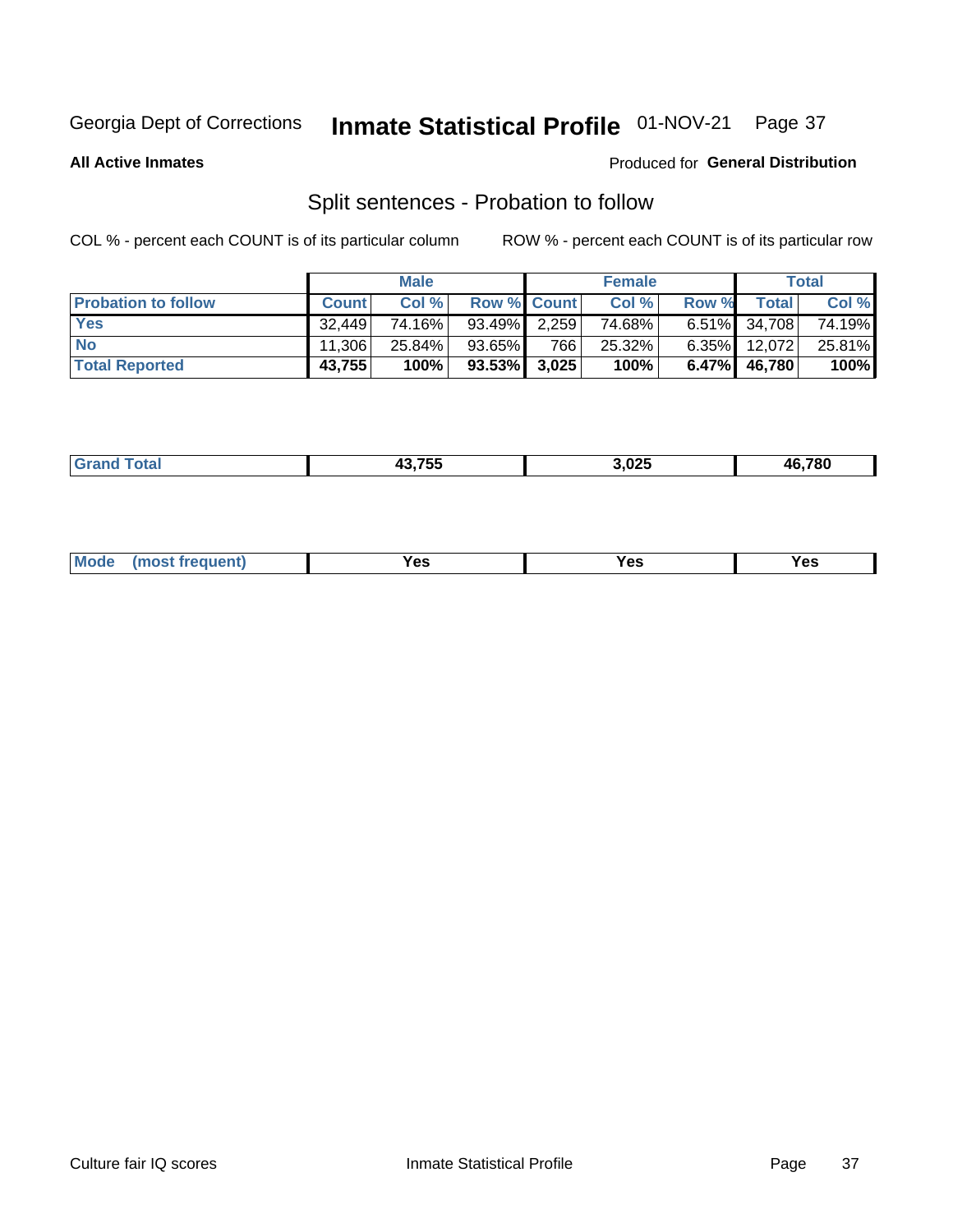# Inmate Statistical Profile 01-NOV-21 Page 38

**All Active Inmates** 

#### Produced for General Distribution

### Probable future release type of still active inmates

COL % - percent each COUNT is of its particular column

|                                         |              | <b>Male</b> |                    |                  | <b>Female</b> |          | <b>Total</b> |        |
|-----------------------------------------|--------------|-------------|--------------------|------------------|---------------|----------|--------------|--------|
| <b>Probable Future Release Type</b>     | <b>Count</b> | Col %       | <b>Row % Count</b> |                  | Col %         | Row %    | <b>Total</b> | Col %  |
| <b>Paroled with probation to follow</b> | 17,844       | 41.66%      | 92.55% 1.436       |                  | 48.81%        | 7.45%    | 19,280       | 42.12% |
| Paroled w/o probation to follow         | 5,071        | 11.84%      | 91.77%             | 455              | 15.47%        | 8.23%    | 5,526        | 12.07% |
| <b>Maxout with probation to follow</b>  | 12,591       | 29.40%      | 94.51%             | 732              | 24.88%        | 5.49%    | 13,323       | 29.11% |
| <b>Maxout w/o probation to follow</b>   | 1.721        | 4.02%       | 94.35%             | 103 <sub>l</sub> | 3.50%         | 5.65%    | 1,824        | 3.98%  |
| Life, LWOP or death sentence            | 5,606        | 13.09%      | 96.29%             | 216              | 7.34%         | $3.71\%$ | 5,822        | 12.72% |
| <b>Total Reported</b>                   | 42,833       | 100%        | $93.57\%$ 2,942    |                  | 100%          | 6.43%    | 45,775       | 100%   |

| . otal | دده مه | 2,942 | ,775 |
|--------|--------|-------|------|
|        | .,oაა  |       | л.   |

| Mode (most frequent) | <b>PAR with PROB follow</b> | <b>PAR with PROB follow</b> | <b>PAR with PROB</b> |
|----------------------|-----------------------------|-----------------------------|----------------------|
|                      |                             |                             | follow               |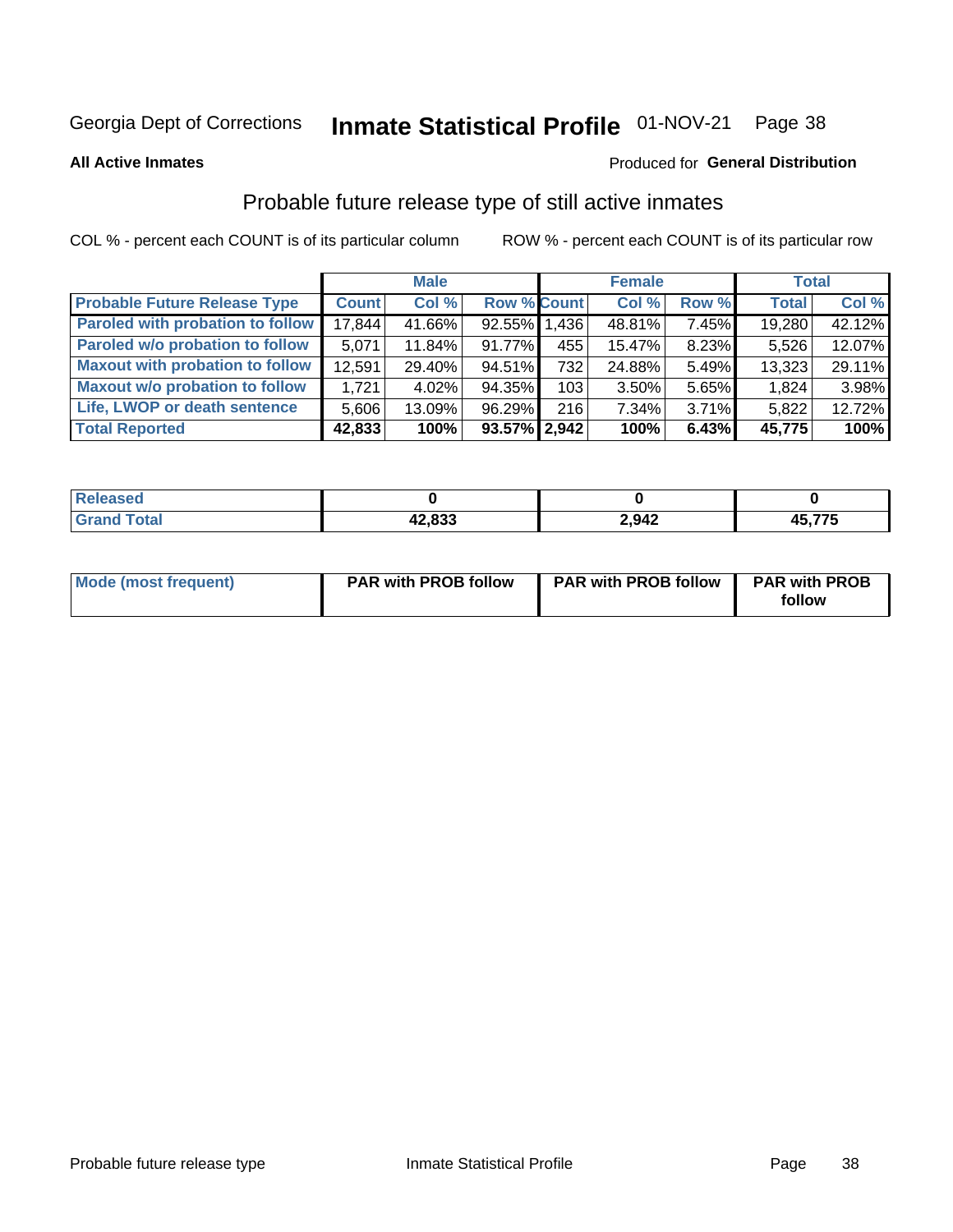### **All Active Inmates**

### **Produced for General Distribution**

# Time served in current (or last) institution

COL % - percent each COUNT is of its particular column

|                            |              | <b>Male</b> |        |              | <b>Female</b> |        |              | <b>Total</b> |
|----------------------------|--------------|-------------|--------|--------------|---------------|--------|--------------|--------------|
| <b>Time In Institution</b> | <b>Count</b> | Col %       | Row %  | <b>Count</b> | Col %         | Row %  | <b>Total</b> | Col %        |
| 0 to 3 months              | 9,454        | 21.61%      | 91.33% | 898          | 29.69%        | 8.67%  | 10,352       | 22.13%       |
| 3.01 to 6 months           | 5,943        | 13.58%      | 93.80% | 393          | 12.99%        | 6.20%  | 6,336        | 13.54%       |
| 6.01 to 9 months           | 2,827        | 6.46%       | 95.67% | 128          | 4.23%         | 4.33%  | 2,955        | 6.32%        |
| 9.01 to 12 months          | 1,670        | 3.82%       | 91.96% | 146          | 4.83%         | 8.04%  | 1,816        | 3.88%        |
| <b>12.01 to 18 months</b>  | 3,016        | 6.89%       | 92.86% | 232          | 7.67%         | 7.14%  | 3,248        | 6.94%        |
| 18.01 to 24 months         | 3,708        | 8.47%       | 95.94% | 157          | 5.19%         | 4.06%  | 3,865        | 8.26%        |
| $2.01$ to 3 years          | 6,047        | 13.82%      | 94.72% | 337          | 11.14%        | 5.28%  | 6,384        | 13.65%       |
| 3.01 to 4 years            | 3,646        | 8.33%       | 94.75% | 202          | 6.68%         | 5.25%  | 3,848        | 8.23%        |
| 4.01 to 5 years            | 2,124        | 4.85%       | 94.44% | 125          | 4.13%         | 5.56%  | 2,249        | 4.81%        |
| 5.01 to 6 years            | 1,458        | 3.33%       | 94.68% | 82           | 2.71%         | 5.32%  | 1,540        | 3.29%        |
| 6.01 to 7 years            | 1,201        | 2.74%       | 95.24% | 60           | 1.98%         | 4.76%  | 1,261        | 2.70%        |
| 7.01 to 8 years            | 658          | 1.50%       | 93.33% | 47           | 1.55%         | 6.67%  | 705          | 1.51%        |
| 8.01 to 9 years            | 442          | 1.01%       | 90.76% | 45           | 1.49%         | 9.24%  | 487          | 1.04%        |
| 9.01 to 10 years           | 309          | 0.71%       | 91.42% | 29           | 0.96%         | 8.58%  | 338          | 0.72%        |
| Over 10 years              | 1,252        | 2.86%       | 89.68% | 144          | 4.76%         | 10.32% | 1,396        | 2.98%        |
| <b>Total Reported</b>      | 43,755       | 100%        | 93.53% | 3,025        | 100%          | 6.47%  | 46,780       | 100%         |

| orted<br><b>NOT</b> |        |      |        |
|---------------------|--------|------|--------|
| `∩fa                | 43,755 | ,025 | 46.780 |

| <b>Mean</b><br>(average) | 34 months | 28 months | 34 months |
|--------------------------|-----------|-----------|-----------|
| Median (middle)          | 16 months | 11 months | 16 months |
| Mode (most frequent)     | 0 months  | months    | ∣ months  |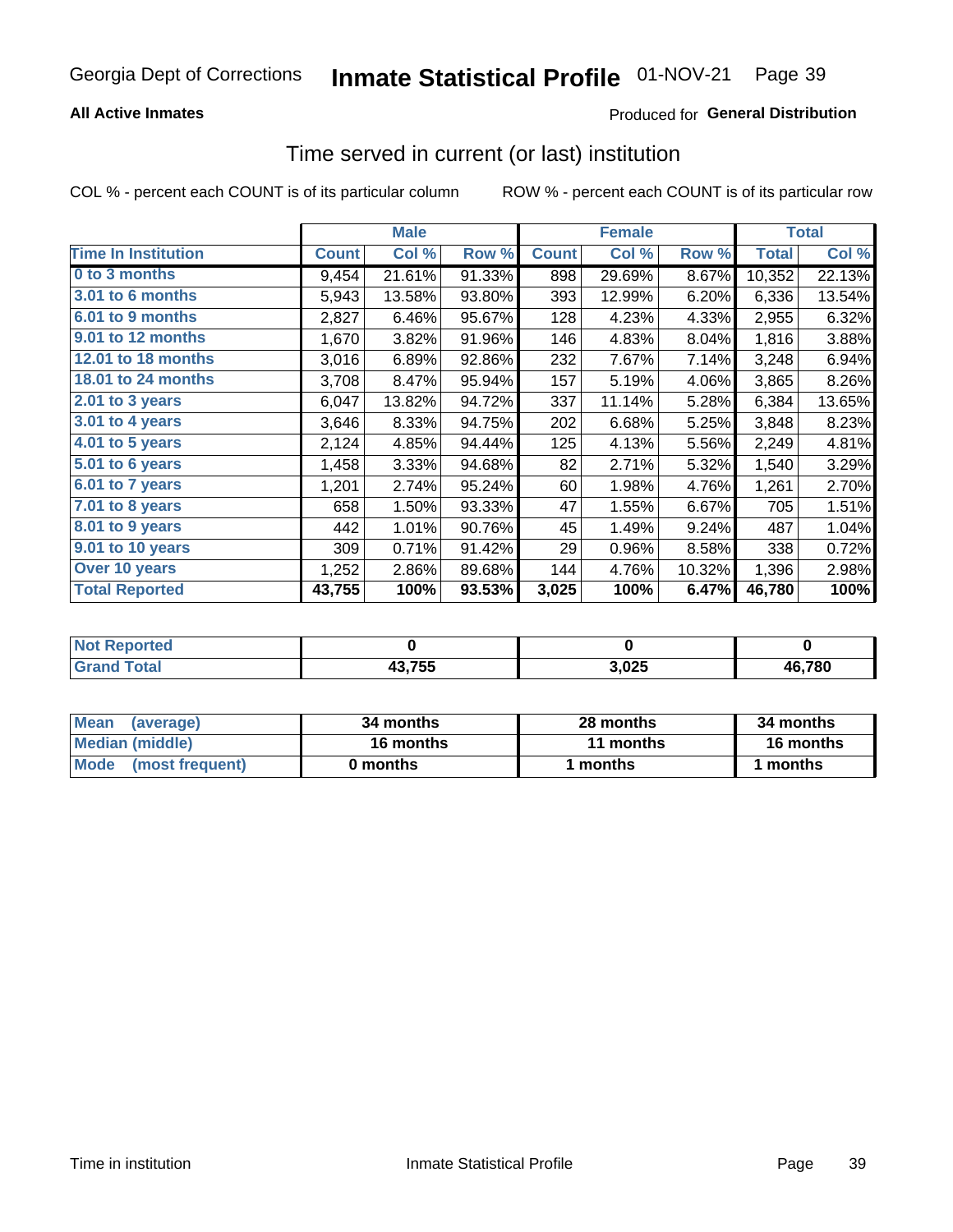#### Inmate Statistical Profile 01-NOV-21 Page 40

#### **All Active Inmates**

# Produced for General Distribution

## Highest grade level attained

COL % - percent each COUNT is of its particular column

|                              |                 | <b>Male</b> |         |              | <b>Female</b> |        |                 | <b>Total</b> |
|------------------------------|-----------------|-------------|---------|--------------|---------------|--------|-----------------|--------------|
| <b>Grade Level</b>           | <b>Count</b>    | Col %       | Row %   | <b>Count</b> | Col %         | Row %  | <b>Total</b>    | Col %        |
| No school at all             | $\overline{12}$ | 0.04%       | 100.00% |              |               |        | $\overline{12}$ | 0.04%        |
| <b>Grade 1</b>               | 14              | 0.05%       | 100.00% |              |               |        | 14              | 0.04%        |
| <b>Grade 2</b>               | 25              | 0.08%       | 100.00% |              |               |        | 25              | 0.08%        |
| Grade 3                      | 46              | 0.16%       | 97.87%  | $\mathbf{1}$ | 0.06%         | 2.13%  | 47              | 0.15%        |
| Grade 4                      | 59              | 0.20%       | 95.16%  | 3            | 0.19%         | 4.84%  | 62              | 0.20%        |
| Grade 5                      | 75              | 0.25%       | 93.75%  | 5            | 0.31%         | 6.25%  | 80              | 0.26%        |
| Grade 6                      | 262             | 0.88%       | 96.68%  | 9            | 0.56%         | 3.32%  | 271             | 0.87%        |
| <b>Grade 7</b>               | 529             | 1.79%       | 95.49%  | 25           | 1.56%         | 4.51%  | 554             | 1.77%        |
| Grade 8                      | 1,928           | 6.51%       | 95.02%  | 101          | 6.29%         | 4.98%  | 2,029           | 6.50%        |
| Grade 9                      | 3,637           | 12.28%      | 96.50%  | 132          | 8.22%         | 3.50%  | 3,769           | 12.07%       |
| Grade 10                     | 4,901           | 16.55%      | 96.61%  | 172          | 10.71%        | 3.39%  | 5,073           | 16.25%       |
| Grade 11                     | 4,764           | 16.09%      | 95.89%  | 204          | 12.70%        | 4.11%  | 4,968           | 15.91%       |
| <b>Grade 12 or GED</b>       | 10,629          | 35.89%      | 94.22%  | 652          | 40.60%        | 5.78%  | 11,281          | 36.13%       |
| <b>Some tech school</b>      | 199             | 0.67%       | 83.97%  | 38           | 2.37%         | 16.03% | 237             | 0.76%        |
| <b>Completed tech school</b> | 214             | 0.72%       | 84.92%  | 38           | 2.37%         | 15.08% | 252             | 0.81%        |
| College, 1 year              | 854             | 2.88%       | 92.62%  | 68           | 4.23%         | 7.38%  | 922             | 2.95%        |
| College, 2 year              | 881             | 2.97%       | 90.73%  | 90           | 5.60%         | 9.27%  | 971             | 3.11%        |
| College, 3 year              | 224             | 0.76%       | 86.82%  | 34           | 2.12%         | 13.18% | 258             | 0.83%        |
| <b>Bachelor's degree</b>     | 280             | 0.95%       | 91.50%  | 26           | 1.62%         | 8.50%  | 306             | 0.98%        |
| <b>Master's degree</b>       | 58              | 0.20%       | 92.06%  | 5            | 0.31%         | 7.94%  | 63              | 0.20%        |
| Ph.D. degree                 | 5               | 0.02%       | 83.33%  | 1            | 0.06%         | 16.67% | 6               | 0.02%        |
| Law degree                   | 11              | 0.04%       | 91.67%  | $\mathbf{1}$ | 0.06%         | 8.33%  | 12              | 0.04%        |
| <b>Some medical school</b>   | 1               | 0.01%       | 50.00%  | 1            | 0.06%         | 50.00% | $\overline{2}$  | 0.01%        |
| <b>Medical degree</b>        | 7               | 0.02%       | 100.00% |              |               |        | $\overline{7}$  | 0.02%        |
|                              | $\mathbf 1$     | 0.01%       | 100.00% |              |               |        | 1               | 0.01%        |
| <b>Total Reported</b>        | 29,616          | 100%        | 94.86%  | 1,606        | 100%          | 5.14%  | 31,222          | 100.0%       |

| 130<br>103         | 419            | 5.558         |
|--------------------|----------------|---------------|
| <b>12 フドド</b><br>. | 2.025<br>ა,uzუ | <b>46 780</b> |

| <b>Mean</b><br>(average) | 10.86           | 11.39           | 10.89           |  |
|--------------------------|-----------------|-----------------|-----------------|--|
| Median (middle)          | Grade 11        | Grade 12 or GED | Grade 11        |  |
| Mode<br>(most frequent)  | Grade 12 or GED | Grade 12 or GED | Grade 12 or GED |  |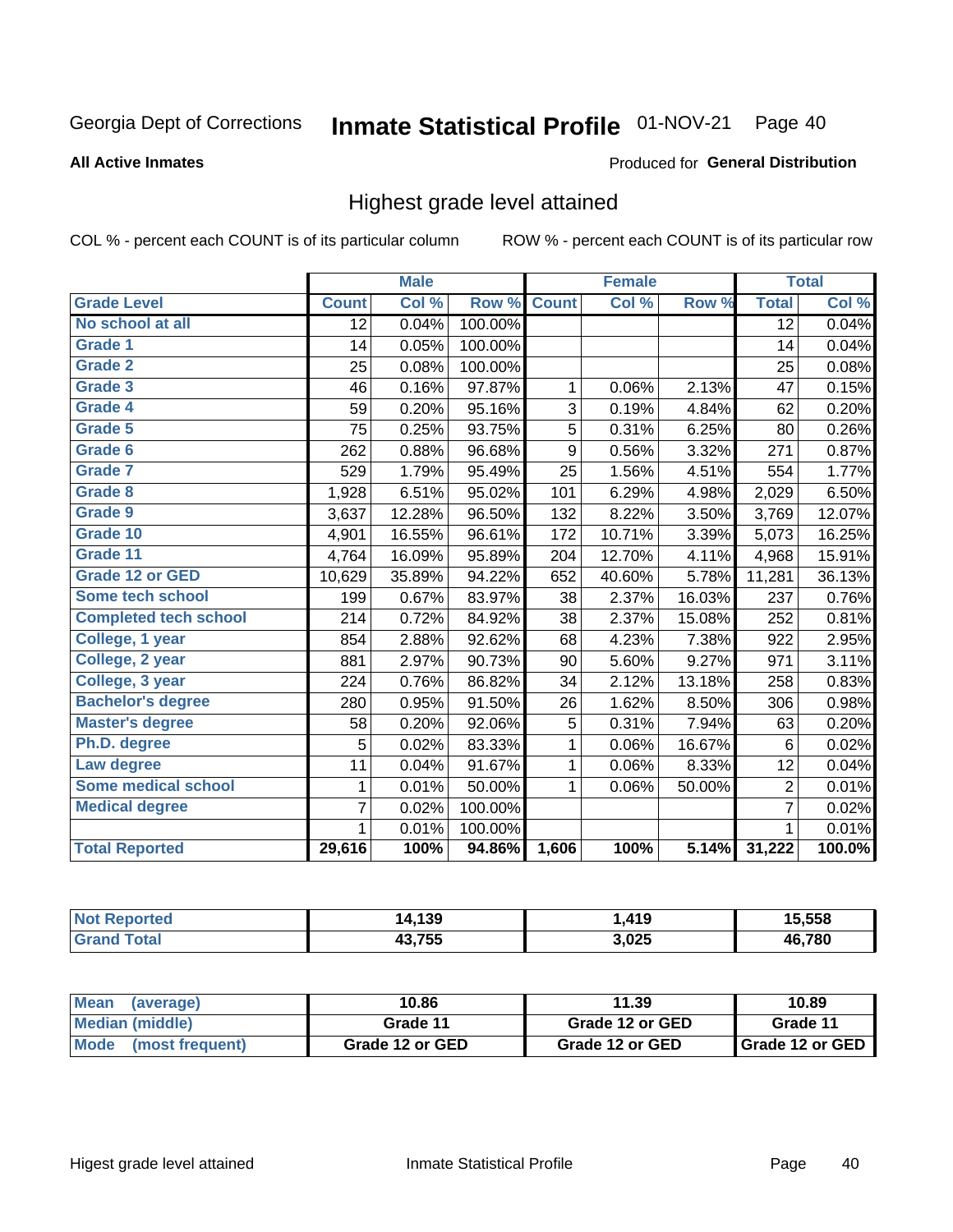# Inmate Statistical Profile 01-NOV-21 Page 41

**All Active Inmates** 

### **Produced for General Distribution**

## Culture fair IQ scores

COL % - percent each COUNT is of its particular column

|                       |              | <b>Male</b> |             |       | <b>Female</b> |        |              | <b>Total</b> |
|-----------------------|--------------|-------------|-------------|-------|---------------|--------|--------------|--------------|
| <b>IQ Scores</b>      | <b>Count</b> | Col %       | Row % Count |       | Col %         | Row %  | <b>Total</b> | Col %        |
| $60 - 69$             | 906          | 2.40%       | 93.69%      | 61    | 2.37%         | 6.31%  | 967          | 2.40%        |
| $70 - 79$             | 2,579        | 6.84%       | 93.41%      | 182   | 7.08%         | 6.59%  | 2,761        | 6.86%        |
| $80 - 89$             | 5,482        | 14.54%      | 89.44%      | 647   | 25.16%        | 10.56% | 6,129        | 15.22%       |
| $90 - 99$             | 10,322       | 27.38%      | $91.51\%$   | 958   | 37.25%        | 8.49%  | 11,280       | 28.01%       |
| $100 - 109$           | 10,429       | 27.66%      | 96.16%      | 417   | 16.21%        | 3.84%  | 10,846       | 26.93%       |
| $110 - 119$           | 6,572        | 17.43%      | 97.49%      | 169   | 6.57%         | 2.51%  | 6,741        | 16.74%       |
| $120 - 129$           | 1,357        | 3.60%       | 93.91%      | 88    | $3.42\%$      | 6.09%  | 1,445        | 3.59%        |
| $130 - 139$           | 50           | 0.13%       | 59.52%      | 34    | 1.32%         | 40.48% | 84           | 0.21%        |
| 140 & Up              |              | 0.01%       | 5.88%       | 16    | 0.62%         | 94.12% | 17           | 0.04%        |
| <b>Total Reported</b> | 37,698       | 100%        | 93.61%      | 2,572 | 100%          | 6.39%  | 40,270       | 100%         |

| <b>Not Reported</b>         | 5,414  | 320   | 5,734  |
|-----------------------------|--------|-------|--------|
| <b>Not Valid (under 60)</b> | 643    | 133   | 776    |
| <b>Grand Total</b>          | 43,755 | 3,025 | 46,780 |

| <b>Mean</b><br>(average) | 98  | 95 | 98 |
|--------------------------|-----|----|----|
| <b>Median (middle)</b>   | 99  | 94 | 99 |
| Mode<br>(most frequent)  | 101 | 92 | 99 |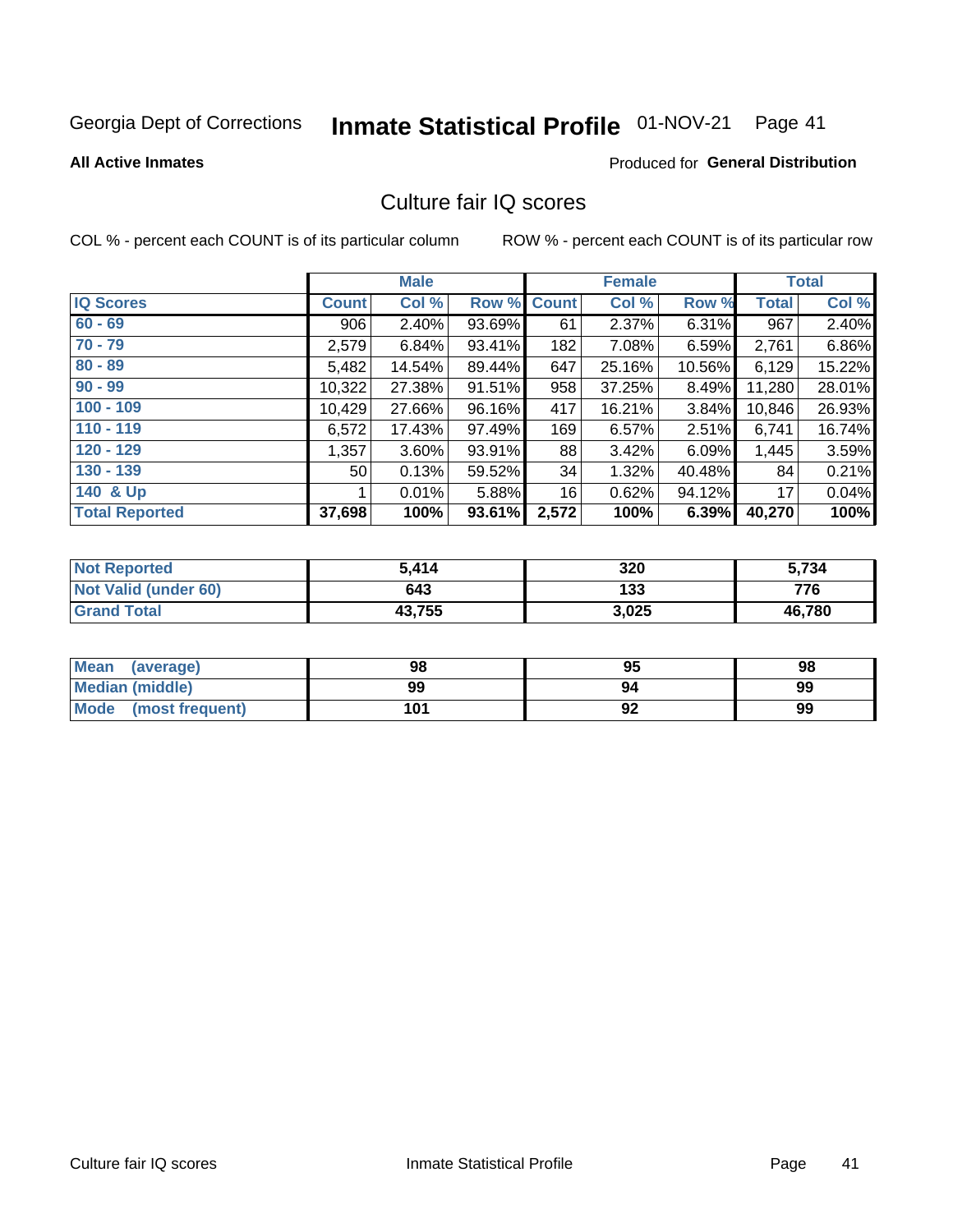#### Inmate Statistical Profile 01-NOV-21 Page 42

#### **All Active Inmates**

#### Produced for General Distribution

## Wide Range Achievement Test (WRAT) reading score

COL % - percent each COUNT is of its particular column

|                           |              | <b>Male</b> |        |              | <b>Female</b> |        |              | <b>Total</b> |
|---------------------------|--------------|-------------|--------|--------------|---------------|--------|--------------|--------------|
| <b>WRAT Reading Score</b> | <b>Count</b> | Col %       | Row %  | <b>Count</b> | Col %         | Row %  | <b>Total</b> | Col %        |
| $0.1$ to $0.9$            | 748          | 1.87%       | 99.07% | 7            | 0.26%         | 0.93%  | 755          | 1.77%        |
| 1.0 to 1.9                | 757          | 1.89%       | 99.21% | 6            | 0.22%         | 0.79%  | 763          | 1.78%        |
| 2.0 to 2.9                | 1,374        | 3.43%       | 98.00% | 28           | 1.04%         | 2.00%  | 1,402        | 3.28%        |
| 3.0 to 3.9                | 2,500        | 6.24%       | 96.30% | 96           | 3.55%         | 3.70%  | 2,596        | 6.07%        |
| 4.0 to 4.9                | 2,865        | 7.15%       | 94.43% | 169          | 6.25%         | 5.57%  | 3,034        | 7.09%        |
| 5.0 to 5.9                | 3,317        | 8.28%       | 95.40% | 160          | 5.92%         | 4.60%  | 3,477        | 8.13%        |
| 6.0 to 6.9                | 3,458        | 8.63%       | 95.05% | 180          | 6.66%         | 4.95%  | 3,638        | 8.51%        |
| 7.0 to 7.9                | 1,926        | 4.81%       | 95.35% | 94           | 3.48%         | 4.65%  | 2,020        | 4.72%        |
| 8.0 to 8.9                | 3,393        | 8.47%       | 95.07% | 176          | 6.51%         | 4.93%  | 3,569        | 8.34%        |
| 9.0 to 9.9                | 1,684        | 4.20%       | 94.29% | 102          | 3.77%         | 5.71%  | 1,786        | 4.18%        |
| 10.0 to 10.9              | 2,518        | 6.28%       | 92.88% | 193          | 7.14%         | 7.12%  | 2,711        | 6.34%        |
| 11.0 to 11.9              | 2,681        | 6.69%       | 89.55% | 313          | 11.58%        | 10.45% | 2,994        | 7.00%        |
| 12.0 to 12.9              | 12,388       | 30.92%      | 91.71% | 1,120        | 41.42%        | 8.29%  | 13,508       | 31.58%       |
| 13                        | 459          | 1.15%       | 88.44% | 60           | 2.22%         | 11.56% | 519          | 1.21%        |
| <b>Total Reported</b>     | 40,068       | 100%        | 93.68% | 2,704        | 100.0%        | 6.32%  | 42,772       | 100%         |

| -тес<br>NO | 3,687  | 321   | .008   |
|------------|--------|-------|--------|
|            | 43,755 | 3,025 | 46,780 |

| Mean (average)       | 8.66 | 10.03 | 8.75 |
|----------------------|------|-------|------|
| Median (middle)      | 8.9  | 11.6  | 9.2  |
| Mode (most frequent) | 12.9 | 12.9  | 12.9 |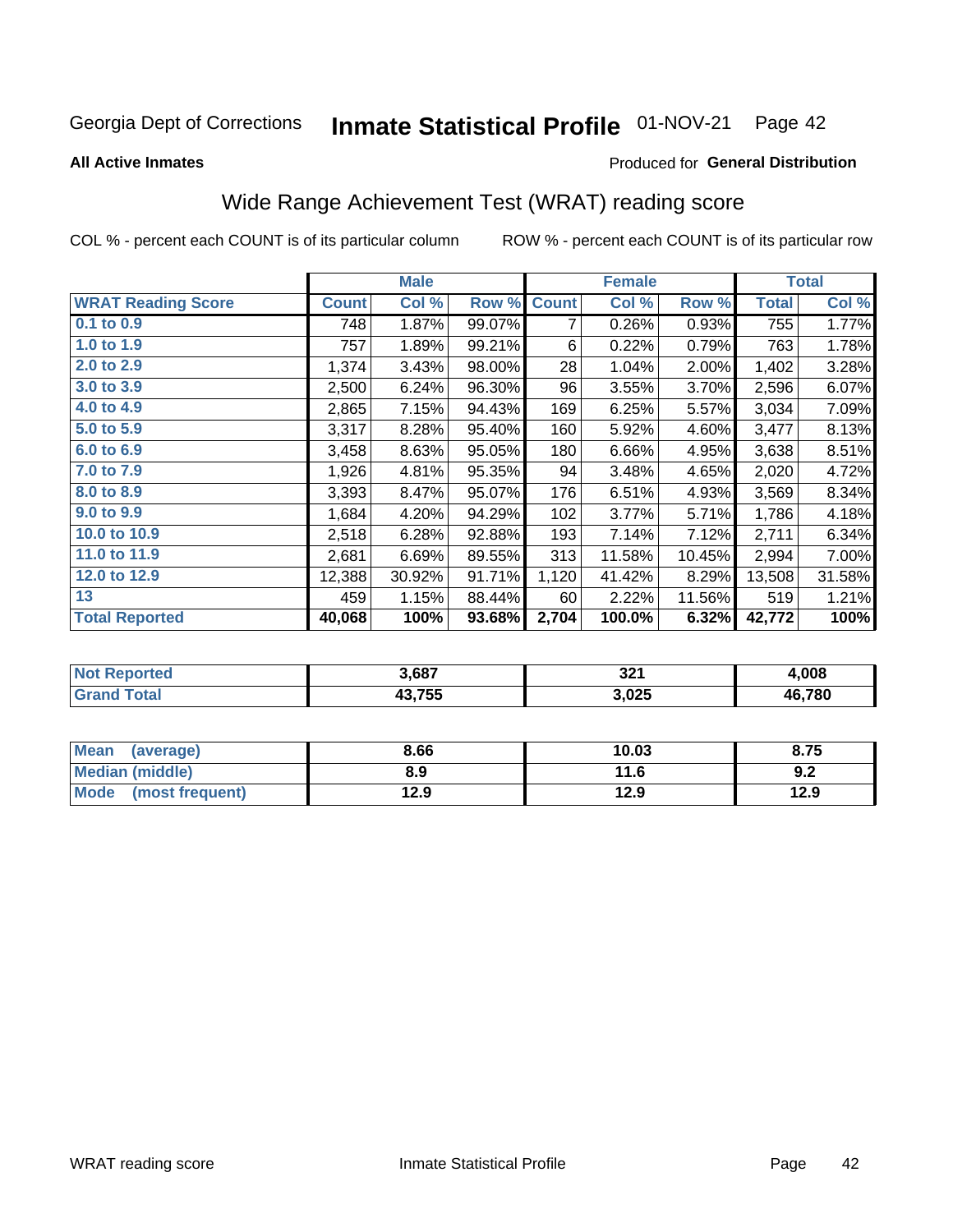#### Inmate Statistical Profile 01-NOV-21 Page 43

**All Active Inmates** 

#### Produced for General Distribution

## Wide Range Achievement Test (WRAT) math score

COL % - percent each COUNT is of its particular column

|                              |              | <b>Male</b> |        |              | <b>Female</b> |        |              | <b>Total</b> |
|------------------------------|--------------|-------------|--------|--------------|---------------|--------|--------------|--------------|
| <b>WRAT Mathematic Score</b> | <b>Count</b> | Col %       | Row %  | <b>Count</b> | Col %         | Row %  | <b>Total</b> | Col %        |
| $0.1$ to $0.9$               | 229          | 0.57%       | 99.57% |              | 0.04%         | 0.43%  | 230          | 0.54%        |
| 1.0 to 1.9                   | 459          | 1.15%       | 97.25% | 13           | 0.48%         | 2.75%  | 472          | 1.10%        |
| 2.0 to 2.9                   | 1,096        | 2.73%       | 96.14% | 44           | 1.63%         | 3.86%  | 1,140        | 2.66%        |
| 3.0 to 3.9                   | 2,927        | 7.30%       | 97.57% | 73           | 2.70%         | 2.43%  | 3,000        | 7.01%        |
| 4.0 to 4.9                   | 5,283        | 13.18%      | 93.94% | 341          | 12.61%        | 6.06%  | 5,624        | 13.14%       |
| 5.0 to 5.9                   | 6,730        | 16.79%      | 93.36% | 479          | 17.71%        | 6.64%  | 7,209        | 16.85%       |
| 6.0 to 6.9                   | 7,191        | 17.94%      | 92.61% | 574          | 21.22%        | 7.39%  | 7,765        | 18.15%       |
| 7.0 to 7.9                   | 3,179        | 7.93%       | 94.25% | 194          | 7.17%         | 5.75%  | 3,373        | 7.88%        |
| 8.0 to 8.9                   | 3,457        | 8.62%       | 91.41% | 325          | 12.01%        | 8.59%  | 3,782        | 8.84%        |
| 9.0 to 9.9                   | 2,337        | 5.83%       | 93.93% | 151          | 5.58%         | 6.07%  | 2,488        | 5.81%        |
| 10.0 to 10.9                 | 1,049        | 2.62%       | 98.87% | 12           | 0.44%         | 1.13%  | 1,061        | 2.48%        |
| 11.0 to 11.9                 | 902          | 2.25%       | 89.84% | 102          | 3.77%         | 10.16% | 1,004        | 2.35%        |
| 12.0 to 12.9                 | 5,190        | 12.95%      | 93.18% | 380          | 14.05%        | 6.82%  | 5,570        | 13.02%       |
| 13                           | 54           | 0.13%       | 77.14% | 16           | 0.59%         | 22.86% | 70           | 0.16%        |
| <b>Total Reported</b>        | 40,083       | 100%        | 93.68% | 2,705        | 100%          | 6.32%  | 42,788       | 100%         |

| meo  | ידה כ  | 320   | 3,992  |
|------|--------|-------|--------|
| otal | 43.755 | 3,025 | 46,780 |

| <b>Mean</b><br>(average)       | 7.04 | 7.46 | 7.06 |
|--------------------------------|------|------|------|
| Median (middle)                | 6.5  | 6.9  | ს.ე  |
| <b>Mode</b><br>(most frequent) | 12.9 | 12.9 | 12.9 |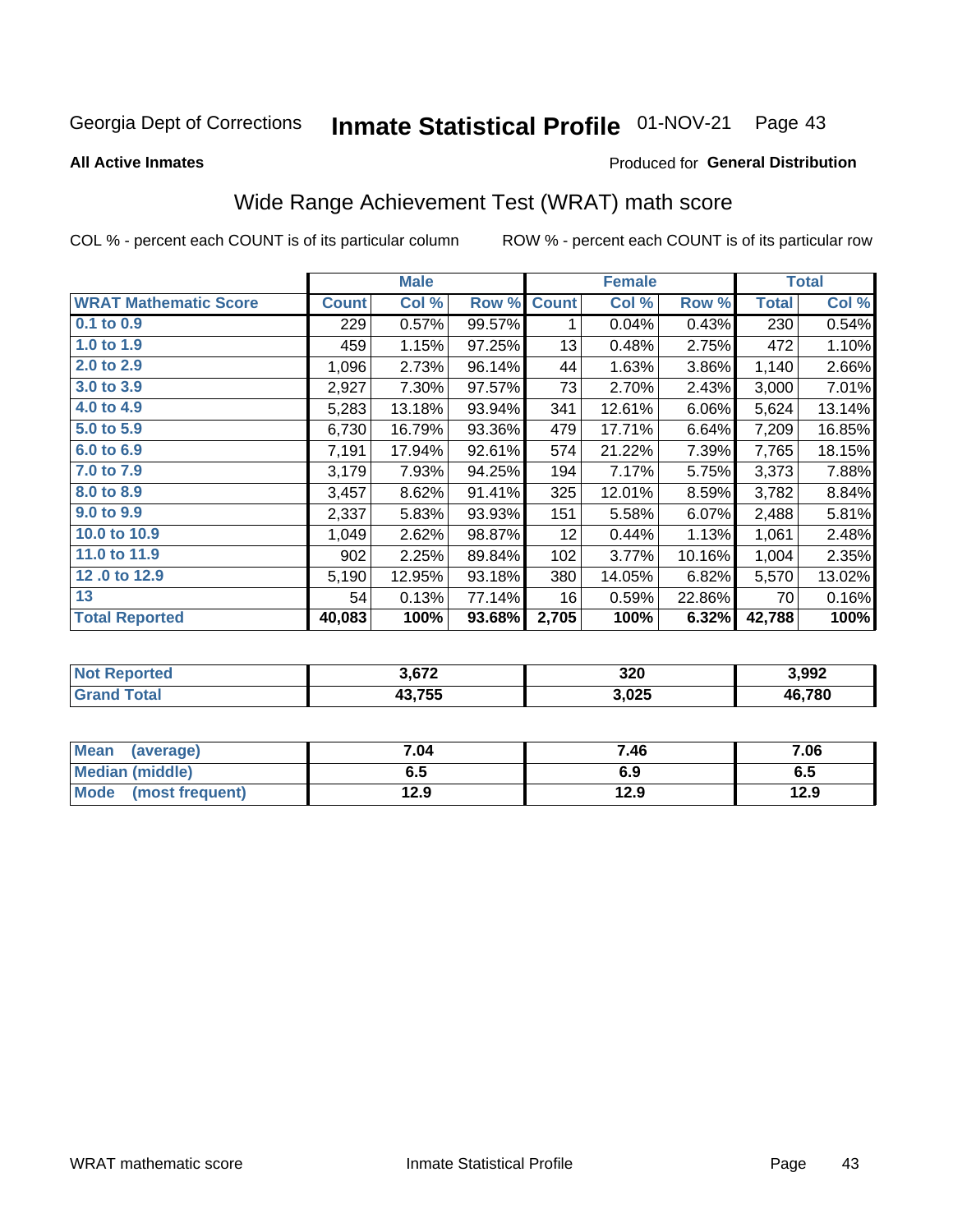#### Inmate Statistical Profile 01-NOV-21 Page 44

#### **All Active Inmates**

#### Produced for General Distribution

## Wide Range Achievement Test (WRAT) spelling score

COL % - percent each COUNT is of its particular column

|                            |              | <b>Male</b> |        |              | <b>Female</b> |        |              | <b>Total</b> |
|----------------------------|--------------|-------------|--------|--------------|---------------|--------|--------------|--------------|
| <b>WRAT Spelling Score</b> | <b>Count</b> | Col %       | Row %  | <b>Count</b> | Col %         | Row %  | <b>Total</b> | Col %        |
| $0.1$ to $0.9$             | 792          | 1.98%       | 98.88% | 9            | 0.33%         | 1.12%  | 801          | 1.87%        |
| 1.0 to 1.9                 | 1,156        | 2.88%       | 98.97% | 12           | 0.44%         | 1.03%  | 1,168        | 2.73%        |
| 2.0 to 2.9                 | 2,283        | 5.69%       | 98.58% | 33           | 1.22%         | 1.42%  | 2,316        | 5.41%        |
| 3.0 to 3.9                 | 3,282        | 8.19%       | 98.20% | 60           | 2.22%         | 1.80%  | 3,342        | 7.81%        |
| 4.0 to 4.9                 | 2,860        | 7.13%       | 96.75% | 96           | 3.55%         | 3.25%  | 2,956        | 6.91%        |
| 5.0 to 5.9                 | 3,238        | 8.08%       | 94.82% | 177          | 6.54%         | 5.18%  | 3,415        | 7.98%        |
| 6.0 to 6.9                 | 3,732        | 9.31%       | 95.13% | 191          | 7.06%         | 4.87%  | 3,923        | 9.17%        |
| 7.0 to 7.9                 | 3,521        | 8.78%       | 94.78% | 194          | 7.17%         | 5.22%  | 3,715        | 8.68%        |
| 8.0 to 8.9                 | 3,551        | 8.86%       | 94.69% | 199          | 7.36%         | 5.31%  | 3,750        | 8.76%        |
| 9.0 to 9.9                 | 2,060        | 5.14%       | 94.11% | 129          | 4.77%         | 5.89%  | 2,189        | 5.12%        |
| 10.0 to 10.9               | 1,939        | 4.84%       | 93.36% | 138          | 5.10%         | 6.64%  | 2,077        | 4.85%        |
| 11.0 to 11.9               | 2,489        | 6.21%       | 90.05% | 275          | 10.17%        | 9.95%  | 2,764        | 6.46%        |
| 12.0 to 12.9               | 8,970        | 22.38%      | 88.55% | 1,160        | 42.88%        | 11.45% | 10,130       | 23.67%       |
| 13                         | 216          | 0.54%       | 87.10% | 32           | 1.18%         | 12.90% | 248          | 0.58%        |
| <b>Total Reported</b>      | 40,089       | 100%        | 93.68% | 2,705        | 100%          | 6.32%  | 42,794       | 100%         |

| prted<br>NO | 3,666  | 320   | 3,986  |
|-------------|--------|-------|--------|
| $5 - 6 - 1$ | 43,755 | 3,025 | 46,780 |

| <b>Mean</b><br>(average) | 7.83 | 10.04 | 7.97 |
|--------------------------|------|-------|------|
| <b>Median (middle)</b>   | .    |       | .    |
| Mode (most frequent)     | 12.9 | 12.9  | 12.9 |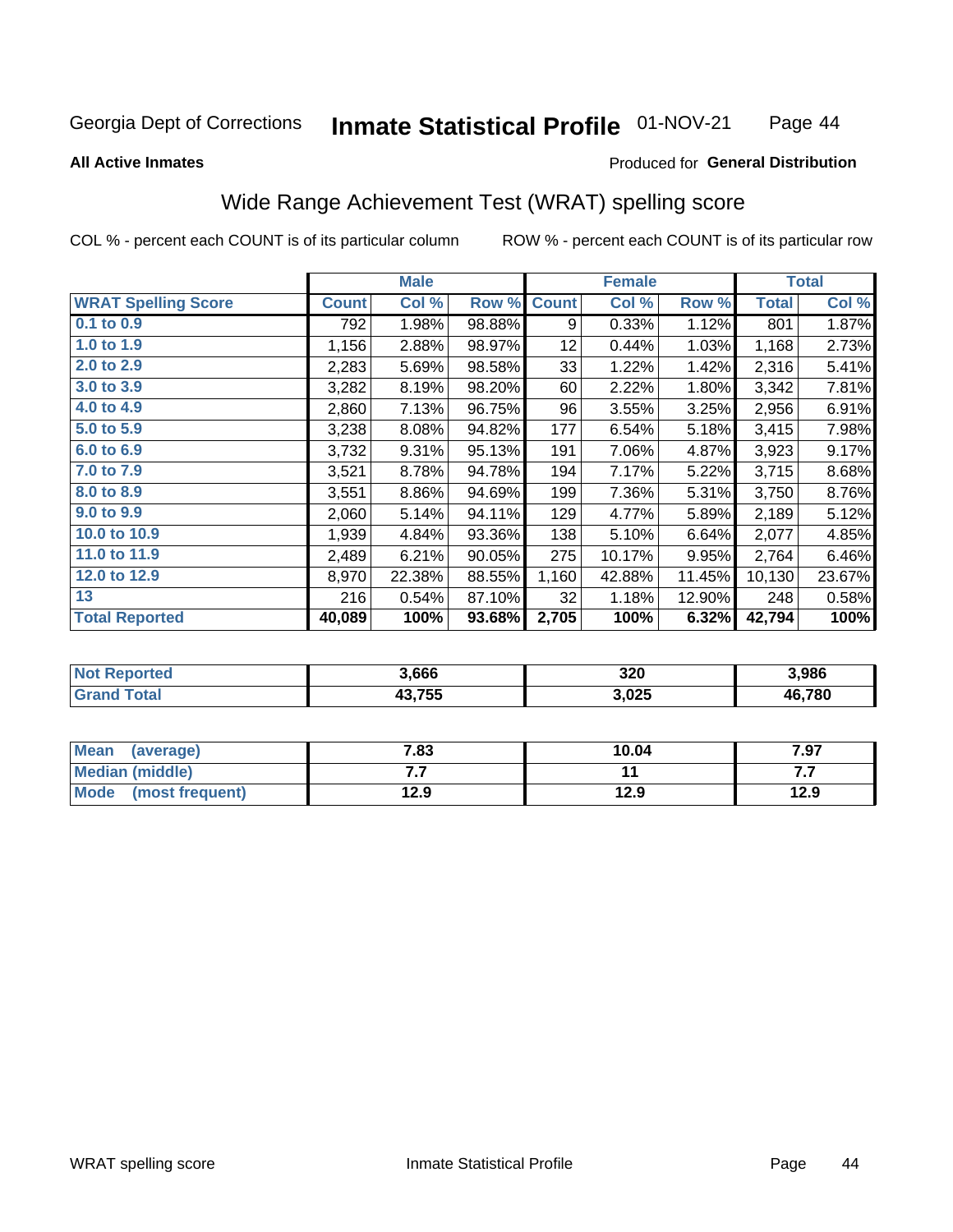# Inmate Statistical Profile 01-NOV-21 Page 45

#### **All Active Inmates**

### **Produced for General Distribution**

## Current / last mental health treatment level

COL % - percent each COUNT is of its particular column

|                                    |              | <b>Male</b> |         |              | <b>Female</b> |          |              | <b>Total</b> |
|------------------------------------|--------------|-------------|---------|--------------|---------------|----------|--------------|--------------|
| <b>Mental Health Treatment Lev</b> | <b>Count</b> | Col %       | Row %   | <b>Count</b> | Col %         | Row %    | <b>Total</b> | Col %        |
| 1 No problem at current time       | 7,480        | 46.23%      | 92.83%  | 578          | 22.94%        | 7.17%    | 8,058        | 43.09%       |
| 2 Receiving outpatient             | 7,049        | 43.57%      | 78.75%  | 1,902        | 75.48%        | 21.25%   | 8,951        | 47.87%       |
| <b>Treatment</b>                   |              |             |         |              |               |          |              |              |
| 3 Inpatient, moderate              | 1,300        | 8.04%       | 97.60%  | 32           | 1.27%         | $2.40\%$ | 1,332        | 7.12%        |
| Treatment                          |              |             |         |              |               |          |              |              |
| 4 Inpatient, intensive             | 316          | 1.95%       | 97.53%  | 8            | 0.32%         | 2.47%    | 324          | 1.73%        |
| Treatment                          |              |             |         |              |               |          |              |              |
| <b>5 Undergoing crisis</b>         | 33           | 0.20%       | 100.00% |              |               |          | 33           | 0.18%        |
| <b>Stabilization</b>               |              |             |         |              |               |          |              |              |
| <b>6 Hospital for criminally</b>   |              | 0.01%       | 100.00% |              |               |          |              | 0.01%        |
| <b>Tinsane</b>                     |              |             |         |              |               |          |              |              |
| <b>Total Evaluated</b>             | 16,179       | 100%        | 86.52%  | 2,520        | 100%          | 13.48%   | 18,699       | 100%         |

| Never had MH evaluation | 27,576 | 505   | 28,081 |
|-------------------------|--------|-------|--------|
| <b>Grand Total</b>      | 43,755 | 3,025 | 46,780 |

| <b>Median (middle)</b>         | <b>Receiving outpatient</b><br>treatment | <b>Receiving outpatient</b><br>treatment | <b>Receiving</b><br>outpatient<br>treatment |  |
|--------------------------------|------------------------------------------|------------------------------------------|---------------------------------------------|--|
| <b>Mode</b><br>(most frequent) | No problem at current time               | <b>Receiving outpatient</b><br>treatment | Receiving<br>outpatient<br>treatment        |  |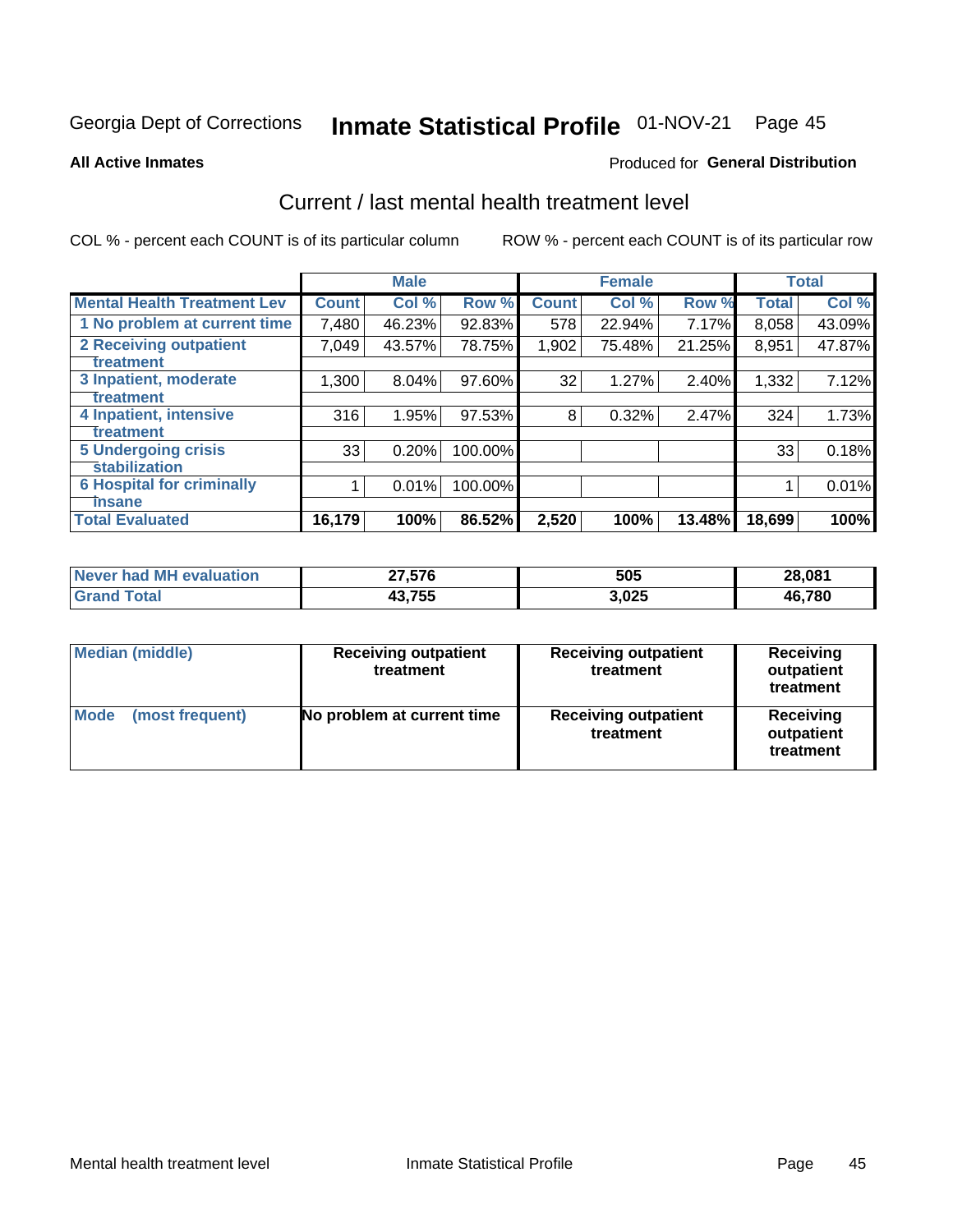### **All Active Inmates**

### Produced for General Distribution

## PULHESDWIT medical scale - 'P' overall condition ('P'hysical)

COL % - percent each COUNT is of its particular column

|                                  |              | <b>Male</b> |        |              | <b>Female</b> |         |              | <b>Total</b> |
|----------------------------------|--------------|-------------|--------|--------------|---------------|---------|--------------|--------------|
| <b>P' Overall Condition</b>      | <b>Count</b> | Col %       | Row %  | <b>Count</b> | Col %         | Row %   | <b>Total</b> | Col %        |
| 1 No medical illness             | 29,217       | 72.99%      | 93.65% | .981         | 68.24%        | 6.35%   | 31,198       | 72.67%       |
| 2 Well-controlled chronic        | 10,006       | 25.00%      | 92.17% | 850          | 29.28%        | 7.83%   | 10,856       | 25.29%       |
| <b>lillness</b>                  |              |             |        |              |               |         |              |              |
| 3 Poorly-controlled chronic      | 743          | $1.86\%$    | 92.88% | 57           | $1.96\%$      | 7.13%   | 800          | 1.86%        |
| <b>illness</b>                   |              |             |        |              |               |         |              |              |
| 4 Significant problems requiring | 60           | 0.15%       | 92.31% | 5            | 0.17%         | 7.69%   | 65           | 0.15%        |
| special housing                  |              |             |        |              |               |         |              |              |
| 5 Terminal illness, < 6 months   | 4            | 0.01%       | 80.00% |              | 0.03%         | 20.00%  | 5            | 0.01%        |
| to live                          |              |             |        |              |               |         |              |              |
| 6 Inmate is pregnant             |              |             |        | 9            | 0.31%         | 100.00% | 9            | 0.02%        |
| <b>Total Reported</b>            | 40,030       | 100%        | 93.24% | 2,903        | 100%          | 6.76%   | 42,933       | 100%         |

| тео | המד ה<br>1 LJ | 1 A A<br>14L | 3,847  |
|-----|---------------|--------------|--------|
|     | $\sim$ -rr    | .025<br>- -  | 46,780 |

| Mode<br>(most frequent) |  | <sup>1</sup> No medical illness | 1 No medical illness | 1 No medical<br>illness |
|-------------------------|--|---------------------------------|----------------------|-------------------------|
|-------------------------|--|---------------------------------|----------------------|-------------------------|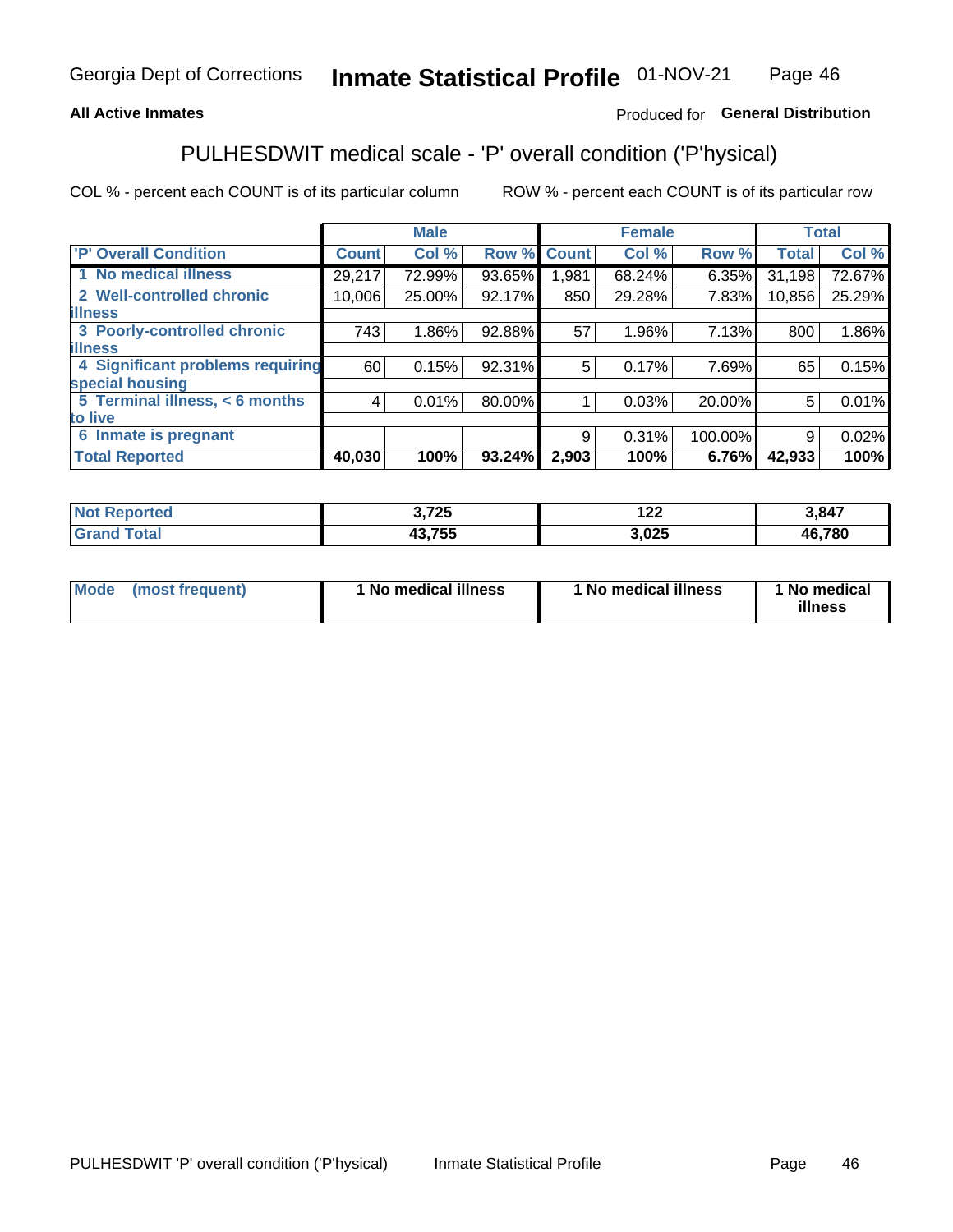#### **All Active Inmates**

### Produced for General Distribution

# PULHESDWIT medical scale - 'U' upper body

COL % - percent each COUNT is of its particular column

|                              |              | <b>Male</b> |         |              | <b>Female</b> |        |              | <b>Total</b> |
|------------------------------|--------------|-------------|---------|--------------|---------------|--------|--------------|--------------|
| <b>U' Upper Body</b>         | <b>Count</b> | Col %       | Row %   | <b>Count</b> | Col %         | Row %  | <b>Total</b> | Col %        |
| 1 Upper bones, joints,       | 37,987       | 95.48%      | 93.22%  | 2,765        | 95.25%        | 6.78%  | 40,752       | 95.47%       |
| muscles all OK               |              |             |         |              |               |        |              |              |
| 2 One or both arms minimally | 1,591        | 4.00%       | 93.20%  | 116          | 4.00%         | 6.80%  | 1,707        | 4.00%        |
| limited                      |              |             |         |              |               |        |              |              |
| 3 One or both arms           | 181          | 0.45%       | 90.50%  | 19           | 0.65%         | 9.50%  | 200          | 0.47%        |
| <b>moderately limited</b>    |              |             |         |              |               |        |              |              |
| 4 One arm disabled,          | 24           | 0.06%       | 88.89%  | 3            | 0.10%         | 11.11% | 27           | 0.06%        |
| paralyzed, or amputated      |              |             |         |              |               |        |              |              |
| 5 Both arms disabled,        |              | 0.01%       | 100.00% |              |               |        |              | 0.01%        |
| paralyzed, or amputated      |              |             |         |              |               |        |              |              |
| <b>Total Reported</b>        | 39,784       | 100%        | 93.20%  | 2,903        | 100%          | 6.80%  | 42,687       | 100.0%       |

| <b>Not Reported</b>   | Q71<br><b>VOI</b> . | 1 へへ<br>1 Z Z | 4.093  |
|-----------------------|---------------------|---------------|--------|
| <b>Total</b><br>Grand | 43,755              | 3,025         | 46,780 |

|  | Mode (most frequent) | 1 Upper bones, joints,<br>muscles all OK | 1 Upper bones, joints,<br>muscles all OK | 1 Upper bones,<br>joints, muscles all<br>ΟK |
|--|----------------------|------------------------------------------|------------------------------------------|---------------------------------------------|
|--|----------------------|------------------------------------------|------------------------------------------|---------------------------------------------|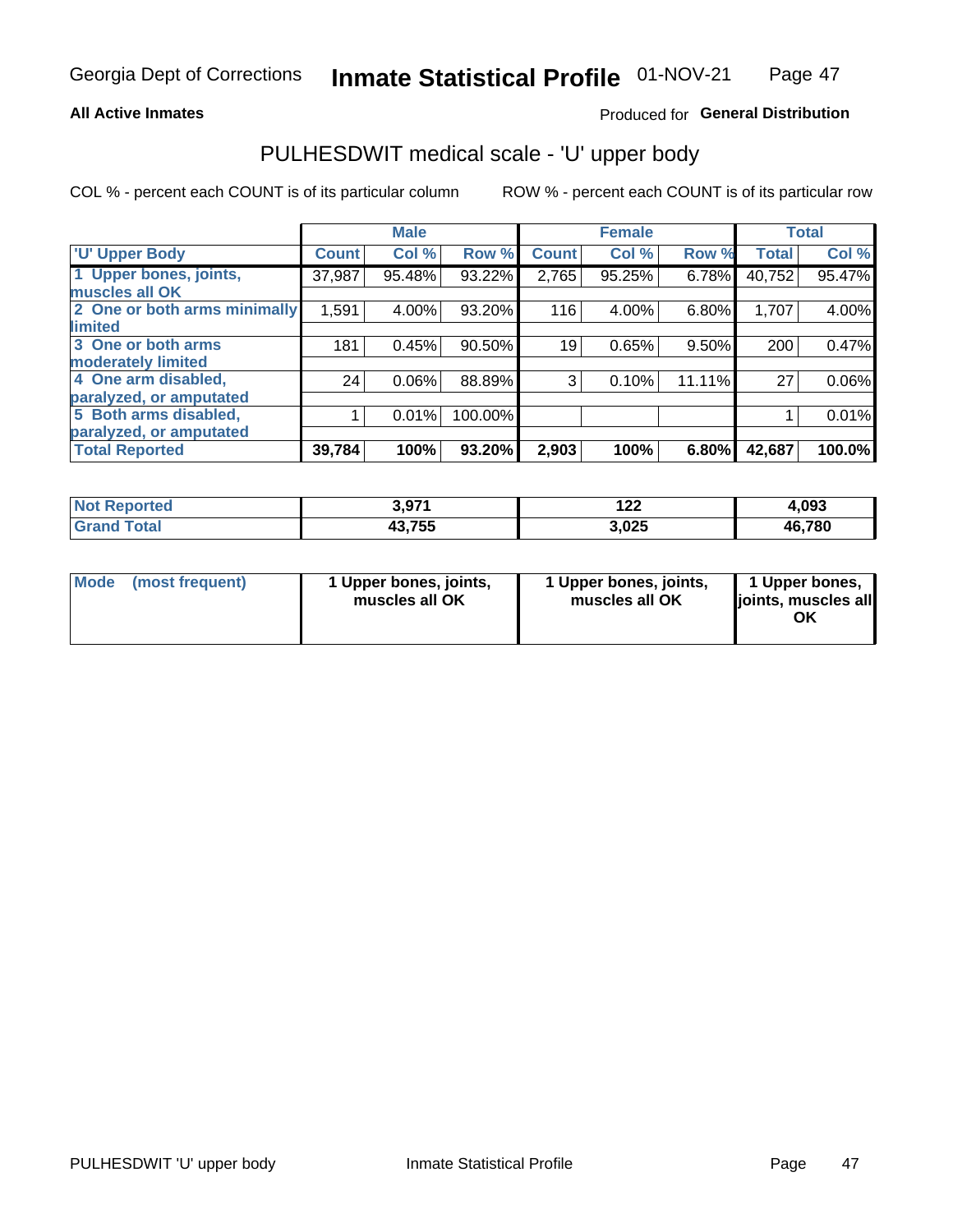#### **All Active Inmates**

### Produced for General Distribution

## PULHESDWIT medical scale - 'L' lower body

COL % - percent each COUNT is of its particular column

|                                |              | <b>Male</b> |         |              | <b>Female</b> |       |              | <b>Total</b> |
|--------------------------------|--------------|-------------|---------|--------------|---------------|-------|--------------|--------------|
| 'L' Lower Body                 | <b>Count</b> | Col %       | Row %   | <b>Count</b> | Col %         | Row % | <b>Total</b> | Col %        |
| 1 Lower bones, joints,         | 36,078       | 90.69%      | 93.17%  | 2,644        | 91.11%        | 6.83% | 38,722       | 90.72%       |
| muscles all OK                 |              |             |         |              |               |       |              |              |
| 2 One or both legs minimally   | 3,057        | 7.68%       | 93.49%  | 213          | 7.34%         | 6.51% | 3,270        | 7.66%        |
| limited                        |              |             |         |              |               |       |              |              |
| 3 One or both legs             | 535          | 1.34%       | 93.04%  | 40           | 1.38%         | 6.96% | 575          | 1.35%        |
| moderately limited             |              |             |         |              |               |       |              |              |
| 4 One leg disabled, paralyzed, | 95           | 0.24%       | 95.00%  | 5            | 0.17%         | 5.00% | 100          | 0.23%        |
| or amputated                   |              |             |         |              |               |       |              |              |
| 5 Both legs disabled,          | 16           | 0.04%       | 100.00% |              |               |       | 16           | 0.04%        |
| paralyzed, or amputated        |              |             |         |              |               |       |              |              |
| <b>Total Reported</b>          | 39,781       | 100%        | 93.20%  | 2,902        | 100%          | 6.80% | 42,683       | 100%         |

| <b>Not Reported</b>               | 974<br>. | 1 A A<br>ن 1 | 4,097  |
|-----------------------------------|----------|--------------|--------|
| <b>Total</b><br>Gran <sub>(</sub> | 43,755   | 3,025        | 46,780 |

| Mode | (most frequent) | 1 Lower bones, joints,<br>muscles all OK | I Lower bones, joints,<br>muscles all OK | 1 Lower bones,<br>joints, muscles all<br>ΟK |
|------|-----------------|------------------------------------------|------------------------------------------|---------------------------------------------|
|------|-----------------|------------------------------------------|------------------------------------------|---------------------------------------------|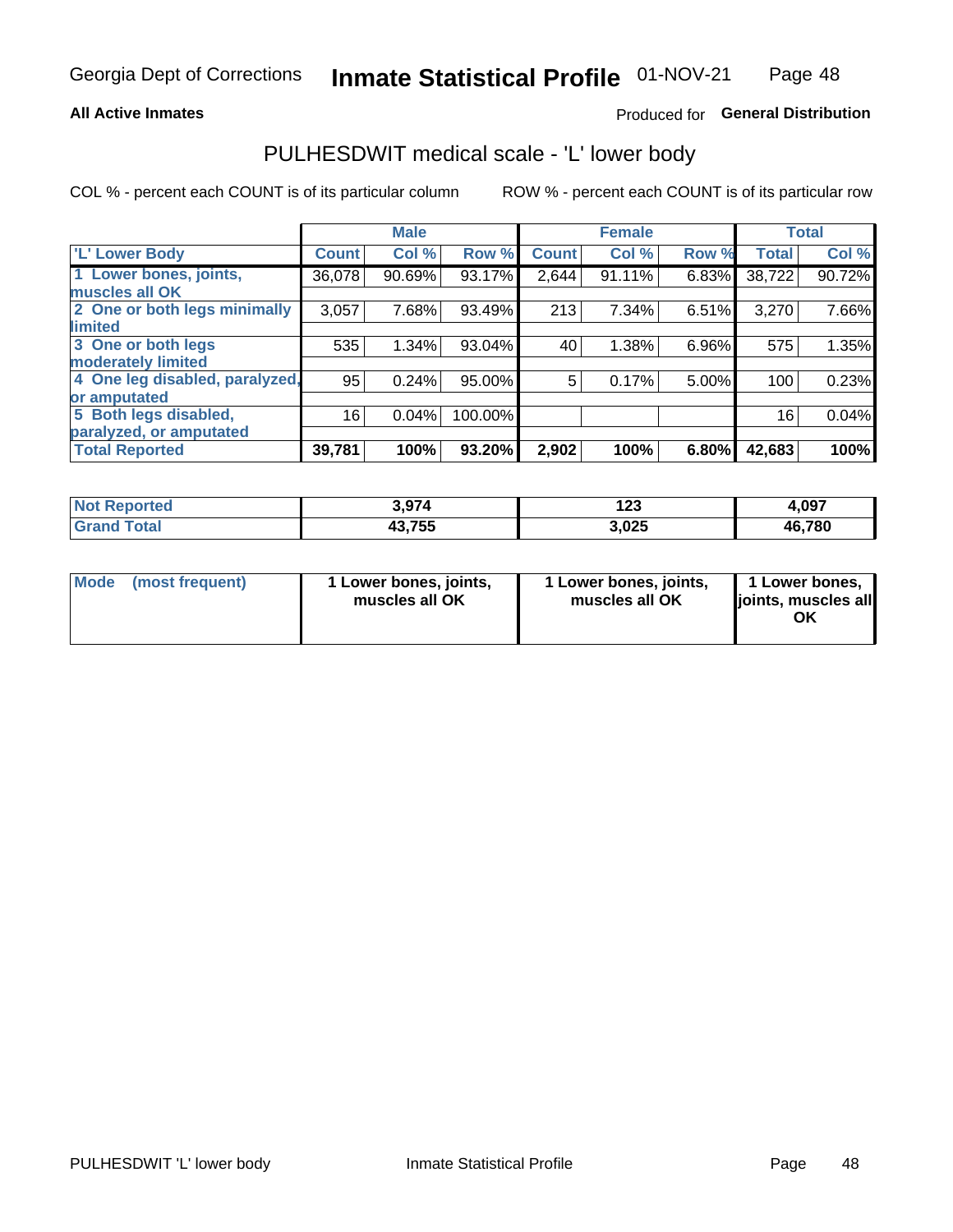#### **All Active Inmates**

### Produced for General Distribution

### PULHESDWIT medical scale - 'H' hearing

COL % - percent each COUNT is of its particular column

|                                |              | <b>Male</b> |             |       | <b>Female</b> |        | <b>Total</b> |        |
|--------------------------------|--------------|-------------|-------------|-------|---------------|--------|--------------|--------|
| <b>H' Hearing</b>              | <b>Count</b> | Col %       | Row % Count |       | Col %         | Row %  | <b>Total</b> | Col %  |
| 1 Normal hearing both ears     | 39,144       | 98.48%      | 93.21%      | 2,853 | 98.35%        | 6.79%  | 41,997       | 98.47% |
| 2 Some loss in one ear with    | 459          | 1.15%       | 92.35%      | 38    | 1.31%         | 7.65%  | 497          | 1.17%  |
| other OK, or mild loss in both |              |             |             |       |               |        |              |        |
| 3 Total loss in one ear with   | 98           | 0.25%       | 95.15%      | 5     | 0.17%         | 4.85%  | 103          | 0.24%  |
| mild loss in other             |              |             |             |       |               |        |              |        |
| 4 Severe loss in both ears     | 29           | 0.07%       | 87.88%      | 4     | 0.14%         | 12.12% | 33           | 0.08%  |
| 5 Total loss in both ears,     | 19           | 0.05%       | 95.00%      |       | 0.03%         | 5.00%  | 20           | 0.05%  |
| requiring special housing      |              |             |             |       |               |        |              |        |
| <b>Total Reported</b>          | 39,749       | 100%        | 93.20%      | 2,901 | 100%          | 6.80%  | 42,650       | 100.0% |

| тес | .006               | 124   | 120<br>טכו |
|-----|--------------------|-------|------------|
|     | 19 7EE<br>.<br>rv. | 3,025 | 46,780     |

| Mode (most frequent) | 1 Normal hearing both ears 11 Normal hearing both ears 1 Normal hearing | both ears |
|----------------------|-------------------------------------------------------------------------|-----------|
|                      |                                                                         |           |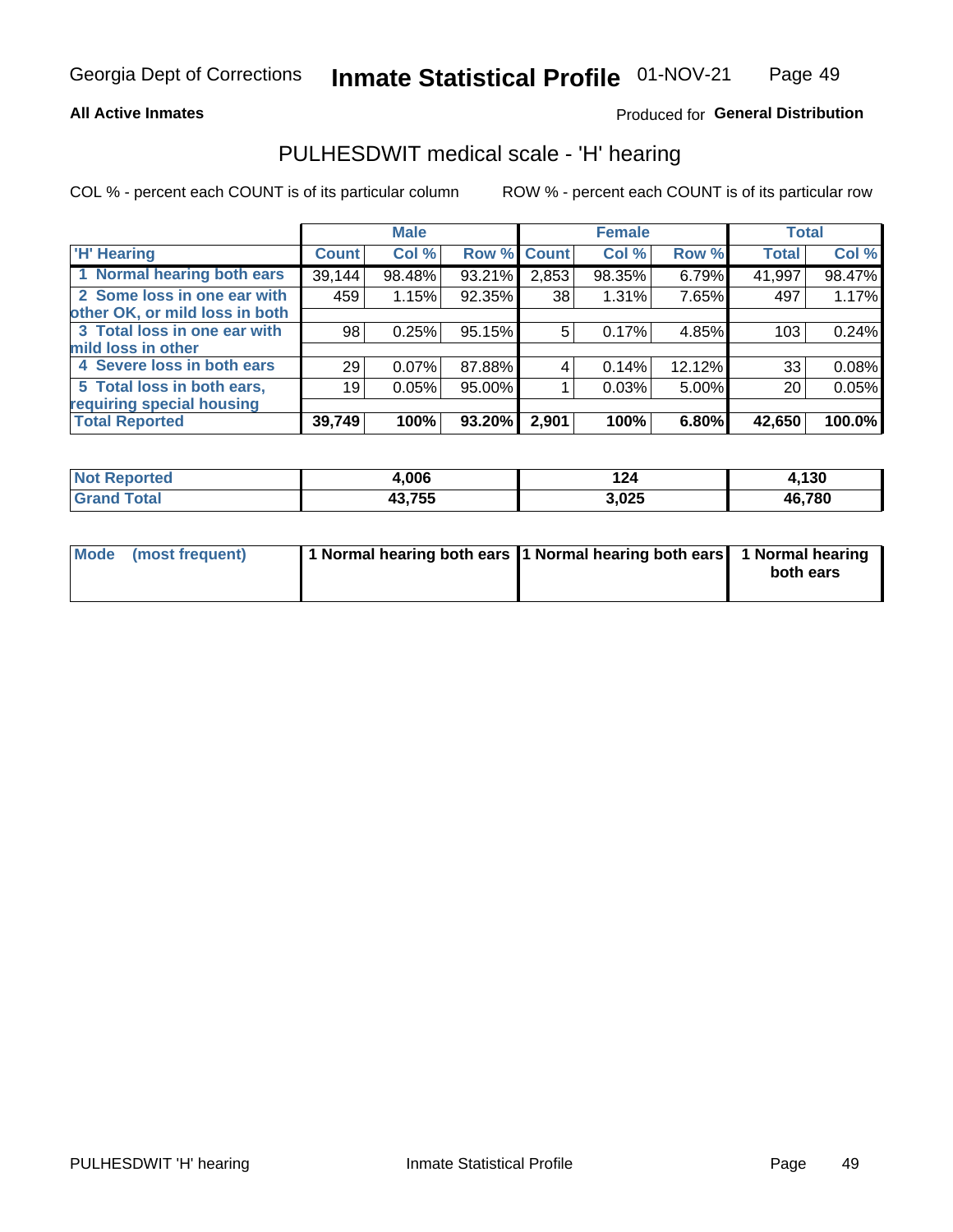#### **All Active Inmates**

### Produced for General Distribution

### PULHESDWIT medical scale - 'E' vision

COL % - percent each COUNT is of its particular column

|                                 |              | <b>Male</b> |        |              | <b>Female</b> |        |              | <b>Total</b> |
|---------------------------------|--------------|-------------|--------|--------------|---------------|--------|--------------|--------------|
| 'E' Vision                      | <b>Count</b> | Col %       | Row %  | <b>Count</b> | Col %         | Row %  | <b>Total</b> | Col %        |
| 1 Correctable to 20/40 in both  | 30,080       | 76.18%      | 95.46% | .431         | 49.50%        | 4.54%  | 31,511       | 74.36%       |
| eyes                            |              |             |        |              |               |        |              |              |
| 2 Correctable to 20/70 in one   | 8,243        | 20.88%      | 87.86% | 1,139        | 39.40%        | 12.14% | 9,382        | 22.14%       |
| eye, may be blind in other      |              |             |        |              |               |        |              |              |
| 3 Correctable to 20/200 in one  | 1,008        | 2.55%       | 79.50% | 260          | 8.99%         | 20.50% | 1,268        | 2.99%        |
| eye, may be blind in other      |              |             |        |              |               |        |              |              |
| 4 One eye not correctable to    | 137          | 0.35%       | 69.54% | 60           | 2.08%         | 30.46% | 197          | 0.46%        |
| 20/200, other may be blind      |              |             |        |              |               |        |              |              |
| 5 Blind in both eyes, requiring | 17           | 0.04%       | 94.44% |              | 0.03%         | 5.56%  | 18           | 0.04%        |
| special housing                 |              |             |        |              |               |        |              |              |
| <b>Total Reported</b>           | 39,485       | 100%        | 93.18% | 2,891        | 100%          | 6.82%  | 42,376       | 100%         |

| <b>Not Reported</b> | -220<br>7,4 I V | l 34  | 4,404  |
|---------------------|-----------------|-------|--------|
| Гоtа                | 43,755          | 3,025 | 46,780 |

| Mode (most frequent) | 1 Correctable to 20/40 in both<br>eves | 1 Correctable to 20/40 in   1 Correctable to  <br>both eves | 20/40 in both eyes |  |
|----------------------|----------------------------------------|-------------------------------------------------------------|--------------------|--|
|                      |                                        |                                                             |                    |  |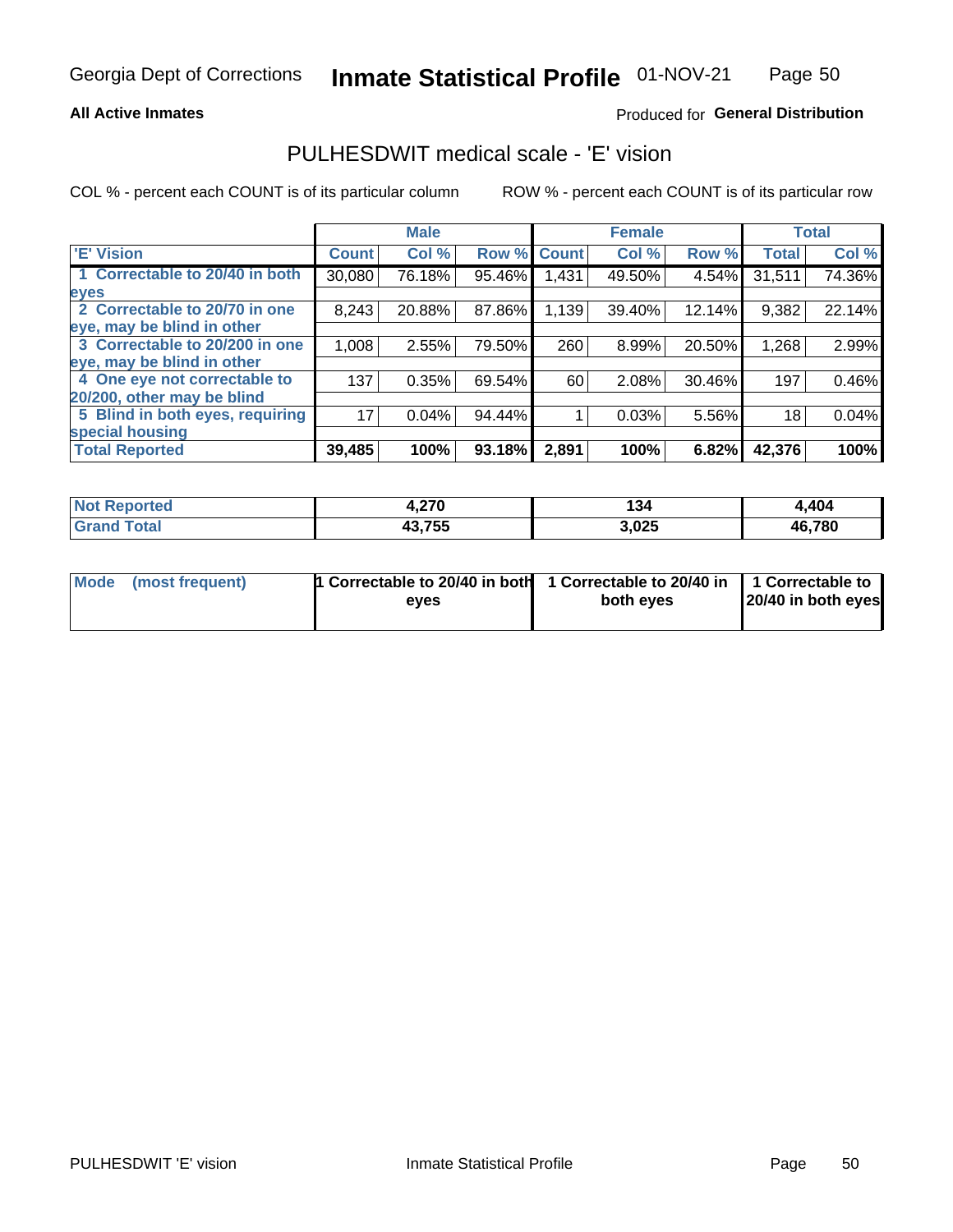#### **All Active Inmates**

### Produced for General Distribution

## PULHESDWIT medical scale - 'S' pSychiatric

COL % - percent each COUNT is of its particular column

|                                        |              | <b>Male</b> |         |              | <b>Female</b> |        |              | <b>Total</b> |
|----------------------------------------|--------------|-------------|---------|--------------|---------------|--------|--------------|--------------|
| 'S' pSychiatric                        | <b>Count</b> | Col %       | Row %   | <b>Count</b> | Col %         | Row %  | <b>Total</b> | Col %        |
| 1 No impairment or disorders           | 34,806       | 89.38%      | 97.42%  | 921          | 33.25%        | 2.58%  | 35,727       | 85.65%       |
| 2 Stable, or in remission, or          | 3,457        | 8.88%       | 65.39%  | 1,830        | 66.06%        | 34.61% | 5,287        | 12.68%       |
| mild impairment or retardation         |              |             |         |              |               |        |              |              |
| 3 Requires moderate inpatient          | 540          | 1.39%       | 97.30%  | 15           | 0.54%         | 2.70%  | 555          | 1.33%        |
| treatment                              |              |             |         |              |               |        |              |              |
| 4 Requires intensive inpatient         | 131          | 0.34%       | 97.04%  | 4            | 0.14%         | 2.96%  | 135          | 0.32%        |
| treatment                              |              |             |         |              |               |        |              |              |
| <b>5 Requires Crisis Stabilization</b> |              | 0.02%       | 100.00% |              |               |        |              | 0.02%        |
| Unit (CSU) inpatient care              |              |             |         |              |               |        |              |              |
| <b>6 Severe disorders require</b>      |              | 0.01%       | 100.00% |              |               |        |              | 0.01%        |
| psychiatric hospitalization            |              |             |         |              |               |        |              |              |
| <b>Total Reported</b>                  | 38,942       | 100%        | 93.36%  | 2,770        | 100%          | 6.64%  | 41,712       | 100.0%       |

| <b>Not Reported</b>   | 042<br>1,0 I J | 255   | 5,068  |
|-----------------------|----------------|-------|--------|
| <b>Total</b><br>. Grs | 43,755         | 3,025 | 46,780 |

| Mode | (most frequent) | <b>1 No impairment or disorders</b> 2 Stable, or in remission, 1 No impairment or |                       |           |
|------|-----------------|-----------------------------------------------------------------------------------|-----------------------|-----------|
|      |                 |                                                                                   | or mild impairment or | disorders |
|      |                 |                                                                                   | retardation           |           |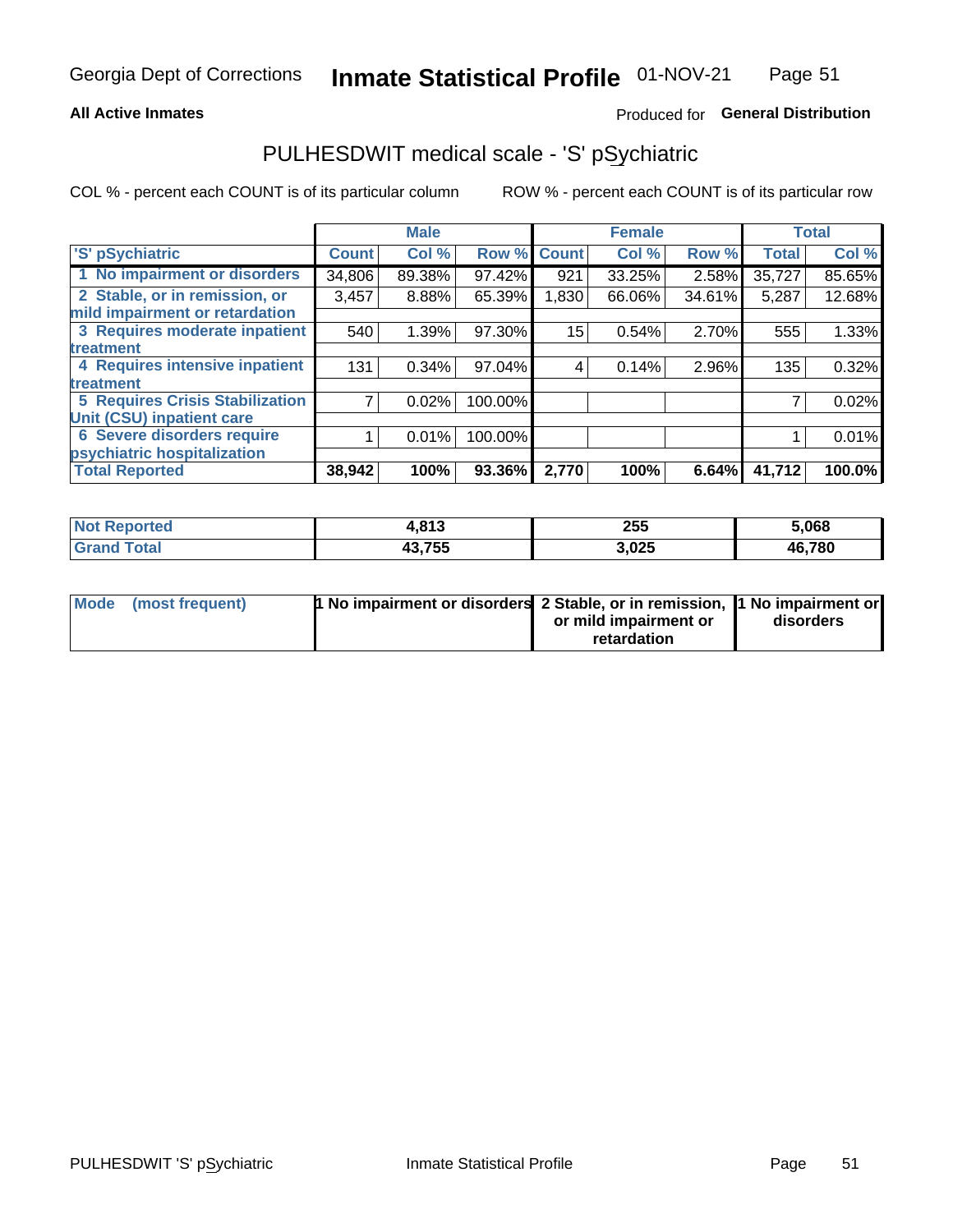#### **All Active Inmates**

### Produced for General Distribution

## PULHESDWIT medical scale - 'D' dental

COL % - percent each COUNT is of its particular column

|                                 |              | <b>Male</b> |         |              | <b>Female</b> |        |              | <b>Total</b> |
|---------------------------------|--------------|-------------|---------|--------------|---------------|--------|--------------|--------------|
| 'D' Dental                      | <b>Count</b> | Col %       | Row %   | <b>Count</b> | Col %         | Row %  | <b>Total</b> | Col %        |
| 1 Minimal routine dental health | 22,010       | 59.09%      | 89.73%  | 2,518        | 90.15%        | 10.27% | 24,528       | 61.26%       |
| <b>needs</b>                    |              |             |         |              |               |        |              |              |
| 2 Moderate cavities and/or gum  | 13,309       | 35.73%      | 98.45%  | 210          | 7.52%         | 1.55%  | 13,519       | 33.76%       |
| disease                         |              |             |         |              |               |        |              |              |
| 3 Extensive gum disease         | 1,909        | 5.13%       | 96.76%  | 64           | 2.29%         | 3.24%  | 1,973        | 4.93%        |
| and/or widespread decay         |              |             |         |              |               |        |              |              |
| 4 Urgent need for dental        | 18           | 0.05%       | 94.74%  |              | 0.04%         | 5.26%  | 19           | 0.05%        |
| <b>services</b>                 |              |             |         |              |               |        |              |              |
| 5 Life-threatening disease or   |              | 0.01%       | 100.00% |              |               |        |              | 0.01%        |
| extreme pain or infection       |              |             |         |              |               |        |              |              |
| <b>Total Reported</b>           | 37,247       | 100%        | 93.02%  | 2,793        | 100%          | 6.98%  | 40,040       | 100.0%       |

| <b>Not Reported</b> | 6,508  | nne<br>ZJZ | 6,740  |
|---------------------|--------|------------|--------|
| Total<br>' Grand    | 43,755 | 3,025      | 46,780 |

| 1 Minimal routine dental<br>Mode<br>(most frequent)<br>health needs | 1 Minimal routine dental 1 Minimal routine<br>health needs | dental health<br>needs |
|---------------------------------------------------------------------|------------------------------------------------------------|------------------------|
|---------------------------------------------------------------------|------------------------------------------------------------|------------------------|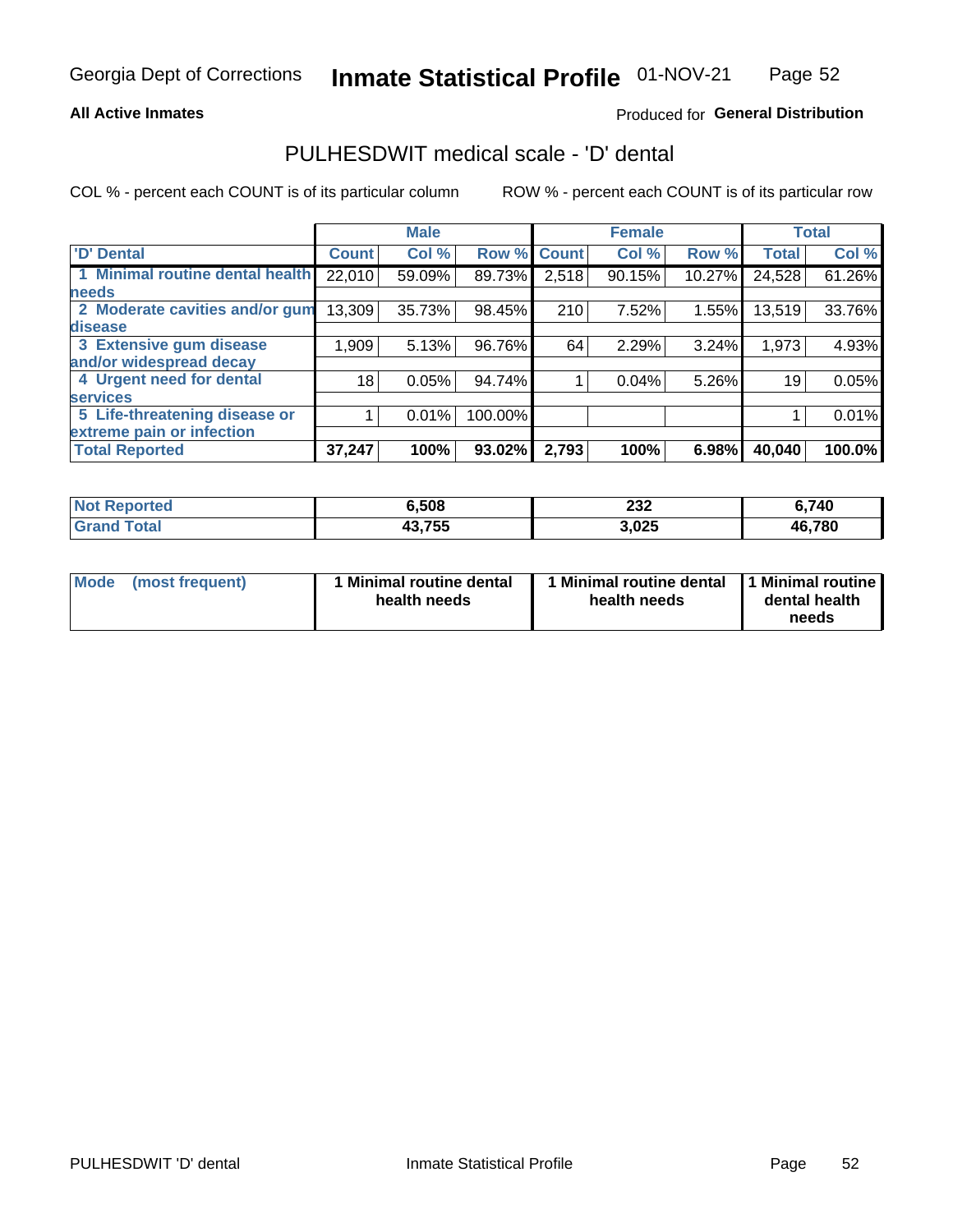### **All Active Inmates**

### Produced for General Distribution

## PULHESDWIT medical scale - 'W' work ability

COL % - percent each COUNT is of its particular column

|                                 |              | <b>Male</b> |        |             | <b>Female</b> |       |              | <b>Total</b> |
|---------------------------------|--------------|-------------|--------|-------------|---------------|-------|--------------|--------------|
| <b>W' work ability</b>          | <b>Count</b> | Col %       |        | Row % Count | Col %         | Row % | <b>Total</b> | Col %        |
| 1 Unrestricted work or activity | 33,928       | 85.34%      | 93.11% | 2,511       | 86.53%        | 6.89% | 36,439       | 85.42%       |
| 2 Minor restrictions on type of | 4,628        | 11.64%      | 93.38% | 328         | 11.30%        | 6.62% | 4,956        | 11.62%       |
| <b>work</b>                     |              |             |        |             |               |       |              |              |
| 3 Moderate restrictions on type | 830          | 2.09%       | 95.18% | 42          | 1.45%         | 4.82% | 872          | 2.04%        |
| lof work                        |              |             |        |             |               |       |              |              |
| 4 Major restrictions on type of | 278          | 0.70%       | 95.86% | 12          | 0.41%         | 4.14% | 290          | 0.68%        |
| <b>work</b>                     |              |             |        |             |               |       |              |              |
| 5 Cannot work under any         | 94           | 0.24%       | 91.26% | 9           | 0.31%         | 8.74% | 103          | 0.24%        |
| <b>circumstances</b>            |              |             |        |             |               |       |              |              |
| <b>Total Reported</b>           | 39,758       | 100%        | 93.20% | 2,902       | 100%          | 6.80% | 42,660       | 100%         |

| <b>Not Reported</b> | 3,997  | . מח<br>1 Z.J | .120،<br>" |
|---------------------|--------|---------------|------------|
| Total<br>' Grand    | 43,755 | 3,025         | 46,780     |

| <b>Mode</b>     | 1 Unrestricted work or | 1 Unrestricted work or | 1 Unrestricted   |
|-----------------|------------------------|------------------------|------------------|
| (most frequent) | activity               | activity               | work or activity |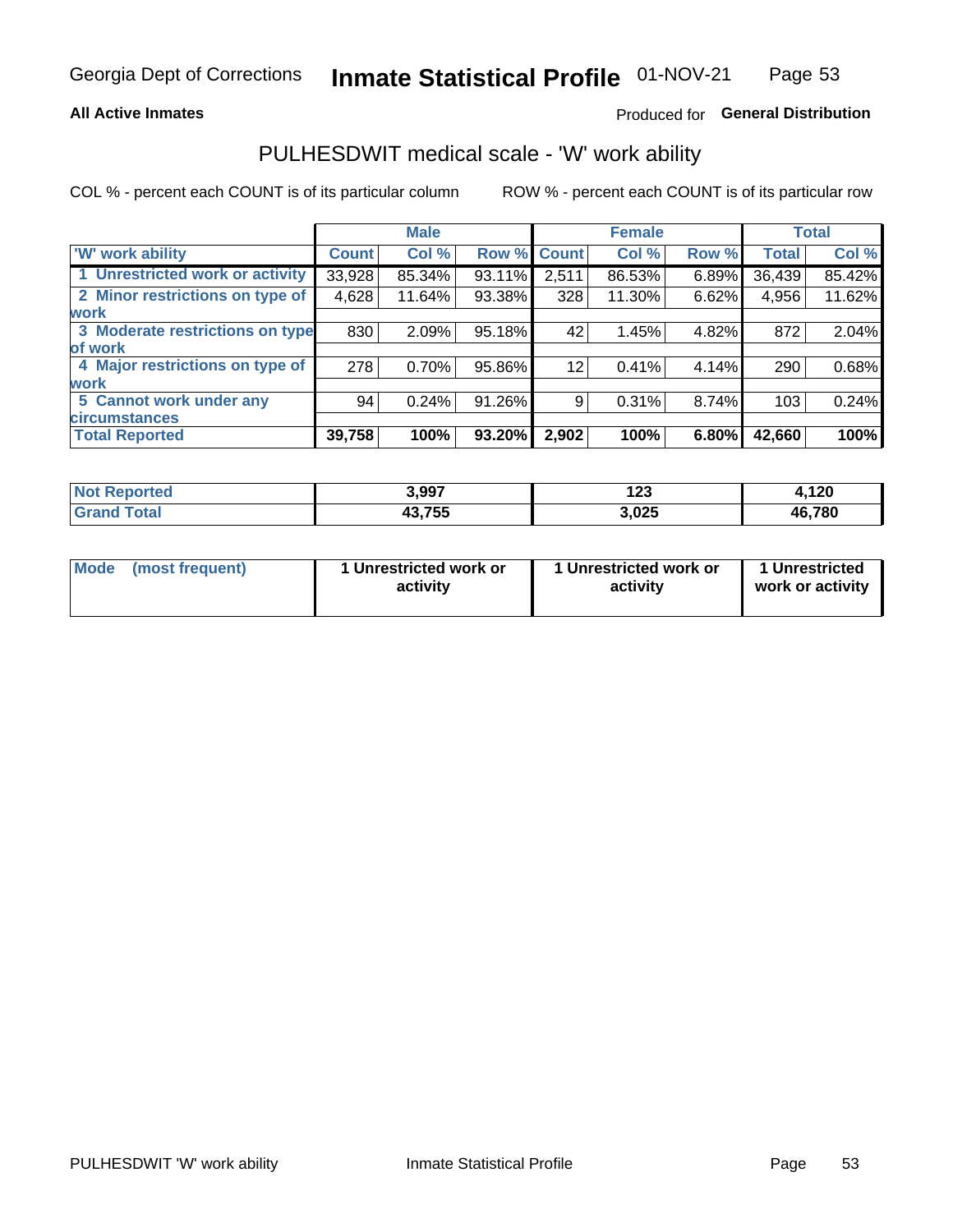#### **All Active Inmates**

### Produced for General Distribution

## PULHESDWIT medical scale - 'I' impairment

COL % - percent each COUNT is of its particular column

|                                                              |              | <b>Male</b> |        |                    | <b>Female</b> |       |              | <b>Total</b> |
|--------------------------------------------------------------|--------------|-------------|--------|--------------------|---------------|-------|--------------|--------------|
| <b>T' Impairment</b>                                         | <b>Count</b> | Col %       |        | <b>Row % Count</b> | Col %         | Row % | <b>Total</b> | Col %        |
| 1 No impairments or<br>disabilities                          | 39,377       | 99.04%      | 93.18% | 2,884              | 99.41%        | 6.82% | 42,261       | 99.06%       |
| 2 Wheelchair-bound but<br>otherwise OK                       | 225          | 0.57%       | 95.74% | 10                 | 0.34%         | 4.26% | 235          | 0.55%        |
| <b>3 Needs low-level Assisted</b><br>Living (level I)        | 47           | 0.12%       | 97.92% |                    | 0.03%         | 2.08% | 48           | 0.11%        |
| 4 Needs moderate Assisted<br><b>Living (level II)</b>        | 23           | 0.06%       | 95.83% |                    | 0.03%         | 4.17% | 24           | $0.06\%$     |
| <b>5 Needs maximal Assisted</b><br><b>Living (level III)</b> | 88           | 0.22%       | 94.62% | 5                  | 0.17%         | 5.38% | 93           | 0.22%        |
| <b>Total Reported</b>                                        | 39,760       | 100%        | 93.20% | 2,901              | 100%          | 6.80% | 42,661       | 100%         |

| <b>Not</b><br>Reported | 3,995  | 124   | 4,119  |
|------------------------|--------|-------|--------|
| ™otai                  | 43,755 | 3,025 | 46,780 |

| Mode | (most frequent) | 1 No impairments or<br>disabilities | 1 No impairments or<br>disabilities | 1 No impairments<br>or disabilities |
|------|-----------------|-------------------------------------|-------------------------------------|-------------------------------------|
|------|-----------------|-------------------------------------|-------------------------------------|-------------------------------------|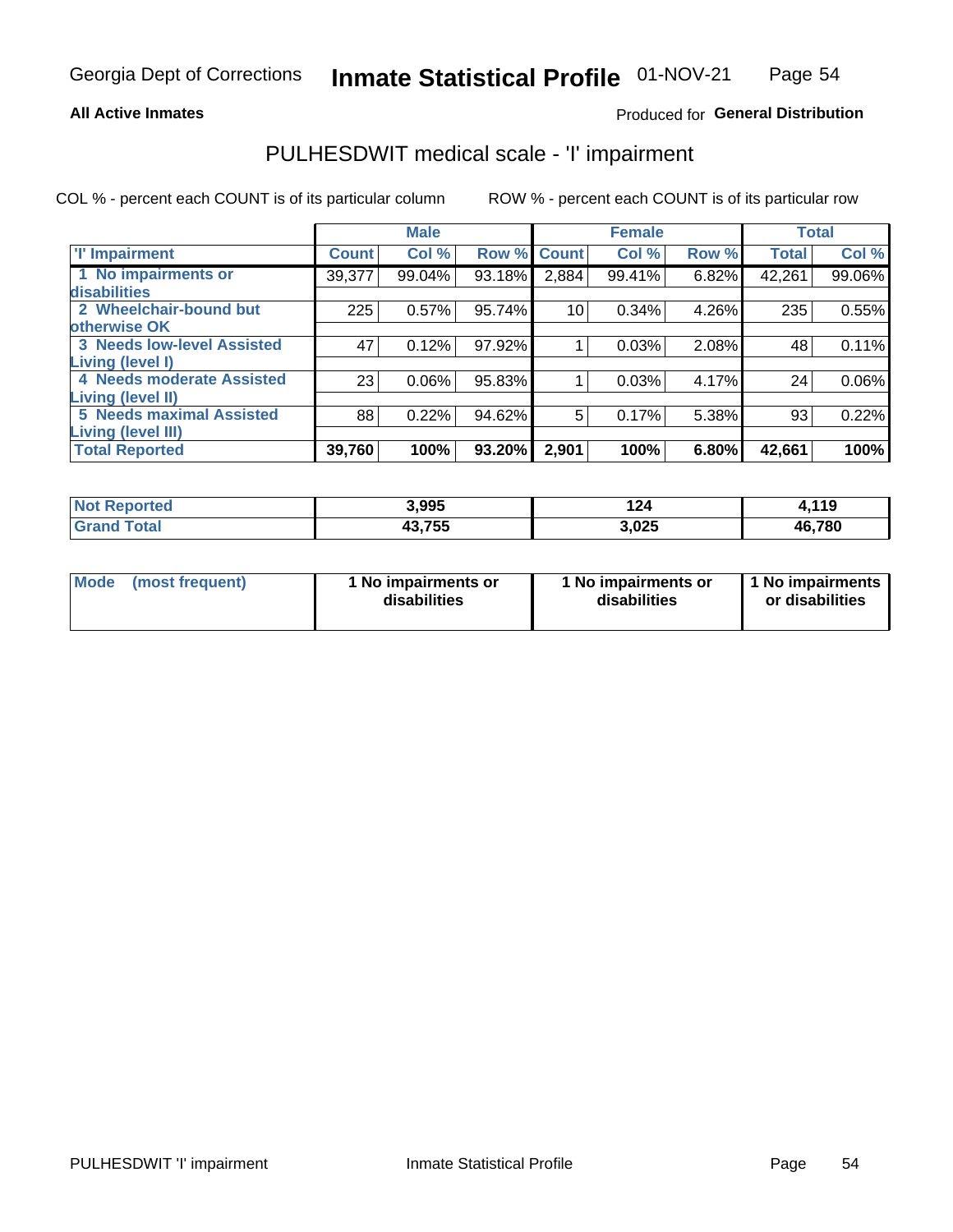### **All Active Inmates**

### Produced fo General Distribution

## PULHESDWIT medical scale - 'T' transportability

COL % - percent each COUNT is of its particular column

|                              |              | <b>Male</b> |        |                | <b>Female</b> |        | <b>Total</b> |        |
|------------------------------|--------------|-------------|--------|----------------|---------------|--------|--------------|--------|
| <b>T' Transportability</b>   | <b>Count</b> | Col %       | Row %  | <b>Count</b>   | Col %         | Row %  | <b>Total</b> | Col %  |
| 1 Can be transported in any  | 39,693       | 99.17%      | 93.23% | 2,883          | 99.59%        | 6.77%  | 42,576       | 99.20% |
| ordinary approved vehicle    |              |             |        |                |               |        |              |        |
| 2 Wheelchair-bound, not      | 93           | 0.23%       | 98.94% |                | 0.03%         | 1.06%  | 94           | 0.22%  |
| needing special vehicle      |              |             |        |                |               |        |              |        |
| 3 Wheelchair-bound, requires | 24           | 0.06%       | 92.31% | $\overline{2}$ | 0.07%         | 7.69%  | 26           | 0.06%  |
| special vehicle              |              |             |        |                |               |        |              |        |
| 4 Needs specially-equipped   | 3            | 0.01%       | 60.00% | 2              | 0.07%         | 40.00% | 5            | 0.01%  |
| medical vehicle              |              |             |        |                |               |        |              |        |
| 5 Requires ambulance         | 211          | 0.53%       | 96.79% | 7              | 0.24%         | 3.21%  | 218          | 0.51%  |
| transport                    |              |             |        |                |               |        |              |        |
| <b>Total Reported</b>        | 40,024       | 100%        | 93.25% | 2,895          | 100%          | 6.75%  | 42,919       | 100%   |

| <b>Not</b><br>Reported | つ フつイ<br>J.IJI | 130   | 3,861  |
|------------------------|----------------|-------|--------|
| <b>Fotal</b>           | 43,755         | 3,025 | 46,780 |

|  | Mode (most frequent) | 1 Can be transported in any 1 Can be transported in any<br>ordinary approved vehicle   ordinary approved vehicle   transported in any |  | 1 Can be<br>  ordinary approved  <br>vehicle |
|--|----------------------|---------------------------------------------------------------------------------------------------------------------------------------|--|----------------------------------------------|
|--|----------------------|---------------------------------------------------------------------------------------------------------------------------------------|--|----------------------------------------------|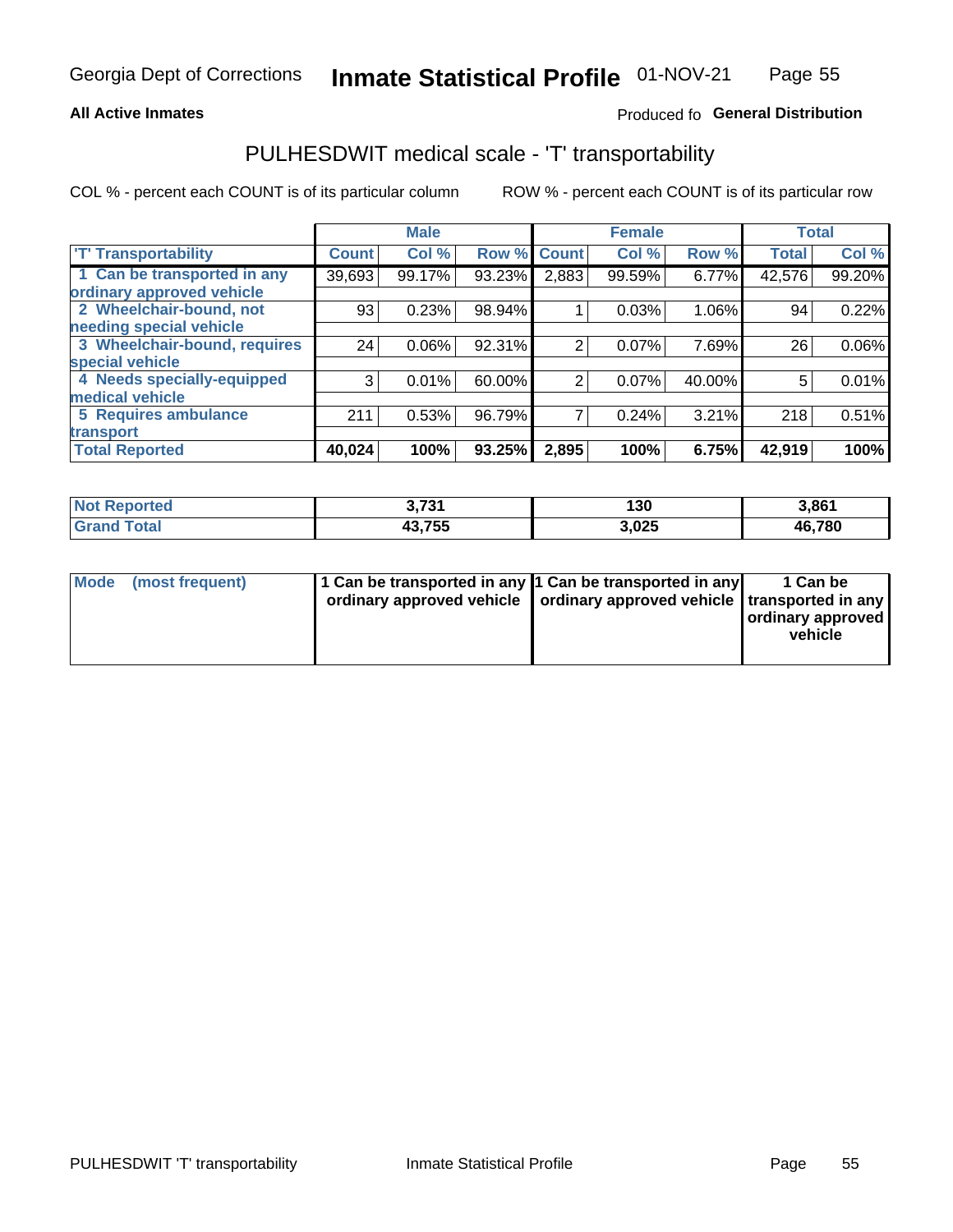#### Inmate Statistical Profile 01-NOV-21 Page 56

#### **All Active Inmates**

### **Produced for General Distribution**

### Number of prior Georgia incarcerations

COL % - percent each COUNT is of its particular column

|                                       |        | <b>Male</b> |             |       | <b>Female</b> |       |        | <b>Total</b> |
|---------------------------------------|--------|-------------|-------------|-------|---------------|-------|--------|--------------|
| <b>Num of Prior GA Incarcerations</b> | Count  | Col %       | Row % Count |       | Col %         | Row % | Total  | Col %        |
|                                       | 24,392 | 55.75%      | 91.84%      | 2,167 | 71.64%        | 8.16% | 26,559 | 56.77%       |
|                                       | 8,060  | 18.42%      | 94.75%      | 447   | 14.78%        | 5.25% | 8,507  | 18.19%       |
| $\overline{2}$                        | 4,584  | 10.48%      | 95.66%      | 208   | 6.88%         | 4.34% | 4,792  | 10.24%       |
| 3                                     | 2,873  | 6.57%       | $97.06\%$   | 87    | 2.88%         | 2.94% | 2,960  | 6.33%        |
| $\boldsymbol{4}$                      | 1,588  | 3.63%       | 96.77%      | 53    | 1.75%         | 3.23% | 1,641  | 3.51%        |
| 5                                     | 979    | 2.24%       | 97.80%      | 22    | 0.73%         | 2.20% | 1,001  | 2.14%        |
| <b>More Than 5</b>                    | 1,279  | 2.92%       | 96.89%      | 41    | 1.36%         | 3.11% | 1,320  | 2.82%        |
| <b>Total Reported</b>                 | 43,755 | 100%        | $93.53\%$   | 3,025 | 100.0%        | 6.47% | 46,780 | 100%         |

| orted<br>NO.      |        |       |        |
|-------------------|--------|-------|--------|
| <b>otal</b><br>Gr | 12.755 | 3,025 | 46,780 |

| Mean (average)       | 06.، | 1.03 |
|----------------------|------|------|
| Median (middle)      |      |      |
| Mode (most frequent) |      |      |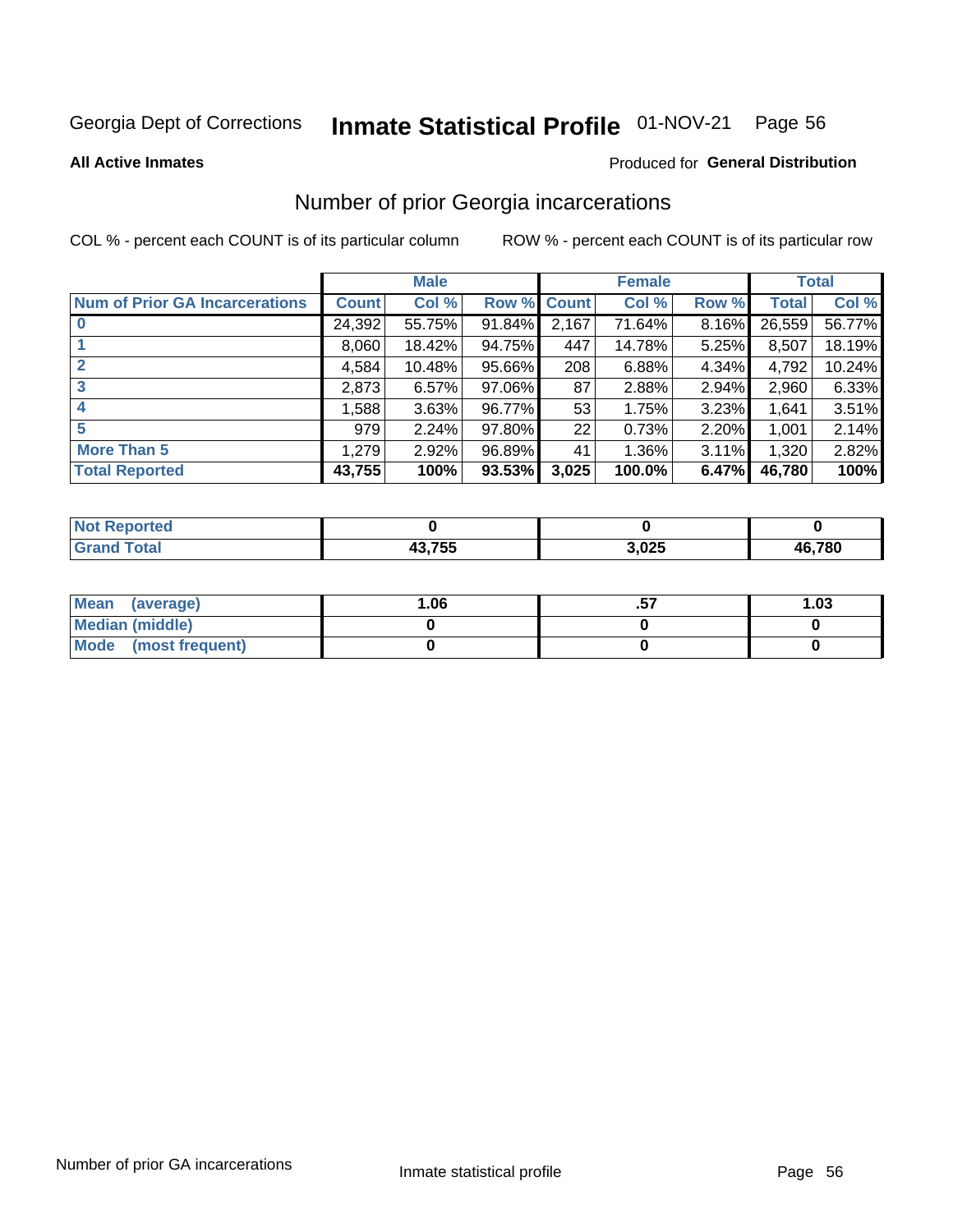#### Inmate Statistical Profile 01-NOV-21 Page 57

#### **All Active Inmates**

### **Produced for General Distribution**

### Prison sentence in years

COL % - percent each COUNT is of its particular column

ROW % - percent each COUNT is of its particular row

|                                 |              | <b>Male</b> |         |              | <b>Female</b> |       |              | <b>Total</b> |
|---------------------------------|--------------|-------------|---------|--------------|---------------|-------|--------------|--------------|
| <b>Prison Sentence In Years</b> | <b>Count</b> | Col %       | Row %   | <b>Count</b> | Col %         | Row % | <b>Total</b> | Col %        |
| $0 - 1$                         | 486          | 1.11%       | 91.87%  | 43           | 1.42%         | 8.13% | 529          | 1.13%        |
| $1.1 - 2$                       | 566          | 1.29%       | 91.44%  | 53           | 1.75%         | 8.56% | 619          | 1.32%        |
| $2.1 - 3$                       | 874          | 2.00%       | 90.10%  | 96           | 3.17%         | 9.90% | 970          | 2.07%        |
| $3.1 - 4$                       | 783          | 1.79%       | 92.88%  | 60           | 1.98%         | 7.12% | 843          | 1.80%        |
| $4.1 - 5$                       | 1,331        | 3.04%       | 90.54%  | 139          | 4.60%         | 9.46% | 1,470        | 3.14%        |
| $5.1 - 6$                       | 829          | 1.89%       | 90.90%  | 83           | 2.74%         | 9.10% | 912          | 1.95%        |
| $6.1 - 7$                       | 784          | 1.79%       | 91.38%  | 74           | 2.45%         | 8.62% | 858          | 1.83%        |
| $7.1 - 8$                       | 916          | 2.09%       | 91.24%  | 88           | 2.91%         | 8.76% | 1,004        | 2.15%        |
| $8.1 - 9$                       | 1,001        | 2.29%       | 94.70%  | 56           | 1.85%         | 5.30% | 1,057        | 2.26%        |
| $9.1 - 10$                      | 2,449        | 5.60%       | 90.64%  | 253          | 8.36%         | 9.36% | 2,702        | 5.78%        |
| $10.1 - 12$                     | 1,611        | 3.68%       | 91.74%  | 145          | 4.79%         | 8.26% | 1,756        | 3.75%        |
| $12.1 - 15$                     | 3,861        | 8.82%       | 92.55%  | 311          | 10.28%        | 7.45% | 4,172        | 8.92%        |
| $15.1 - 20$                     | 8,153        | 18.63%      | 93.45%  | 571          | 18.88%        | 6.55% | 8,724        | 18.65%       |
| 20.1 - Over                     | 11,255       | 25.72%      | 94.72%  | 628          | 20.76%        | 5.28% | 11,883       | 25.40%       |
| <b>Life</b>                     | 7,165        | 16.38%      | 95.14%  | 366          | 12.10%        | 4.86% | 7,531        | 16.10%       |
| <b>Life Without Parole</b>      | 1,620        | 3.70%       | 96.54%  | 58           | 1.92%         | 3.46% | 1,678        | 3.59%        |
| <b>Death</b>                    | 37           | 0.08%       | 97.37%  |              | 0.03%         | 2.63% | 38           | 0.08%        |
| <b>Youthful Offenders</b>       | 34           | 0.08%       | 100.00% |              |               |       | 34           | 0.07%        |
| <b>Total Reported</b>           | 43,755       | 100%        | 93.53%  | 3,025        | 100%          | 6.47% | 46,780       | 100%         |

| Reported<br>I NOT |                               |     |        |
|-------------------|-------------------------------|-----|--------|
|                   | $\sim$ - $\sim$<br>バヘル<br>∪ ש | በ25 | 46,780 |

#### **Determinate (numeric) sentences only**

| <b>Mean</b> | 25.YI | ne na<br>- v.v | 25.99 |
|-------------|-------|----------------|-------|
|             |       |                |       |

All sentences (including determinate), with life, life without parole, and death sentences figured at 45 years

| 39 R5<br>$\sim$ $\sim$ $\sim$<br>27.70<br>Me |  |  |  |
|----------------------------------------------|--|--|--|
|                                              |  |  |  |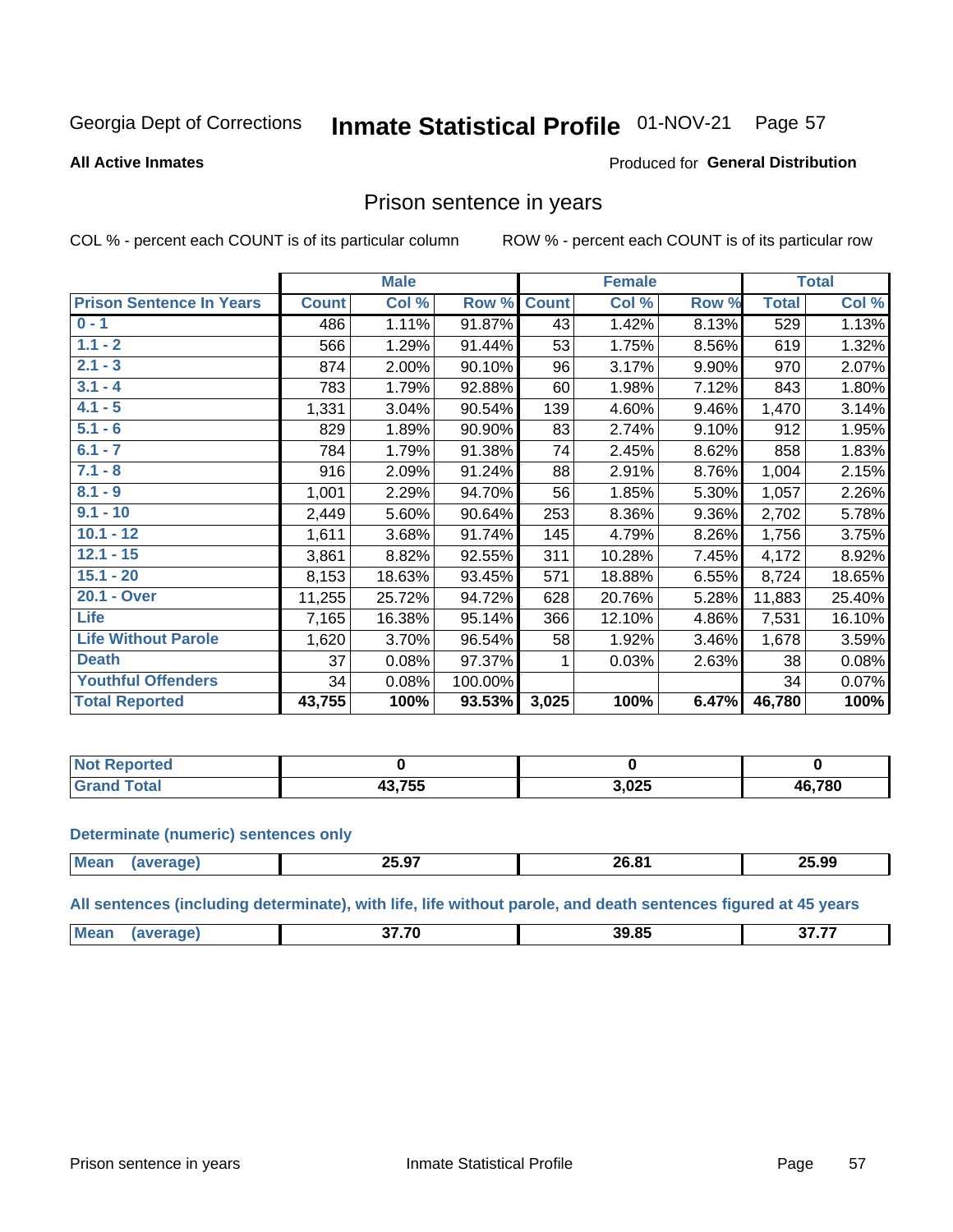#### Inmate Statistical Profile 01-NOV-21 Page 58

#### **All Active Inmates**

#### Produced for General Distribution

## Primary offense, broken out into felonies vs misdemeanors

COL % - percent each COUNT is of its particular column

|                                  | <b>Male</b>  |        |                    |       | <b>Female</b> | Total |        |        |
|----------------------------------|--------------|--------|--------------------|-------|---------------|-------|--------|--------|
| <b>Felonies and Misdemeanors</b> | <b>Count</b> | Col%   | <b>Row % Count</b> |       | Col%          | Row % | Total  | Col%   |
| <b>Felonies</b>                  | 43,503       | 99.74% | $93.52\%$          | 3.014 | 99.90%        | 6.48% | 46,517 | 99.75% |
| <b>Misdemeanors</b>              | 112          | .26%   | 97.39%1            |       | .10%          | 2.61% | 115    | .25%   |
| <b>Total Reported</b>            | 43,615       | 100%   | 93.53% 3.017       |       | 100%          | 6.47% | 46,632 | 100%   |

| <b>Not</b><br>rted<br>en | 140         |        | 48     |
|--------------------------|-------------|--------|--------|
| Grar<br>⊺otaı            | 10.755<br>. | 43,623 | 46,780 |

| Mo | ____ | 11 C.S<br>. | onies<br>. |
|----|------|-------------|------------|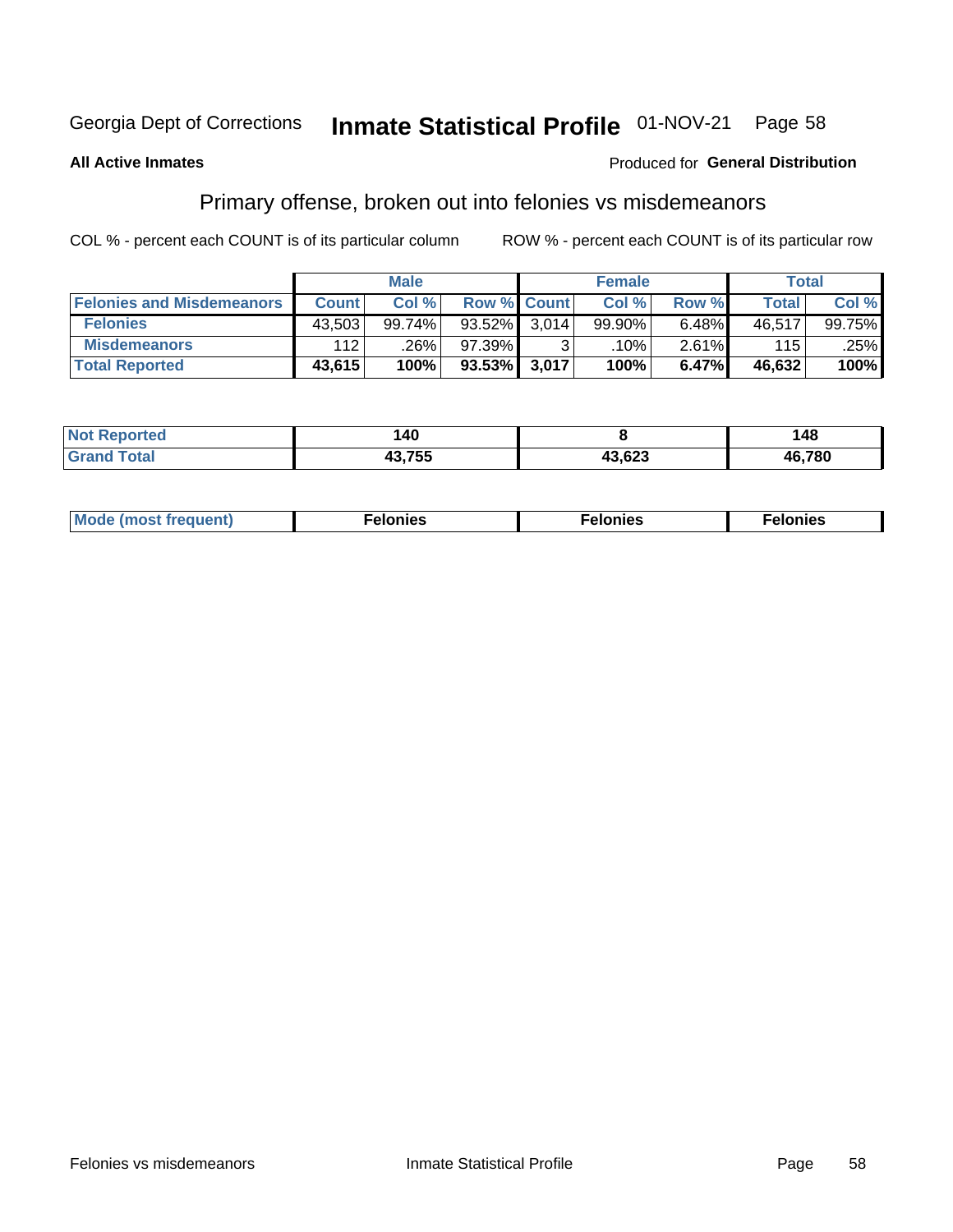#### Inmate Statistical Profile 01-NOV-21 Page 59

#### **All Active Inmates**

#### Produced for General Distribution

### Primary offense, broken out into six broad crime categories

COL % - percent each COUNT is of its particular column

|                         |                  | <b>Male</b>  |        |        |                 | <b>Female</b> | <b>Total</b> |                 |        |
|-------------------------|------------------|--------------|--------|--------|-----------------|---------------|--------------|-----------------|--------|
| <b>Crime Categories</b> |                  | <b>Count</b> | Col %  |        | Row % Count     | Col %         | Row %        | <b>Total</b>    | Col %  |
|                         | <b>Violent</b>   | 24,206       | 55.45% | 93.95% | 1,559           | 51.55%        | 6.05%        | 25,765          | 55.20% |
| $\mathbf{2}$            | <b>Sex Crime</b> | 8.011        | 18.35% | 98.51% | 121             | 4.00%         | $1.49\%$     | 8,132           | 17.42% |
| 3                       | <b>Property</b>  | 5,244        | 12.01% | 91.23% | 504             | 16.67%        | 8.77%        | 5,748           | 12.31% |
| 4                       | <b>Drug</b>      | 3,969        | 9.09%  | 85.82% | 656             | 21.69%        | 14.18%       | 4,625           | 9.91%  |
| 5                       | <b>Habit/DUI</b> | 70 l         | .16%   | 87.50% | 10 <sup>1</sup> | $.33\%$       | 12.50%       | 80 <sub>1</sub> | .17%   |
| 6                       | <b>Other</b>     | 2,154        | 4.93%  | 92.53% | 174             | 5.75%         | 7.47%        | 2,328           | 4.99%  |
| <b>Total Reported</b>   |                  | 43,654       | 100%   | 93.52% | 3,024           | 100%          | 6.48%        | 46,678          | 100%   |

| enorted<br>NC | ın.                         |              | 102    |
|---------------|-----------------------------|--------------|--------|
| <b>otal</b>   | ラミミ<br>הו<br>. .<br>טט ווטו | ハクド<br>J.UZJ | 46,780 |

| Mode<br>freauent)<br>anst tr | .<br>/iolent | <br>Violent | .<br><b>Tiolent</b> |
|------------------------------|--------------|-------------|---------------------|
|                              |              |             |                     |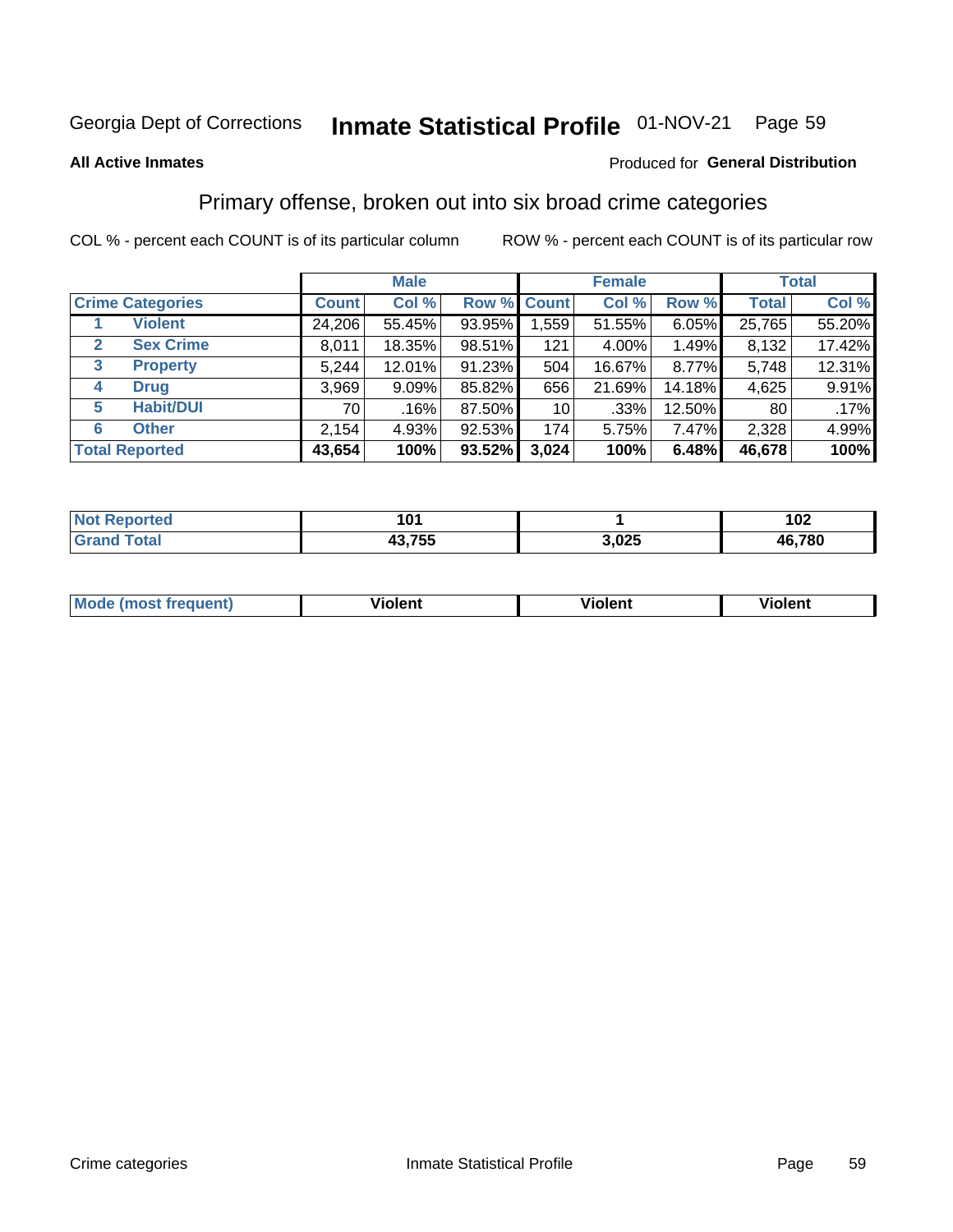#### Inmate Statistical Profile 01-NOV-21 Page 60

#### **All Active Inmates**

### **Produced for General Distribution**

### Primary offense, detailed offense code

COL % - percent each COUNT is of its particular column

|                                            |                | <b>Male</b> |         |                | <b>Female</b> |         |                         | <b>Total</b> |
|--------------------------------------------|----------------|-------------|---------|----------------|---------------|---------|-------------------------|--------------|
| <b>Primary Offense</b>                     | <b>Count</b>   | Col %       | Row %   | <b>Count</b>   | Col %         | Row %   | <b>Total</b>            | Col %        |
| <b>Abuse Neglect Elder/Disab (2812)</b>    | 21             | .05%        | 70.00%  | 9              | .30%          | 30.00%  | 30                      | $.06\%$      |
| Agg Aslt W Intnt To Rape (2095)            | 71             | .16%        | 100.00% |                |               |         | 71                      | .15%         |
| <b>Agg Sex Battery Atmpt (2099)</b>        | 3              | .01%        | 100.00% |                |               |         | 3                       | .01%         |
| <b>Aggrav Assault (1302)</b>               | 4,706          | 10.78%      | 94.78%  | 259            | 8.56%         | 5.22%   | 4,965                   | 10.64%       |
| <b>Aggrav Assault Peace Ofcr</b>           | 364            | .83%        | 95.54%  | 17             | .56%          | 4.46%   | 381                     | .82%         |
| (1314)                                     |                |             |         |                |               |         |                         |              |
| <b>Aggrav Battery (1305)</b>               | 1,188          | 2.72%       | 92.81%  | 92             | 3.04%         | 7.19%   | 1,280                   | 2.74%        |
| <b>Aggrav Battery Peace Ofcr</b><br>(1315) | 22             | .05%        | 91.67%  | $\overline{2}$ | .07%          | 8.33%   | 24                      | .05%         |
| <b>Aggrav Ch Molest Atmpt (2096)</b>       | 4              | .01%        | 100.00% |                |               |         | 4                       | .01%         |
| <b>Aggrav Child Molestation (2021)</b>     | 1,263          | 2.89%       | 98.29%  | 22             | .73%          | 1.71%   | 1,285                   | 2.75%        |
| <b>Aggrav Cruelty To Animals</b><br>(2972) | 12             | .03%        | 85.71%  | $\overline{2}$ | .07%          | 14.29%  | 14                      | .03%         |
| <b>Aggrav Sexual Battery (2009)</b>        | 235            | .54%        | 99.16%  | $\overline{2}$ | .07%          | .84%    | 237                     | .51%         |
| <b>Aggrav Sodomy (2003)</b>                | 223            | .51%        | 98.67%  | $\overline{3}$ | .10%          | 1.33%   | 226                     | .48%         |
| <b>Aggrav Stalking (1321)</b>              | 288            | .66%        | 96.97%  | 9              | .30%          | 3.03%   | 297                     | .64%         |
| <b>Aggravated Assault On 65+</b>           | 3              | .01%        | 100.00% |                |               |         | 3                       | .01%         |
| (1304)                                     |                |             |         |                |               |         |                         |              |
| <b>Alter Id (1506)</b>                     |                | .01%        | 100.00% |                |               |         | 1                       | .01%         |
| <b>Armed Robbery (1902)</b>                | 5,096          | 11.67%      | 96.37%  | 192            | 6.35%         | 3.63%   | 5,288                   | 11.33%       |
| Arson 1st Degree (1401)                    | 56             | .13%        | 84.85%  | 10             | .33%          | 15.15%  | 66                      | .14%         |
| <b>Arson 2nd Degree (1402)</b>             | 8              | .02%        | 100.00% |                |               |         | 8                       | .02%         |
| <b>Arson 3rd Degree (1403)</b>             | $\overline{2}$ | .01%        | 100.00% |                |               |         | $\overline{c}$          | .01%         |
| <b>Arson Misc (1400)</b>                   |                |             |         | 1              | .03%          | 100.00% | $\mathbf{1}$            | .01%         |
| <b>Atmpt Aggrav Assault (1303)</b>         | 5              | .01%        | 83.33%  | 1              | .03%          | 16.67%  | 6                       | .01%         |
| <b>Atmpt Aggrav Sodomy (2093)</b>          | 4              | .01%        | 100.00% |                |               |         | 4                       | .01%         |
| <b>Atmpt Armed Robbery (1992)</b>          | 72             | .16%        | 96.00%  | 3              | .10%          | 4.00%   | 75                      | .16%         |
| <b>Atmpt Burglary (1690)</b>               | 10             | .02%        | 90.91%  | 1              | .03%          | 9.09%   | 11                      | .02%         |
| <b>Atmpt Child Molestation (2094)</b>      | 29             | .07%        | 100.00% |                |               |         | 29                      | .06%         |
| <b>Atmpt Cruelty To Children (2802)</b>    | 1              | .01%        | 100.00% |                |               |         | 1                       | .01%         |
| <b>Atmpt Finan Ident Frd (7014)</b>        | 1              | .01%        | 100.00% |                |               |         | 1                       | .01%         |
| <b>Atmpt Forgery (1790)</b>                |                |             |         | 1              | .03%          | 100.00% | 1                       | .01%         |
| <b>Atmpt Kidnap (1390)</b>                 | $\mathbf{3}$   | .01%        | 75.00%  | $\mathbf 1$    | .03%          | 25.00%  | $\overline{\mathbf{4}}$ | .01%         |
| <b>Atmpt Murder (1190)</b>                 | 160            | .37%        | 93.02%  | 12             | .40%          | 6.98%   | 172                     | .37%         |
| Atmpt Rape (2091)                          | 39             | .09%        | 97.50%  | 1.             | .03%          | 2.50%   | 40                      | .09%         |
| <b>Atmpt Robbery (1991)</b>                | 13             | .03%        | 100.00% |                |               |         | 13                      | .03%         |
| <b>Atmpt Sodomy (2092)</b>                 | 1              | .01%        | 100.00% |                |               |         | 1                       | .01%         |
| <b>Atmpt Theft By Taking (1812)</b>        | 4              | .01%        | 100.00% |                |               |         | 4                       | .01%         |
| <b>Atmpt Viol Substance Act (4090)</b>     | $\overline{7}$ | .02%        | 87.50%  | $\mathbf{1}$   | .03%          | 12.50%  | $\bf 8$                 | .02%         |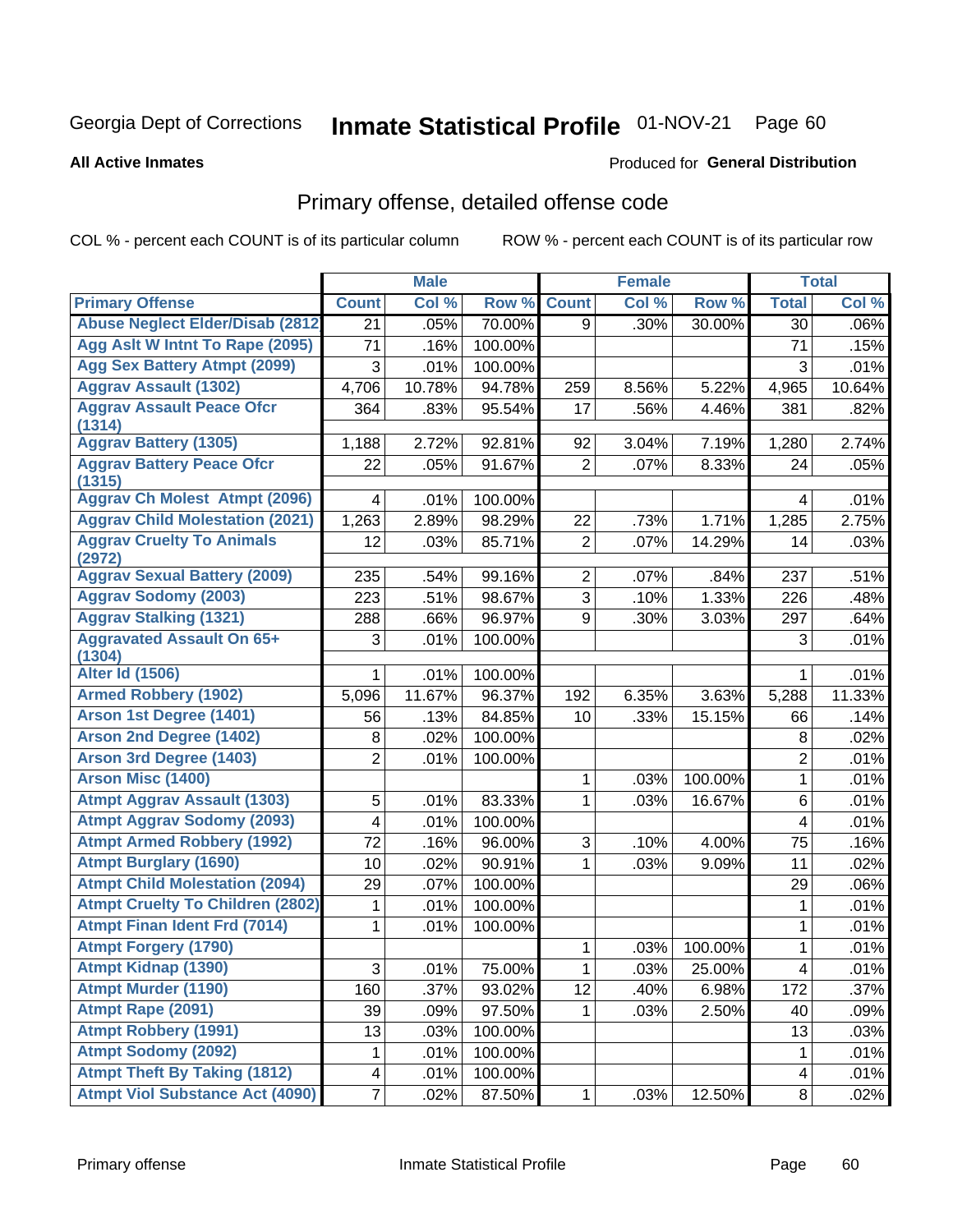#### Inmate Statistical Profile 01-NOV-21 Page 61

#### **All Active Inmates**

### Produced for General Distribution

## Primary offense, detailed offense code

COL % - percent each COUNT is of its particular column

|                                           |                | <b>Male</b> |         |                | <b>Female</b> |        |                         | <b>Total</b> |
|-------------------------------------------|----------------|-------------|---------|----------------|---------------|--------|-------------------------|--------------|
| <b>Primary Offense</b>                    | <b>Count</b>   | Col %       | Row %   | <b>Count</b>   | Col %         | Row %  | <b>Total</b>            | Col %        |
| <b>Att/Consprcy Commt C/S/Of</b>          | 21             | .05%        | 95.45%  | 1.             | .03%          | 4.55%  | 22                      | .05%         |
| (4134)<br><b>Bad Checks (1704)</b>        | 2              | .01%        | 100.00% |                |               |        | $\overline{2}$          | .01%         |
| <b>Bail Jumping (2511)</b>                | 1              | .01%        | 100.00% |                |               |        | 1                       | .01%         |
| <b>Bestiality (2004)</b>                  | 1              | .01%        | 100.00% |                |               |        | 1                       | .01%         |
| <b>Bigamy (2007)</b>                      | 3              | .01%        | 100.00% |                |               |        | 3                       | .01%         |
| <b>Bribery Govt Officer (2301)</b>        | 3              | .01%        | 100.00% |                |               |        | $\overline{3}$          | .01%         |
| Burg 1st Aft 6/30/12 (1611)               | 1,620          | 3.71%       | 94.19%  | 100            | 3.31%         | 5.81%  | 1,720                   | 3.68%        |
| Burg 2nd Aft 6/30/12 (1612)               | 599            | 1.37%       | 96.77%  | 20             | .66%          | 3.23%  | 619                     | 1.33%        |
| <b>Burg Bef 7/1/12 (1601)</b>             | 1,154          | 2.64%       | 98.30%  | 20             | .66%          | 1.70%  | 1,174                   | 2.52%        |
| <b>Burglary Smash And Grab (7044)</b>     | 9              | .02%        | 100.00% |                |               |        | 9                       | .02%         |
| <b>Carjacking Attempted (1912)</b>        | 1              | .01%        | 100.00% |                |               |        | 1                       | .01%         |
| <b>Carry Pistl Without Licns (2903)</b>   | 1              | .01%        | 100.00% |                |               |        | 1                       | .01%         |
| <b>Carry Weapon At School (2915)</b>      | 1              | .01%        | 50.00%  | 1              | .03%          | 50.00% | $\overline{2}$          | .01%         |
| <b>Child Molestation (2019)</b>           | 2,324          | 5.32%       | 98.06%  | 46             | 1.52%         | 1.94%  | 2,370                   | 5.08%        |
| <b>Chop Shop Violation (5003)</b>         | 1              | .01%        | 100.00% |                |               |        | 1                       | .01%         |
| <b>Cnspire Traffic Cntrl Sub (4130)</b>   | 3              | .01%        | 100.00% |                |               |        | 3                       | .01%         |
| <b>Computer Pornography (1760)</b>        | 113            | .26%        | 99.12%  | 1              | .03%          | .88%   | 114                     | .24%         |
| <b>Computer Theft (1761)</b>              | 2              | .01%        | 66.67%  | 1              | .03%          | 33.33% | 3                       | .01%         |
| <b>Conceal Death Of Another (1125)</b>    | 13             | .03%        | 92.86%  | 1              | .03%          | 7.14%  | 14                      | .03%         |
| <b>Conspiracy (9901)</b>                  | 21             | .05%        | 95.45%  | 1              | .03%          | 4.55%  | 22                      | .05%         |
| Crim Use W/Alt Id Mark (7010)             | 3              | .01%        | 100.00% |                |               |        | 3                       | .01%         |
| <b>Crml Atmpt Felony (7027)</b>           | 30             | .07%        | 93.75%  | $\overline{2}$ | .07%          | 6.25%  | 32                      | .07%         |
| Crmnl Atmpt (9905)                        | $\overline{2}$ | .01%        | 100.00% |                |               |        | $\overline{2}$          | .01%         |
| <b>Crmnl Damage 1st Degree (1501)</b>     | 16             | .04%        | 94.12%  | 1              | .03%          | 5.88%  | 17                      | .04%         |
| <b>Crmnl Damage 2nd Degree</b>            | 72             | .16%        | 88.89%  | 9              | .30%          | 11.11% | 81                      | .17%         |
| (1502)                                    |                |             |         |                |               |        |                         |              |
| <b>Crmnl Interfere Govt Prop (2613)</b>   | 24             | .05%        | 96.00%  | 1              | .03%          | 4.00%  | 25                      | .05%         |
| <b>Crmnl Solicitation (9910)</b>          | $\overline{2}$ | .01%        | 100.00% |                |               |        | $\overline{2}$          | .01%         |
| <b>Cruelty To Children (2801)</b>         | 239            | .55%        | 76.85%  | 72             | 2.38%         | 23.15% | 311                     | .67%         |
| <b>Cruelty To Elder Person (2811)</b>     | 9              | .02%        | 60.00%  | 6              | .20%          | 40.00% | 15                      | .03%         |
| <b>Damage Destroy Secr Prop</b><br>(1504) | 1              | .01%        | 100.00% |                |               |        | 1                       | .01%         |
| <b>Distributing Obscene Mat (2101)</b>    | 1              | .01%        | 100.00% |                |               |        | 1                       | .01%         |
| Dogfighting (2718)                        | $\overline{c}$ | .01%        | 100.00% |                |               |        | $\overline{2}$          | .01%         |
| Drv W/ Improp Veh Reg (7013)              | 4              | .01%        | 100.00% |                |               |        | $\overline{\mathbf{4}}$ | .01%         |
| <b>Drv W/Susp License (7011)</b>          | 4              | .01%        | 100.00% |                |               |        | 4                       | .01%         |
| <b>Drvng Habtl Violator (5004)</b>        | 3              | .01%        | 100.00% |                |               |        | $\mathfrak{S}$          | .01%         |
| Eavesdrop & Surveillance (3001)           | 1              | .01%        | 100.00% |                |               |        | 1                       | .01%         |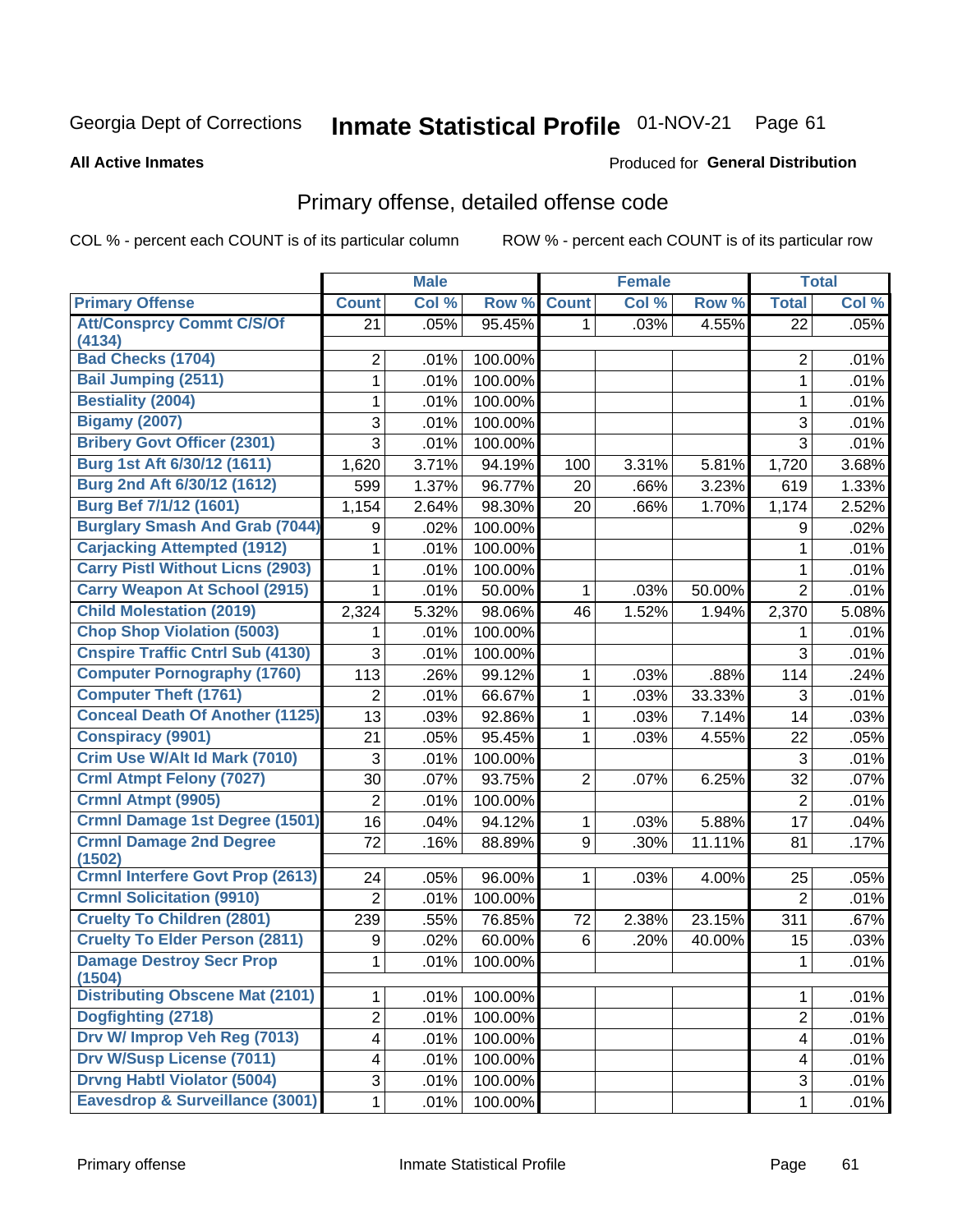# Inmate Statistical Profile 01-NOV-21 Page 62

**Produced for General Distribution** 

#### **All Active Inmates**

## Primary offense, detailed offense code

COL % - percent each COUNT is of its particular column

|                                            |                  | <b>Male</b> |         |              | <b>Female</b> |         |                | <b>Total</b> |
|--------------------------------------------|------------------|-------------|---------|--------------|---------------|---------|----------------|--------------|
| <b>Primary Offense</b>                     | <b>Count</b>     | Col %       | Row %   | <b>Count</b> | Col%          | Row %   | <b>Total</b>   | Col %        |
| <b>Entering Vehicle (1880)</b>             | 69               | .16%        | 95.83%  | 3            | .10%          | 4.17%   | 72             | .15%         |
| <b>Entice Child Attempted (2090)</b>       | $\overline{c}$   | .01%        | 100.00% |              |               |         | $\mathbf 2$    | .01%         |
| <b>Enticing Child-Indec Purp (2020)</b>    | 68               | .16%        | 93.15%  | 5            | .17%          | 6.85%   | 73             | .16%         |
| <b>Escape (2501)</b>                       | 19               | .04%        | 95.00%  | $\mathbf{1}$ | .03%          | 5.00%   | 20             | .04%         |
| <b>Exploit Disabled/Elder (7022)</b>       | 15               | .03%        | 51.72%  | 14           | .46%          | 48.28%  | 29             | .06%         |
| <b>False Certificates (2311)</b>           | 1                | .01%        | 100.00% |              |               |         | 1              | .01%         |
| <b>False Imprisonment (1308)</b>           | 156              | .36%        | 96.89%  | 5            | .17%          | 3.11%   | 161            | .34%         |
| <b>False Statements Govt (2408)</b>        | $\boldsymbol{9}$ | .02%        | 75.00%  | 3            | .10%          | 25.00%  | 12             | .03%         |
| <b>False Swearing (2402)</b>               | 1                | .01%        | 50.00%  | 1            | .03%          | 50.00%  | 2              | .01%         |
| <b>False Swearng Writtn Stmt</b>           |                  |             |         | 1            | .03%          | 100.00% | $\mathbf{1}$   | .01%         |
| (2205)                                     |                  |             |         |              |               |         |                |              |
| <b>Family Violence Battery (1301)</b>      | 142              | .33%        | 99.30%  | 1            | .03%          | .70%    | 143            | .31%         |
| Feticide (1121)                            | 2                | .01%        | 100.00% |              |               |         | 2              | .01%         |
| <b>Feticide By Vehicle (1118)</b>          | $\overline{7}$   | .02%        | 100.00% |              |               |         | $\overline{7}$ | .01%         |
| <b>Financial Identity Fraud (1756)</b>     | 50               | .11%        | 78.13%  | 14           | .46%          | 21.88%  | 64             | .14%         |
| <b>Fleeing/Eluding Police (2316)</b>       | 402              | .92%        | 93.93%  | 26           | .86%          | 6.07%   | 428            | .92%         |
| Forg 1st Aft 6/30/12 (1711)                | 78               | .18%        | 77.23%  | 23           | .76%          | 22.77%  | 101            | .22%         |
| Forg 1st Bef 7/1/12 (1701)                 | 64               | .15%        | 75.29%  | 21           | .69%          | 24.71%  | 85             | .18%         |
| Forg 2nd Aft 6/30/12 (1712)                | 34               | .08%        | 82.93%  | 7            | .23%          | 17.07%  | 41             | .09%         |
| Forg 3rd Aft 6/30/12 (1713)                | 29               | .07%        | 64.44%  | 16           | .53%          | 35.56%  | 45             | .10%         |
| Forg 4th Aft 6/30/12 (1714)                | 12               | .03%        | 75.00%  | 4            | .13%          | 25.00%  | 16             | .03%         |
| <b>Forgery Credit Card (1752)</b>          | 1                | .01%        | 100.00% |              |               |         | 1              | .01%         |
| <b>Fraudulent Access Compute</b><br>(1796) |                  |             |         | 1            | .03%          | 100.00% | $\mathbf{1}$   | .01%         |
| <b>Fraudulent Credit Card (1753)</b>       | 38               | .09%        | 74.51%  | 13           | .43%          | 25.49%  | 51             | .11%         |
| <b>Gang Participation (9914)</b>           | 47               | .11%        | 97.92%  | 1            | .03%          | 2.08%   | 48             | .10%         |
| <b>Guard Line W/Weapon/Drugs</b><br>(2963) | 14               | .03%        | 60.87%  | 9            | .30%          | 39.13%  | 23             | .05%         |
| <b>Habit Traf Viol/Other (5006)</b>        | 4                | .01%        | 80.00%  | 1            | .03%          | 20.00%  | 5              | .01%         |
| <b>Hijacking Motor Vehicle (1911)</b>      | 45               | .10%        | 97.83%  | $\mathbf{1}$ | .03%          | 2.17%   | 46             | .10%         |
| <b>Hindering Appreh Or Pun (2503)</b>      | $\overline{2}$   | .01%        | 40.00%  | 3            | .10%          | 60.00%  | 5              | .01%         |
| Hit-Run W/Injury/Fatality (5007)           | 39               | .09%        | 84.78%  | 7            | .23%          | 15.22%  | 46             | .10%         |
| Hom Vehicle 2nd Degree (7041)              | 1                | .01%        | 100.00% |              |               |         | 1              | .01%         |
| Home Invasion 1st Degree (7007)            | 21               | .05%        | 95.45%  | 1            | .03%          | 4.55%   | 22             | .05%         |
| <b>Home Invasion 2nd Degree</b><br>(7008)  | $\overline{2}$   | .01%        | 100.00% |              |               |         | $\overline{2}$ | .01%         |
| Homicide By Vessel (1124)                  | 43               | .10%        | 86.00%  | 7            | .23%          | 14.00%  | 50             | .11%         |
| <b>Illegal Attm To Obt Drugs (4011)</b>    |                  |             |         | 1            | .03%          | 100.00% | $\mathbf{1}$   | .01%         |
| <b>Illegal Poss/Manf Liquor (4010)</b>     | $\mathbf 1$      | .01%        | 100.00% |              |               |         | $\mathbf{1}$   | .01%         |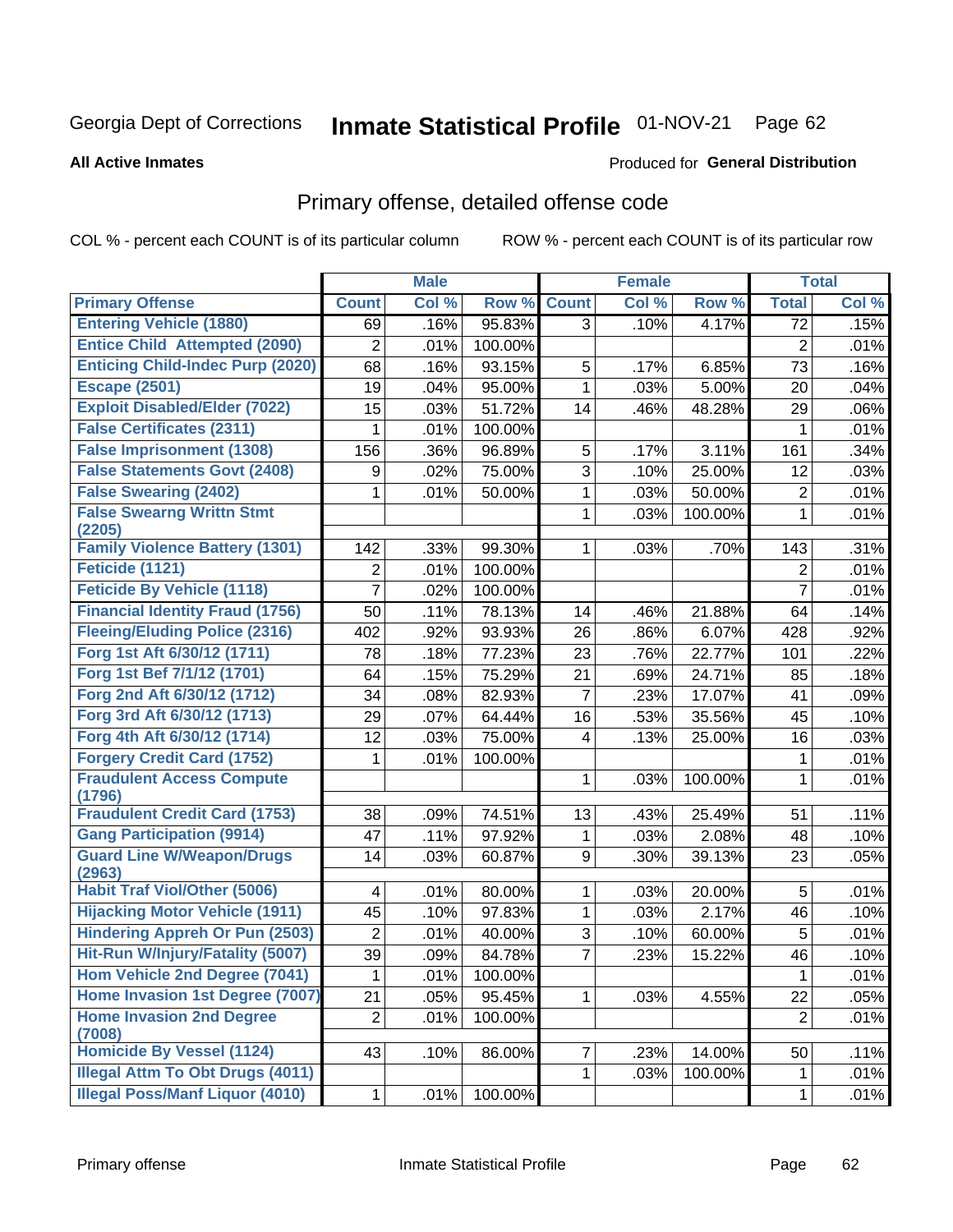#### Inmate Statistical Profile 01-NOV-21 Page 63

#### **All Active Inmates**

### **Produced for General Distribution**

### Primary offense, detailed offense code

COL % - percent each COUNT is of its particular column

|                                            |                | <b>Male</b> |         |                | <b>Female</b> |        |                | <b>Total</b> |
|--------------------------------------------|----------------|-------------|---------|----------------|---------------|--------|----------------|--------------|
| <b>Primary Offense</b>                     | <b>Count</b>   | Col %       | Row %   | <b>Count</b>   | Col %         | Row %  | <b>Total</b>   | Col %        |
| <b>Impersonating Officer (2405)</b>        | 3              | .01%        | 100.00% |                |               |        | 3              | .01%         |
| <b>Impersonation (2404)</b>                | 4              | .01%        | 80.00%  | 1              | .03%          | 20.00% | 5              | .01%         |
| <b>Incest (2006)</b>                       | 235            | .54%        | 97.51%  | 6              | .20%          | 2.49%  | 241            | .52%         |
| <b>Incest Atmpt (2098)</b>                 | 1              | .01%        | 100.00% |                |               |        | 1              | .01%         |
| <b>Inciting To Insurrection (2203)</b>     | 2              | .01%        | 100.00% |                |               |        | $\overline{2}$ | .01%         |
| <b>Influencing Witness (2313)</b>          | 3              | .01%        | 75.00%  | $\mathbf{1}$   | .03%          | 25.00% | 4              | .01%         |
| <b>Injury By Vehicle (1318)</b>            | 70             | .16%        | 79.55%  | 18             | .60%          | 20.45% | 88             | .19%         |
| <b>Insurance Fraud (7023)</b>              | $\overline{2}$ | .01%        | 100.00% |                |               |        | $\overline{2}$ | .01%         |
| <b>Insurrection (2202)</b>                 | 5              | .01%        | 83.33%  | 1              | .03%          | 16.67% | 6              | .01%         |
| <b>Interfere Electronic Dvce (2614)</b>    | $\overline{2}$ | .01%        | 100.00% |                |               |        | $\overline{2}$ | .01%         |
| <b>Interference With Custody (1312)</b>    | 11             | .03%        | 91.67%  | 1              | .03%          | 8.33%  | 12             | .03%         |
| <b>Involuntary Manslaughter (1103)</b>     | 150            | .34%        | 87.72%  | 21             | .69%          | 12.28% | 171            | .37%         |
| Keep Plc Pros Under 18 (7033)              | 1              | .01%        | 100.00% |                |               |        | 1              | .01%         |
| Kidnapping (1311)                          | 1,363          | 3.12%       | 96.80%  | 45             | 1.49%         | 3.20%  | 1,408          | 3.02%        |
| <b>Livestock Theft (1817)</b>              | 5              | .01%        | 100.00% |                |               |        | 5              | .01%         |
| <b>Lottery Violation (2730)</b>            | $\overline{2}$ | .01%        | 100.00% |                |               |        | $\overline{2}$ | .01%         |
| Manf Methamph 200-399 Gm<br>(4144)         | 4              | .01%        | 100.00% |                |               |        | 4              | .01%         |
| Manf Methamph 28-199 Gm<br>(4143)          | 6              | .01%        | 75.00%  | 2 <sup>1</sup> | .07%          | 25.00% | 8              | .02%         |
| <b>Manf Methamph Unspec Amt</b><br>(4147)  | 54             | .12%        | 94.74%  | 3 <sup>1</sup> | .10%          | 5.26%  | 57             | .12%         |
| <b>Manufac Marijuana (7012)</b>            | 8              | .02%        | 100.00% |                |               |        | 8              | .02%         |
| <b>Manufact Meth Near Child (2803)</b>     | 7              | .02%        | 77.78%  | $\overline{2}$ | .07%          | 22.22% | $\mathsf g$    | .02%         |
| <b>Misc Assault/Battery (1300)</b>         | 7              | .02%        | 100.00% |                |               |        | 7              | .01%         |
| <b>Misc Correctionl Inst Off (6200)</b>    | 5              | .01%        | 100.00% |                |               |        | 5              | .01%         |
| <b>Misc Drugs Trafficking (4100)</b>       | 4              | .01%        | 100.00% |                |               |        | 4              | .01%         |
| <b>Misc Forgery (1700)</b>                 | 3              | .01%        | 100.00% |                |               |        | $\sqrt{3}$     | .01%         |
| <b>Misc Fraud (1799)</b>                   | 5              | .01%        | 83.33%  | 1              | .03%          | 16.67% | 6              | .01%         |
| <b>Misc Homicide Offense (1100)</b>        | 5              | .01%        | 83.33%  | $\mathbf 1$    | .03%          | 16.67% | 6              | .01%         |
| <b>Misc Mrals/Pblic H/Safty (6000)</b>     | $\overline{2}$ | .01%        | 100.00% |                |               |        | $\overline{2}$ | .01%         |
| <b>Misc Obscenity (2100)</b>               | 12             | .03%        | 100.00% |                |               |        | 12             | .03%         |
| <b>Misc Sexual Offense (2000)</b>          | 25             | .06%        | 96.15%  | 1              | .03%          | 3.85%  | 26             | .06%         |
| <b>Murder (1101)</b>                       | 6,176          | 14.15%      | 93.53%  | 427            | 14.12%        | 6.47%  | 6,603          | 14.15%       |
| <b>Murder Conspire To Commit</b><br>(1191) | 15             | .03%        | 93.75%  | 1              | .03%          | 6.25%  | 16             | .03%         |
| Mutiny In Penal Inst (2507)                | 12             | .03%        | 100.00% |                |               |        | 12             | .03%         |
| Necrophilia (2022)                         | 1              | .01%        | 100.00% |                |               |        | $\mathbf 1$    | .01%         |
| <b>Obstr Of Law Enf Officer (2314)</b>     | 288            | .66%        | 90.28%  | 31             | 1.03%         | 9.72%  | 319            | .68%         |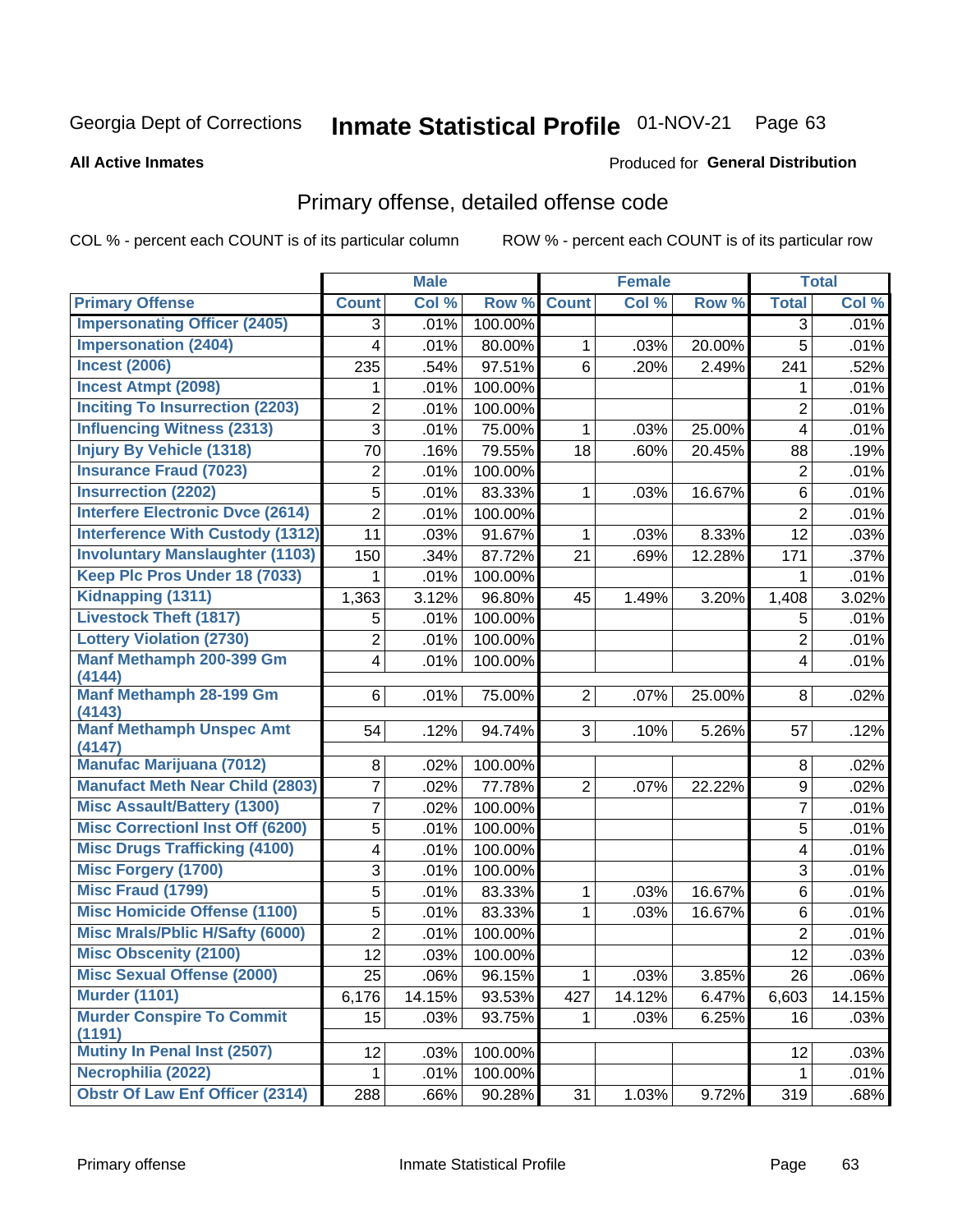#### Inmate Statistical Profile 01-NOV-21 Page 64

#### **All Active Inmates**

### **Produced for General Distribution**

### Primary offense, detailed offense code

COL % - percent each COUNT is of its particular column

|                                            |                | <b>Male</b> |         |                | <b>Female</b> |        |                | <b>Total</b> |
|--------------------------------------------|----------------|-------------|---------|----------------|---------------|--------|----------------|--------------|
| <b>Primary Offense</b>                     | <b>Count</b>   | Col %       | Row %   | <b>Count</b>   | Col %         | Row %  | <b>Total</b>   | Col %        |
| <b>Pandering By Compulsion (2017)</b>      | $\overline{2}$ | .01%        | 100.00% |                |               |        | $\overline{2}$ | .01%         |
| Party To A Crime (9911)                    | 1              | .01%        | 100.00% |                |               |        | $\mathbf{1}$   | .01%         |
| <b>Peeping Tom (3002)</b>                  | 9              | .02%        | 100.00% |                |               |        | 9              | .02%         |
| Pimping A Minor Under 18 (2016)            | 9              | .02%        | 75.00%  | 3              | .10%          | 25.00% | 12             | .03%         |
| Poss Alprazolam (7003)                     | 7              | .02%        | 87.50%  | $\mathbf{1}$   | .03%          | 12.50% | 8              | .02%         |
| Poss By Inm Proh Items (7015)              | 15             | .03%        | 75.00%  | 5              | .17%          | 25.00% | 20             | .04%         |
| <b>Poss Contraband Articles (5171)</b>     | 1              | .01%        | 50.00%  | 1              | .03%          | 50.00% | $\overline{2}$ | .01%         |
| <b>Poss Dep Stim Cntrf Drugs</b><br>(4007) | 41             | .09%        | 74.55%  | 14             | .46%          | 25.45% | 55             | .12%         |
| <b>Poss Drug Related Matri (4016)</b>      | 13             | .03%        | 68.42%  | 6              | .20%          | 31.58% | 19             | .04%         |
| Poss Firearm 1st Offender (2913)           | 106            | .24%        | 92.17%  | 9              | .30%          | 7.83%  | 115            | .25%         |
| <b>Poss Firearm Convct Felon</b>           | 957            | 2.19%       | 96.18%  | 38             | 1.26%         | 3.82%  | 995            | 2.13%        |
| (2914)                                     |                |             |         |                |               |        |                |              |
| Poss Hydrocodone (7004)                    | 14             | .03%        | 70.00%  | 6              | .20%          | 30.00% | 20             | .04%         |
| <b>Poss Knife During Crime (2911)</b>      | 4              | .01%        | 100.00% |                |               |        | 4              | .01%         |
| Poss Mda/Extsy (4033)                      | 1              | .01%        | 100.00% |                |               |        | 1              | .01%         |
| Poss Methamphetamine (4031)                | 402            | .92%        | 75.71%  | 129            | 4.27%         | 24.29% | 531            | 1.14%        |
| <b>Poss Narcotics Opiates (4006)</b>       | 32             | .07%        | 72.73%  | 12             | .40%          | 27.27% | 44             | .09%         |
| <b>Poss Of Certain Weapons (2912)</b>      | 18             | .04%        | 94.74%  | 1              | .03%          | 5.26%  | 19             | .04%         |
| <b>Poss Of Cocaine (4022)</b>              | 183            | .42%        | 87.98%  | 25             | .83%          | 12.02% | 208            | .45%         |
| <b>Poss Of Firearm Dur Crime</b>           | 877            | 2.01%       | 94.30%  | 53             | 1.75%         | 5.70%  | 930            | 1.99%        |
| (2910)                                     |                |             |         |                |               |        |                |              |
| <b>Poss Of Lsd (4008)</b>                  | $\overline{2}$ | .01%        | 100.00% |                |               |        | 2              | .01%         |
| Poss Of Marijuana (4009)                   | 29             | .07%        | 85.29%  | 5              | .17%          | 14.71% | 34             | .07%         |
| Poss Schedule I Drug (7034)                | 22             | .05%        | 81.48%  | 5              | .17%          | 18.52% | 27             | .06%         |
| <b>Poss Tools Commit Crime (1602)</b>      | 10             | .02%        | 100.00% |                |               |        | 10             | .02%         |
| Poss W Int Dis Other Drug (4053)           | 81             | .19%        | 86.17%  | 13             | .43%          | 13.83% | 94             | .20%         |
| <b>Poss W Int Dist Cocaine (4050)</b>      | 182            | .42%        | 97.33%  | 5              | .17%          | 2.67%  | 187            | .40%         |
| Poss W Int Dist Marijuana (4051)           | 399            | .91%        | 93.66%  | 27             | .89%          | 6.34%  | 426            | .91%         |
| Poss W Int Dist Meth (4052)                | 475            | 1.09%       | 80.37%  | 116            | 3.84%         | 19.63% | 591            | 1.27%        |
| Poss Within 1000 Hous Pjt (7009)           | 5              | .01%        | 100.00% |                |               |        | 5              | .01%         |
| <b>Poss Wpn Drugs By Prisnr</b>            | 25             | .06%        | 83.33%  | 5              | .17%          | 16.67% | 30             | .06%         |
| (2965)                                     |                |             |         |                |               |        |                |              |
| <b>Prov Sex Mater To Minors (2110)</b>     | 1              | .01%        | 100.00% |                |               |        | 1              | .01%         |
| <b>Racketeering (3404)</b>                 | 106            | .24%        | 78.52%  | 29             | .96%          | 21.48% | 135            | .29%         |
| <b>Rape (2001)</b>                         | 1,827          | 4.19%       | 99.62%  | $\overline{7}$ | .23%          | .38%   | 1,834          | 3.93%        |
| <b>Reck Cond Infected Person</b><br>(1317) | 3              | .01%        | 100.00% |                |               |        | 3              | .01%         |
| <b>Recy Gds Srvs Fraud Obtnd</b><br>(1755) | $\mathbf{1}$   | .01%        | 100.00% |                |               |        | 1              | .01%         |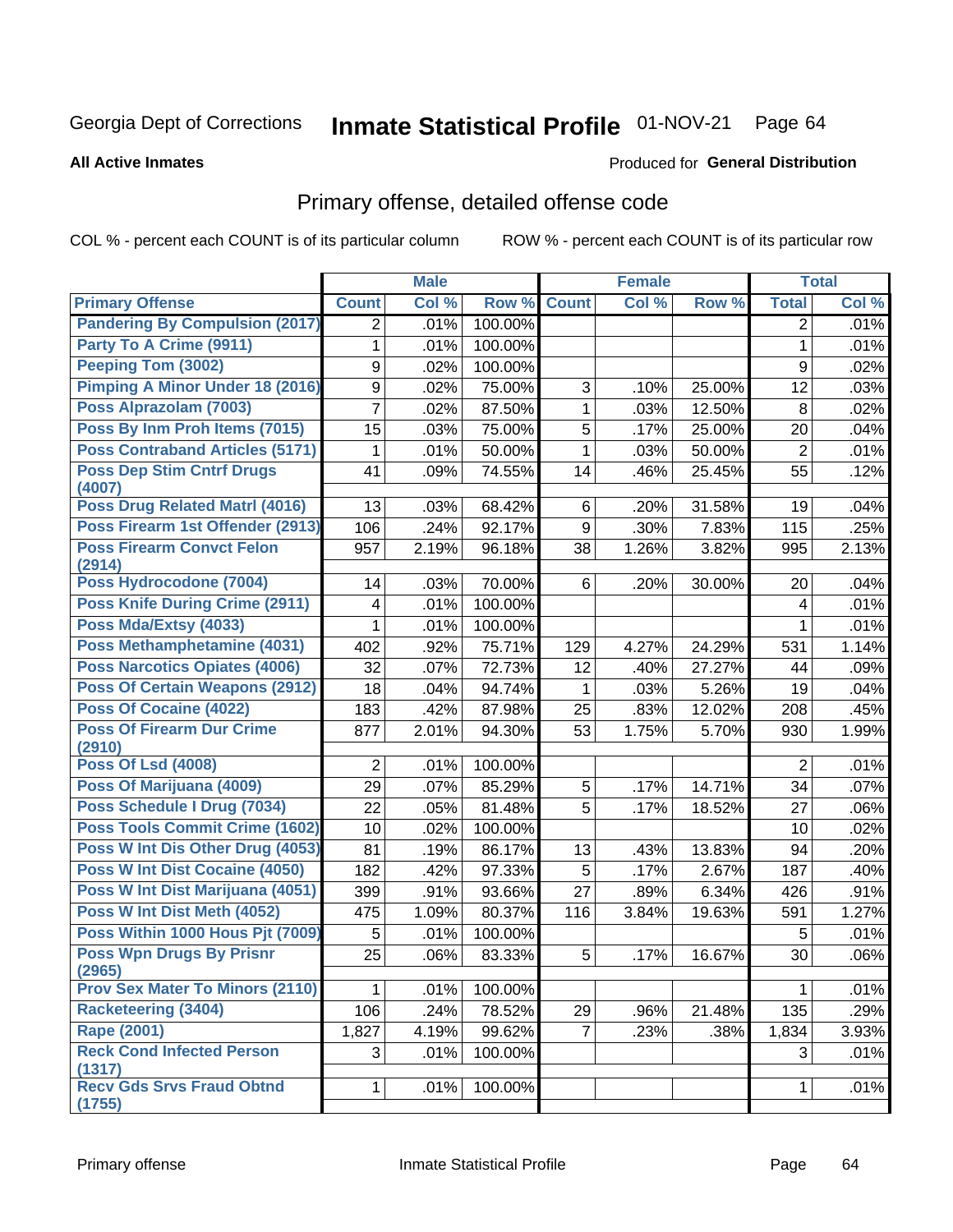# Inmate Statistical Profile 01-NOV-21 Page 65

**All Active Inmates** 

### **Produced for General Distribution**

## Primary offense, detailed offense code

COL % - percent each COUNT is of its particular column

|                                            |                  | <b>Male</b> |         |                | <b>Female</b> |         |                | <b>Total</b> |
|--------------------------------------------|------------------|-------------|---------|----------------|---------------|---------|----------------|--------------|
| <b>Primary Offense</b>                     | <b>Count</b>     | Col %       | Row %   | <b>Count</b>   | Col %         | Row %   | <b>Total</b>   | Col %        |
| <b>Remov/Atmpt Wpn Pub Offl</b>            | $\mathbf 1$      | .01%        | 100.00% |                |               |         | 1              | .01%         |
| (7021)                                     |                  |             |         |                |               |         |                |              |
| <b>Removal Baggage Cargo Etc</b><br>(2761) | $\mathbf{1}$     | .01%        | 100.00% |                |               |         | 1              | .01%         |
| <b>Robbery (1901)</b>                      | 726              | 1.66%       | 95.15%  | 37             | 1.22%         | 4.85%   | 763            | 1.63%        |
| <b>Robbery By Force (1903)</b>             | 153              | .35%        | 96.23%  | 6              | .20%          | 3.77%   | 159            | .34%         |
| <b>Robbery By Intimidation (1904)</b>      | 217              | .50%        | 90.42%  | 23             | .76%          | 9.58%   | 240            | .51%         |
| <b>Robbery By Sudden Snatch</b><br>(1905)  | 103              | .24%        | 92.79%  | 8              | .26%          | 7.21%   | 111            | .24%         |
| <b>S/D Cocaine (4021)</b>                  | 210              | .48%        | 95.89%  | 9              | .30%          | 4.11%   | 219            | .47%         |
| S/D Cont Sub Public (4017)                 | 12               | .03%        | 100.00% |                |               |         | 12             | .03%         |
| S/D Cont Sub School (4018)                 | 17               | .04%        | 94.44%  | 1              | .03%          | 5.56%   | 18             | .04%         |
| S/D Dep Stim Cntrf Drugs (4002)            | 23               | .05%        | 82.14%  | 5              | .17%          | 17.86%  | 28             | .06%         |
| <b>S/D Narcotics Opiates (4001)</b>        | $\boldsymbol{9}$ | .02%        | 100.00% |                |               |         | 9              | .02%         |
| S/D Of Marijuana (4004)                    | 93               | .21%        | 93.94%  | 6              | .20%          | 6.06%   | 99             | .21%         |
| Sale Mda/Extsy (4034)                      | $\overline{2}$   | .01%        | 100.00% |                |               |         | $\overline{2}$ | .01%         |
| Sale Methamphetamine (4032)                | 184              | .42%        | 82.88%  | 38             | 1.26%         | 17.12%  | 222            | .48%         |
| <b>Sex Exploitation Child (2843)</b>       | 253              | .58%        | 99.61%  | 1              | .03%          | .39%    | 254            | .54%         |
| <b>Sex Offender Fail Registr (2026)</b>    | 440              | 1.01%       | 98.21%  | 8              | .26%          | 1.79%   | 448            | .96%         |
| <b>Sex Offender Fail To Move (2028)</b>    | 3                | .01%        | 100.00% |                |               |         | 3              | .01%         |
| Sexl/Asslt/Agn/Pers/Cstdy (2023)           | 18               | .04%        | 94.74%  | 1              | .03%          | 5.26%   | 19             | .04%         |
| <b>Sexual Battery (2011)</b>               | 125              | .29%        | 98.43%  | $\overline{2}$ | .07%          | 1.57%   | 127            | .27%         |
| <b>Simple Battery (1316)</b>               | 12               | .03%        | 80.00%  | 3              | .10%          | 20.00%  | 15             | .03%         |
| <b>Sodomy (2002)</b>                       | 19               | .04%        | 100.00% |                |               |         | 19             | .04%         |
| <b>Solicit Sodomy From Minor</b><br>(2025) | $\overline{2}$   | .01%        | 100.00% |                |               |         | $\overline{2}$ | .01%         |
| <b>Solicit/Accepting Bribe (2712)</b>      |                  |             |         | 1              | .03%          | 100.00% | 1              | .01%         |
| <b>Stalking (1320)</b>                     | 4                | .01%        | 100.00% |                |               |         | 4              | .01%         |
| <b>Statutory Rape (2018)</b>               | 647              | 1.48%       | 98.33%  | 11             | .36%          | 1.67%   | 658            | 1.41%        |
| <b>Tampering With Evidence (2315)</b>      | 13               | .03%        | 86.67%  | $\overline{2}$ | .07%          | 13.33%  | 15             | .03%         |
| <b>Telecommunications Fraud</b><br>(1759)  | 1                | .01%        | 100.00% |                |               |         | 1              | .01%         |
| <b>Terrorist Threats &amp; Acts (1307)</b> | 285              | .65%        | 95.64%  | 13             | .43%          | 4.36%   | 298            | .64%         |
| <b>Theft Bring Prop In State (1815)</b>    | 10               | .02%        | 83.33%  | $\overline{c}$ | .07%          | 16.67%  | 12             | .03%         |
| <b>Theft By Conversion (1808)</b>          | 13               | .03%        | 92.86%  | 1.             | .03%          | 7.14%   | 14             | .03%         |
| <b>Theft By Deception (1803)</b>           | 21               | .05%        | 87.50%  | 3              | .10%          | 12.50%  | 24             | .05%         |
| <b>Theft By Extortion (1804)</b>           | 1                | .01%        | 100.00% |                |               |         | 1              | .01%         |
| <b>Theft By Rec Stolen Prop (1806)</b>     | 355              | .81%        | 93.18%  | 26             | .86%          | 6.82%   | 381            | .82%         |
| <b>Theft By Shoplifting (1821)</b>         | 235              | .54%        | 73.21%  | 86             | 2.84%         | 26.79%  | 321            | .69%         |
| <b>Theft By Taking (1802)</b>              | 439              | 1.01%       | 84.10%  | 83             | 2.74%         | 15.90%  | 522            | 1.12%        |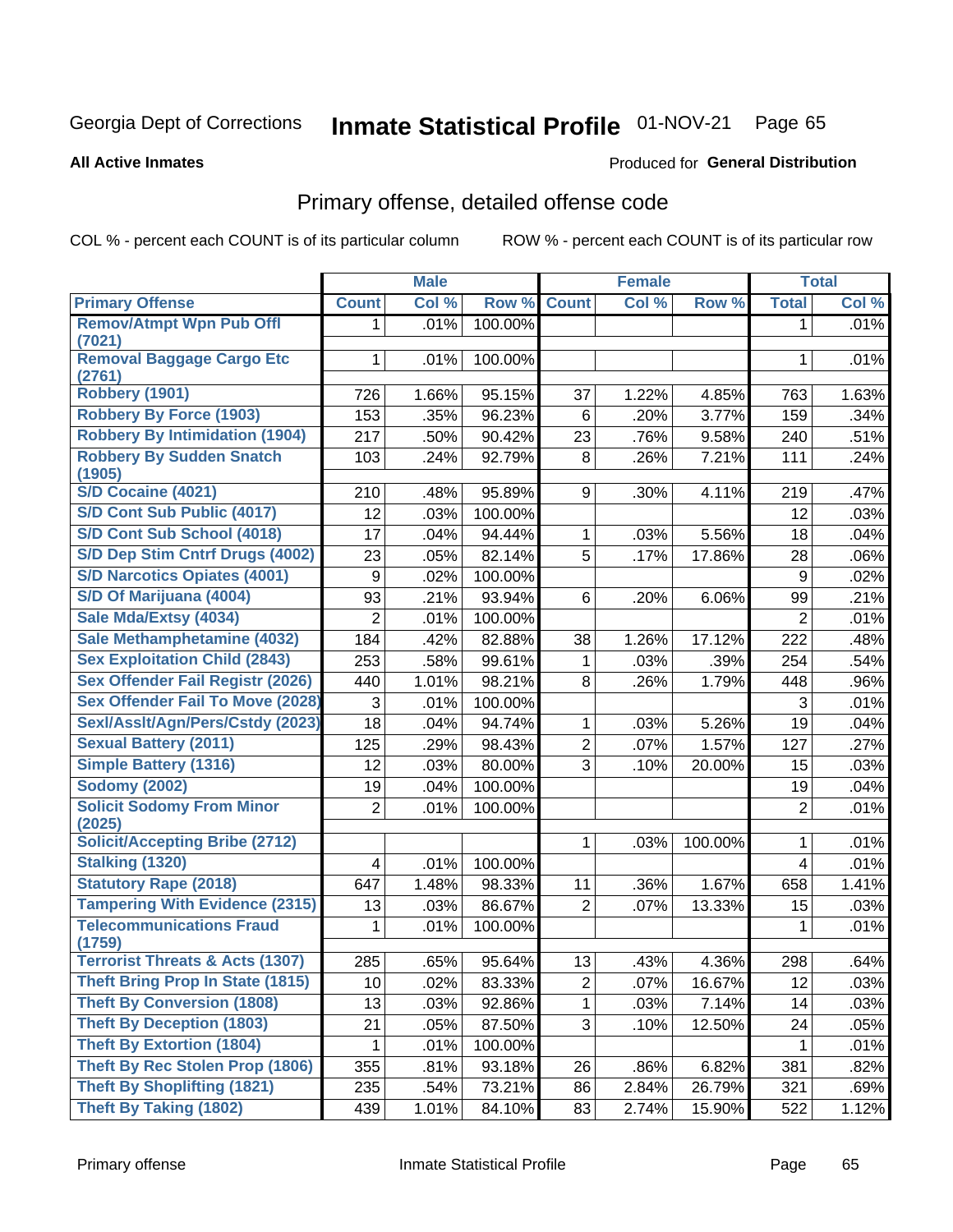# Inmate Statistical Profile 01-NOV-21 Page 66

**All Active Inmates** 

### **Produced for General Distribution**

## Primary offense, detailed offense code

COL % - percent each COUNT is of its particular column

|                                           |                | <b>Male</b> |         |                | <b>Female</b> |        |                | <b>Total</b> |
|-------------------------------------------|----------------|-------------|---------|----------------|---------------|--------|----------------|--------------|
| <b>Primary Offense</b>                    | <b>Count</b>   | Col %       | Row %   | <b>Count</b>   | Col %         | Row %  | <b>Total</b>   | Col %        |
| <b>Theft Credit Card (1751)</b>           | 11             | .03%        | 68.75%  | $\overline{5}$ | .17%          | 31.25% | 16             | .03%         |
| <b>Theft Motorveh Or Part (1813)</b>      | 15             | .03%        | 100.00% |                |               |        | 15             | .03%         |
| <b>Theft Of Lost Property (1805)</b>      | 5              | .01%        | 100.00% |                |               |        | 5              | .01%         |
| <b>Theft Of Services (1807)</b>           | 1              | .01%        | 100.00% |                |               |        | 1              | .01%         |
| <b>Theft Recv Prop Out State (1816)</b>   | 5              | $.01\%$     | 100.00% |                |               |        | 5              | .01%         |
| <b>Traf Amphtmine 200-399 Gm</b>          | 6              | .01%        | 75.00%  | $\overline{2}$ | .07%          | 25.00% | 8              | .02%         |
| (4127)                                    |                |             |         |                |               |        |                |              |
| <b>Traf Amphtmine 28-199 Gm</b><br>(4126) | 6              | .01%        | 75.00%  | $\overline{2}$ | .07%          | 25.00% | 8              | .02%         |
| Traf Amphtmine 400+ Gm (4128)             | 3              | .01%        | 100.00% |                |               |        | 3              | .01%         |
| <b>Traf Cocaine 201-400 Gm (4102)</b>     | 83             | .19%        | 92.22%  | 7              | .23%          | 7.78%  | 90             | .19%         |
| <b>Traf Cocaine 401+ Gm (4103)</b>        | 76             | .17%        | 97.44%  | $\overline{2}$ | .07%          | 2.56%  | 78             | .17%         |
| Traf Cocaine Less 200 Gm (4101)           | 131            | .30%        | 96.32%  | 5              | .17%          | 3.68%  | 136            | .29%         |
| <b>Traf Marijna 10-2000 Lb (4121)</b>     | 32             | .07%        | 86.49%  | 5              | .17%          | 13.51% | 37             | .08%         |
| Traf Mda/Extsy 200-399gm                  | 3              | .01%        | 100.00% |                |               |        | 3              | .01%         |
| (4151)                                    |                |             |         |                |               |        |                |              |
| <b>Traf Mda/Extsy 28-199gm (4150)</b>     | 14             | .03%        | 100.00% |                |               |        | 14             | .03%         |
| Traf Mda/Extsy 400+Gm (4152)              | 3              | .01%        | 100.00% |                |               |        | 3              | .01%         |
| <b>Traf Methamph 200-399 Gm</b>           | 157            | .36%        | 86.74%  | 24             | .79%          | 13.26% | 181            | .39%         |
| (4141)                                    |                |             |         |                |               |        |                |              |
| <b>Traf Methamph 28-199 Gm</b>            | 462            | 1.06%       | 81.20%  | 107            | 3.54%         | 18.80% | 569            | 1.22%        |
| (4140)<br>Traf Methamph 400+ Gm (4142)    | 106            | .24%        | 86.89%  | 16             | .53%          | 13.11% | 122            | .26%         |
| <b>Traf Methamph Unspec Amt</b>           | 88             | .20%        | 82.24%  | 19             | .63%          | 17.76% | 107            | .23%         |
| (4146)                                    |                |             |         |                |               |        |                |              |
| <b>Traf Methaqualone&lt; 400 Gm</b>       | 3              | .01%        | 100.00% |                |               |        | 3              | .01%         |
| (4124)                                    |                |             |         |                |               |        |                |              |
| <b>Traf Narcotic 15-28 Gm (4112)</b>      | 45             | .10%        | 91.84%  | 4              | .13%          | 8.16%  | 49             | .10%         |
| Traf Narcotic 29+ Gm (4113)               | 37             | .08%        | 94.87%  | $\overline{2}$ | .07%          | 5.13%  | 39             | .08%         |
| Traf Narcotic Less 14 Gm (4111)           | 50             | .11%        | 86.21%  | 8              | .26%          | 13.79% | 58             | .12%         |
| <b>Traffick Labor Servitude (1330)</b>    | 1              | .01%        | 100.00% |                |               |        | 1              | .01%         |
| <b>Traffick Sexual Servitude (1331)</b>   | 22             | .05%        | 91.67%  | $\overline{2}$ | .07%          | 8.33%  | 24             | .05%         |
| <b>Unauth Dist Recrd Devices</b>          | 1              | .01%        | 100.00% |                |               |        | $\mathbf 1$    | .01%         |
| (9907)<br><b>Unknown Offense (9999)</b>   | $\overline{7}$ | .02%        | 87.50%  | 1              | .03%          | 12.50% | 8              | .02%         |
| Uniwfl Mfg/Del/Dist N-C S (4014)          | 4              | .01%        | 100.00% |                |               |        | 4              | .01%         |
| <b>Use Comm Facity Vio C Sub</b>          | 6              |             |         |                | .03%          |        | $\overline{7}$ |              |
| (4133)                                    |                | .01%        | 85.71%  | 1              |               | 14.29% |                | .01%         |
| <b>Vandalism To Church Etc (1505)</b>     | 1              | .01%        | 100.00% |                |               |        | 1              | .01%         |
| <b>Vehicular Homicide (1123)</b>          | 290            | .66%        | 78.38%  | 80             | 2.65%         | 21.62% | 370            | .79%         |
| <b>Viol Dngrous Drgs Act (4013)</b>       | 102            | .23%        | 84.30%  | 19             | .63%          | 15.70% | 121            | .26%         |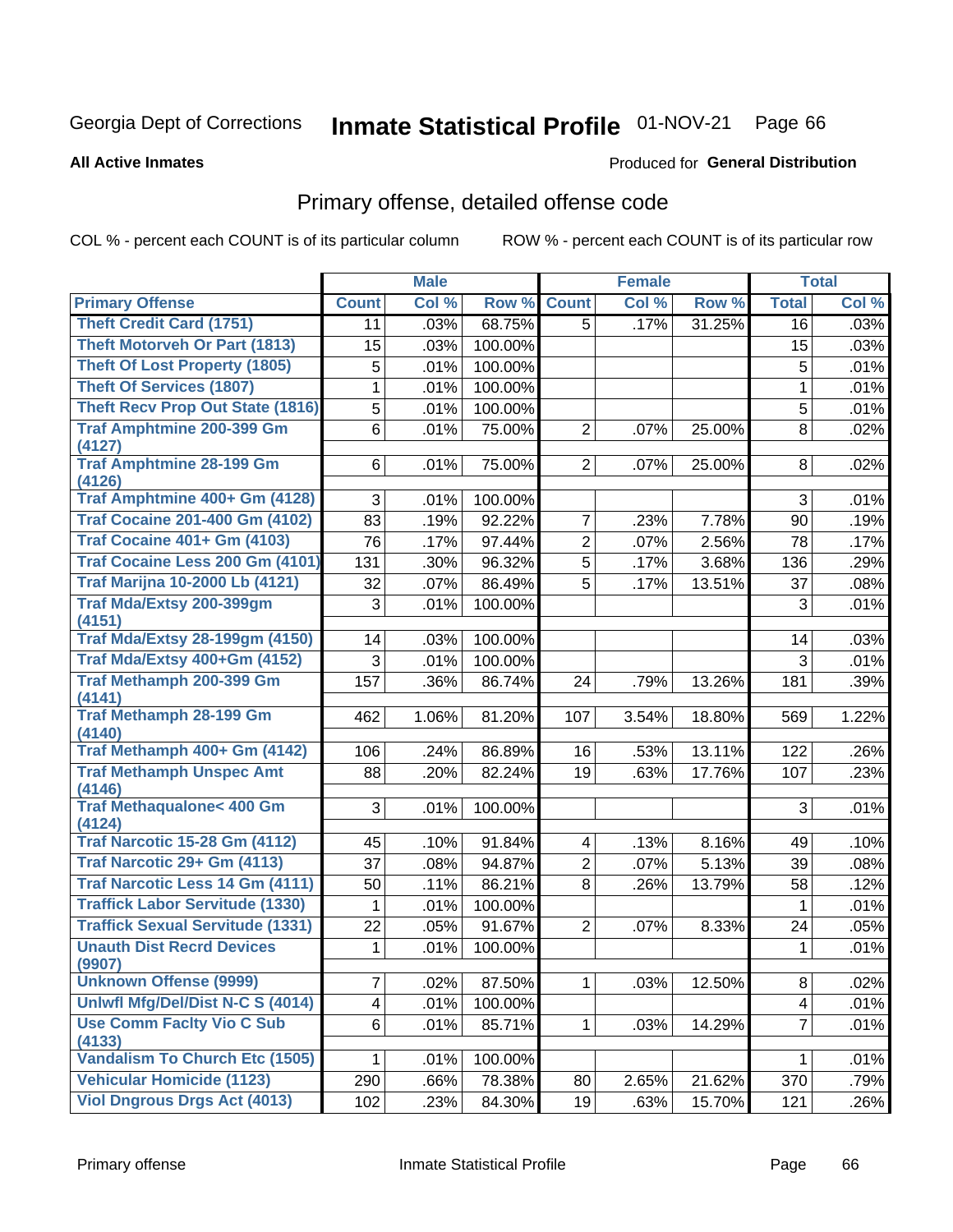# Inmate Statistical Profile 01-NOV-21 Page 67

**All Active Inmates** 

### **Produced for General Distribution**

## Primary offense, detailed offense code

COL % - percent each COUNT is of its particular column

|                                                |                         | <b>Male</b> |         |                | <b>Female</b> |         |                         | <b>Total</b> |
|------------------------------------------------|-------------------------|-------------|---------|----------------|---------------|---------|-------------------------|--------------|
| <b>Primary Offense</b>                         | <b>Count</b>            | Col %       | Row %   | <b>Count</b>   | Col %         | Row %   | <b>Total</b>            | Col %        |
| <b>Viol Motor Vehicle Laws (5001)</b>          | $\overline{20}$         | .05%        | 90.91%  | $\overline{2}$ | .07%          | 9.09%   | $\overline{22}$         | .05%         |
| <b>Violatn Othr States Law (8001)</b>          | $\overline{2}3$         | .05%        | 85.19%  | $\overline{4}$ | .13%          | 14.81%  | 27                      | $.06\%$      |
| <b>Vol Manslaughter Of Fetus</b>               | 3                       | .01%        | 100.00% |                |               |         | 3                       | .01%         |
| (1119)<br><b>Voluntary Manslaughter (1102)</b> |                         |             |         |                |               |         |                         |              |
|                                                | 1,075                   | 2.46%       | 88.77%  | 136            | 4.50%         | 11.23%  | 1,211                   | 2.59%        |
| <b>Abandonment Of Dep Child (11)</b>           | $\overline{\mathbf{4}}$ | .01%        | 100.00% |                |               |         | 4                       | .01%         |
| <b>Abusive Language (63)</b>                   | 1                       | .01%        | 100.00% |                |               |         | $\mathbf{1}$            | .01%         |
| <b>Assault &amp; Battery (21)</b>              | $\overline{5}$          | .01%        | 100.00% |                |               |         | 5                       | .01%         |
| <b>Bad Checks (52)</b>                         | $\overline{2}$          | .01%        | 66.67%  | $\mathbf{1}$   | .03%          | 33.33%  | $\overline{3}$          | .01%         |
| <b>Burglary (45)</b>                           | $\overline{9}$          | .02%        | 100.00% |                |               |         | 9                       | .02%         |
| <b>Cheating &amp; Swindling (51)</b>           | $\mathbf{1}$            | .01%        | 100.00% |                |               |         | $\mathbf{1}$            | .01%         |
| <b>Cpwl &amp; Concealed Weapon (93)</b>        | 6                       | .01%        | 100.00% |                |               |         | 6                       | .01%         |
| <b>Crmnl Attempt (98)</b>                      | $\mathbf{1}$            | .01%        | 100.00% |                |               |         | $\mathbf{1}$            | .01%         |
| <b>Cruelty To Children (37)</b>                | 1                       | .01%        | 100.00% |                |               |         | $\mathbf{1}$            | .01%         |
| <b>Dui</b> (72)                                | $\overline{4}$          | .01%        | 100.00% |                |               |         | $\overline{\mathbf{4}}$ | .01%         |
| Escape (92)                                    | $\overline{3}$          | .01%        | 100.00% |                |               |         | 3                       | .01%         |
| Forgery (55)                                   | $\overline{3}$          | .01%        | 100.00% |                |               |         | 3                       | .01%         |
| Lottery (54)                                   | $\mathbf{1}$            | .01%        | 100.00% |                |               |         | $\mathbf{1}$            | .01%         |
| <b>Misc Misdemeanor (500)</b>                  | $\overline{2}$          | .01%        | 100.00% |                |               |         | $\overline{2}$          | .01%         |
| <b>Obstr Of Law Enf Officer (73)</b>           | $\mathbf{1}$            | .01%        | 100.00% |                |               |         | $\mathbf{1}$            | .01%         |
| <b>Other Misdemeanor (99)</b>                  | 17                      | .04%        | 94.44%  | 1              | .03%          | 5.56%   | 18                      | .04%         |
| <b>Pointing Gun At Another (96)</b>            | 1                       | .01%        | 100.00% |                |               |         | $\mathbf 1$             | .01%         |
| Poss Ntp Whiskey (64)                          | 3                       | .01%        | 100.00% |                |               |         | $\overline{3}$          | .01%         |
| <b>Prostitution (81)</b>                       |                         |             |         | 1              | .03%          | 100.00% | $\mathbf{1}$            | .01%         |
| <b>Public Drunkenness (61)</b>                 | $\overline{\mathbf{4}}$ | .01%        | 100.00% |                |               |         | $\overline{\mathbf{4}}$ | .01%         |
| <b>Simple Assault (24)</b>                     | $\mathbf 1$             | .01%        | 100.00% |                |               |         | $\mathbf{1}$            | .01%         |
| <b>Simple Battery (25)</b>                     | $\mathbf{1}$            | .01%        | 100.00% |                |               |         | $\mathbf{1}$            | .01%         |
| <b>Terroristic Threats (78)</b>                | $\mathbf{1}$            | .01%        | 100.00% |                |               |         | 1                       | .01%         |
| <b>Theft By Taking - Larceny (41)</b>          | 35                      | .08%        | 100.00% |                |               |         | 35                      | .07%         |
| Viol Motor Veh Law (71)                        | 4                       | .01%        | 100.00% |                |               |         | 4                       | .01%         |
| <b>Wife Beating (28)</b>                       | $\overline{2}$          | .01%        | 100.00% |                |               |         | $\overline{2}$          | .01%         |
| <b>Total Rported</b>                           | 43,654                  | 100%        | 93.52%  | 3,024          | 100%          | 6.48%   | 46,678                  | 101%         |

| NO1<br>ortea.<br>. | 1 N 1<br>1 V I      |       | I VZ   |
|--------------------|---------------------|-------|--------|
|                    | 19 7EE<br><br>1 J J | 3,025 | 46,780 |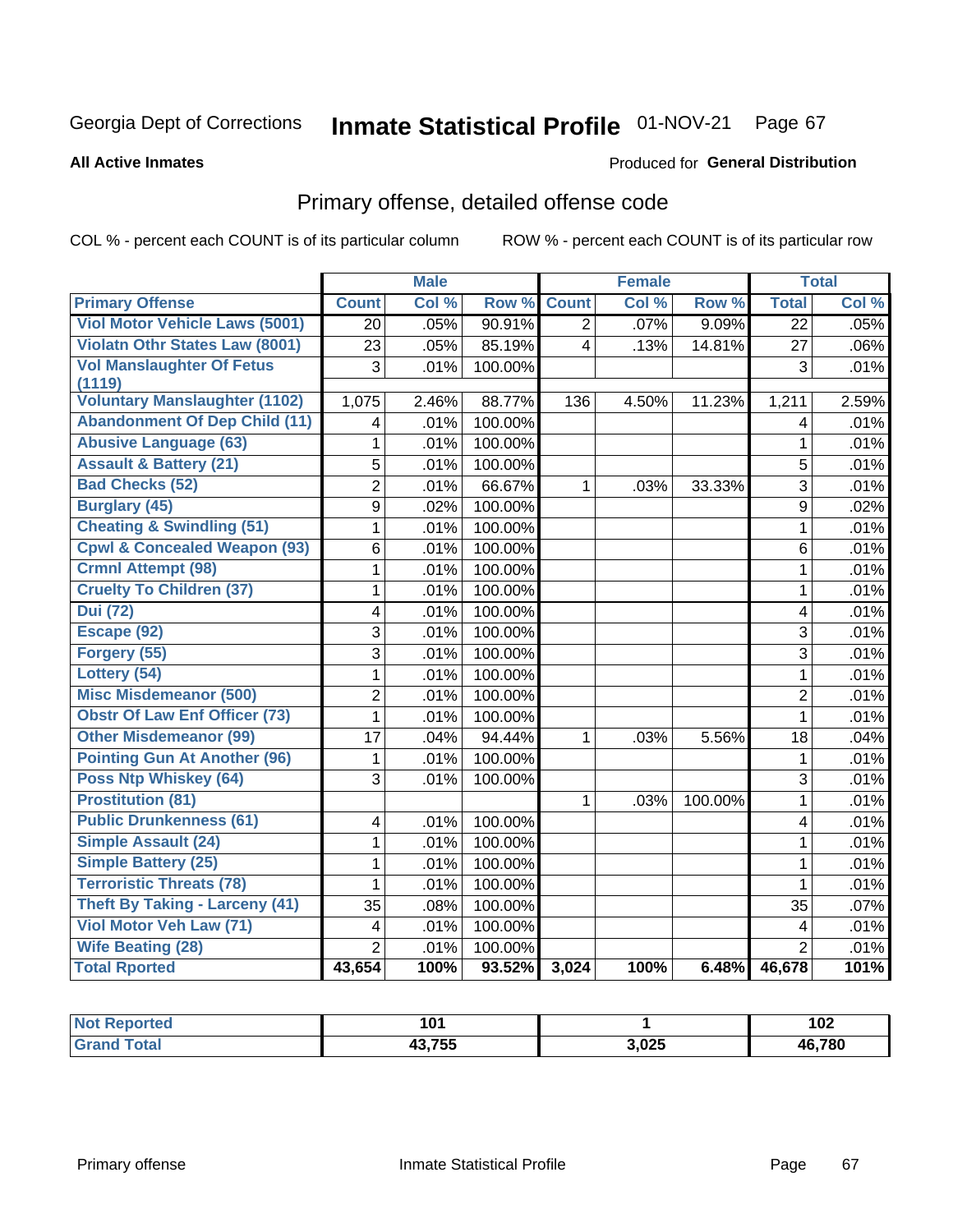# Inmate Statistical Profile 01-NOV-21 Page 68

#### **All Active Inmates**

#### Produced for General Distribution

## Primary offense, detailed offense code

COL % - percent each COUNT is of its particular column

|                      | <b>Male</b> | Female      | Total       |
|----------------------|-------------|-------------|-------------|
| Mode (most frequent) | 1101 Murder | 1101 Murder | 1101 Murder |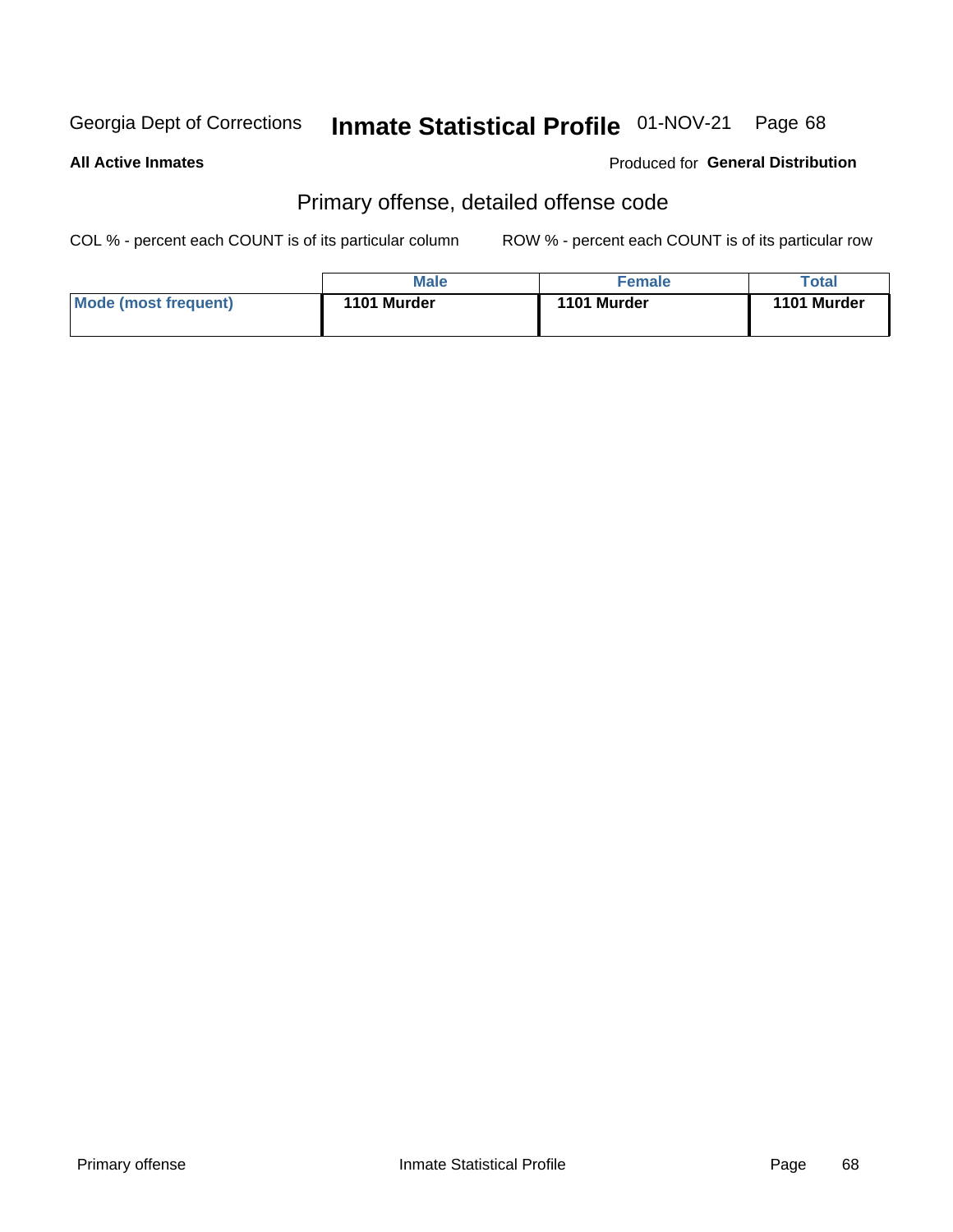# Inmate Statistical Profile 01-NOV-21 Page 68

Produced for General Distribution

#### **All Active Inmates**

## County of conviction of primary offense

COL % - percent each COUNT is of its particular column

|                                    |                  | <b>Male</b> |         |                         | <b>Female</b> |        |              | <b>Total</b> |
|------------------------------------|------------------|-------------|---------|-------------------------|---------------|--------|--------------|--------------|
| <b>County of Conviction</b>        | <b>Count</b>     | Col %       | Row %   | <b>Count</b>            | Col %         | Row %  | <b>Total</b> | Col %        |
| <b>Unknown</b><br>000              | $\overline{173}$ | .40%        | 93.01%  | 13                      | .43%          | 6.99%  | 186          | .40%         |
| <b>Appling County</b><br>001       | 112              | .26%        | 97.39%  | 3                       | .10%          | 2.61%  | 115          | .25%         |
| <b>Atkinson County</b><br>002      | 42               | .10%        | 97.67%  | 1                       | .03%          | 2.33%  | 43           | .09%         |
| <b>Bacon County</b><br>003         | 68               | .16%        | 91.89%  | 6                       | .20%          | 8.11%  | 74           | .16%         |
| <b>Baker County</b><br>004         | 13               | .03%        | 81.25%  | 3                       | .10%          | 18.75% | 16           | .03%         |
| <b>Baldwin County</b><br>005       | 279              | .64%        | 92.38%  | 23                      | .76%          | 7.62%  | 302          | .65%         |
| <b>Banks County</b><br>006         | 57               | .13%        | 87.69%  | 8                       | .26%          | 12.31% | 65           | .14%         |
| <b>Barrow County</b><br>007        | 308              | .70%        | 89.80%  | 35                      | 1.16%         | 10.20% | 343          | .73%         |
| <b>Bartow County</b><br>008        | 603              | 1.38%       | 90.95%  | 60                      | 1.98%         | 9.05%  | 663          | 1.42%        |
| <b>Ben Hill County</b><br>009      | 227              | .52%        | 94.58%  | 13                      | .43%          | 5.42%  | 240          | .51%         |
| <b>Berrien County</b><br>010       | 92               | .21%        | 94.85%  | 5                       | .17%          | 5.15%  | 97           | .21%         |
| <b>Bibb County</b><br>011          | 960              | 2.19%       | 95.24%  | 48                      | 1.59%         | 4.76%  | 1,008        | 2.15%        |
| <b>Bleckley County</b><br>012      | 65               | .15%        | 92.86%  | 5                       | .17%          | 7.14%  | 70           | .15%         |
| <b>Brantley County</b><br>013      | 92               | .21%        | 89.32%  | 11                      | .36%          | 10.68% | 103          | .22%         |
| <b>Brooks County</b><br>014        | 41               | .09%        | 100.00% |                         |               |        | 41           | .09%         |
| 015<br><b>Bryan County</b>         | 40               | .09%        | 95.24%  | $\overline{2}$          | .07%          | 4.76%  | 42           | .09%         |
| <b>Bulloch County</b><br>016       | 436              | 1.00%       | 93.16%  | 32                      | 1.06%         | 6.84%  | 468          | 1.00%        |
| <b>Burke County</b><br>017         | 207              | .47%        | 97.18%  | 6                       | .20%          | 2.82%  | 213          | .46%         |
| <b>Butts County</b><br>018         | 120              | .27%        | 90.91%  | 12                      | .40%          | 9.09%  | 132          | .28%         |
| <b>Calhoun County</b><br>019       | 25               | .06%        | 89.29%  | 3                       | .10%          | 10.71% | 28           | .06%         |
| <b>Camden County</b><br>020        | 171              | .39%        | 93.44%  | 12                      | .40%          | 6.56%  | 183          | .39%         |
| <b>Candler County</b><br>021       | 99               | .23%        | 93.40%  | $\overline{7}$          | .23%          | 6.60%  | 106          | .23%         |
| <b>Carroll County</b><br>022       | 530              | 1.21%       | 94.14%  | 33                      | 1.09%         | 5.86%  | 563          | 1.20%        |
| <b>Catoosa County</b><br>023       | 338              | .77%        | 93.11%  | 25                      | .83%          | 6.89%  | 363          | .78%         |
| <b>Charlton County</b><br>024      | 56               | .13%        | 88.89%  | $\overline{7}$          | .23%          | 11.11% | 63           | .13%         |
| 025<br><b>Chatham County</b>       | 1,550            | 3.54%       | 96.51%  | 56                      | 1.85%         | 3.49%  | 1,606        | 3.43%        |
| <b>Chattahoochee County</b><br>026 | 13               | .03%        | 100.00% |                         |               |        | 13           | .03%         |
| <b>Chattooga County</b><br>027     | 177              | .40%        | 90.77%  | 18                      | .60%          | 9.23%  | 195          | .42%         |
| <b>Cherokee County</b><br>028      | 491              | 1.12%       | 92.64%  | 39                      | 1.29%         | 7.36%  | 530          | 1.13%        |
| <b>Clarke County</b><br>029        | 450              | 1.03%       | 93.17%  | 33                      | 1.09%         | 6.83%  | 483          | 1.03%        |
| <b>Clay County</b><br>030          | 17               | .04%        | 80.95%  | $\overline{\mathbf{4}}$ | .13%          | 19.05% | 21           | .04%         |
| 031<br><b>Clayton County</b>       | 1,129            | 2.58%       | 93.62%  | 77                      | 2.55%         | 6.38%  | 1,206        | 2.58%        |
| <b>Clinch County</b><br>032        | 39               | .09%        | 92.86%  | 3                       | .10%          | 7.14%  | 42           | .09%         |
| <b>Cobb County</b><br>033          | 2,071            | 4.73%       | 93.80%  | 137                     | 4.53%         | 6.20%  | 2,208        | 4.72%        |
| <b>Coffee County</b><br>034        | 277              | .63%        | 93.27%  | 20                      | .66%          | 6.73%  | 297          | .63%         |
| <b>Colquitt County</b><br>035      | 197              | .45%        | 92.49%  | 16                      | .53%          | 7.51%  | 213          | .46%         |
| <b>Columbia County</b><br>036      | 346              | .79%        | 91.53%  | 32                      | 1.06%         | 8.47%  | 378          | .81%         |
| <b>Cook County</b><br>037          | 105              | .24%        | 92.92%  | 8                       | .26%          | 7.08%  | 113          | .24%         |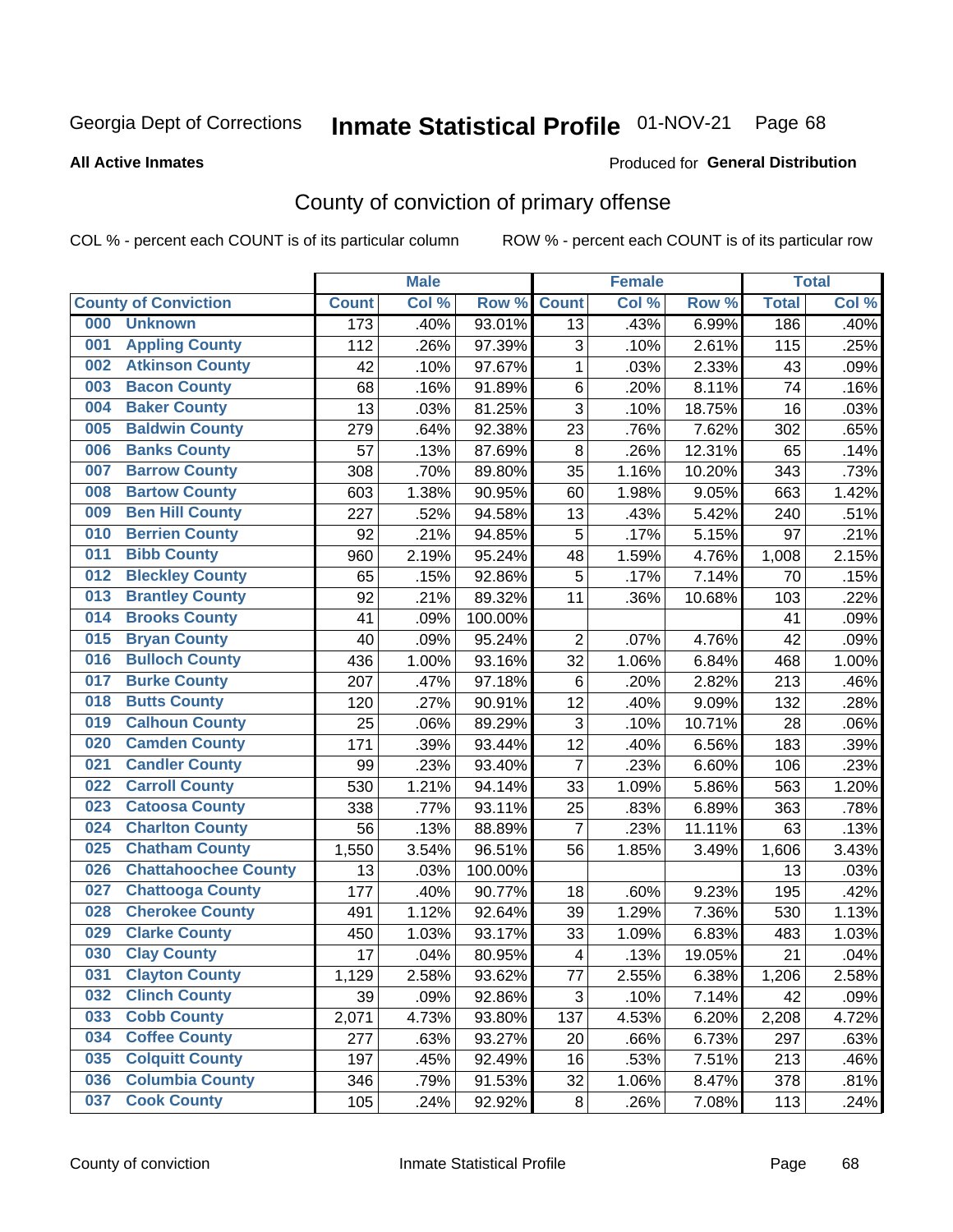# Inmate Statistical Profile 01-NOV-21 Page 69

Produced for General Distribution

#### **All Active Inmates**

## County of conviction of primary offense

COL % - percent each COUNT is of its particular column

|                                |              | <b>Male</b> |         |                | <b>Female</b> |        |              | <b>Total</b> |
|--------------------------------|--------------|-------------|---------|----------------|---------------|--------|--------------|--------------|
| <b>County of Conviction</b>    | <b>Count</b> | Col %       | Row %   | <b>Count</b>   | Col %         | Row %  | <b>Total</b> | Col %        |
| <b>Coweta County</b><br>038    | 527          | 1.20%       | 94.95%  | 28             | .93%          | 5.05%  | 555          | 1.19%        |
| <b>Crawford County</b><br>039  | 22           | .05%        | 95.65%  | 1              | .03%          | 4.35%  | 23           | .05%         |
| <b>Crisp County</b><br>040     | 337          | .77%        | 94.13%  | 21             | .69%          | 5.87%  | 358          | .77%         |
| <b>Dade County</b><br>041      | 83           | .19%        | 94.32%  | $\mathbf 5$    | .17%          | 5.68%  | 88           | .19%         |
| 042<br><b>Dawson County</b>    | 99           | .23%        | 93.40%  | $\overline{7}$ | .23%          | 6.60%  | 106          | .23%         |
| <b>Decatur County</b><br>043   | 231          | .53%        | 96.65%  | 8              | .26%          | 3.35%  | 239          | .51%         |
| <b>Dekalb County</b><br>044    | 2,323        | 5.31%       | 95.52%  | 109            | 3.60%         | 4.48%  | 2,432        | 5.20%        |
| <b>Dodge County</b><br>045     | 108          | .25%        | 87.80%  | 15             | .50%          | 12.20% | 123          | .26%         |
| <b>Dooly County</b><br>046     | 114          | .26%        | 95.80%  | 5              | .17%          | 4.20%  | 119          | .25%         |
| <b>Dougherty County</b><br>047 | 715          | 1.63%       | 95.97%  | 30             | .99%          | 4.03%  | 745          | 1.59%        |
| <b>Douglas County</b><br>048   | 881          | 2.01%       | 91.68%  | 80             | 2.64%         | 8.32%  | 961          | 2.05%        |
| <b>Early County</b><br>049     | 82           | .19%        | 98.80%  | 1              | .03%          | 1.20%  | 83           | .18%         |
| <b>Echols County</b><br>050    | 12           | .03%        | 92.31%  | 1              | .03%          | 7.69%  | 13           | .03%         |
| 051<br><b>Effingham County</b> | 214          | .49%        | 90.30%  | 23             | .76%          | 9.70%  | 237          | .51%         |
| 052<br><b>Elbert County</b>    | 125          | .29%        | 96.15%  | 5              | .17%          | 3.85%  | 130          | .28%         |
| <b>Emanuel County</b><br>053   | 150          | .34%        | 93.17%  | 11             | .36%          | 6.83%  | 161          | .34%         |
| 054<br><b>Evans County</b>     | 74           | .17%        | 94.87%  | 4              | .13%          | 5.13%  | 78           | .17%         |
| <b>Fannin County</b><br>055    | 90           | .21%        | 89.11%  | 11             | .36%          | 10.89% | 101          | .22%         |
| <b>Fayette County</b><br>056   | 309          | .71%        | 95.08%  | 16             | .53%          | 4.92%  | 325          | .69%         |
| <b>Floyd County</b><br>057     | 850          | 1.94%       | 90.52%  | 89             | 2.94%         | 9.48%  | 939          | 2.01%        |
| <b>Forsyth County</b><br>058   | 342          | .78%        | 91.20%  | 33             | 1.09%         | 8.80%  | 375          | .80%         |
| <b>Franklin County</b><br>059  | 143          | .33%        | 87.20%  | 21             | .69%          | 12.80% | 164          | .35%         |
| <b>Fulton County</b><br>060    | 4,204        | 9.61%       | 96.25%  | 164            | 5.42%         | 3.75%  | 4,368        | 9.34%        |
| <b>Gilmer County</b><br>061    | 100          | .23%        | 92.59%  | 8              | .26%          | 7.41%  | 108          | .23%         |
| 062<br><b>Glascock County</b>  | 8            | .02%        | 100.00% |                |               |        | 8            | .02%         |
| <b>Glynn County</b><br>063     | 472          | 1.08%       | 94.78%  | 26             | .86%          | 5.22%  | 498          | 1.06%        |
| <b>Gordon County</b><br>064    | 351          | .80%        | 90.70%  | 36             | 1.19%         | 9.30%  | 387          | .83%         |
| <b>Grady County</b><br>065     | 144          | .33%        | 94.74%  | 8              | .26%          | 5.26%  | 152          | .32%         |
| <b>Greene County</b><br>066    | 94           | .21%        | 95.92%  | 4              | .13%          | 4.08%  | 98           | .21%         |
| <b>Gwinnett County</b><br>067  | 2,273        | 5.19%       | 93.93%  | 147            | 4.86%         | 6.07%  | 2,420        | 5.17%        |
| <b>Habersham County</b><br>068 | 108          | .25%        | 88.52%  | 14             | .46%          | 11.48% | 122          | .26%         |
| 069<br><b>Hall County</b>      | 630          | 1.44%       | 93.47%  | 44             | 1.45%         | 6.53%  | 674          | 1.44%        |
| <b>Hancock County</b><br>070   | 38           | .09%        | 95.00%  | $\overline{2}$ | .07%          | 5.00%  | 40           | .09%         |
| <b>Haralson County</b><br>071  | 108          | .25%        | 90.76%  | 11             | .36%          | 9.24%  | 119          | .25%         |
| 072<br><b>Harris County</b>    | 88           | .20%        | 93.62%  | 6              | .20%          | 6.38%  | 94           | .20%         |
| <b>Hart County</b><br>073      | 155          | .35%        | 92.26%  | 13             | .43%          | 7.74%  | 168          | .36%         |
| <b>Heard County</b><br>074     | 38           | .09%        | 97.44%  | 1              | .03%          | 2.56%  | 39           | .08%         |
| <b>Henry County</b><br>075     | 575          | 1.31%       | 91.41%  | 54             | 1.79%         | 8.59%  | 629          | 1.34%        |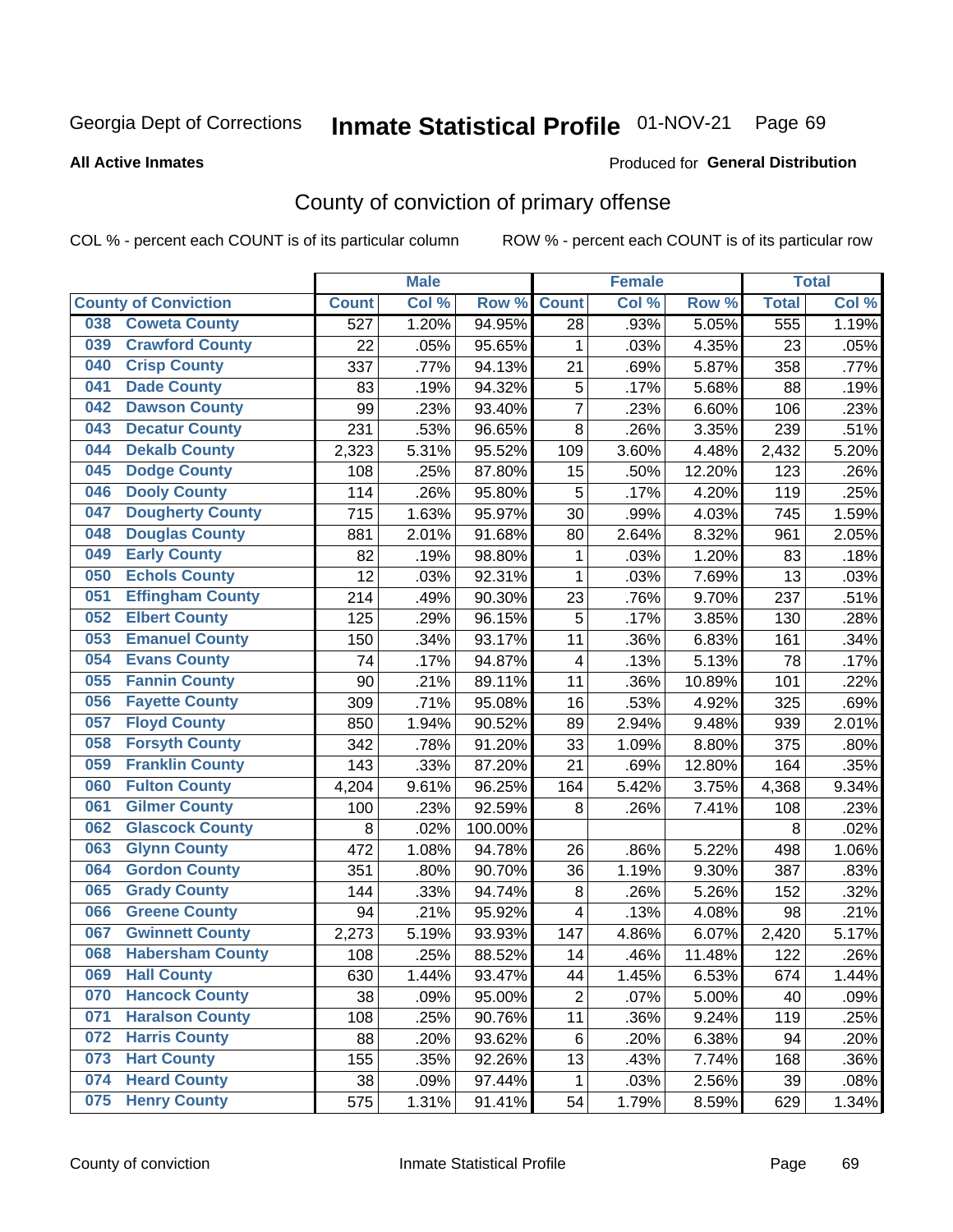# Inmate Statistical Profile 01-NOV-21 Page 70

#### **All Active Inmates**

#### Produced for General Distribution

## County of conviction of primary offense

COL % - percent each COUNT is of its particular column

|     |                             |              | <b>Male</b> |         |                         | <b>Female</b> |        |              | <b>Total</b> |
|-----|-----------------------------|--------------|-------------|---------|-------------------------|---------------|--------|--------------|--------------|
|     | <b>County of Conviction</b> | <b>Count</b> | Col %       | Row %   | <b>Count</b>            | Col %         | Row %  | <b>Total</b> | Col %        |
| 076 | <b>Houston County</b>       | 707          | 1.62%       | 92.30%  | 59                      | 1.95%         | 7.70%  | 766          | 1.64%        |
| 077 | <b>Irwin County</b>         | 60           | .14%        | 98.36%  | 1                       | .03%          | 1.64%  | 61           | .13%         |
| 078 | <b>Jackson County</b>       | 259          | .59%        | 91.84%  | 23                      | .76%          | 8.16%  | 282          | .60%         |
| 079 | <b>Jasper County</b>        | 55           | .13%        | 96.49%  | $\overline{2}$          | .07%          | 3.51%  | 57           | .12%         |
| 080 | <b>Jeff Davis County</b>    | 78           | .18%        | 95.12%  | 4                       | .13%          | 4.88%  | 82           | .18%         |
| 081 | <b>Jefferson County</b>     | 134          | .31%        | 93.71%  | 9                       | .30%          | 6.29%  | 143          | .31%         |
| 082 | <b>Jenkins County</b>       | 64           | .15%        | 94.12%  | 4                       | .13%          | 5.88%  | 68           | .15%         |
| 083 | <b>Johnson County</b>       | 37           | .08%        | 97.37%  | 1                       | .03%          | 2.63%  | 38           | .08%         |
| 084 | <b>Jones County</b>         | 165          | .38%        | 86.39%  | 26                      | .86%          | 13.61% | 191          | .41%         |
| 085 | <b>Lamar County</b>         | 79           | .18%        | 86.81%  | 12                      | .40%          | 13.19% | 91           | .19%         |
| 086 | <b>Lanier County</b>        | 48           | .11%        | 88.89%  | 6                       | .20%          | 11.11% | 54           | .12%         |
| 087 | <b>Laurens County</b>       | 260          | .59%        | 93.19%  | 19                      | .63%          | 6.81%  | 279          | .60%         |
| 088 | <b>Lee County</b>           | 67           | .15%        | 90.54%  | $\overline{7}$          | .23%          | 9.46%  | 74           | .16%         |
| 089 | <b>Liberty County</b>       | 189          | .43%        | 92.65%  | 15                      | .50%          | 7.35%  | 204          | .44%         |
| 090 | <b>Lincoln County</b>       | 32           | .07%        | 88.89%  | $\overline{\mathbf{4}}$ | .13%          | 11.11% | 36           | .08%         |
| 091 | <b>Long County</b>          | 63           | .14%        | 94.03%  | 4                       | .13%          | 5.97%  | 67           | .14%         |
| 092 | <b>Lowndes County</b>       | 436          | 1.00%       | 95.82%  | 19                      | .63%          | 4.18%  | 455          | .97%         |
| 093 | <b>Lumpkin County</b>       | 73           | .17%        | 92.41%  | 6                       | .20%          | 7.59%  | 79           | .17%         |
| 094 | <b>Macon County</b>         | 39           | .09%        | 95.12%  | $\overline{2}$          | .07%          | 4.88%  | 41           | .09%         |
| 095 | <b>Madison County</b>       | 137          | .31%        | 91.33%  | 13                      | .43%          | 8.67%  | 150          | .32%         |
| 096 | <b>Marion County</b>        | 27           | .06%        | 96.43%  | $\mathbf{1}$            | .03%          | 3.57%  | 28           | .06%         |
| 097 | <b>Mcduffie County</b>      | 164          | .37%        | 93.18%  | 12                      | .40%          | 6.82%  | 176          | .38%         |
| 098 | <b>Mcintosh County</b>      | 55           | .13%        | 90.16%  | 6                       | .20%          | 9.84%  | 61           | .13%         |
| 099 | <b>Meriwether County</b>    | 152          | .35%        | 93.25%  | 11                      | .36%          | 6.75%  | 163          | .35%         |
| 100 | <b>Miller County</b>        | 25           | .06%        | 100.00% |                         |               |        | 25           | .05%         |
| 101 | <b>Mitchell County</b>      | 134          | .31%        | 93.71%  | 9                       | .30%          | 6.29%  | 143          | .31%         |
| 102 | <b>Monroe County</b>        | 145          | .33%        | 91.19%  | 14                      | .46%          | 8.81%  | 159          | .34%         |
| 103 | <b>Montgomery County</b>    | 25           | .06%        | 96.15%  | 1                       | .03%          | 3.85%  | 26           | .06%         |
| 104 | <b>Morgan County</b>        | 140          | .32%        | 90.91%  | 14                      | .46%          | 9.09%  | 154          | .33%         |
| 105 | <b>Murray County</b>        | 203          | .46%        | 90.22%  | 22                      | .73%          | 9.78%  | 225          | .48%         |
| 106 | <b>Muscogee County</b>      | 981          | 2.24%       | 94.78%  | 54                      | 1.79%         | 5.22%  | 1,035        | 2.21%        |
| 107 | <b>Newton County</b>        | 643          | 1.47%       | 91.73%  | 58                      | 1.92%         | 8.27%  | 701          | 1.50%        |
| 108 | <b>Oconee County</b>        | 46           | .11%        | 100.00% |                         |               |        | 46           | .10%         |
| 109 | <b>Oglethorpe County</b>    | 58           | .13%        | 100.00% |                         |               |        | 58           | .12%         |
| 110 | <b>Paulding County</b>      | 225          | .51%        | 93.75%  | 15                      | .50%          | 6.25%  | 240          | .51%         |
| 111 | <b>Peach County</b>         | 59           | .13%        | 93.65%  | 4                       | .13%          | 6.35%  | 63           | .13%         |
| 112 | <b>Pickens County</b>       | 92           | .21%        | 88.46%  | 12                      | .40%          | 11.54% | 104          | .22%         |
| 113 | <b>Pierce County</b>        | 97           | .22%        | 93.27%  | $\overline{7}$          | .23%          | 6.73%  | 104          | .22%         |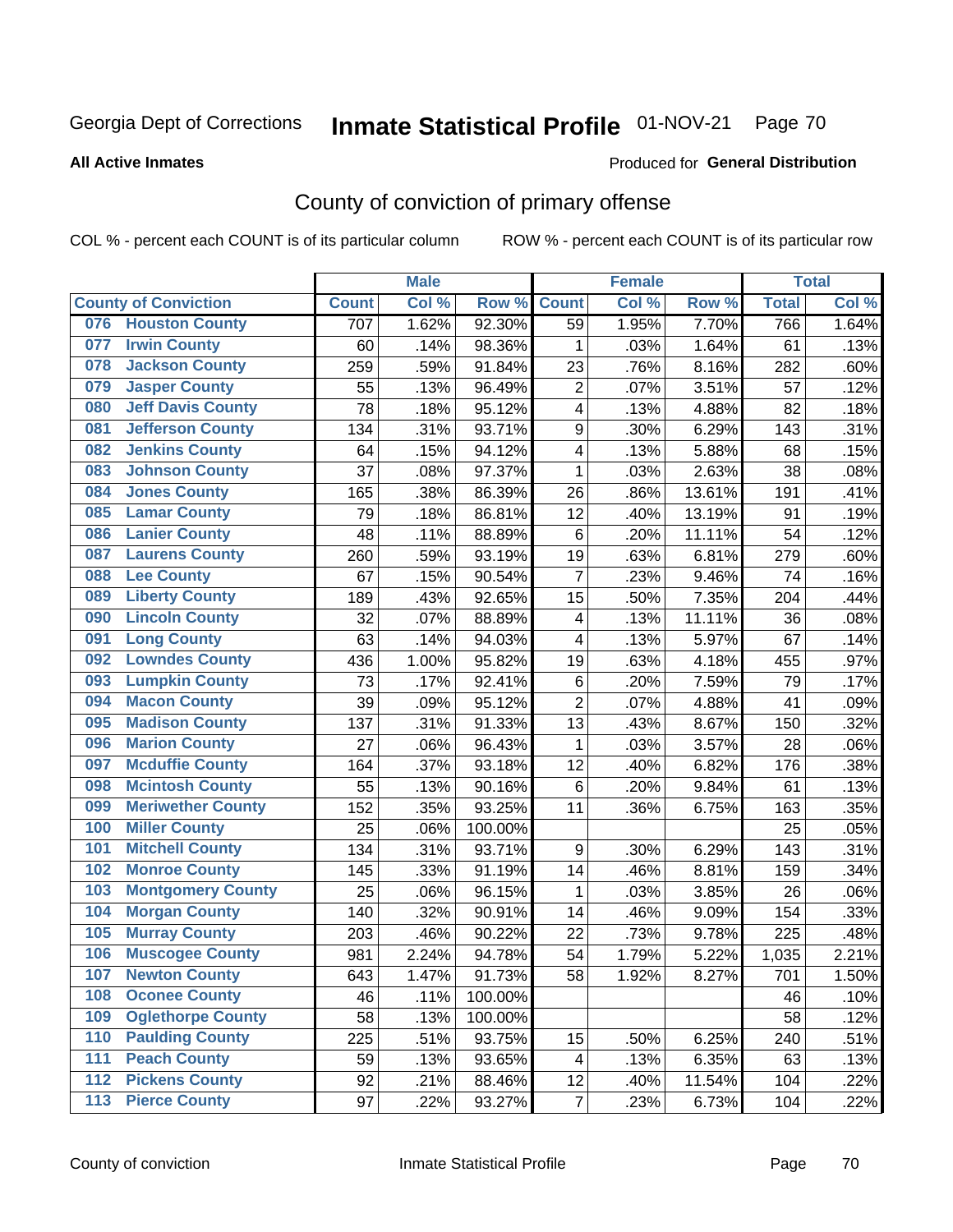# Inmate Statistical Profile 01-NOV-21 Page 71

#### **All Active Inmates**

### **Produced for General Distribution**

## County of conviction of primary offense

COL % - percent each COUNT is of its particular column

|                                          |              | <b>Male</b> |         |                          | <b>Female</b> |        |                 | <b>Total</b> |
|------------------------------------------|--------------|-------------|---------|--------------------------|---------------|--------|-----------------|--------------|
| <b>County of Conviction</b>              | <b>Count</b> | Col %       | Row %   | <b>Count</b>             | Col %         | Row %  | <b>Total</b>    | Col %        |
| <b>Pike County</b><br>114                | 48           | .11%        | 94.12%  | 3                        | .10%          | 5.88%  | $\overline{51}$ | .11%         |
| <b>Polk County</b><br>$\overline{115}$   | 192          | .44%        | 90.14%  | 21                       | .69%          | 9.86%  | 213             | .46%         |
| <b>Pulaski County</b><br>116             | 28           | .06%        | 84.85%  | 5                        | .17%          | 15.15% | 33              | .07%         |
| <b>Putnam County</b><br>117              | 151          | .35%        | 93.79%  | 10                       | .33%          | 6.21%  | 161             | .34%         |
| <b>Quitman County</b><br>118             | 11           | .03%        | 100.00% |                          |               |        | 11              | .02%         |
| <b>Rabun County</b><br>119               | 54           | .12%        | 83.08%  | 11                       | .36%          | 16.92% | 65              | .14%         |
| <b>Randolph County</b><br>120            | 46           | .11%        | 97.87%  | 1                        | .03%          | 2.13%  | 47              | .10%         |
| <b>Richmond County</b><br>121            | 1,555        | 3.55%       | 94.76%  | 86                       | 2.84%         | 5.24%  | 1,641           | 3.51%        |
| <b>Rockdale County</b><br>122            | 392          | .90%        | 93.78%  | 26                       | .86%          | 6.22%  | 418             | .89%         |
| <b>Schley County</b><br>123              | 18           | .04%        | 100.00% |                          |               |        | 18              | .04%         |
| <b>Screven County</b><br>124             | 100          | .23%        | 95.24%  | $\mathbf 5$              | .17%          | 4.76%  | 105             | .22%         |
| <b>Seminole County</b><br>125            | 52           | .12%        | 85.25%  | 9                        | .30%          | 14.75% | 61              | .13%         |
| <b>Spalding County</b><br>126            | 419          | .96%        | 92.70%  | 33                       | 1.09%         | 7.30%  | 452             | .97%         |
| <b>Stephens County</b><br>127            | 123          | .28%        | 96.09%  | 5                        | .17%          | 3.91%  | 128             | .27%         |
| <b>Stewart County</b><br>128             | 20           | .05%        | 86.96%  | 3                        | .10%          | 13.04% | 23              | .05%         |
| <b>Sumter County</b><br>129              | 188          | .43%        | 96.41%  | $\overline{7}$           | .23%          | 3.59%  | 195             | .42%         |
| <b>Talbot County</b><br>130              | 21           | .05%        | 95.45%  | 1                        | .03%          | 4.55%  | 22              | .05%         |
| <b>Taliaferro County</b><br>131          | 21           | .05%        | 100.00% |                          |               |        | 21              | .04%         |
| <b>Tattnall County</b><br>132            | 149          | .34%        | 88.69%  | 19                       | .63%          | 11.31% | 168             | .36%         |
| <b>Taylor County</b><br>133              | 45           | .10%        | 90.00%  | 5                        | .17%          | 10.00% | 50              | .11%         |
| <b>Telfair County</b><br>134             | 92           | .21%        | 92.93%  | $\overline{7}$           | .23%          | 7.07%  | 99              | .21%         |
| <b>Terrell County</b><br>135             | 73           | .17%        | 97.33%  | $\overline{2}$           | .07%          | 2.67%  | 75              | .16%         |
| <b>Thomas County</b><br>136              | 191          | .44%        | 95.98%  | 8                        | .26%          | 4.02%  | 199             | .43%         |
| <b>Tift County</b><br>137                | 311          | .71%        | 96.88%  | 10                       | .33%          | 3.12%  | 321             | .69%         |
| <b>Toombs County</b><br>138              | 281          | .64%        | 91.23%  | 27                       | .89%          | 8.77%  | 308             | .66%         |
| <b>Towns County</b><br>139               | 48           | .11%        | 80.00%  | 12                       | .40%          | 20.00% | 60              | .13%         |
| <b>Treutlen County</b><br>140            | 68           | .16%        | 100.00% |                          |               |        | 68              | .15%         |
| <b>Troup County</b><br>141               | 531          | 1.21%       | 93.82%  | 35                       | 1.16%         | 6.18%  | 566             | 1.21%        |
| <b>Turner County</b><br>142              | 54           | .12%        | 94.74%  | 3                        | .10%          | 5.26%  | 57              | .12%         |
| <b>Twiggs County</b><br>$\overline{143}$ | 36           | .08%        | 90.00%  | $\overline{\mathcal{A}}$ | .13%          | 10.00% | 40              | .09%         |
| <b>Union County</b><br>144               | 87           | .20%        | 82.08%  | 19                       | .63%          | 17.92% | 106             | .23%         |
| 145<br><b>Upson County</b>               | 154          | .35%        | 94.48%  | 9                        | .30%          | 5.52%  | 163             | .35%         |
| <b>Walker County</b><br>146              | 399          | .91%        | 90.27%  | 43                       | 1.42%         | 9.73%  | 442             | .94%         |
| <b>Walton County</b><br>147              | 601          | 1.37%       | 90.79%  | 61                       | 2.02%         | 9.21%  | 662             | 1.42%        |
| <b>Ware County</b><br>148                | 229          | .52%        | 92.71%  | 18                       | .60%          | 7.29%  | 247             | .53%         |
| <b>Warren County</b><br>149              | 26           | .06%        | 89.66%  | 3                        | .10%          | 10.34% | 29              | .06%         |
| <b>Washington County</b><br>150          | 173          | .40%        | 92.02%  | 15                       | .50%          | 7.98%  | 188             | .40%         |
| <b>Wayne County</b><br>151               | 193          | .44%        | 90.61%  | 20                       | .66%          | 9.39%  | 213             | .46%         |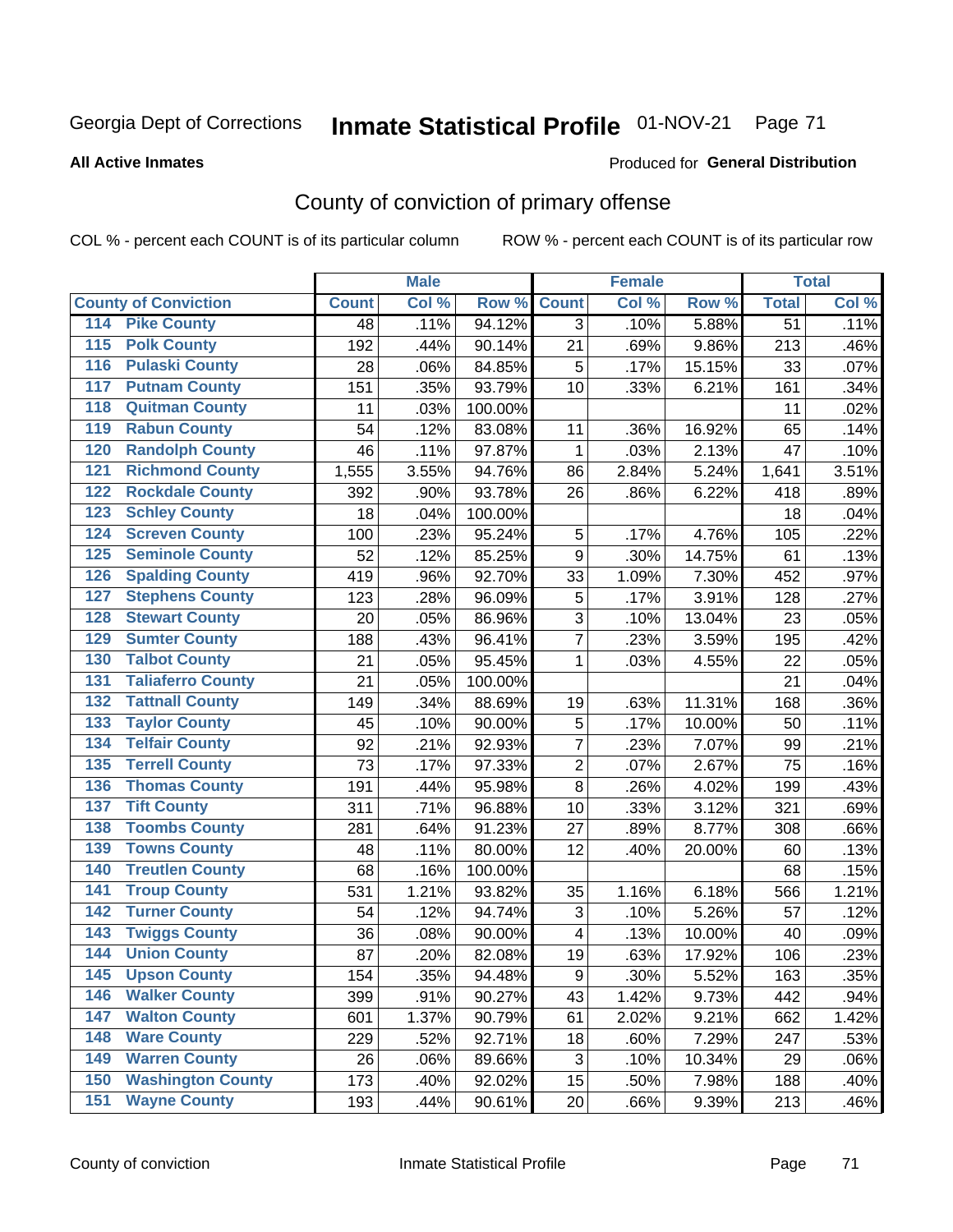# Inmate Statistical Profile 01-NOV-21 Page 72

**All Active Inmates** 

#### Produced for General Distribution

## County of conviction of primary offense

COL % - percent each COUNT is of its particular column

|                                |                 | <b>Male</b> |             |       | <b>Female</b> |        |              | <b>Total</b> |
|--------------------------------|-----------------|-------------|-------------|-------|---------------|--------|--------------|--------------|
| <b>County of Conviction</b>    | <b>Count</b>    | Col %       | Row % Count |       | Col %         | Row %  | <b>Total</b> | Col %        |
| <b>Webster County</b><br>152   | 6               | .01%        | 75.00%      | 2     | $.07\%$       | 25.00% | 8            | .02%         |
| <b>Wheeler County</b><br>153   | 16              | $.04\%$     | 88.89%      | 2     | $.07\%$       | 11.11% | 18           | .04%         |
| <b>White County</b><br>154     | 72 <sub>1</sub> | .16%        | 94.74%      | 4     | .13%          | 5.26%  | 76           | .16%         |
| <b>Whitfield County</b><br>155 | 722             | 1.65%       | 88.16%      | 97    | 3.21%         | 11.84% | 819          | 1.75%        |
| <b>Wilcox County</b><br>156    | 48              | $.11\%$     | 96.00%      | 2     | $.07\%$       | 4.00%  | 50           | .11%         |
| <b>Wilkes County</b><br>157    | 62              | .14%        | 96.88%      | 2     | $.07\%$       | 3.13%  | 64           | .14%         |
| <b>Wilkinson County</b><br>158 | 42              | .10%        | 95.45%      | 2     | $.07\%$       | 4.55%  | 44           | .09%         |
| <b>Worth County</b><br>159     | 121             | .28%        | 89.63%      | 14    | .46%          | 10.37% | 135          | .29%         |
| <b>Total Rported</b>           | 43,755          | 100%        | 93.53%      | 3,025 | 100%          | 6.47%  | 46,780       | 100%         |

| <b>Not Reported</b> |        |       |        |
|---------------------|--------|-------|--------|
| Total               | 43,755 | 3,025 | 46,780 |

| <b>Mode (most frequent)</b> | <b>Fulton County</b> | <b>Fulton County</b> | <b>Fulton County</b> |
|-----------------------------|----------------------|----------------------|----------------------|
|                             |                      |                      |                      |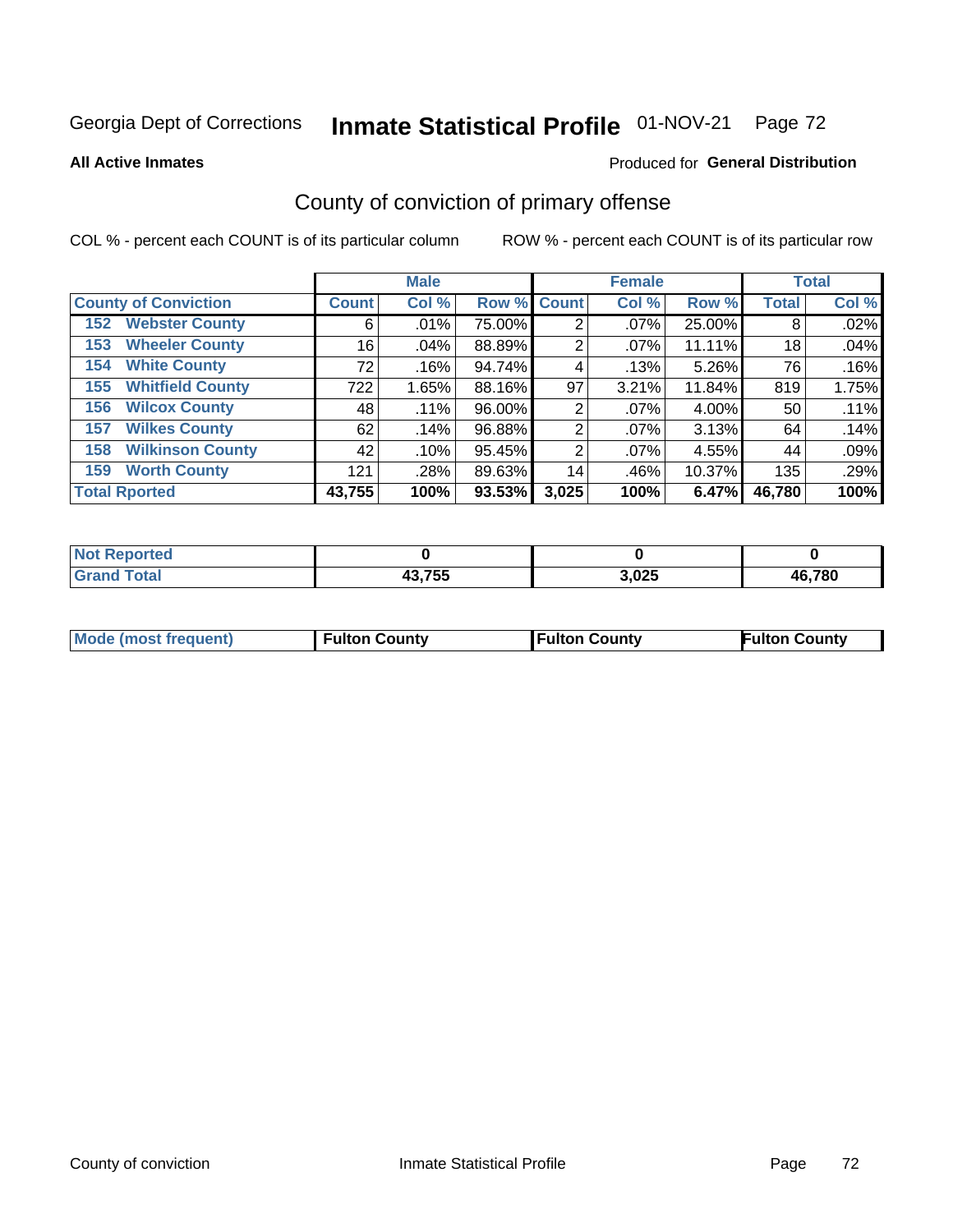### Georgia Dept of Corrections **All Active Inmates**

# Inmate Statistical Profile 01-NOV-21 Page 73

Produced for General Distribution

# Circuit of conviction of primary offense

|                         |                                 |              | <b>Male</b> |        |                 | <b>Female</b> |        |              | <b>Total</b> |
|-------------------------|---------------------------------|--------------|-------------|--------|-----------------|---------------|--------|--------------|--------------|
|                         | <b>Circuit of Conviction</b>    | <b>Count</b> | Col %       | Row %  | <b>Count</b>    | Col %         | Row %  | <b>Total</b> | Col %        |
| 1                       | <b>Alapaha Circuit</b>          | 326          | .75%        | 93.41% | $\overline{23}$ | .76%          | 6.59%  | 349          | .75%         |
| $\overline{2}$          | <b>Alcovy Circuit</b>           | 1,244        | 2.85%       | 91.27% | 119             | 3.95%         | 8.73%  | 1,363        | 2.93%        |
| $\overline{\mathbf{3}}$ | <b>Atlanta Circuit</b>          | 4,204        | 9.65%       | 96.25% | 164             | 5.44%         | 3.75%  | 4,368        | 9.37%        |
| 4                       | <b>Atlantic Circuit</b>         | 570          | 1.31%       | 91.94% | 50              | 1.66%         | 8.06%  | 620          | 1.33%        |
| $\overline{5}$          | <b>Augusta Circuit</b>          | 2,108        | 4.84%       | 94.44% | 124             | 4.12%         | 5.56%  | 2,232        | 4.79%        |
| $\overline{\bf{6}}$     | <b>Blue Ridge Circuit</b>       | 491          | 1.13%       | 92.64% | 39              | 1.29%         | 7.36%  | 530          | 1.14%        |
| 7                       | <b>Brunswick Circuit</b>        | 1,026        | 2.35%       | 94.04% | 65              | 2.16%         | 5.96%  | 1,091        | 2.34%        |
| $\overline{\mathbf{8}}$ | <b>Chattahoochee Circuit</b>    | 1,175        | 2.70%       | 94.61% | 67              | 2.22%         | 5.39%  | 1,242        | 2.67%        |
| $\overline{9}$          | <b>Cherokee Circuit</b>         | 954          | 2.19%       | 90.86% | 96              | 3.19%         | 9.14%  | 1,050        | 2.25%        |
| 10                      | <b>Clayton Circuit</b>          | 1,129        | 2.59%       | 93.62% | 77              | 2.56%         | 6.38%  | 1,206        | 2.59%        |
| $\overline{11}$         | <b>Cobb Circuit</b>             | 2,071        | 4.75%       | 93.80% | 137             | 4.55%         | 6.20%  | 2,208        | 4.74%        |
| $\overline{12}$         | <b>Conasauga Circuit</b>        | 925          | 2.12%       | 88.60% | 119             | 3.95%         | 11.40% | 1,044        | 2.24%        |
| 13                      | <b>Cordele Circuit</b>          | 726          | 1.67%       | 94.65% | 41              | 1.36%         | 5.35%  | 767          | 1.65%        |
| $\overline{14}$         | <b>Coweta Circuit</b>           | 1,778        | 4.08%       | 94.27% | 108             | 3.59%         | 5.73%  | 1,886        | 4.05%        |
| 15                      | <b>Dougherty Circuit</b>        | 715          | 1.64%       | 95.97% | 30              | 1.00%         | 4.03%  | 745          | 1.60%        |
| 16                      | <b>Dublin Circuit</b>           | 401          | .92%        | 94.35% | 24              | .80%          | 5.65%  | 425          | .91%         |
| 17                      | <b>Eastern Circuit</b>          | 1,550        | 3.56%       | 96.51% | 56              | 1.86%         | 3.49%  | 1,606        | 3.45%        |
| $\overline{18}$         | <b>Flint Circuit</b>            | 575          | 1.32%       | 91.41% | 54              | 1.79%         | 8.59%  | 629          | 1.35%        |
| 19                      | <b>Griffin Circuit</b>          | 930          | 2.13%       | 93.84% | 61              | 2.03%         | 6.16%  | 991          | 2.13%        |
| $\overline{20}$         | <b>Gwinnett Circuit</b>         | 2,273        | 5.22%       | 93.93% | 147             | 4.88%         | 6.07%  | 2,420        | 5.19%        |
| $\overline{21}$         | <b>Houston Circuit</b>          | 707          | 1.62%       | 92.30% | 59              | 1.96%         | 7.70%  | 766          | 1.64%        |
| $\overline{22}$         | <b>Lookout Mountain Circuit</b> | 997          | 2.29%       | 91.64% | 91              | 3.02%         | 8.36%  | 1,088        | 2.34%        |
| 23                      | <b>Macon Circuit</b>            | 1,041        | 2.39%       | 95.16% | 53              | 1.76%         | 4.84%  | 1,094        | 2.35%        |
| $\overline{24}$         | <b>Middle Circuit</b>           | 837          | 1.92%       | 92.38% | 69              | 2.29%         | 7.62%  | 906          | 1.94%        |
| $\overline{25}$         | <b>Mountain Circuit</b>         | 285          | .65%        | 90.48% | 30              | 1.00%         | 9.52%  | 315          | .68%         |
| 26                      | <b>Northeastern Circuit</b>     | 729          | 1.67%       | 93.46% | 51              | 1.69%         | 6.54%  | 780          | 1.67%        |
| $\overline{27}$         | <b>Northern Circuit</b>         | 618          | 1.42%       | 92.24% | 52              | 1.73%         | 7.76%  | 670          | 1.44%        |
| 28                      | <b>Ocmulgee Circuit</b>         | 964          | 2.21%       | 92.07% | 83              | 2.76%         | 7.93%  | 1,047        | 2.25%        |
| 29                      | <b>Oconee Circuit</b>           | 334          | .77%        | 90.51% | 35              | 1.16%         | 9.49%  | 369          | .79%         |
| 30                      | <b>Ogeechee Circuit</b>         | 814          | 1.87%       | 92.71% | 64              | 2.12%         | 7.29%  | 878          | 1.88%        |
| $\overline{31}$         | <b>Pataula Circuit</b>          | 306          | .70%        | 94.74% | 17              | .56%          | 5.26%  | 323          | .69%         |
| 32                      | <b>Piedmont Circuit</b>         | 624          | 1.43%       | 90.43% | 66              | 2.19%         | 9.57%  | 690          | 1.48%        |
| 33                      | <b>Rome Circuit</b>             | 850          | 1.95%       | 90.52% | 89              | 2.95%         | 9.48%  | 939          | 2.02%        |
| 34                      | <b>South Georgia Circuit</b>    | 547          | 1.26%       | 94.64% | 31              | 1.03%         | 5.36%  | 578          | 1.24%        |
| 35                      | <b>Southern Circuit</b>         | 877          | 2.01%       | 95.22% | 44              | 1.46%         | 4.78%  | 921          | 1.98%        |
| 36                      | <b>Southwestern Circuit</b>     | 338          | .78%        | 94.15% | 21              | .70%          | 5.85%  | 359          | .77%         |
| 37                      | <b>Stone Mountain Circuit</b>   | 2,323        | 5.33%       | 95.52% | 109             | 3.62%         | 4.48%  | 2,432        | 5.22%        |
| 38                      | <b>Tallapoosa Circuit</b>       | 300          | .69%        | 90.36% | 32              | 1.06%         | 9.64%  | 332          | .71%         |
| 39                      | <b>Tifton Circuit</b>           | 546          | 1.25%       | 95.12% | 28              | .93%          | 4.88%  | 574          | 1.23%        |
| 40                      | <b>Toombs Circuit</b>           | 313          | .72%        | 93.71% | 21              | .70%          | 6.29%  | 334          | .72%         |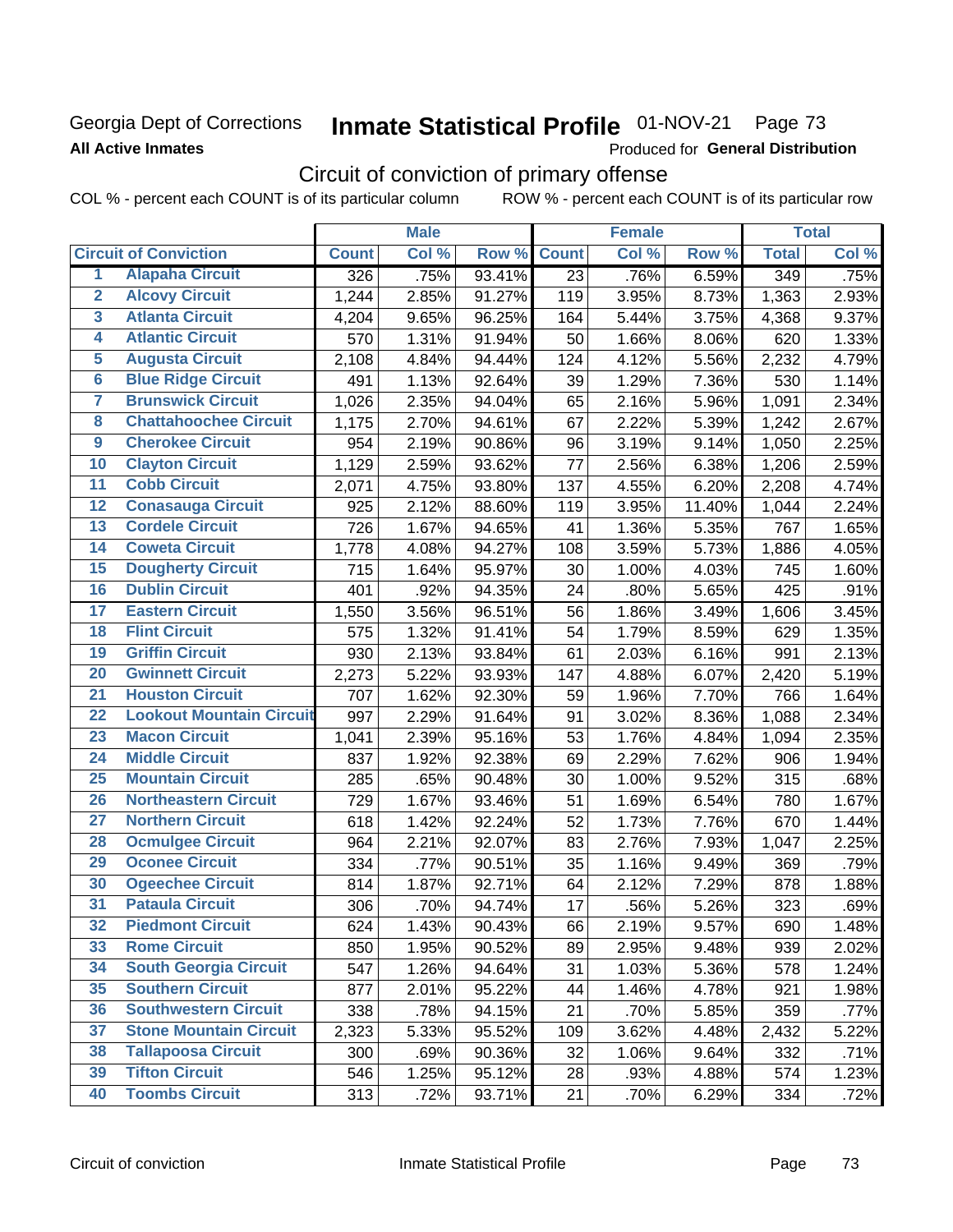### Georgia Dept of Corrections **All Active Inmates**

# Inmate Statistical Profile 01-NOV-21 Page 74

Produced for General Distribution

## Circuit of conviction of primary offense

|    |                                  |        | <b>Male</b> |        |              | <b>Female</b> |        |              | <b>Total</b> |
|----|----------------------------------|--------|-------------|--------|--------------|---------------|--------|--------------|--------------|
|    | <b>Circuit of Conviction</b>     |        | Col %       | Row %  | <b>Count</b> | Col %         | Row %  | <b>Total</b> | Col %        |
| 41 | <b>Waycross Circuit</b>          | 819    | 1.88%       | 92.23% | 69           | 2.29%         | 7.77%  | 888          | 1.91%        |
| 42 | <b>Western Circuit</b>           | 496    | 1.14%       | 93.76% | 33           | 1.10%         | 6.24%  | 529          | 1.14%        |
| 43 | <b>Rockdale Circuit</b>          | 392    | .90%        | 93.78% | 26           | .86%          | 6.22%  | 418          | $.90\%$      |
| 44 | <b>Douglas Circuit</b>           | 881    | 2.02%       | 91.68% | 80           | 2.66%         | 8.32%  | 961          | 2.06%        |
| 45 | <b>Appalachian Circuit</b>       | 282    | .65%        | 90.10% | 31           | 1.03%         | 9.90%  | 313          | .67%         |
| 46 | <b>Enotah Circuit</b>            | 280    | .64%        | 87.23% | 41           | 1.36%         | 12.77% | 321          | .69%         |
| 47 | <b>Bell-Forsyth J.C.</b>         | 342    | .78%        | 91.20% | 33           | 1.10%         | 8.80%  | 375          | .80%         |
| 48 | <b>Towaliga Judicial Circuit</b> | 344    | .79%        | 90.05% | 38           | 1.26%         | 9.95%  | 382          | .82%         |
| 49 | <b>Paulding Circuit</b>          | 225    | .52%        | 93.75% | 15           | .50%          | 6.25%  | 240          | .52%         |
|    | <b>Total Rported</b>             | 43,582 | 100%        | 93.54% | 3,012        | 100%          | 6.46%  | 46,594       | 100%         |
|    | <b>Not Reported</b>              |        | 173         |        |              | 13            |        |              | 186          |
|    | <b>Grand Total</b>               |        | 43,755      |        |              | 3,025         |        |              | 46,780       |

|            | .                 | -,---      | .    |
|------------|-------------------|------------|------|
|            |                   |            |      |
| Mc<br>enti | $-120$<br>ualila. | ont-<br>ша | anta |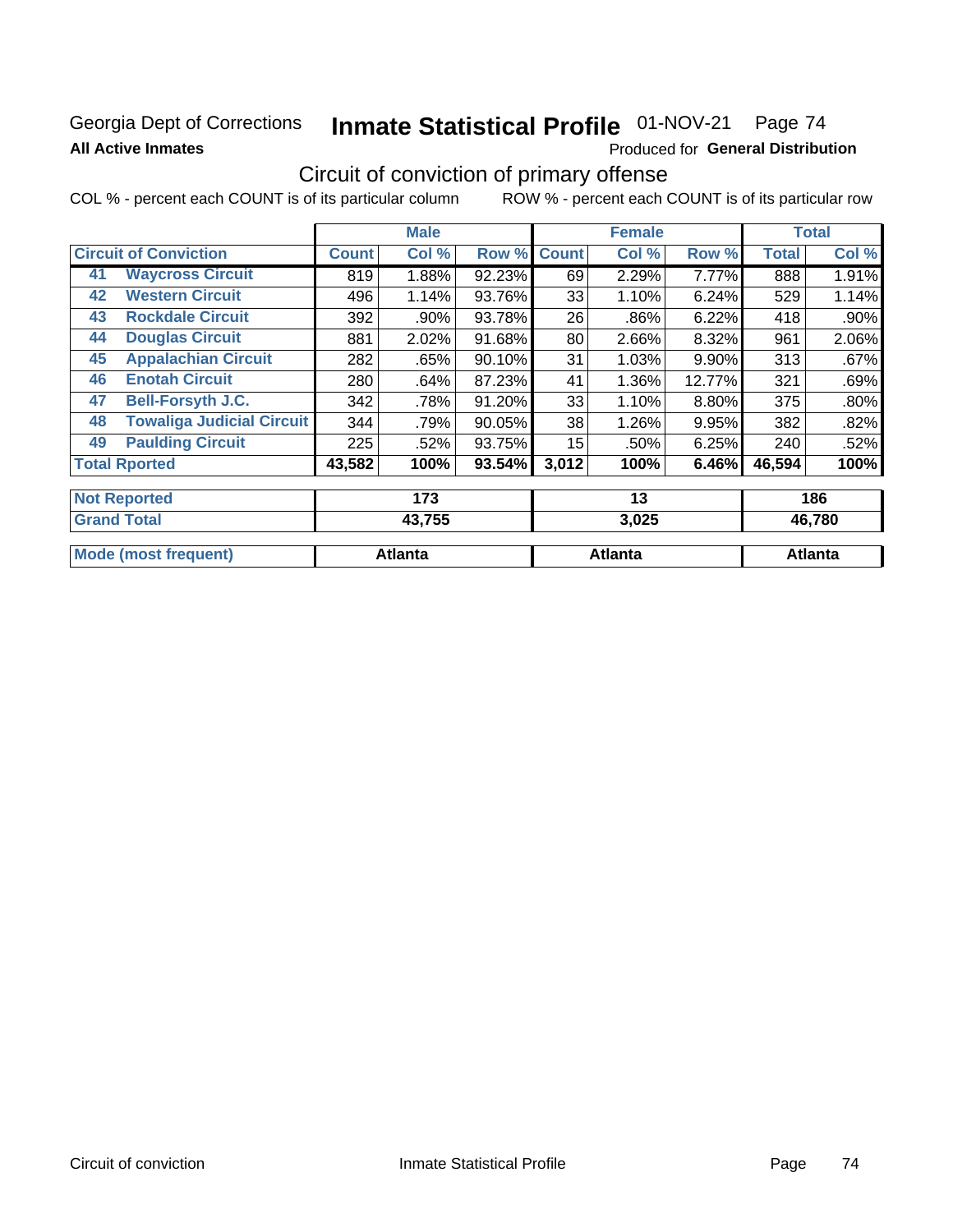#### **All Active Inmates**

#### Produced for **General Distribution**

## Years served (jail + prison) in this incarceration

|                              |              | <b>Male</b> |                  |                  | <b>Female</b> |                  |              | <b>Total</b> |
|------------------------------|--------------|-------------|------------------|------------------|---------------|------------------|--------------|--------------|
| <b>Years Served</b>          | <b>Count</b> | Col %       | Row <sup>%</sup> | <b>Count</b>     | Col %         | Row <sub>%</sub> | <b>Total</b> | Col%         |
| Less than one year           | 7,093        | 16.21%      | 91.94%           | 622              | 20.56%        | 8.06%            | 7,715        | 16.50%       |
| 1 to 1.99 years              | 3,987        | 9.11%       | 91.24%           | 383              | 12.66%        | 8.76%            | 4,370        | 9.34%        |
| 2 to 2.99 years              | 4,869        | 11.13%      | 91.49%           | 453              | 14.98%        | 8.51%            | 5,322        | 11.38%       |
| 3 to 3.99 years              | 3,928        | 8.98%       | 92.12%           | 336              | 11.11%        | 7.88%            | 4,264        | 9.12%        |
| 4 to 4.99 years              | 3,170        | 7.25%       | 93.07%           | 236              | 7.80%         | 6.93%            | 3,406        | 7.28%        |
| $\overline{5}$ to 5.99 years | 2,612        | 5.97%       | 94.33%           | 157              | 5.19%         | 5.67%            | 2,769        | 5.92%        |
| 6 to 6.99 years              | 2,131        | 4.87%       | 93.75%           | 142              | 4.69%         | 6.25%            | 2,273        | 4.86%        |
| 7 to 7.99 years              | 1,873        | 4.28%       | 94.69%           | 105              | 3.47%         | 5.31%            | 1,978        | 4.23%        |
| <b>8 to 8.99 years</b>       | 1,643        | 3.76%       | 94.64%           | 93               | 3.07%         | 5.36%            | 1,736        | 3.71%        |
| 9 to 9.99 years              | 1,406        | 3.21%       | 94.49%           | 82               | 2.71%         | 5.51%            | 1,488        | 3.18%        |
| 10 to 10.99 years            | 1,239        | 2.83%       | 95.82%           | 54               | 1.79%         | 4.18%            | 1,293        | 2.76%        |
| 11 to 11.99 years            | 906          | 2.07%       | 94.77%           | 50               | 1.65%         | 5.23%            | 956          | 2.04%        |
| 12 to 12.99 years            | 844          | 1.93%       | 95.48%           | 40               | 1.32%         | 4.52%            | 884          | 1.89%        |
| 13 to 13.99 years            | 771          | 1.76%       | 96.01%           | 32               | 1.06%         | 3.99%            | 803          | 1.72%        |
| 14 to 14.99 years            | 802          | 1.83%       | 96.74%           | 27               | 0.89%         | 3.26%            | 829          | 1.77%        |
| 15 to 15.99 years            | 595          | 1.36%       | 95.97%           | 25               | 0.83%         | 4.03%            | 620          | 1.33%        |
| 16 to 16.99 years            | 490          | 1.12%       | 94.96%           | 26               | 0.86%         | 5.04%            | 516          | 1.10%        |
| 17 to 17.99 years            | 452          | 1.03%       | 95.16%           | 23               | 0.76%         | 4.84%            | 475          | 1.02%        |
| 18 to 18.99 years            | 466          | 1.07%       | 95.88%           | 20               | 0.66%         | 4.12%            | 486          | 1.04%        |
| 19 to 19.99 years            | 426          | 0.97%       | 95.73%           | 19               | 0.63%         | 4.27%            | 445          | 0.95%        |
| 20 to 20.99 years            | 353          | 0.81%       | 97.51%           | $\boldsymbol{9}$ | 0.30%         | 2.49%            | 362          | 0.77%        |
| 21 to 21.99 years            | 335          | 0.77%       | 95.71%           | 15               | 0.50%         | 4.29%            | 350          | 0.75%        |
| 22 to 22.99 years            | 287          | 0.66%       | 95.35%           | 14               | 0.46%         | 4.65%            | 301          | 0.64%        |
| 23 to 23.99 years            | 321          | 0.73%       | 96.11%           | 13               | 0.43%         | 3.89%            | 334          | 0.71%        |
| 24 to 24.99 years            | 337          | 0.77%       | 97.12%           | 10               | 0.33%         | 2.88%            | 347          | 0.74%        |
| 25 to 25.99 years            | 319          | 0.73%       | 97.26%           | 9                | 0.30%         | 2.74%            | 328          | 0.70%        |
| 26 to 26.99 years            | 262          | 0.60%       | 98.50%           | 4                | 0.13%         | 1.50%            | 266          | 0.57%        |
| 27 to 27.99 years            | 230          | 0.53%       | 97.46%           | 6                | 0.20%         | 2.54%            | 236          | 0.50%        |
| 28 to 28.99 years            | 203          | 0.46%       | 98.54%           | 3                | 0.10%         | 1.46%            | 206          | 0.44%        |
| 29 to 29.99 years            | 150          | 0.34%       | 98.04%           | 3                | 0.10%         | 1.96%            | 153          | 0.33%        |
| Thirty + years               | 1,246        | 2.85%       | 98.89%           | 14               | 0.46%         | 1.11%            | 1,260        | 2.69%        |
| <b>Total Reported</b>        | 43,746       | 100%        | 93.53%           | 3,025            | 100%          | 6.47%            | 46,771       | 100%         |

| 46,780 |
|--------|
|        |

| Mean<br>(average)    | 7.91               | 5.07            | 7.73          |
|----------------------|--------------------|-----------------|---------------|
| Median (middle)      | 4.56               | 3.14            | 4.46          |
| Mode (most frequent) | Less than one year | 1 to 1.99 years | Less than one |
|                      |                    |                 | year          |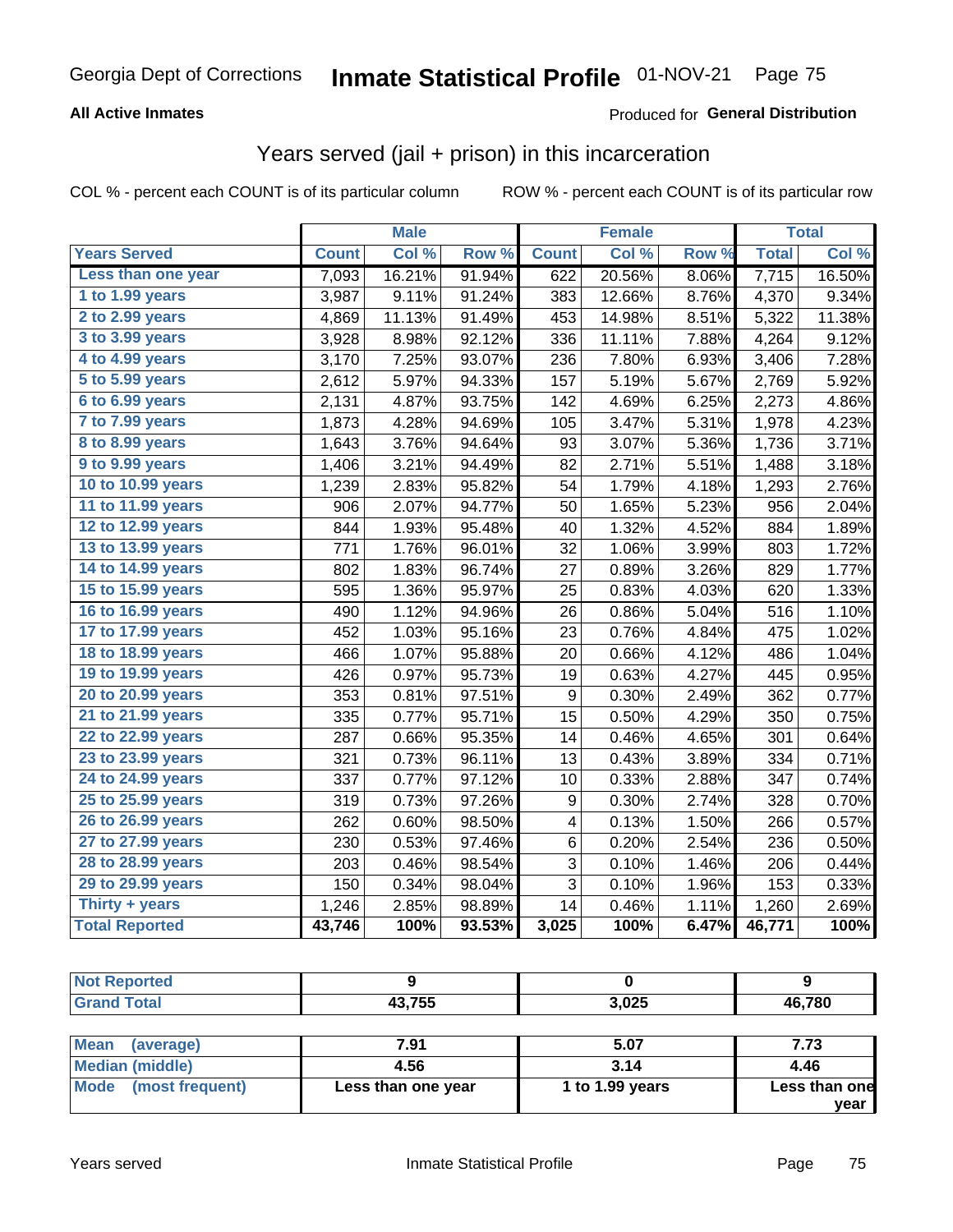#### **All Active Inmates**

Produced for **General Distribution**

## Results of most recent HIV tests

|                         |              | <b>Male</b> |           |              | <b>Female</b> |          |        | Total  |
|-------------------------|--------------|-------------|-----------|--------------|---------------|----------|--------|--------|
| <b>HIV Test Results</b> | <b>Count</b> | Col %       | Row %I    | <b>Count</b> | Col %         | Row %    | Total  | Col %  |
| <b>Positive</b>         | 500          | 1.25%       | 93.11%    | 37           | 1.44%         | $6.89\%$ | 537    | 1.26%  |
| <b>Negative</b>         | 39,465       | 98.74%      | 93.95%    | 2,541        | 98.56%        | 6.05%    | 42,006 | 98.73% |
| Indeterminate           | າ            | 0.01%       | 100.00%   |              |               |          |        | 0.01%  |
| <b>Total Reported</b>   | 39,968       | 100%        | $93.94\%$ | 2,578        | 100%          | $6.06\%$ | 42,546 | 100%   |

| <b>Not Reported</b> | 3,787  | 447   | 4,234  |
|---------------------|--------|-------|--------|
| Гоtal<br>Gran       | 43,755 | 3,025 | 46,780 |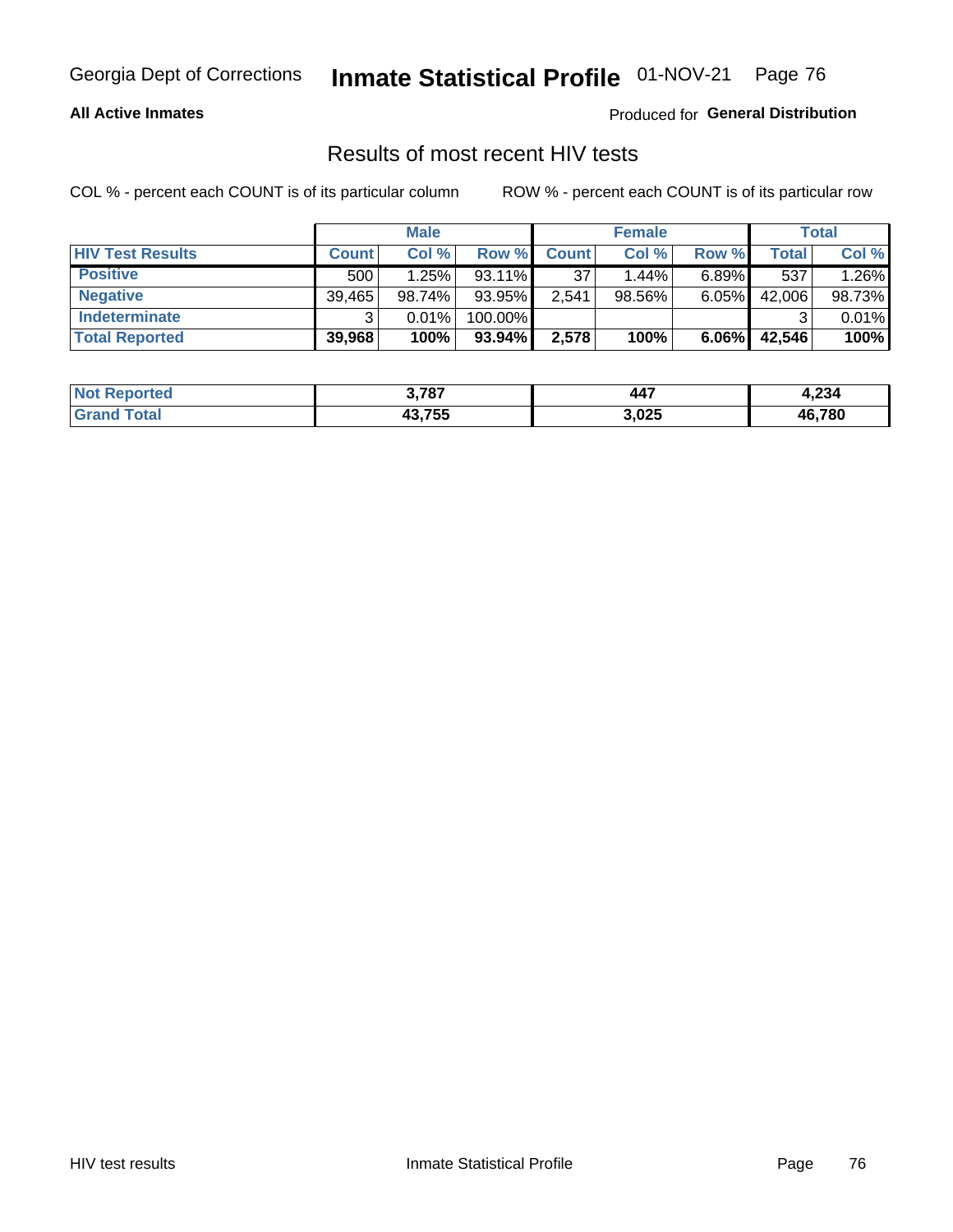#### **All Active Inmates**

#### Produced for **General Distribution**

#### Results of most recent tuberculosis test

|                                  |              | <b>Male</b> |           |              | <b>Female</b> |          |        | Total  |
|----------------------------------|--------------|-------------|-----------|--------------|---------------|----------|--------|--------|
| <b>Tuberculosis Test Results</b> | <b>Count</b> | Col%        | Row %I    | <b>Count</b> | Col%          | Row %    | Total  | Col %  |
| <b>Positive on current test</b>  | 4.899        | 11.90%      | 97.98%    | 101          | $3.71\%$      | $2.02\%$ | 5,000  | 11.39% |
| <b>Positive on previous test</b> | ົ            | $0.01\%$    | 100.00%   |              |               |          |        | 0.01%  |
| <b>Negative</b>                  | 36.279       | 88.10%      | 93.25%    | 2,625        | 96.29%        | $6.75\%$ | 38,904 | 88.61% |
| <b>Total Reported</b>            | 41,180       | 100%        | $93.79\%$ | 2.726        | 100%          | $6.21\%$ | 43,906 | 100.0% |

| <b>Not Reported</b> | 2,575  | 299   | 2,874  |
|---------------------|--------|-------|--------|
| Гоtal<br>Gran       | 43,755 | 3,025 | 46,780 |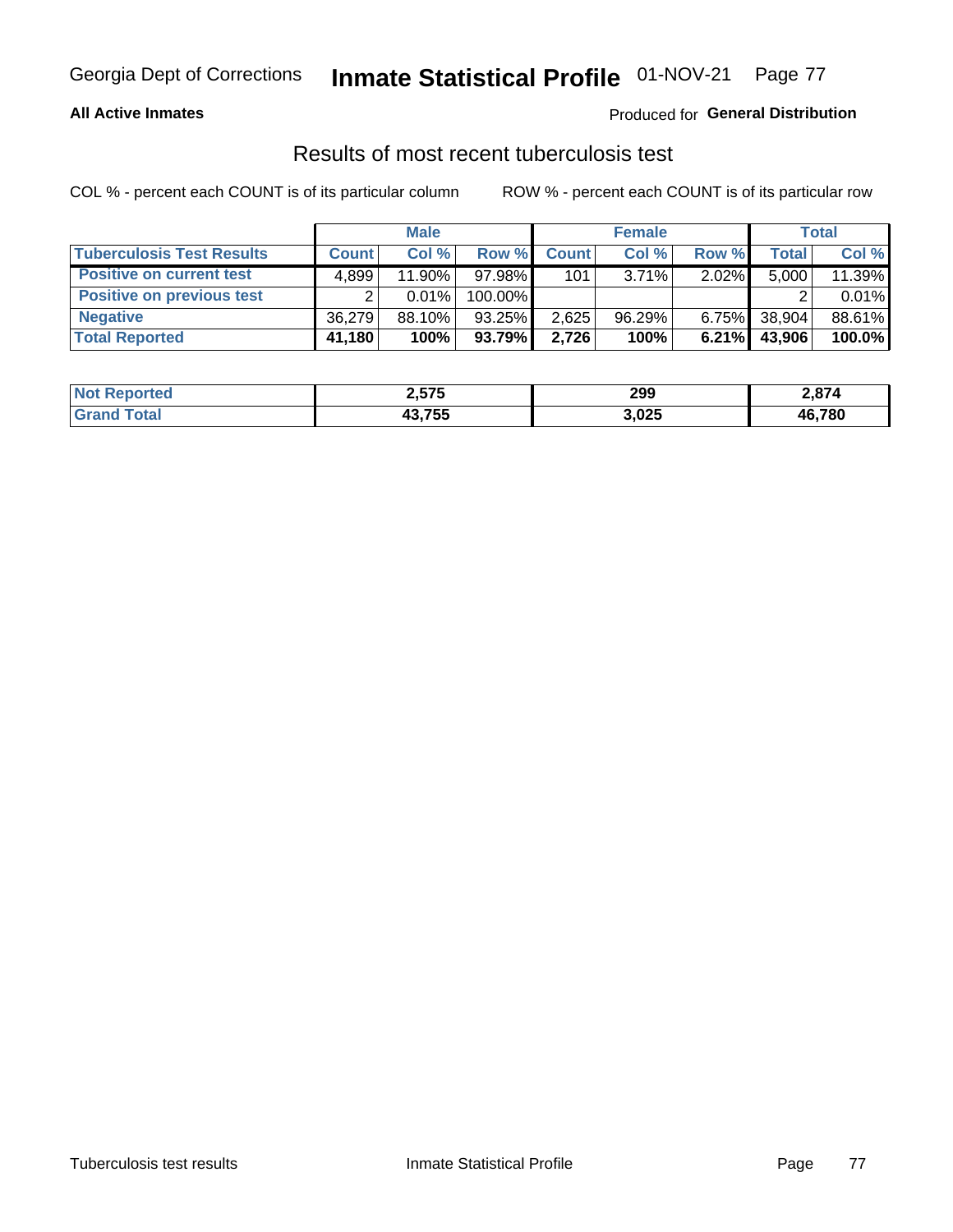#### **All Active Inmates**

Produced for **General Distribution**

### Results of most recent syphilis test

|                                 |              | <b>Male</b> |        |              | <b>Female</b> |          |       | Total  |
|---------------------------------|--------------|-------------|--------|--------------|---------------|----------|-------|--------|
| <b>Syphilis Test Results</b>    | <b>Count</b> | Col%        | Row %  | <b>Count</b> | Col %         | Row %    | Total | Col %  |
| <b>Positive on current test</b> | 128          | 1.43%       | 94.81% |              | 2.25%         | $5.19\%$ | 135   | .46%   |
| <b>Negative</b>                 | 8.794        | 98.57%      | 96.66% | 304          | 97.75%        | 3.34%    | 9,098 | 98.54% |
| <b>Total Reported</b>           | 8,922        | 100%        | 96.63% | 311          | 100%          | $3.37\%$ | 9,233 | 100%   |

| <b>Not Reported</b> | 34,833 | 2.714 | 37,547 |
|---------------------|--------|-------|--------|
| <b>Grand Total</b>  | 43,755 | 3,025 | 46,780 |